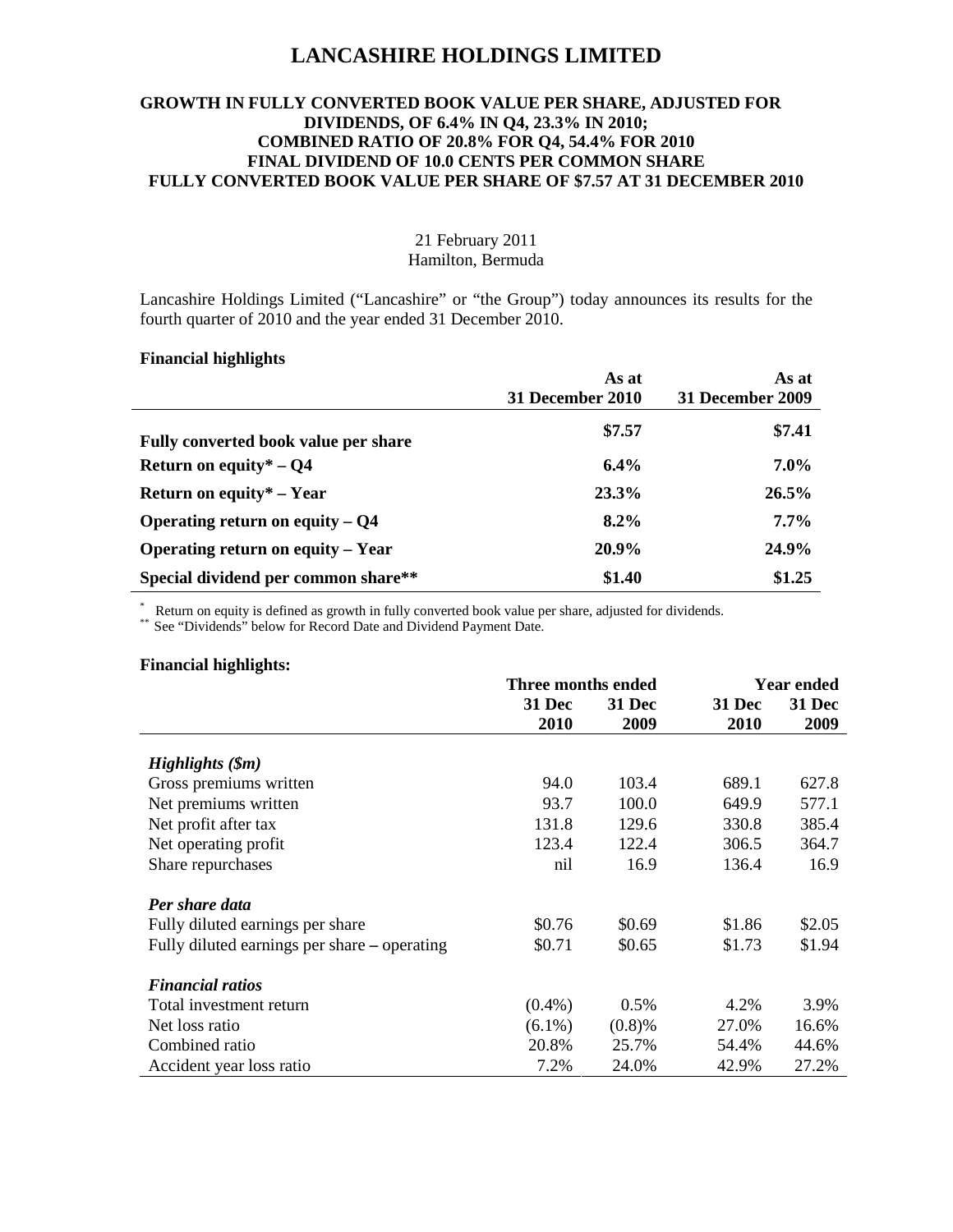## **Richard Brindle, Group Chief Executive Officer, commented:**

"In October 2010 Lancashire marked its fifth anniversary and, since our foundation, our approach to underwriting and capital management has been marked by discipline, teamwork and flexibility. These principles have once again been our trademark in the final quarter of 2010 when, as a general rule, premium rates have been flat or declining.

I am therefore pleased to report another excellent set of financial results, and to note that Lancashire's performance has, for the third time in the last four years, enabled us to pay a special dividend to our shareholders. Lancashire increased book value per share by 6.4% in the fourth quarter, delivering a return on equity of 23.3% for the full year. Since our inception in 2005 we have generated a compound annual return on equity of 20.3%. As of 18 February 2011 our original shareholders have received an annualized internal rate of return of 24.3% on their investment.

2010 witnessed an active claims environment. Lancashire had moderate exposure to losses from both the Deepwater Horizon disaster and the Chile Maule earthquake but minimal losses to the New Zealand earthquake in the third quarter, the Australian floods at the turn of the year and the recent unrest in Tunisia and Egypt. Our overall premiums written fell in the fourth quarter. Premiums written increased significantly for energy but declined in other areas. This reflects the relative attractiveness of available opportunities between classes.

Looking ahead, in the core area of underwriting, the bright spots continue to be in the offshore energy lines and the marine retrocessional sector, where premium rates have improved following the Deepwater Horizon disaster in the spring of 2010. We increased our sovereign risk book, contracts in the political risk class relating to sovereign or quasi-sovereign obligors, where we believe pricing remains attractive. Otherwise, premium rates have continued to weaken and we have reduced our underwriting exposure accordingly.

In 2011 we believe that, whilst premium rates will tend to decline overall, our discipline, flexibility and strong and experienced team will keep our business model highly competitive. Companies often lose their discipline at this point in the cycle. Our daily underwriting call helps us stay focused on risk selection whilst protecting our core broker and client relationships. Lancashire is well positioned both for the soft market and to quickly take advantage of the next market moving event, whenever it might occur."

## **Elaine Whelan, Group Chief Financial Officer, commented:**

"Our combined ratio for the fourth quarter was an excellent 20.8%, reflecting very low losses incurred by Lancashire, including in the property catastrophe class. Strong underwriting performance in the fourth quarter was dampened by a substantial drop in bond values, particularly in U.S. Treasuries. Unfortunately, as a result, our investments suffered a loss of 0.4% during the fourth quarter. We do not currently hold any equities and therefore did not benefit from the strong performance of that asset class. However, our investment portfolio structure ensured Q4 losses were minimal and we were still able to produce a respectable total investment return of 1.6% for the second half of 2010 and 4.2% for the year.

With the announcement of our final dividend today we will have returned \$1.135 billion, or 82%, of comprehensive income generated over the first five years of trading to our shareholders, and over 130% of comprehensive income generated this year, ending 2010 with just under \$100 million less capital than we started with. We continue to actively monitor our capital levels versus the opportunities we see. We will also request shareholder approval for a renewed share repurchase authorisation at our Annual General Meeting in May. This should afford us the flexibility to manage our capital throughout the coming year, however circumstances unfold."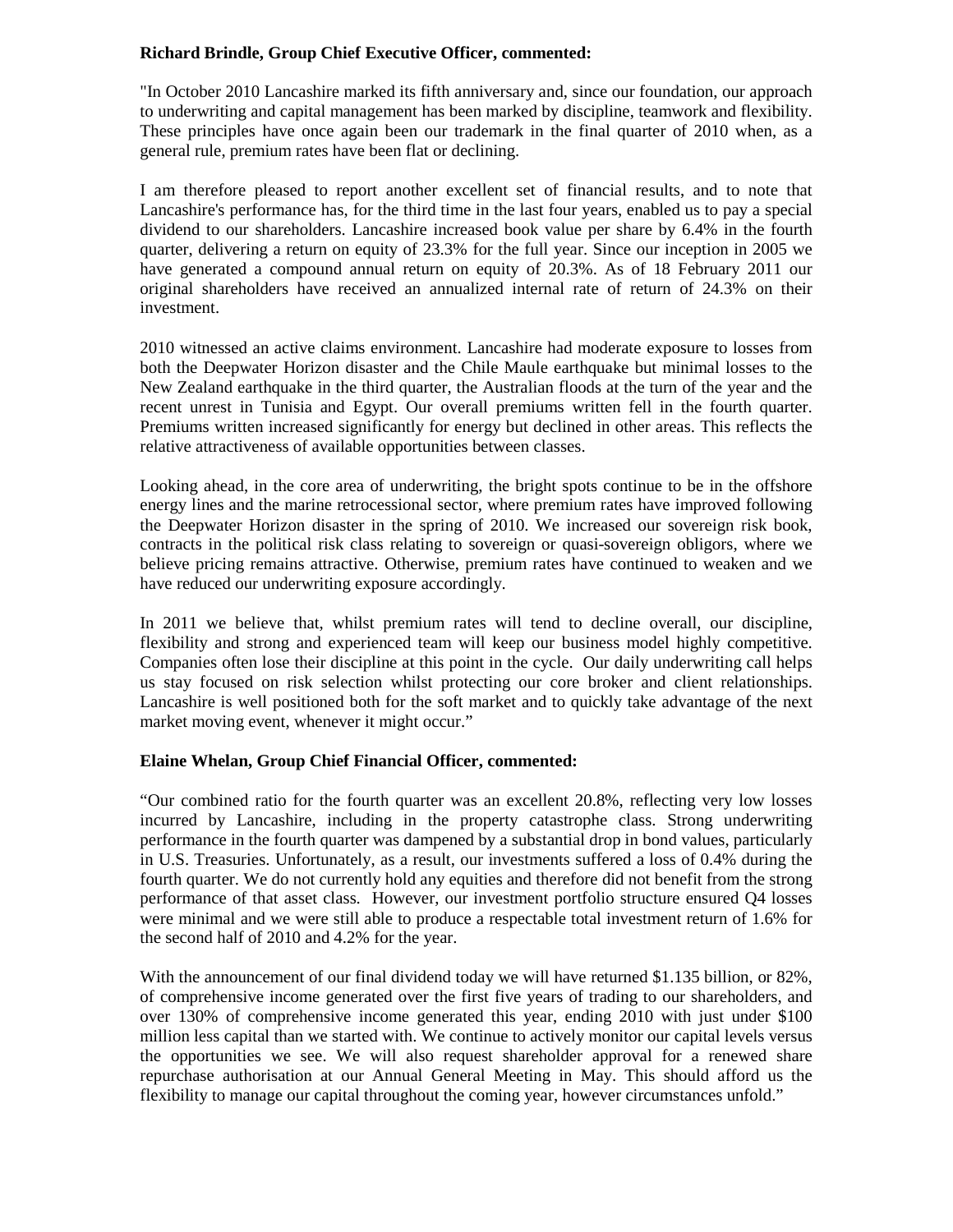#### **Lancashire Renewal Price Index for major classes**

Lancashire's Renewal Price Index ("RPI") is an internal tool that management uses to track trends in premium rates on a portfolio of insurance and reinsurance contracts. The RPI is calculated on a per contract basis and reflects Lancashire's assessment of relative changes in price, terms, conditions and limits and is weighted by premium volume (see "Note Regarding RPI Tool" at the end of this announcement for further guidance). The following RPIs are expressed as an approximate percentage of pricing achieved on similar contracts written in 2009:

| <b>Class</b>              | <b>Year 2010</b> | <b>O4 2010</b> | <b>O3 2010</b> | <b>O2 2010</b> | <b>O1 2010</b> |
|---------------------------|------------------|----------------|----------------|----------------|----------------|
|                           |                  |                |                |                |                |
| Aviation (AV52)           | 91%              | 88%            | 100%           | 97%            | 92%            |
| Gulf of Mexico energy     | 102%             | 100%           | 99%            | 106%           | 87%            |
| Energy offshore worldwide | 105%             | 101\%          | 114%           | 109%           | 98%            |
| Marine                    | 98%              | 100%           | 100%           | 96%            | 99%            |
| Direct and facultative    | 93%              | 92%            | 96%            | 92%            | 95%            |
| Property reinsurance      | 96%              | 90%            | 96%            | 94%            | 97%            |
| Terrorism                 | 92%              | 90%            | 92%            | 93%            | 92%            |
| <b>Combined</b>           | 97%              | 90%            | $99\%*$        | $99\%*$        | $96\%*$        |

\* Q1 to Q3 combined RPIs are unchanged from previously reported after being updated for subsequent adjustments to bound premium.

#### **Underwriting results**

#### **Gross premiums written**

|              |                |               | Q4             |               |                | Year           |                |               |
|--------------|----------------|---------------|----------------|---------------|----------------|----------------|----------------|---------------|
|              | <b>2010</b>    | 2009          | <b>Change</b>  | <b>Change</b> | 2010           | 2009           | <b>Change</b>  | <b>Change</b> |
|              | $\mathbf{\$m}$ | $\mathbf{Sm}$ | $\mathbf{\$m}$ | $\frac{6}{6}$ | $\mathbf{\$m}$ | $\mathbf{\$m}$ | $\mathbf{\$m}$ | $\frac{6}{9}$ |
|              |                |               |                |               |                |                |                |               |
| Property     | 36.9           | 47.2          | (10.3)         | (21.8)        | 323.6          | 317.3          | 6.3            | 2.0           |
| Energy       | 28.0           | 14.7          | 13.3           | 90.5          | 238.3          | 175.5          | 62.8           | 35.8          |
| Marine       | 6.5            | 12.7          | (6.2)          | (48.8)        | 76.4           | 73.7           | 2.7            | 3.7           |
| Aviation     | 22.6           | 28.8          | (6.2)          | (21.5)        | 50.8           | 61.3           | (10.5)         | (17.1)        |
| <b>Total</b> | 94.0           | 103.4         | (9.4)          | (9.1)         | 689.1          | 627.8          | 61.3           | 9.8           |

Gross premiums written decreased by 9.1% in the fourth quarter of 2010 compared to the same period in 2009. In 2010 annual gross premiums written increased by 9.8% compared to 2009. Excluding reinstatement premiums and the impact of multi-year contracts, gross premiums written in 2010 were 1.4% lower than 2009, with the declining pricing environment being offset by an improvement in energy pricing following the Deepwater Horizon loss.

The Group's four principal classes, and the key market factors impacting them, are discussed below.

Property gross premiums written decreased by 21.8% for the fourth quarter of 2010 compared to the same period in 2009 and increased by 2.0% for the year ended 31 December 2010 compared to the year ended 31 December 2009. In the fourth quarter of 2010, the majority of the Group's property book showed premium reductions compared to the same period in the prior year. This largely reflects the declining pricing environment in addition to the timing of renewal of certain multi-year contracts in the terrorism portfolio. The growth area of political risk was attributable to

the addition of the sovereign obligors' line within this class in 2010. Reinsurance premiums for the year ended 31 December 2010 were marginally down on the prior year. At the start of 2010, price reductions in property reinsurance classes were minor and a tactical decision was taken to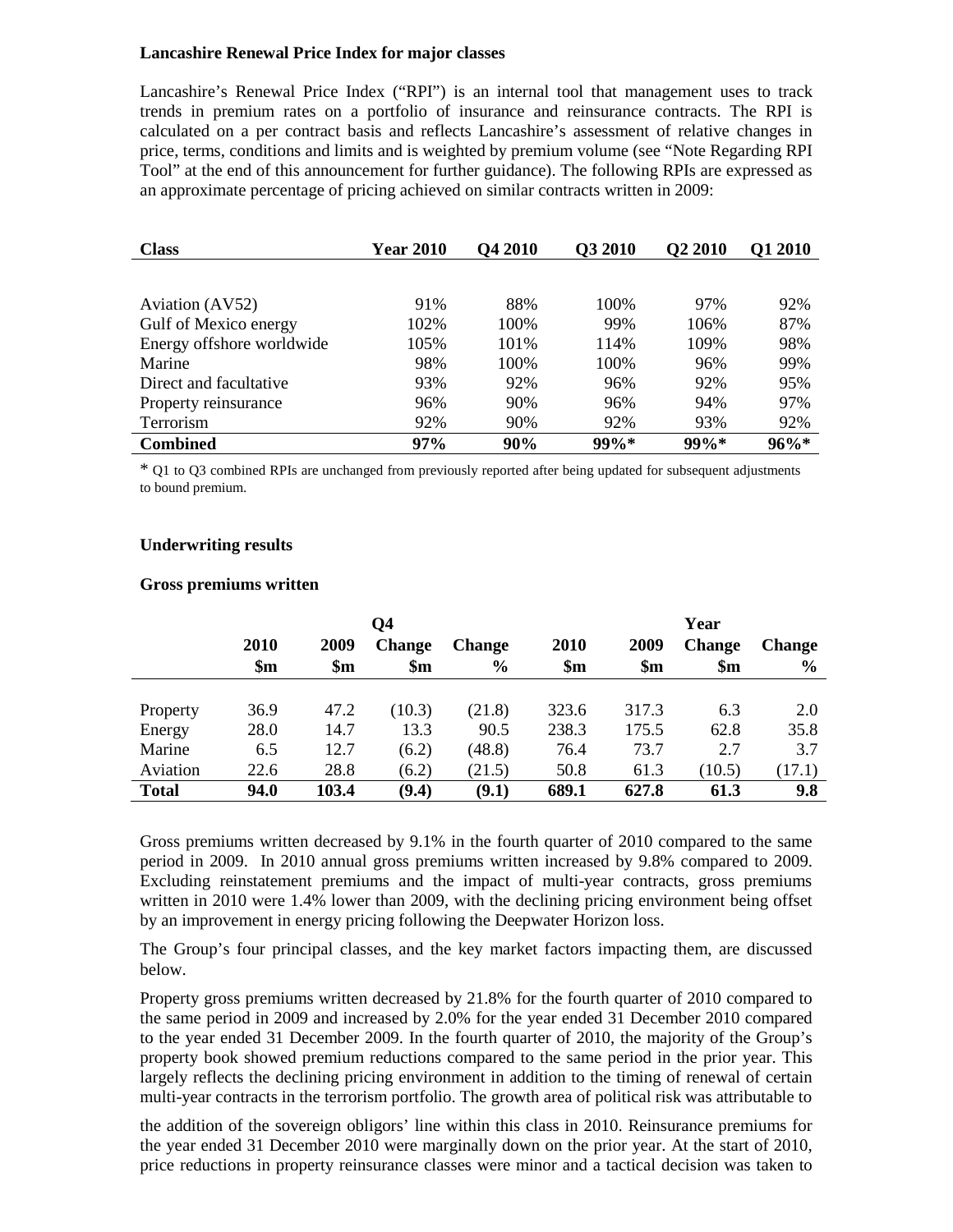deploy more of the Group's capital at the January 2010 reinsurance renewals than in prior years. A significant amount of new business across this line was therefore written in the first quarter of 2010, including some large multi-year property catastrophe reinsurance contracts, with a corresponding reduction in appetite in these lines during the remainder of the year. The property retrocession line was also impacted by declining pricing throughout the year, but included approximately \$12.1 million of reinstatement premiums in the first quarter in connection with the Chile Maule earthquake in February. Within the terrorism line, premiums increased year on year due to opportunities that arose earlier in 2010 from the post recession recommencement of construction projects around the world, plus increased participation in international terror pools.

Energy gross premiums written increased by 90.5% for the fourth quarter of 2010 compared to the same period in 2009 and increased by 35.8% for the year ended 31 December 2010 compared to the year ended 31 December 2009. Although the majority of energy renewals took place during the second quarter, pricing remained positive in the offshore sector during the fourth quarter following the Deepwater Horizon loss in April 2010. The timing of some worldwide offshore contract renewals also had a positive impact on the fourth quarter premiums written compared to the same period in 2009. In the year to date, Gulf of Mexico premium volume was considerably higher compared to the prior year. This was driven by increased demand, including insureds seeking new layers and increased limits following the Deepwater Horizon loss. Premiums written were also buoyed by a number of large Gulf of Mexico catastrophe accounts being written or renewed on a multi-year basis. The Group also wrote some non-elemental Industry Loss Warranty covers in the second quarter following insurance industry losses suffered from Deepwater Horizon. \$5.4 million of the premium in respect of these covers is included in the premium numbers for the energy excess of loss class.

Marine gross premiums written decreased by 48.8% for the fourth quarter of 2010, compared to the same period in 2009 and increased by 3.7% for the year ended 31 December 2010 compared to the year ended 31 December 2009. Pricing and renewal rates were broadly stable. The reduction in the fourth quarter of 2010 and the small increase for the year overall were largely driven by the timing of certain multi-year contract renewals and some contract extensions or exposure increases.

Aviation gross premiums written decreased by 21.5% for the fourth quarter of 2010 compared to the same period in 2009 and decreased by 17.1% for the year ended 31 December 2010 compared to the year ended 31 December 2009. The reduction was driven partly by a reduction in the number of flights flown and passengers travelling in the recent recessionary environment plus a competitive fourth quarter renewal environment.

\*\*\*\*\*\*\*

Ceded premiums decreased by \$3.1 million, or 91.2% for the fourth quarter of 2010 and decreased by \$11.5 million, or 22.7% for the year ended 31 December 2010 compared to the same periods in 2009. The fourth quarter is not a major renewal period for the Group's reinsurance cover. The reduction in the cost of outwards reinsurance cover for the year was helped by improved pricing compared to 2009 and by a restructuring of the Group's cover from a whole account cover to an individual risk cover, offset by the Group purchasing additional catastrophe cover on its U.S. property direct and facultative portfolio, and reinstating nonelemental cover on its marine and energy book in the second quarter.

\*\*\*\*\*\*\*

Net premiums earned as a proportion of net premiums written were 159.4% in the fourth quarter of 2010 compared to 155.6% in the same period in 2009 and 94.5% for the year ended 31 December 2010 compared to 103.0% in 2009. The significant increase in premium written volumes in the first quarter of 2010 as compared to 2009 resulted in a comparatively large deferral of earnings from earlier to later in the year and partially into 2011. Premiums on a significant multi-year contract within the property catastrophe reinsurance class and several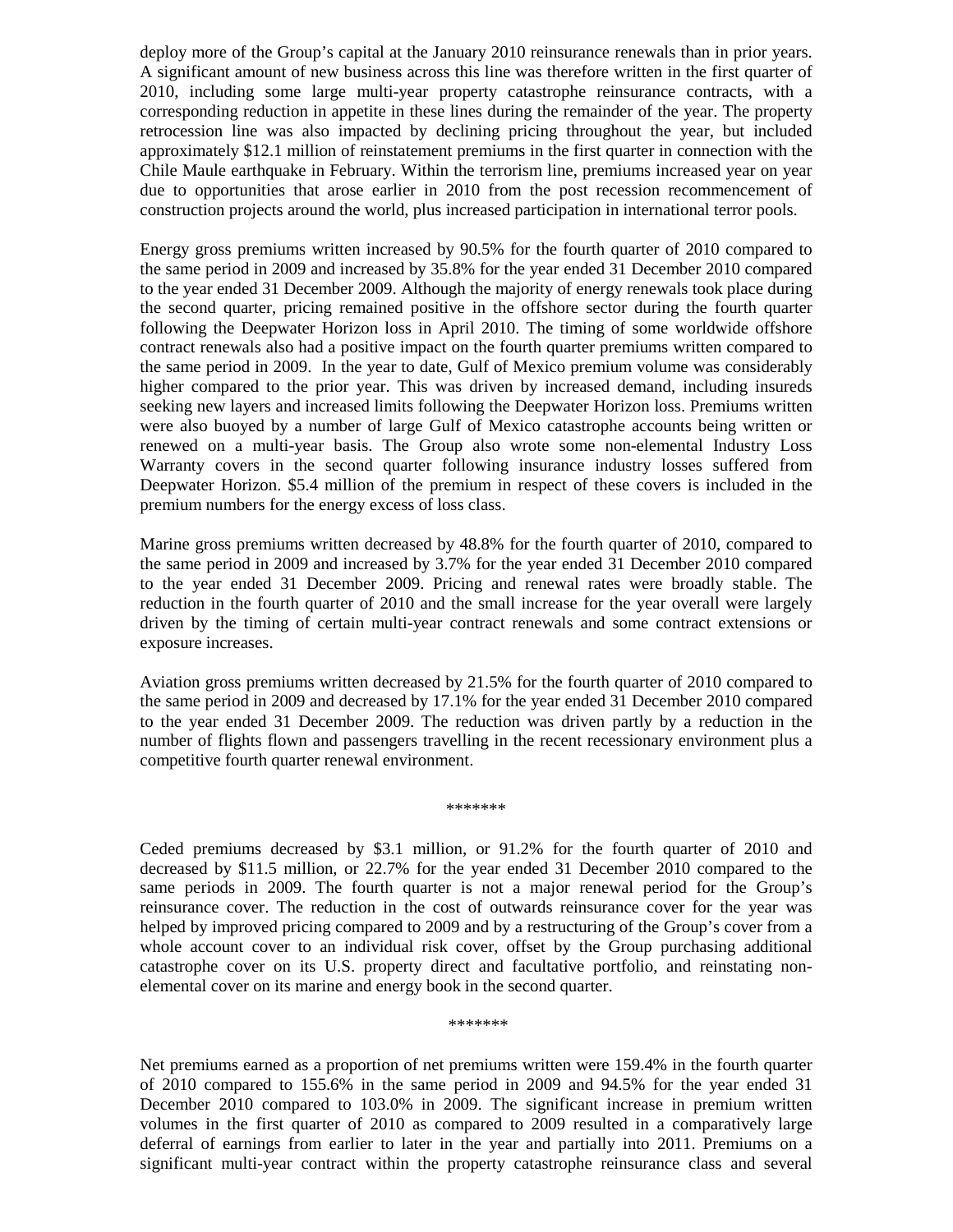within the energy Gulf of Mexico class, of \$36.7 million and \$33.4 million respectively, also drove the material deferrals of earning of premiums written earlier in the year. Year on year fourth quarter earnings are therefore broadly comparable, given relatively consistent levels of premiums written, although there remains a lag for the year to date.

#### \*\*\*\*\*\*\*

The Group's net loss ratio for the fourth quarter of 2010 was negative 6.1% compared to negative 0.8% for the same period in 2009 and 27.0% for the year ended 31 December 2010 compared to 16.6% for 2009. Both fourth quarters reflect an unusually low number of reported losses during the period combined with favourable development of prior year loss reserves. The fourth quarter of 2010 also benefited from a reduction in the net loss for the Chile Maule earthquake of \$6.8 million to \$84.7 million compared to the previous quarter's reported loss of \$91.5 million. The Group's expected net loss range is now \$77.6 to \$92.4 million compared to the initial reported range of \$65.0 to \$125.0 million at 31 March 2010. The twelve months to 31 December 2010 include the impact of the Chile Maule earthquake plus the total loss of the Deepwater Horizon drilling unit. Lancashire's net claim for the Deepwater Horizon loss remains \$25.0 million. Excluding these two events, the net loss ratio for the year would have been 7.2%. While our reserves in relation to the Chile Maule earthquake have become somewhat clearer, there continues to be considerable uncertainty on the eventual ultimate loss. In respect of the New Zealand earthquake and Queensland floods less than \$5.0 million has been recorded within reserves for these events combined.

The table below provides further detail of loss development by class, excluding the impact of foreign exchange revaluations.

|              | Q <sub>4</sub> |                | Year           |       |
|--------------|----------------|----------------|----------------|-------|
|              | 2010           | 2009           | 2010           | 2009  |
|              | \$m\$          | $\mathbf{\$m}$ | $\mathbf{\$m}$ | \$m\$ |
|              |                |                |                |       |
| Property     | (5.1)          | 7.5            | 28.8           | 44.4  |
| Energy       | 20.0           | 29.6           | 47.6           | 9.3   |
| Marine       | 6.3            | 2.2            | 17.7           | 6.1   |
| Aviation     | 0.6            | 0.2            | 6.0            | 3.7   |
| <b>Total</b> | 21.8           | 39.5           | 100.1          | 63.5  |

Note: Positive numbers denote favourable development and negative numbers denote adverse development.

Net prior year reserve releases were \$21.8 million and \$100.1 million for the fourth quarter and for the year ended 31 December 2010 respectively, compared to \$39.5 million and \$63.5 million for the same periods in 2009. The favourable development in 2010 arose primarily from IBNR releases due to fewer than expected reported losses. In the first quarter of 2009 there was \$39.8 million of adverse development on Hurricane Ike, which was subsequently reduced by \$22.7 million in the fourth quarter of 2009, based on further loss adjustment reports and some negotiated settlements. The final net adverse development on Ike in 2009 as a whole was \$17.1 million.

The accident year loss ratio for the fourth quarter of 2010, including the impact of foreign exchange revaluations, was 7.2% compared to 24.0% for the same period in 2009. The accident year loss ratio for the year ended 31 December 2010 was 42.9% compared to 27.2% for the year ended 31 December 2009. The fourth quarter of 2010 accident year loss ratio reflects the reduction in the Chile Maule net loss and an exceptionally low level of reported losses. Chile Maule and Deepwater Horizon contributed 15.2% and 4.5% respectively to the 2010 accident year loss ratio. Excluding the impact of foreign exchange revaluations, previous accident years' ultimate losses developed as follows during 2010: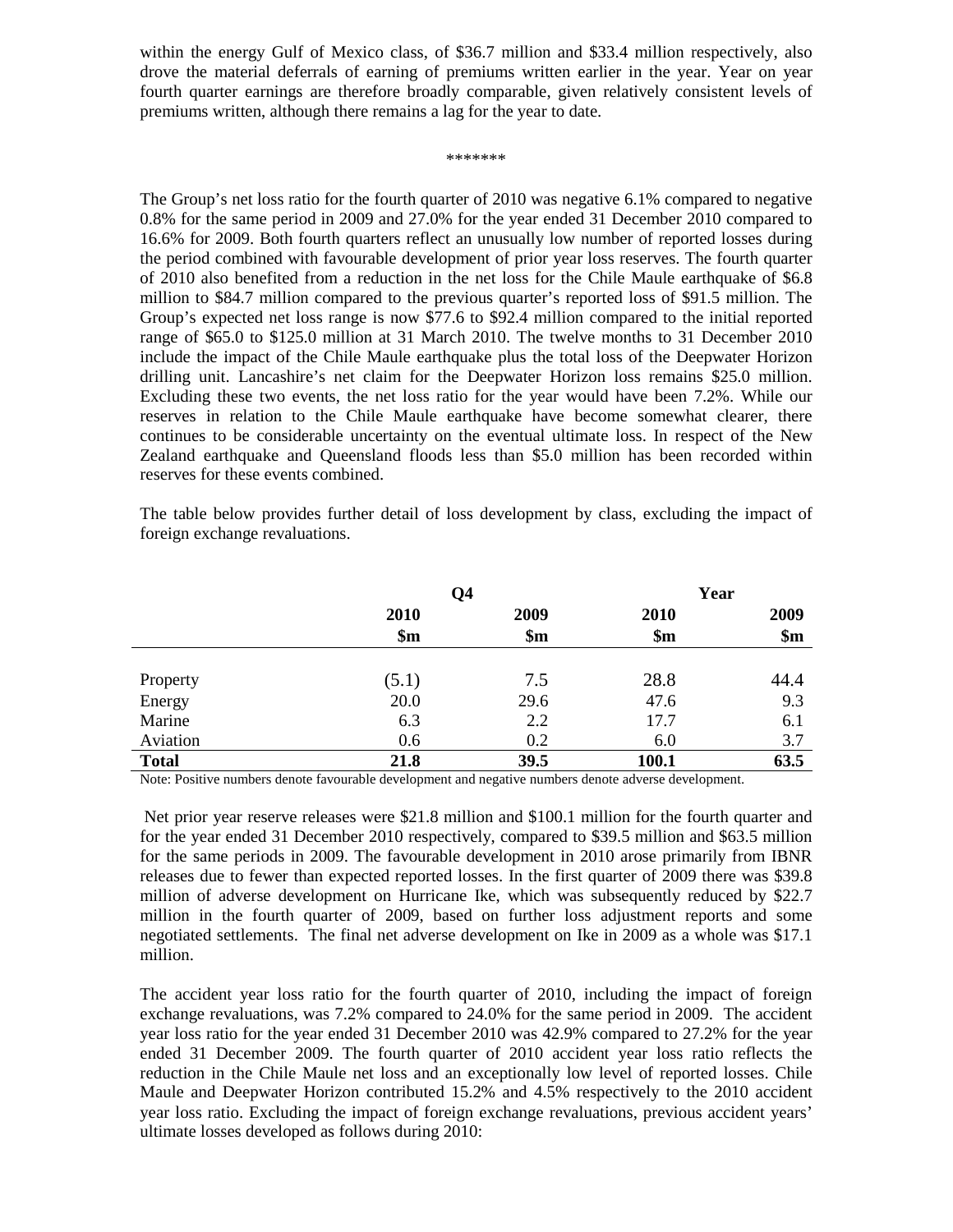- 2006 favourable development of \$0.3 million (2009: \$4.4 million development);
- 2007 favourable development of \$8.3 million (2009: \$25.2 million);
- 2008 favourable development of \$36.0 million (2009: \$33.9 million); and
- 2009 favourable development of \$55.5 million (2009: n/a).

The ratio of IBNR to total reserves was 38.4% at 31 December 2010 compared to 42.4% at 31 December 2009.

## **Investments**

The Group continues to hold a conservative investment portfolio, consistent with its long-held philosophy, with a strong emphasis on preserving capital. At 31 December 2010, the managed portfolio comprised 78.1% fixed income securities and 21.9% cash and cash equivalents compared to 92.9% fixed income securities and 7.1% cash and cash equivalents at 31 December 2009. Key investment portfolio statistics are:

|                | As at            | As at            |
|----------------|------------------|------------------|
|                | 31 December 2010 | 31 December 2009 |
|                |                  |                  |
| Duration       | 2.2 years        | 2.3 years        |
| Credit quality | AA               | $AA+$            |
| Book yield     | 2.4%             | 2.8%             |
| Market yield   | 1.9%             | 2.2%             |

Net investment income, excluding realised and unrealised gains and losses, was \$12.7 million for the fourth quarter of 2010, a decrease of 9.3% from the fourth quarter of 2009. While the decrease was partly due to lower yields compared to the fourth quarter of 2009, the majority was due to the reduction in the Group's fixed income portfolio relative to the same period in 2009. This was driven largely by the funding of the Group's special dividend payment. Net investment income was \$53.4 million for the year ended 31 December 2010 compared to \$56.0 million for the prior year, a decrease of \$2.6 million, or 4.6%, reflecting the lower yield interest rate environment in 2010 compared to 2009.

Total investment return, including net investment income, net realised gains and losses, impairments and net change in unrealised gains and losses, was negative \$8.3 million for the fourth quarter of 2010 compared to positive \$11.1 million for the fourth quarter of 2009, and was \$84.5 million for the year ended 31 December 2010 compared to \$82.9 million for the same period in 2009. The negative return in the fourth quarter of 2010 was due to the substantial drop in bond values in November and December 2010. Returns for the year, however, were marginally higher than 2009 due to the increased allocation to both corporate bonds and emerging market debt, which is now 6.8% of managed investments. The emerging market debt portfolio at 31 December 2010 was allocated as follows: 58.1% sovereign debt, 24.8% quasi-sovereign debt, and 17.1% corporate bonds; with an overall average credit quality of BBB-. The corporate bond allocation, excluding Federal Deposit Insurance Corporation guaranteed bonds, represented 31.1% at 31 December 2010 of managed invested assets compared to 23.6% at 31 December 2009. There were no impairments recorded in the year ended 31 December 2010 compared to \$0.4 million for the year ended 31 December 2009.

## **Other operating expenses**

Other operating expenses, excluding the cost of equity based compensation, are broadly consistent compared with the same period in 2009, reflecting the Group's stable operating platform. Total employment costs, excluding equity based compensation, were \$33.2 million for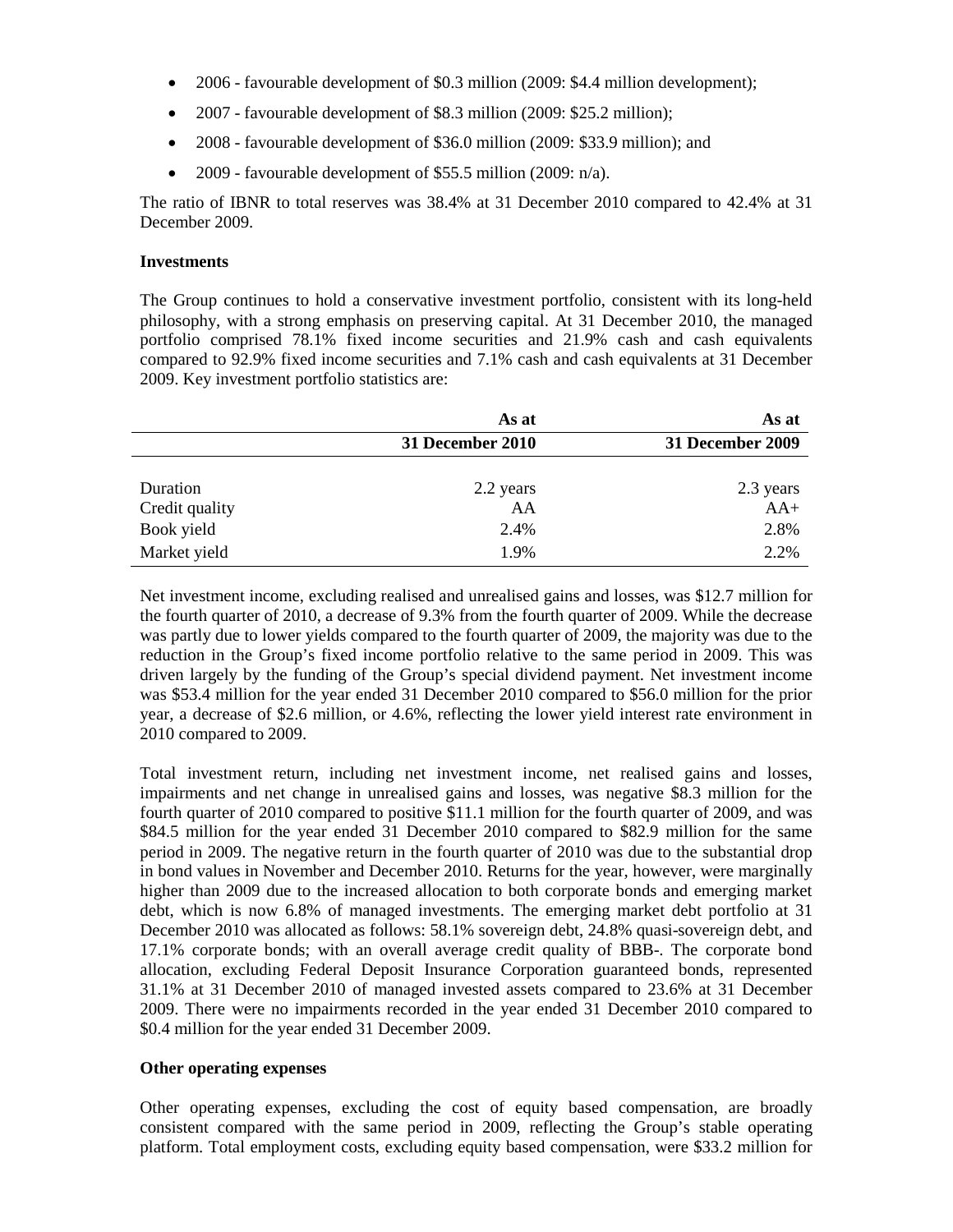the year ended 31 December 2010 compared to \$35.6 million in the twelve months to 31 December 2009.

Equity based compensation was \$6.1 million in the fourth quarter of 2010 compared to \$7.1 million in the same period last year. For the years ended 31 December 2010 and 2009 the charge was \$21.1 million and \$16.4 million, respectively. The reduction in the quarter to date expense was due to the decreasing costs of warrants and options as awards made under these schemes vest, offset to a degree by the maturing restricted share scheme. The increased 2010 expense reflects the maturing restricted share awards program, plus an increase in vesting assumptions given the Group's excellent performance and an increase in the proportion of employees' variable compensation provided as deferred shares compared to prior years. The restricted share program began in 2008.

## **Capital**

At 31 December 2010, total capital was \$1.416 billion, comprising shareholders' equity of \$1.287 billion and \$128.8 million of long-term debt. Leverage was 9.1%. Total capital at 31 December 2009 was \$1.510 billion.

## **Repurchase program**

There were no shares repurchased during the fourth quarter of 2010 compared to \$16.9 million of shares repurchased in the same period of 2009. In total \$136.4 million of shares were repurchased in the year ended 31 December 2010 and \$16.9 million in the year ended 31 December 2009. The share repurchase program had 7,841,826 shares of the authorised maximum of 18,250,306 remaining to be purchased at 31 December 2010.

The Board will be proposing, at the Annual General Meeting to be held on 5 May 2011 that the shareholders approve a renewed share repurchase program with such authority to expire on the conclusion of the 2012 Annual General Meeting or, if earlier, 15 months from the date the resolution approving the renewed share repurchase program is passed.

## **Dividends**

The Lancashire Board declared the following dividends during 2010:

- A Final dividend in respect of 2009 of \$0.10 per common share;
- An Interim dividend of \$0.05 per common share; and
- A Special dividend of \$1.40 per common share.

Lancashire announces that its Board has declared a final dividend in respect of 2010 of \$0.10 per common share (approximately 6.2 pence per common share at the current exchange rate), which results in an aggregate payment of approximately \$9.4 million. The dividend will be paid in Pounds Sterling on 20 April 2011 (the "Dividend Payment Date") to shareholders of record on 18 March 2011 (the "Record Date") using the £ / \$ spot market exchange rate at the close of business in London on the Record Date.

In addition to the final dividend payment to shareholders, approximately \$2.3 million in aggregate will be paid on the Dividend Payment Date to holders of share purchase warrants issued by the Company pursuant to the terms of the warrants.

The Group will continue to review the appropriate level and composition of capital for the Group with the intention of managing capital to enhance risk-adjusted returns on equity.

#### **Financial information and posting of accounts**

The consolidated financial statements set out below are audited. The audited Annual Report and Accounts are expected to be posted to shareholders no later than 14 March 2011 and will also be available on the Company's website by this date.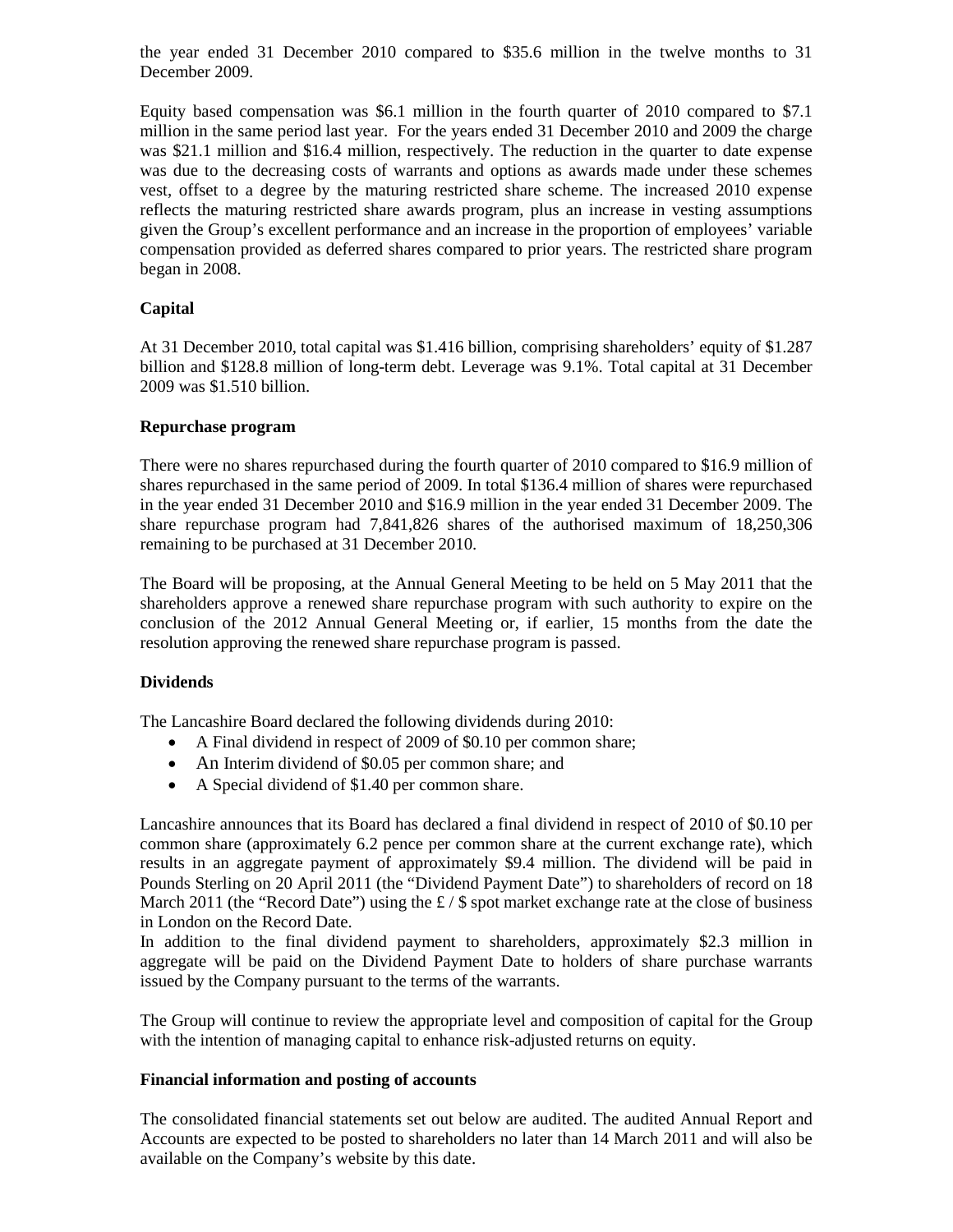## **Further details of our 2010 fourth quarter results can be obtained from our Financial Supplement. This can be accessed via our website www.lancashiregroup.com.**

#### **Analyst and Investor Earnings Conference Call**

There will be an analyst and investor conference call on the results at 1:00 pm UK time / 8:00 am EST on Monday, 21 February 2011. The call will be hosted by Lancashire management.

The call can be accessed by dialing  $+44$  (0) 20 7138 0844 /  $+1$  212 444 0895 with the passcode 9768470. The call can also be accessed via webcast, please go to our website [\(www.lancashiregroup.com\)](http://www.lancashiregroup.com/) to access.

A replay facility will be available for two weeks until Monday, 7 March 2011. The dial in number for the replay facility is  $+44$  (0) 20 7111 1244 /  $+$  1 347 366 9565 with passcode 9768470#. The replay facility can also be accessed a[t www.lancashiregroup.com](http://www.lancashiregroup.com/)

#### **For further information, please contact:**

| <b>Lancashire Holdings</b><br>Jonny Creagh-Coen | $+44(0)2072644066$ |
|-------------------------------------------------|--------------------|
| <b>Haggie Financial</b><br>Peter Rigby          | $+44(0)2074178989$ |

Investor enquiries and questions can also be directed to [info@lancashiregroup.com](mailto:info@lancashiregroup.com) or by accessing the Group's website [www.lancashiregroup.com.](http://www.lancashiregroup.com/)

#### **About Lancashire**

Lancashire, through its UK and Bermuda-based insurance subsidiaries, is a global provider of specialty insurance products. The Group companies carry the following ratings:

|                                                                                                                             | <b>Financial</b> | <b>Long Term</b> |                |
|-----------------------------------------------------------------------------------------------------------------------------|------------------|------------------|----------------|
|                                                                                                                             | <b>Strength</b>  | <b>Issuer</b>    |                |
|                                                                                                                             | Rating $^{(1)}$  | Rating $^{(2)}$  | <b>Outlook</b> |
| A.M. Best                                                                                                                   | А-               | BBB-             | Positive       |
| Standard & Poor's                                                                                                           | А-               | <b>BBB</b>       | Stable         |
| Moody's                                                                                                                     | A3               | Baa2             | Stable         |
| (1) Financial Strength Rating applies to Lancashire Insurance Company Limited and Lancashire Insurance Company (UK) Limited |                  |                  |                |

(2) Long Term Issuer Rating applies to Lancashire Holdings Limited

Lancashire has capital in excess of \$1 billion and its Common Shares trade on the main market of the London Stock Exchange under the ticker symbol LRE. Lancashire is headquartered at Power House, 7 Par-la-Ville Road, Hamilton HM 11, Bermuda. The mailing address is Lancashire Holdings Limited, P.O. Box HM 2358, Hamilton HM HX, Bermuda. For more information on Lancashire, visit the Company's website at [www.lancashiregroup.com](http://www.lancashiregroup.com/)

#### **NOTE REGARDING RPI TOOL**

LANCASHIRE'S RENEWAL PRICE INDEX ("RPI") IS AN INTERNAL TOOL THAT ITS MANAGEMENT USES TO TRACK TRENDS IN PREMIUM RATES OF A PORTFOLIO OF INSURANCE AND REINSURANCE CONTRACTS. THE RPI IS CALCULATED ON A PER CONTRACT BASIS AND REFLECTS LANCASHIRE'S ASSESSMENT OF RELATIVE CHANGES IN PRICE, TERMS, CONDITIONS AND LIMITS AND IS WEIGHTED BY PREMIUM VOLUME. THE CALCULATION INVOLVES A DEGREE OF JUDGEMENT IN RELATION TO COMPARABILITY OF CONTRACTS AND THE ASSESSMENT NOTED ABOVE. TO ENHANCE THE RPI TOOL, MANAGEMENT OF LANCASHIRE MAY REVISE THE METHODOLOGY AND ASSUMPTIONS UNDERLYING THE RPI, SO THE TRENDS IN PREMIUM RATES REFLECTED IN THE RPI MAY NOT BE COMPARABLE OVER TIME. CONSIDERATION IS ONLY GIVEN TO RENEWALS OF A COMPARABLE NATURE SO IT DOES NOT REFLECT EVERY CONTRACT IN LANCASHIRE'S PORTFOLIO. THE FUTURE PROFITABILITY OF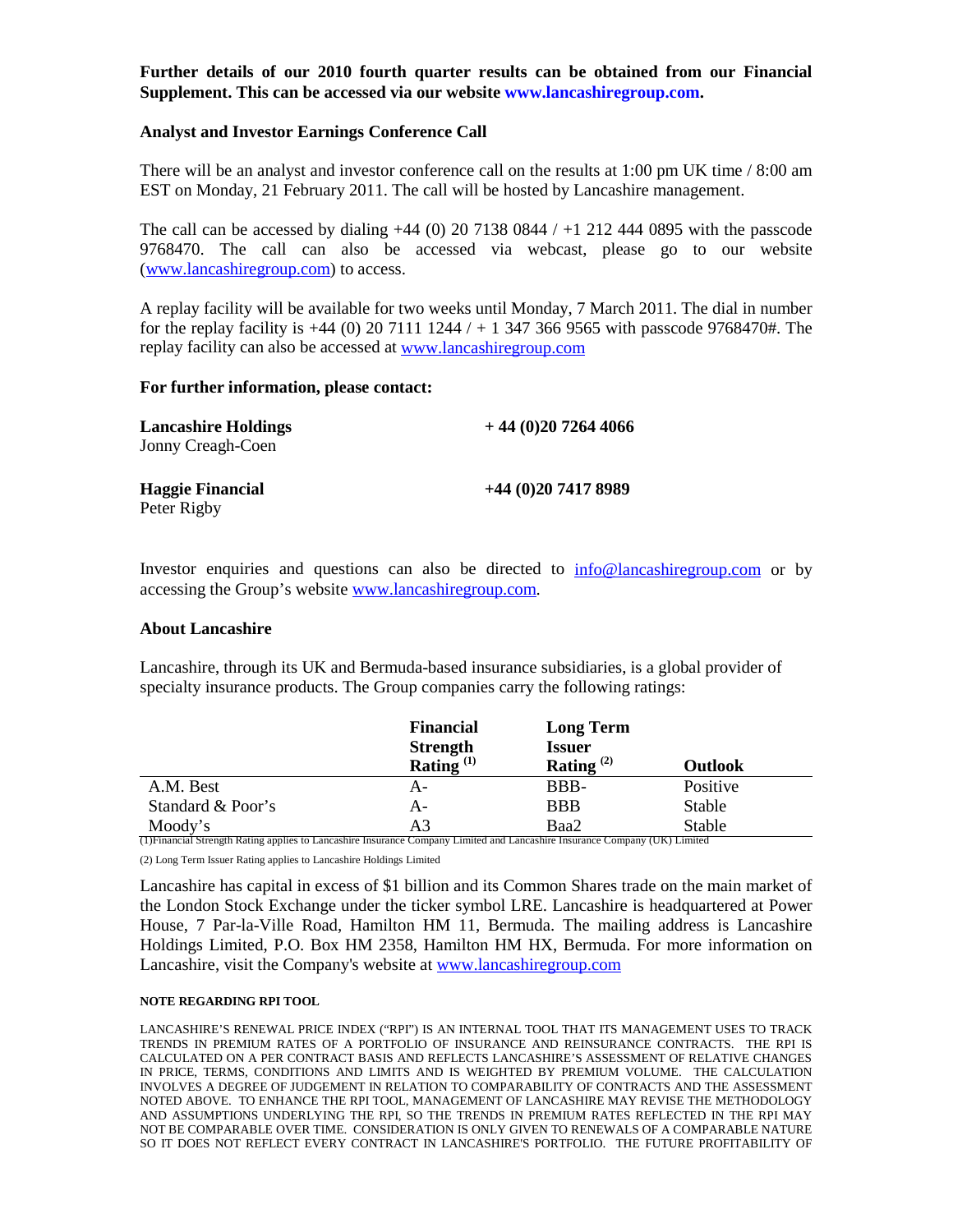#### THE PORTFOLIO OF CONTRACTS WITHIN THE RPI IS DEPENDENT UPON MANY FACTORS BESIDES THE TRENDS IN PREMIUM RATES.

#### **NOTE REGARDING FORWARD-LOOKING STATEMENTS:**

CERTAIN STATEMENTS AND INDICATIVE PROJECTIONS (WHICH MAY INCLUDE MODELED LOSS SCENARIOS) MADE THAT ARE NOT BASED ON CURRENT OR HISTORICAL FACTS ARE FORWARD-LOOKING IN NATURE INCLUDING WITHOUT LIMITATION, STATEMENTS CONTAINING THE WORDS 'BELIEVES', 'ANTICIPATES', 'PLANS', 'PROJECTS', 'FORECASTS', 'GUIDANCE', 'INTENDS', 'EXPECTS', 'ESTIMATES', 'PREDICTS', 'MAY', 'CAN', 'WILL', 'SEEKS', 'SHOULD', OR, IN EACH CASE, THEIR NEGATIVE OR COMPARABLE TERMINOLOGY. ALL STATEMENTS OTHER THAN STATEMENTS OF HISTORICAL FACTS INCLUDING, WITHOUT LIMITATION, THOSE REGARDING THE GROUP'S FINANCIAL POSITION, RESULTS OF OPERATIONS, LIQUIDITY, PROSPECTS, GROWTH, CAPITAL MANAGEMENT PLANS, BUSINESS STRATEGY, PLANS AND OBJECTIVES OF MANAGEMENT FOR FUTURE OPERATIONS (INCLUDING DEVELOPMENT PLANS AND OBJECTIVES RELATING TO THE GROUP'S INSURANCE BUSINESS) ARE FORWARD-LOOKING STATEMENTS. SUCH FORWARD-LOOKING STATEMENTS INVOLVE KNOWN AND UNKNOWN RISKS, UNCERTAINTIES AND OTHER IMPORTANT FACTORS THAT COULD CAUSE THE ACTUAL RESULTS, PERFORMANCE OR ACHIEVEMENTS OF THE GROUP TO BE MATERIALLY DIFFERENT FROM FUTURE RESULTS, PERFORMANCE OR ACHIEVEMENTS EXPRESSED OR IMPLIED BY SUCH FORWARD-LOOKING STATEMENTS.

THESE FACTORS INCLUDE, BUT ARE NOT LIMITED TO: THE NUMBER AND TYPE OF INSURANCE AND REINSURANCE CONTRACTS THAT WE WRITE; THE PREMIUM RATES AVAILABLE AT THE TIME OF SUCH RENEWALS WITHIN OUR TARGETED BUSINESS LINES; THE LOW FREQUENCY OF LARGE EVENTS; UNUSUAL LOSS FREQUENCY; THE IMPACT THAT OUR FUTURE OPERATING RESULTS, CAPITAL POSITION AND RATING AGENCY AND OTHER CONSIDERATIONS HAVE ON THE EXECUTION OF ANY CAPITAL MANAGEMENT INITIATIVES; THE POSSIBILITY OF GREATER FREQUENCY OR SEVERITY OF CLAIMS AND LOSS ACTIVITY THAN OUR UNDERWRITING, RESERVING OR INVESTMENT PRACTICES HAVE ANTICIPATED; THE RELIABILITY OF, AND CHANGES IN ASSUMPTIONS TO, CATASTROPHE PRICING, ACCUMULATION AND ESTIMATED LOSS MODELS; LOSS OF KEY PERSONNEL; A DECLINE IN OUR OPERATING SUBSIDIARIES' RATING WITH RATING AGENCIES; INCREASED COMPETITION ON THE BASIS OF PRICING, CAPACITY, COVERAGE TERMS OR OTHER FACTORS; A CYCLICAL DOWNTURN OF THE INDUSTRY; THE IMPACT OF A DETERIORATING CREDIT ENVIRONMENT CREATED BY THE FINANCIAL MARKETS; A RATING DOWNGRADE OF, OR A MARKET DECLINE IN, SECURITIES IN OUR INVESTMENT PORTFOLIO; CHANGES IN GOVERNMENTAL REGULATIONS OR TAX LAWS IN JURISDICTIONS WHERE LANCASHIRE CONDUCTS BUSINESS; LANCASHIRE OR ITS BERMUDIAN SUBSIDIARY BECOMING SUBJECT TO INCOME TAXES IN THE UNITED STATES OR THE UNITED KINGDOM; AND THE EFFECTIVENESS OF OUR LOSS LIMITATION METHODS. ANY ESTIMATES RELATING TO LOSS EVENTS INVOLVE THE EXERCISE OF CONSIDERABLE JUDGEMENT AND REFLECT A COMBINATION OF GROUND-UP EVALUATIONS, INFORMATION AVAILABLE TO DATE FROM BROKERS AND INSUREDS, MARKET INTELLIGENCE, INITIAL AND/OR TENTATIVE LOSS REPORTS AND OTHER SOURCES. JUDGEMENTS IN RELATION TO LOSS ARISING FROM NATURAL CATASTROPHE AND MAN MADE EVENTS INVOLVE COMPLEX FACTORS POTENTIALLY CONTRIBUTING TO THESE TYPES OF LOSS, AND WE CAUTION AS TO THE PRELIMINARY NATURE OF THE INFORMATION USED TO PREPARE ANY SUCH ESTIMATES.

THESE FORWARD-LOOKING STATEMENTS SPEAK ONLY AS AT THE DATE OF PUBLICATION. LANCASHIRE HOLDINGS LIMITED EXPRESSLY DISCLAIMS ANY OBLIGATION OR UNDERTAKING (SAVE AS REQUIRED TO COMPLY WITH ANY LEGAL OR REGULATORY OBLIGATIONS (INCLUDING THE RULES OF THE LONDON STOCK EXCHANGE)) TO DISSEMINATE ANY UPDATES OR REVISIONS TO ANY FORWARD-LOOKING STATEMENTS TO REFLECT ANY CHANGES IN THE GROUP'S EXPECTATIONS OR CIRCUMSTANCES ON WHICH ANY SUCH STATEMENT IS BASED.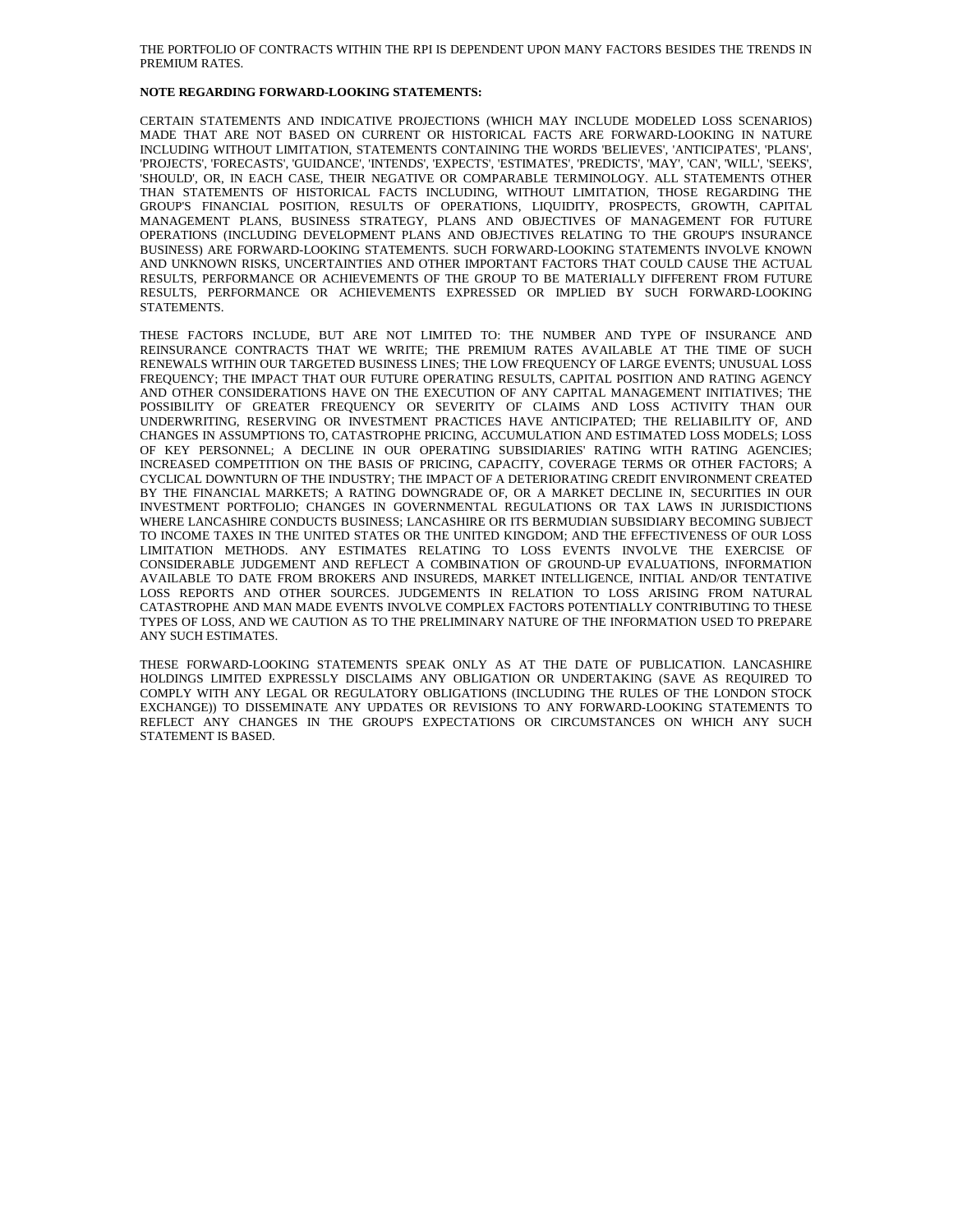

# Underwriting comes first

Effectively balance risk and return

Operate nimbly through the cycle

Consolidated financial statements 31 December 2010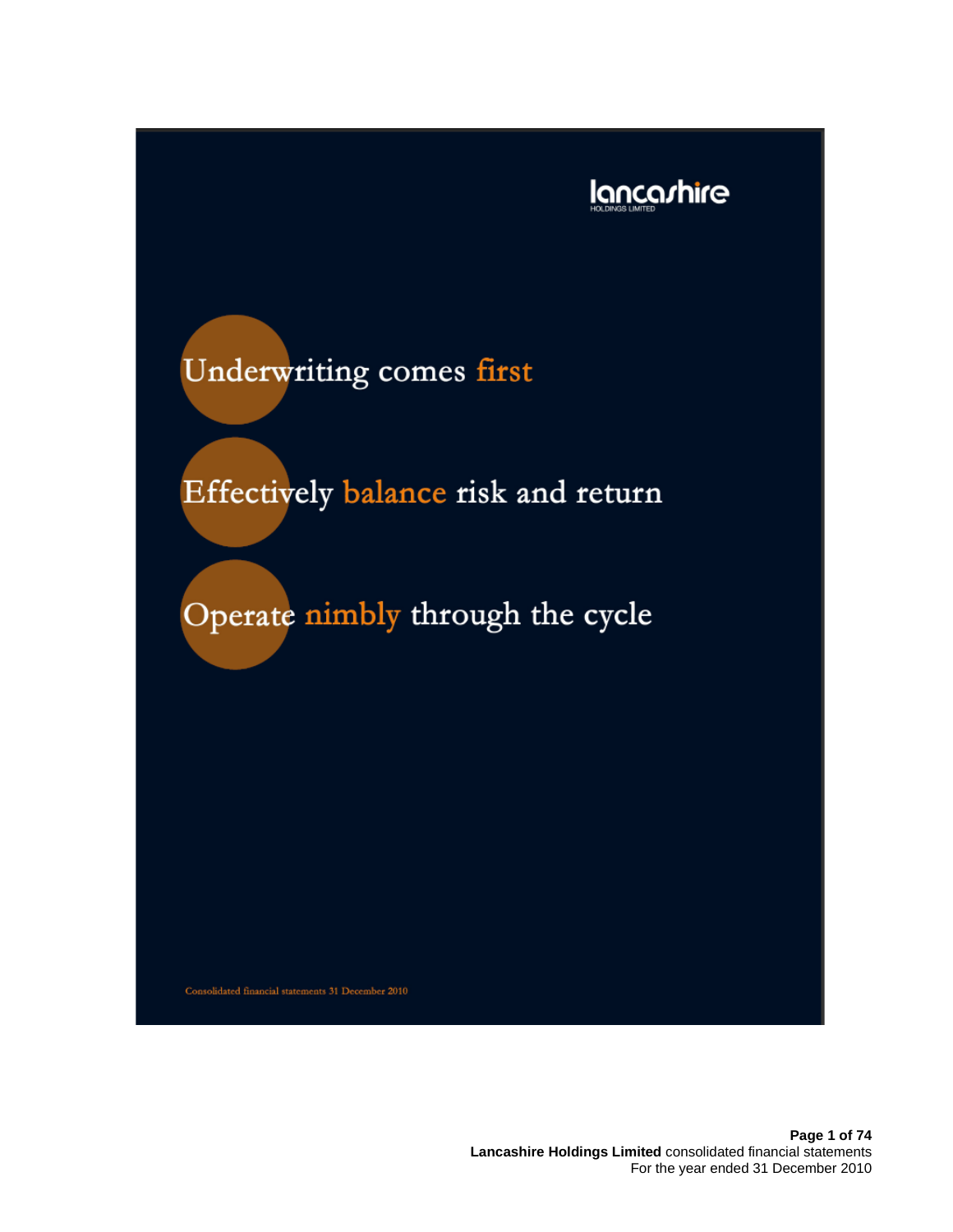## **Contents**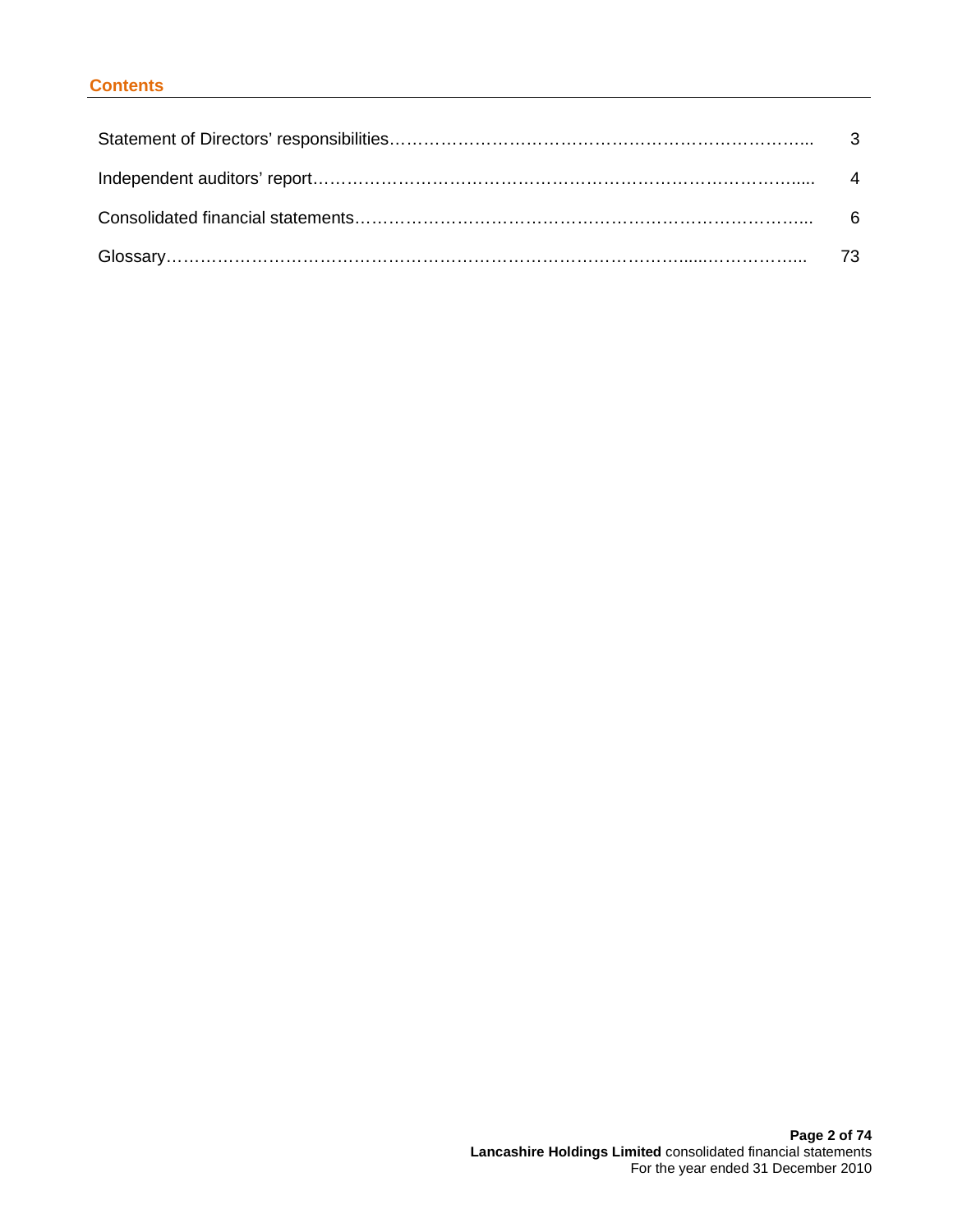The Directors are responsible for preparing the Group's consolidated financial statements, in accordance with applicable laws and regulations, which give a true and fair view of the state of affairs of the Group and the results of the Group for that period including the assets, liabilities, financial position and profit and loss of the Group. The consolidated financial statements have been prepared in accordance with IFRS. Where IFRS is silent, as it is in respect of the measurement of insurance products, U.S. GAAP is considered. Further detail on the basis of preparation is described in the consolidated financial statements. In preparing the consolidated financial statements, the Directors are required to:

- Select suitable accounting policies and apply them consistently;
- Make judgements and estimates that are reasonable and prudent;
- State whether they have been prepared in accordance with IFRS;
- State whether applicable accounting standards have been followed, subject to any material departures disclosed and explained in the consolidated financial statements; and
- Prepare the consolidated financial statements on the going concern basis unless it is inappropriate to presume that the Company and the Group will continue in business.

The Directors are responsible for keeping proper accounting records which disclose with reasonable accuracy at any time the financial position of the Company and the Group, and to enable them to ensure that the financial statements comply with applicable laws and regulations. They are also responsible for safeguarding the assets of the Group and for taking reasonable steps for the prevention and detection of fraud and other irregularities.

The Directors have elected to include the remuneration information contained in this Annual Report, although as a Company incorporated in Bermuda, Lancashire is not bound by UK law or regulation to the same extent that it applies to UK incorporated companies in the area of Directors' remuneration. As an LSE listed company with a premium listing, the Company adopts a comply or explain approach against the requirements of the Combined Code, and to this end the Company reports on both corporate governance and remuneration matters to facilitate its shareholders' better understanding. This Annual Report includes a fair review of the development and performance of the business and the position of the Company and the undertakings included in the consolidation taken as a whole, together with a description of the principal risks and uncertainties that they face.

Legislation in Bermuda governing the preparation and dissemination of the consolidated financial statements may differ from legislation in other jurisdictions. In addition, the rights of shareholders under Bermuda law may differ from those for shareholders of companies incorporated in other jurisdictions.

The Directors responsible for authorising the responsibility statement on behalf of the Board are the Chairman, Martin Thomas, the President, Neil McConachie and the Company Secretary, Greg Lunn and this statement is made to the best of their knowledge and belief.

20 February 2011.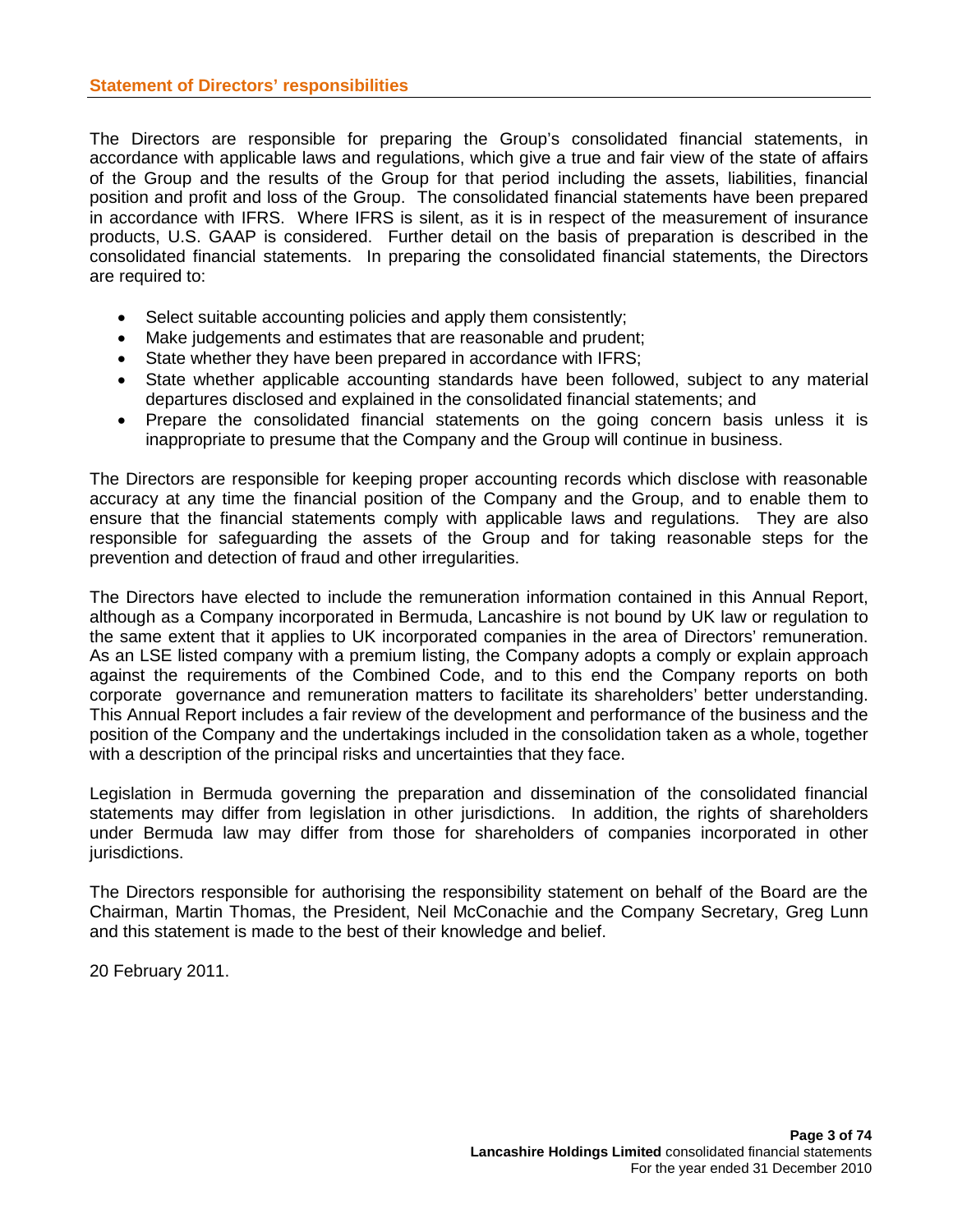## **INDEPENDENT AUDITORS' REPORT TO THE SHAREHOLDERS OF LANCASHIRE HOLDINGS LIMITED**

We have audited the financial statements of Lancashire Holdings Limited and its subsidiaries (collectively "the Group") for the year ended 31 December 2010 which comprise the consolidated balance sheet as at 31 December 2010, consolidated statement of comprehensive income, consolidated statement of changes in shareholders' equity and the statement of consolidated cash flows for the year then ended and the related notes 1 to 28. The financial reporting framework that has been applied in their preparation is International Financial Reporting Standards as adopted by the European Union.

This report is made solely to the Group's shareholders, in accordance with our engagement letter dated 6 July 2010. Our audit work has been undertaken so that we might state to the Group's Directors those matters we are required to state to them in an auditor's report and for no other purpose. To the fullest extent permitted by law, we do not accept or assume responsibility to anyone other than the Group and its Directors as a body, for our audit work, for this report, or for the opinions we have formed.

#### **Respective Responsibilities of the Directors and Auditor**

As explained more fully in the Statement of Directors' Responsibilities included on page 3, the Directors are responsible for the preparation of the financial statements and for being satisfied that they give a true and fair view. Our responsibility is to audit and express an opinion on the financial statements in accordance with applicable law and International Standards on Auditing (UK and Ireland). Those standards require us to comply with the Auditing Practices Board's Ethical Standards for Auditors.

#### **Scope of the Audit of the Consolidated Financial Statements**

An audit involves obtaining evidence about the amounts and disclosures in the financial statements sufficient to give reasonable assurance that the financial statements are free from material misstatement, whether caused by fraud or error. This includes an assessment of: whether the accounting policies are appropriate to the Group's circumstances and have been consistently applied and adequately disclosed; the reasonableness of significant accounting estimates made by the directors; and the overall presentation of the financial statements.

## **Opinion on the Consolidated Financial Statements**

In our opinion the consolidated financial statements:

- give a true and fair view of the state of the Group's affairs as at 31 December 2010 and of its profit for the year then ended; and
- have been properly prepared in accordance with International Financial Reporting Standards as adopted by the European Union.

#### **Matters on which we are required to report by exception** We have nothing to report in respect of the following: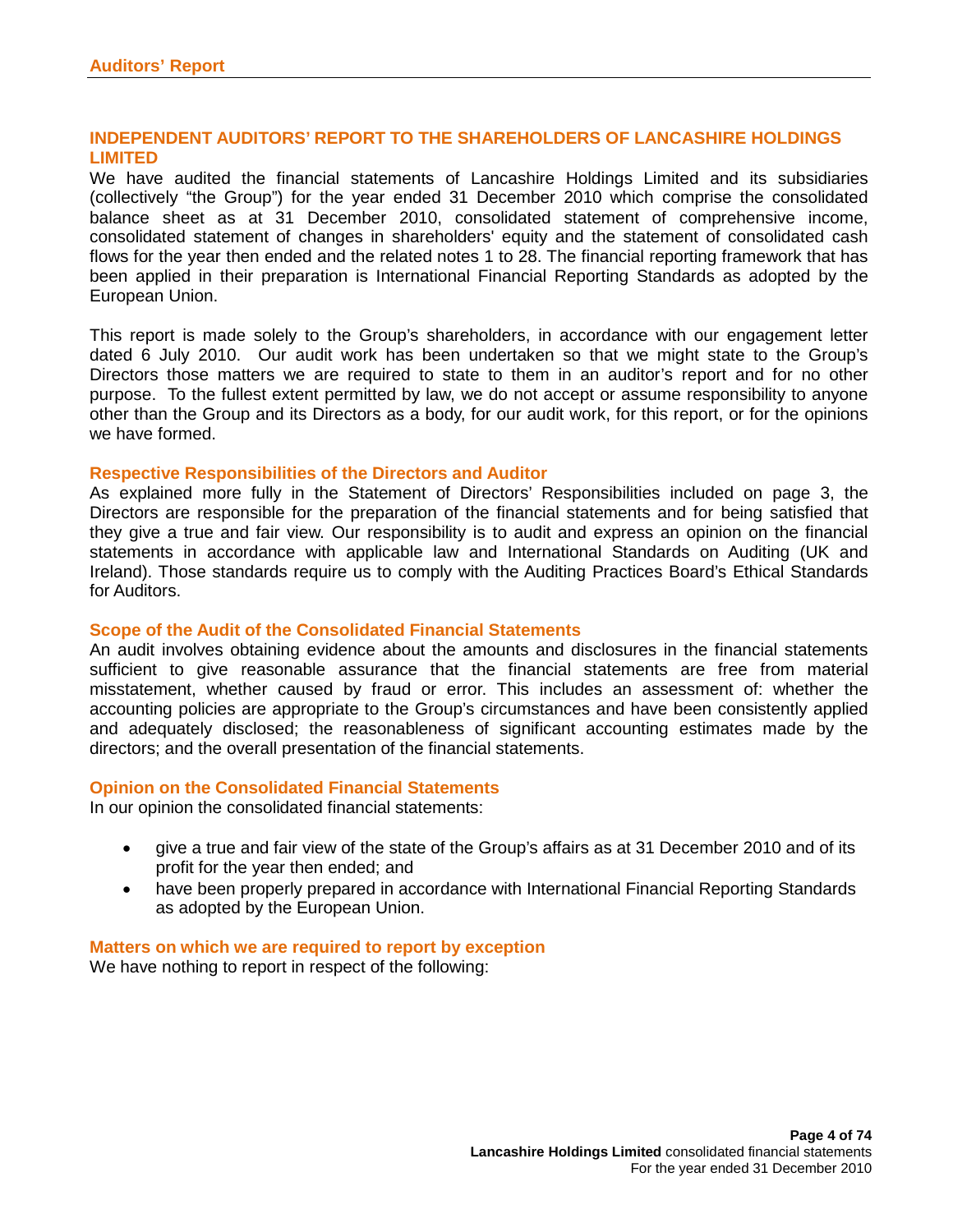Under the Listing Rules we are required to review the part of the Corporate Governance Statement relating to the Group's compliance with the nine provisions of the June 2008 Combined Code specified for our review.

Ernst & Young LLP 1 More London Place London SE1 2AF United Kingdom 20 February 2011

The maintenance and integrity of the Group's website is the responsibility of the directors; the work carried out by the auditors does not involve consideration of these matters and, accordingly, the auditors accept no responsibility for any changes that may have occurred to the consolidated financial statements since they were initially presented on the website.

Legislation in the United Kingdom governing the preparation and dissemination of the consolidated financial statements may differ from legislation in other jurisdictions.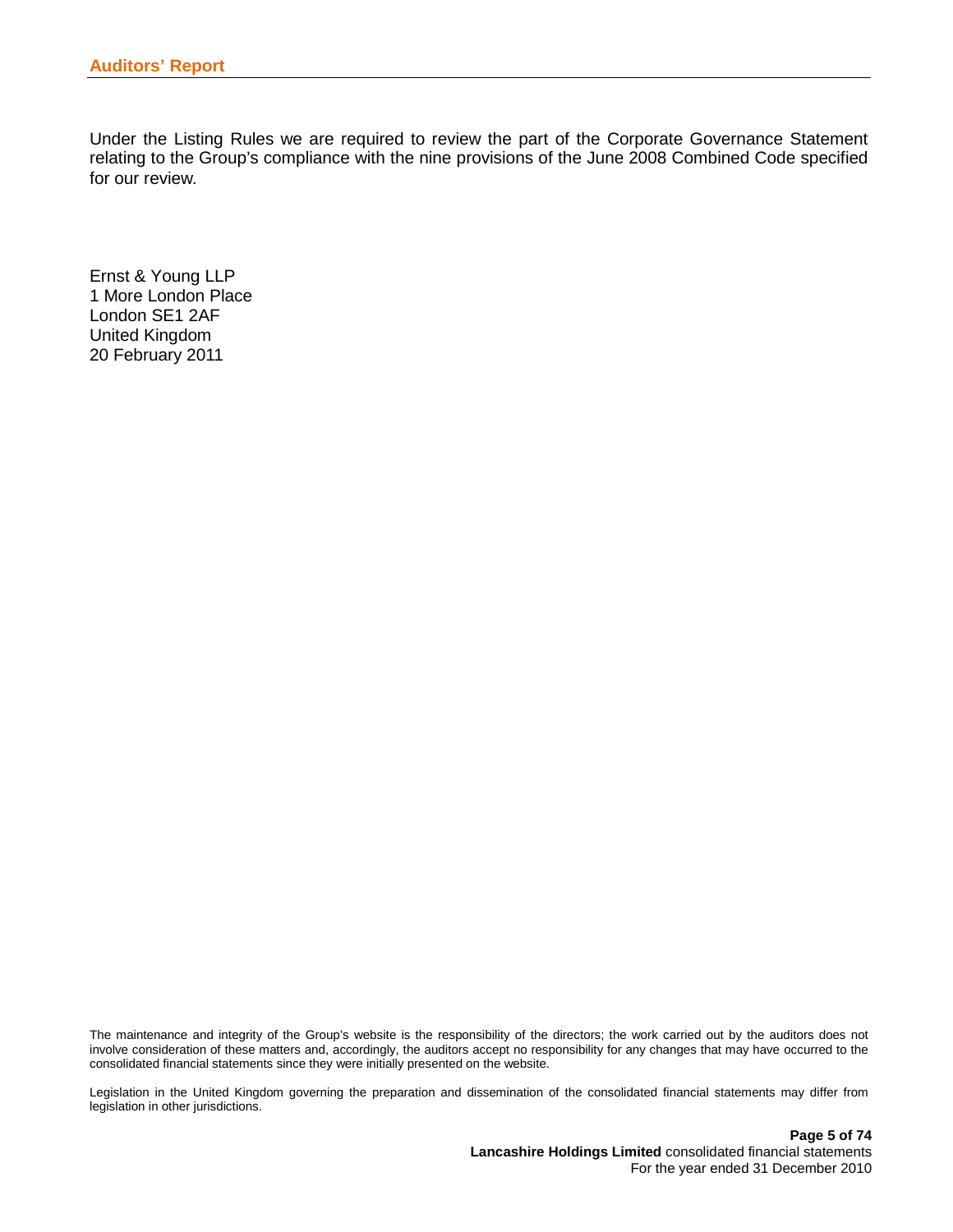## **Consolidated statement of comprehensive income**

For the year ended 31 December 2010

|                                                                   | <b>Notes</b>   | 2010<br>\$m | 2009<br>\$m |
|-------------------------------------------------------------------|----------------|-------------|-------------|
|                                                                   |                |             |             |
| Gross premiums written                                            | 2              | 689.1       | 627.8       |
| Outwards reinsurance premiums                                     | 2              | (39.2)      | (50.7)      |
| Net premiums written                                              |                | 649.9       | 577.1       |
| Change in unearned premiums                                       | 2              | (33.0)      | 22.0        |
| Change in unearned premiums on premiums ceded                     | 2              | (2.7)       | (4.4)       |
| Net premiums earned                                               |                | 614.2       | 594.7       |
| Net investment income                                             | 3              | 53.4        | 56.0        |
| Net other investment income                                       | 3              | 0.1         | 0.3         |
| Net realised gains (losses) and impairments                       | 3              | 33.2        | 23.8        |
| Net foreign exchange (losses) gains                               |                | (0.1)       | 3.4         |
| <b>Total net revenue</b>                                          |                | 700.8       | 678.2       |
| Insurance losses and loss adjustment expenses                     | 2, 12          | 194.7       | 104.4       |
| Insurance losses and loss adjustment expenses recoverable         | 2, 12          | (29.0)      | (5.7)       |
| <b>Net insurance losses</b>                                       |                | 165.7       | 98.7        |
| Insurance acquisition expenses                                    | 2, 4           | 109.9       | 112.6       |
| Insurance acquisition expenses ceded                              | 2, 4           | (3.6)       | (6.6)       |
| Other operating expenses                                          | 5, 6, 22       | 61.8        | 60.5        |
| Equity based compensation                                         | 6              | 21.1        | 16.4        |
| <b>Total expenses</b>                                             |                | 354.9       | 281.6       |
| <b>Results of operating activities</b>                            |                | 345.9       | 396.6       |
| Financing costs                                                   | $\overline{7}$ | 6.7         | 8.1         |
| Profit before tax                                                 |                | 339.2       | 388.5       |
| Tax charge                                                        | 8              | 8.4         | 3.1         |
| Profit for the period attributable to equity shareholders         |                | 330.8       | 385.4       |
| Net change in unrealised gains/losses on investments              | 3, 10          | (2.0)       | 2.7         |
| Tax (expense) benefit on net change in unrealised gains/losses on |                |             |             |
| investments                                                       | 10             | (0.2)       | 0.1         |
| Other comprehensive (loss) income                                 | 10             | (2.2)       | 2.8         |
|                                                                   |                |             |             |
| Total comprehensive income attributable to equity shareholders    |                | 328.6       | 388.2       |
| <b>Earnings per share</b>                                         |                |             |             |
| <b>Basic</b>                                                      | 23             | \$2.08      | \$2.23      |
| <b>Diluted</b>                                                    | 23             | \$1.86      | \$2.05      |
|                                                                   |                |             |             |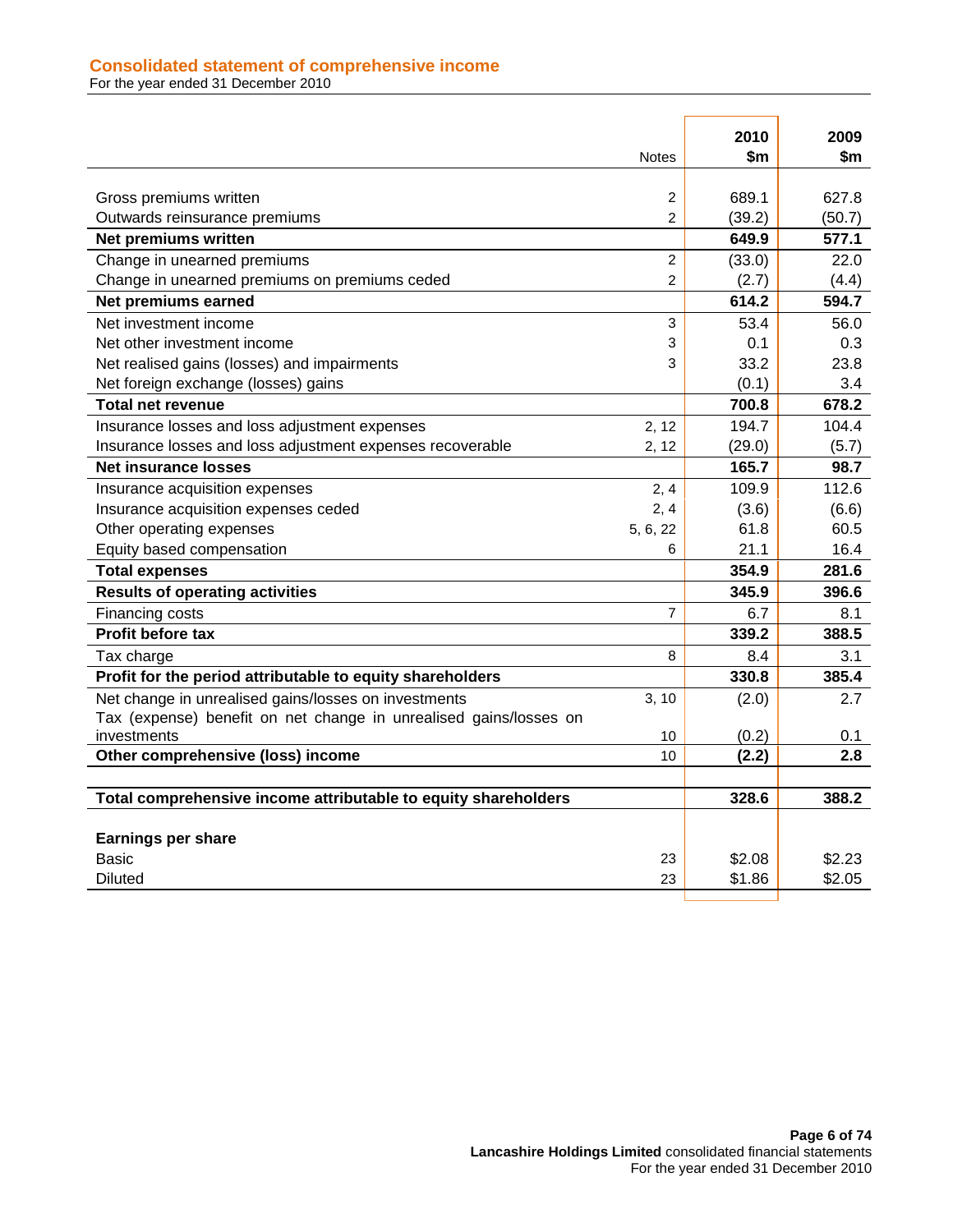|                                                                | <b>Notes</b> | 2010<br>\$m | 2009<br>\$m |
|----------------------------------------------------------------|--------------|-------------|-------------|
| Assets                                                         |              |             |             |
| Cash and cash equivalents                                      | 9, 19        | 512.5       | 440.0       |
| Accrued interest receivable                                    |              | 13.4        | 12.0        |
| Investments                                                    |              |             |             |
| - Fixed income securities, available for sale                  | 10, 19       | 1,719.1     | 1,892.5     |
| - Other investments                                            | 10           | (0.2)       |             |
| Reinsurance assets                                             |              |             |             |
| - Unearned premiums on premiums ceded                          | 11           | 2.9         | 5.6         |
| - Reinsurance recoveries                                       | 12           | 35.9        | 35.8        |
| - Other receivables                                            | 11           | 5.6         | 4.3         |
| Deferred acquisition costs                                     | 14           | 61.2        | 52.9        |
| Other receivables                                              |              | 45.7        | 4.3         |
| Inwards premiums receivable from insureds and cedants          | 13           | 217.5       | 178.2       |
| Deferred tax asset                                             | 15           | 6.4         | 3.3         |
| Property, plant and equipment                                  | 16           | 7.4         | 8.2         |
| <b>Total assets</b>                                            |              | 2,627.4     | 2,637.1     |
|                                                                |              |             |             |
| <b>Liabilities</b>                                             |              |             |             |
| Insurance contracts                                            |              |             |             |
| - Losses and loss adjustment expenses                          | 12           | 507.5       | 488.9       |
| - Unearned premiums                                            | 17           | 350.6       | 317.6       |
| - Other payables                                               | 17, 18       | 20.6        | 15.8        |
| Amounts payable to reinsurers                                  | 11, 18       | 4.4         | 4.2         |
| Deferred acquisition costs ceded                               | 14           | 0.1         | 2.7         |
| Other payables                                                 | 18           | 321.4       | 291.6       |
| Corporation tax payable                                        |              | 6.3         | 2.4         |
| Interest rate swap                                             | 19           | 0.8         | 3.6         |
| Long-term debt                                                 | 19           | 128.8       | 131.4       |
| <b>Total liabilities</b>                                       |              | 1,340.5     | 1,258.2     |
|                                                                |              |             |             |
| Shareholders' equity                                           |              |             |             |
| Share capital                                                  | 20           | 84.3        | 91.2        |
| Own shares                                                     | 20           | (106.9)     | (76.4)      |
| Share premium                                                  |              | 2.4         | 2.4         |
| Contributed surplus                                            |              | 662.6       | 757.0       |
| Accumulated other comprehensive income                         | 10           | 28.2        | 30.4        |
| Other reserves                                                 | 21           | 70.7        | 65.3        |
| Retained earnings                                              |              | 545.6       | 509.0       |
| Total shareholders' equity attributable to equity shareholders |              | 1,286.9     | 1,378.9     |
| Total liabilities and shareholders' equity                     |              | 2,627.4     | 2,637.1     |
|                                                                |              |             |             |

The consolidated financial statements were approved by the Board of Directors on 20 February 2011 and signed on its behalf by:

**MARTIN THOMAS NEIL McCONACHIE**

## **DIRECTOR/PRESIDENT**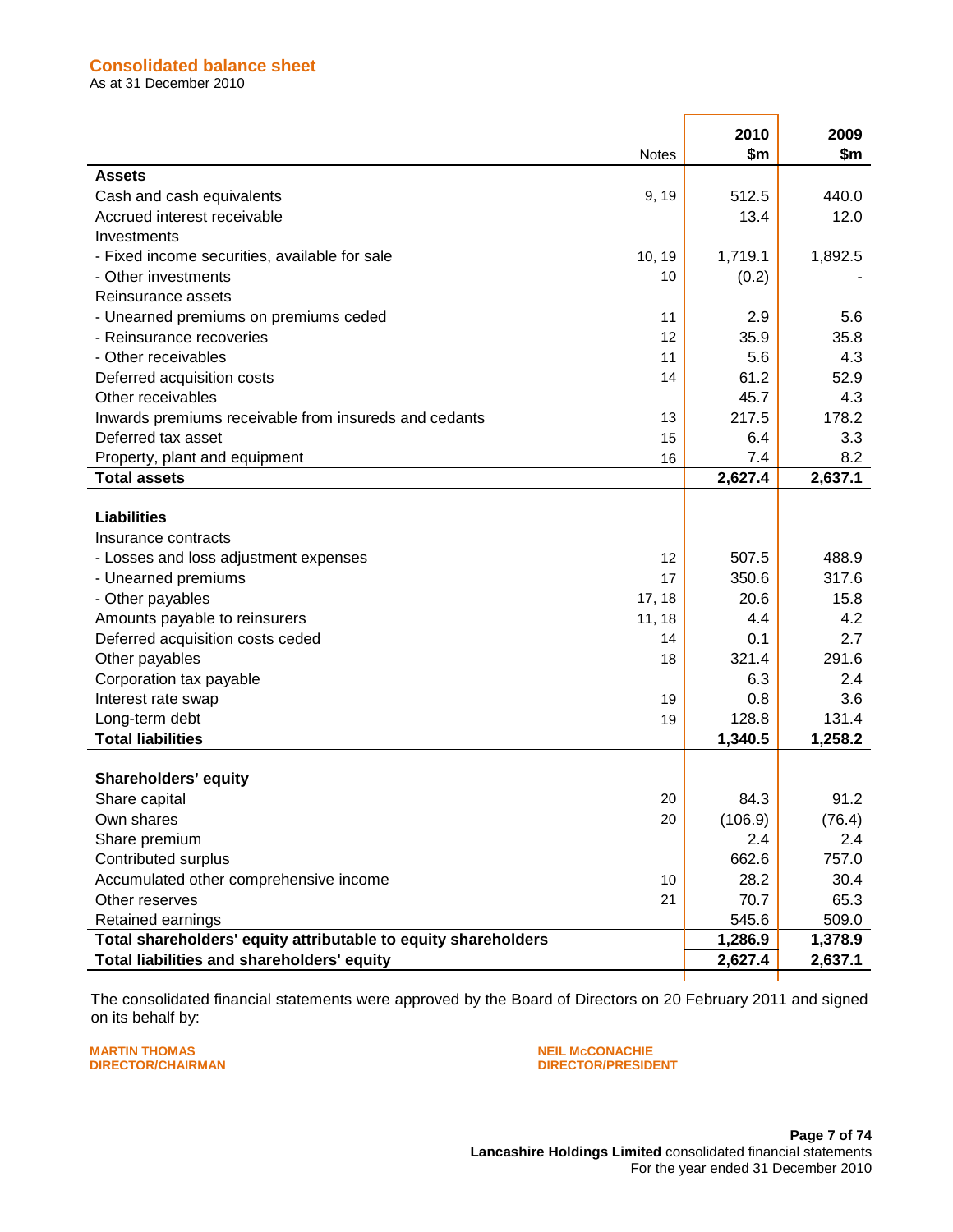|                                         |              |                          |               |                         |                               | <b>Accumulated</b>      |                   |                             |              |
|-----------------------------------------|--------------|--------------------------|---------------|-------------------------|-------------------------------|-------------------------|-------------------|-----------------------------|--------------|
|                                         |              |                          |               |                         |                               | other                   |                   |                             |              |
|                                         |              | <b>Share</b><br>capital  | Own<br>shares | <b>Share</b><br>premium | <b>Contributed</b><br>surplus | comprehensive<br>income | Other<br>reserves | <b>Retained</b><br>earnings | <b>Total</b> |
|                                         | <b>Notes</b> | \$m                      | \$m\$         | \$m                     | \$m                           | \$m                     | \$m               | \$m                         | \$m\$        |
| Balance as at 31 December 2008          |              | 91.1                     | (58.0)        | 2.4                     | 758.2                         | 27.6                    | 54.3              | 397.1                       | 1,272.7      |
| Total comprehensive income for the year | 10           |                          |               | ۰                       | $\blacksquare$                | 2.8                     | $\blacksquare$    | 385.4                       | 388.2        |
| Shares repurchased and held in treasury | 20           |                          | (16.9)        |                         |                               |                         |                   |                             | (16.9)       |
| Shares repurchased and held in trust    | 20           | $\overline{\phantom{a}}$ | (8.0)         |                         |                               |                         |                   |                             | (8.0)        |
| Shares distributed by trust             | 20           |                          | 6.5           |                         | (6.5)                         |                         |                   |                             |              |
| Dividends on common shares              | 18, 20       |                          |               |                         |                               |                         |                   | (225.0)                     | (225.0)      |
| Dividends on warrants                   | 18, 20       |                          |               |                         |                               |                         |                   | (48.5)                      | (48.5)       |
| Equity based compensation - exercises   | 6, 20, 21    | 0.1                      |               |                         | 5.3                           |                         | (5.4)             |                             |              |
| Equity based compensation - expense     | 6            |                          |               |                         |                               |                         | 16.4              |                             | 16.4         |
| Balance as at 31 December 2009          |              | 91.2                     | (76.4)        | 2.4                     | 757.0                         | 30.4                    | 65.3              | 509.0                       | 1,378.9      |
| Total comprehensive income for the year | 10           |                          |               |                         |                               | (2.2)                   |                   | 330.8                       | 328.6        |
| Shares repurchased and held in treasury | 20           |                          | (32.6)        |                         |                               |                         |                   |                             | (32.6)       |
| Shares repurchased and held in trust    | 20           |                          | (13.0)        |                         |                               |                         |                   |                             | (13.0)       |
| Shares repurchased and cancelled        | 20           | (6.9)                    |               |                         | (96.7)                        |                         |                   | $\overline{a}$              | (103.6)      |
| Shares distributed by trust             | 20           |                          | 16.6          |                         | (16.6)                        |                         |                   |                             |              |
| Shares donated to trust                 | 24           |                          | (1.5)         |                         | 1.5                           |                         |                   |                             |              |
| Dividends on common shares              | 18, 20       |                          |               |                         |                               |                         |                   | (237.2)                     | (237.2)      |
| Dividends on warrants                   | 18, 20       |                          |               |                         |                               |                         |                   | (57.0)                      | (57.0)       |
| Equity based compensation - tax         | 15           |                          |               |                         |                               |                         | 2.0               |                             | 2.0          |
| Equity based compensation - exercises   | 6, 20, 21    |                          |               |                         | 17.7                          | ٠                       | (17.7)            |                             |              |
| Equity based compensation - expense     | 6            |                          |               |                         | (0.3)                         |                         | 21.1              |                             | 20.8         |
| Balance as at 31 December 2010          |              | 84.3                     | (106.9)       | 2.4                     | 662.6                         | 28.2                    | 70.7              | 545.6                       | 1,286.9      |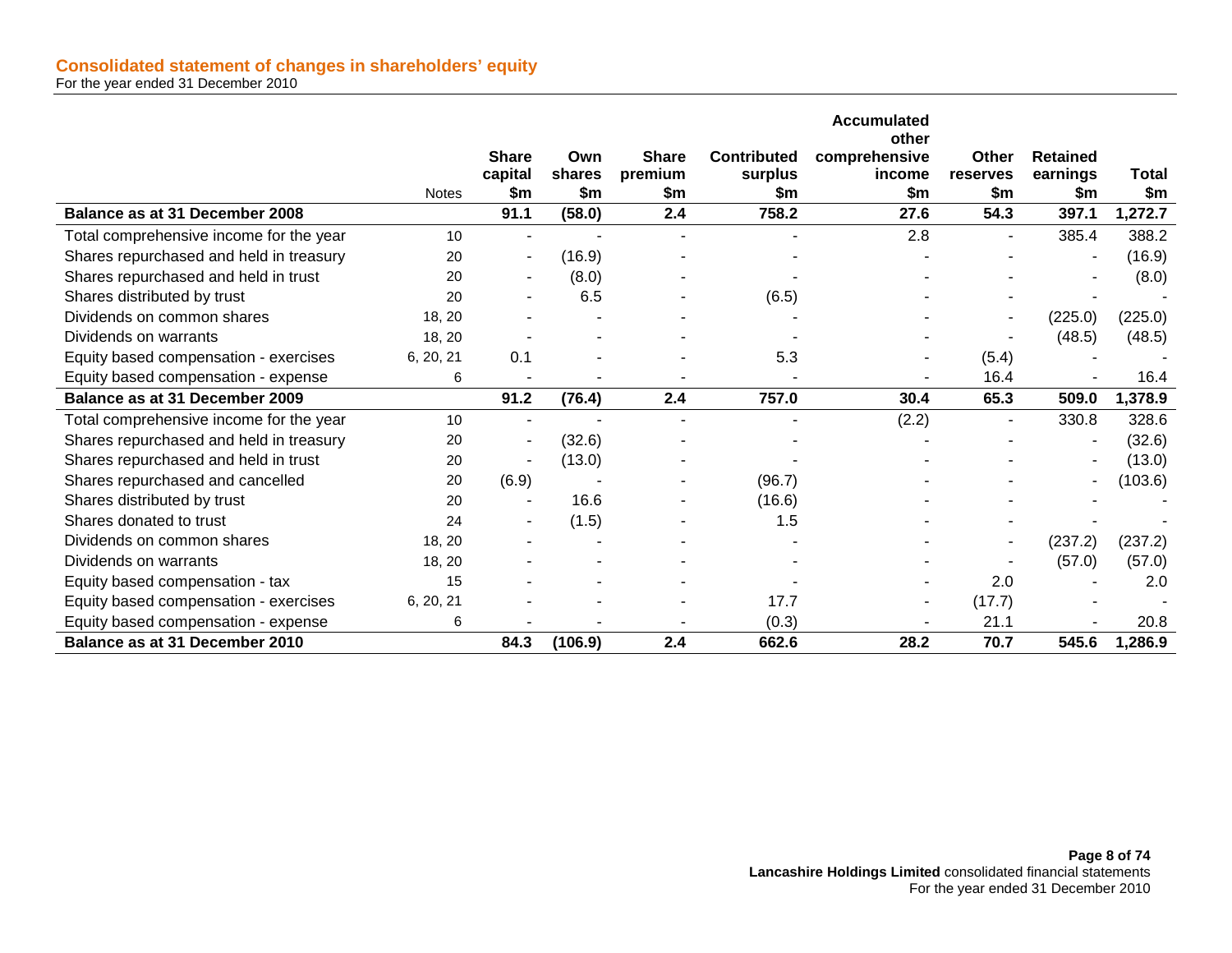## **Statement of consolidated cash flows**

For the year ended 31 December 2010

|                                                                   | <b>Notes</b>   | 2010<br>\$m | 2009<br>\$m |
|-------------------------------------------------------------------|----------------|-------------|-------------|
| Cash flows from operating activities                              |                |             |             |
| Profit before tax                                                 |                | 339.2       | 388.5       |
| Tax paid                                                          |                | (5.8)       | (2.7)       |
| Depreciation                                                      | 5              | 2.6         | 0.8         |
| Interest expense on long-term debt                                | $\overline{7}$ | 5.4         | 6.4         |
| Interest income                                                   |                | (68.3)      | (64.7)      |
| Net amortisation of fixed income securities                       |                | 11.0        | 5.3         |
| Equity based compensation                                         | 6              | 21.1        | 16.4        |
| Foreign exchange (gains) losses                                   |                | (2.1)       | (2.3)       |
| Net other investment income                                       |                | (0.1)       | (0.3)       |
| Net realised (gains) losses and impairments                       | 3              | (33.2)      | (23.8)      |
| Net unrealised gain on interest rate swaps                        |                | (2.8)       | (1.3)       |
| Changes in operational assets and liabilities                     |                |             |             |
| - Insurance and reinsurance contracts                             |                | 9.0         | (32.6)      |
| - Other assets and liabilities                                    |                | (7.2)       | (11.3)      |
| Net cash flows from operating activities                          |                | 268.8       | 278.4       |
| Cash flows from (used in) investing activities                    |                |             |             |
| Interest received                                                 |                | 66.9        | 62.8        |
| Net purchase of property, plant and equipment                     |                | (2.3)       | (7.6)       |
| Purchase of fixed income securities                               |                | (2,635.5)   | (2,711.6)   |
| Proceeds on maturity and disposal of fixed income securities      |                | 2,828.5     | 2,440.8     |
| Proceeds on disposal of equity securities                         |                |             | 4.8         |
| Proceeds on disposal of other investments                         |                | 1.6         | 0.1         |
| Net cash flows from (used in) investing activities                |                | 259.2       | (210.7)     |
| Cash flows used in financing activities                           |                |             |             |
| Interest paid                                                     |                | (5.4)       | (6.4)       |
| Dividends paid                                                    | 20             | (293.2)     | (10.5)      |
| Shares repurchased                                                | 20             | (149.5)     | (24.9)      |
| Net cash flows used in financing activities                       |                | (448.1)     | (41.8)      |
| Net increase in cash and cash equivalents                         |                | 79.9        | 25.9        |
| Cash and cash equivalents at beginning of period                  |                | 440.0       | 413.6       |
| Effect of exchange rate fluctuations on cash and cash equivalents |                | (7.4)       | 0.5         |
| Cash and cash equivalents at end of period                        | 9              | 512.5       | 440.0       |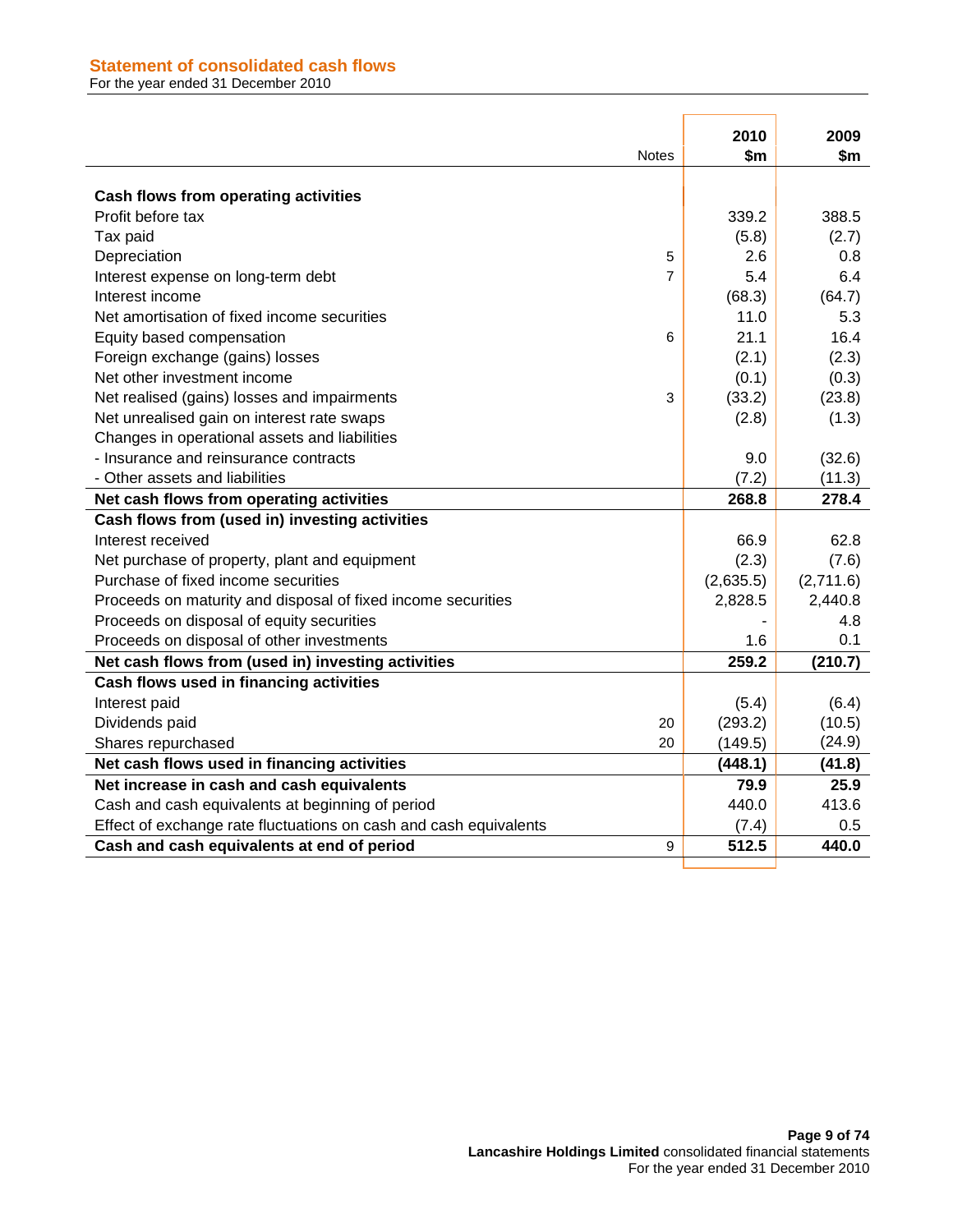## **Summary of significant accounting policies**

The basis of preparation, consolidation principles and significant accounting policies adopted in the preparation of LHL and the Group's consolidated financial statements are set out below.

## **Basis of preparation**

The Group's consolidated financial statements are prepared in accordance with accounting principles generally accepted under IFRS as adopted by the European Union.

Where IFRS is silent, as it is in respect of the measurement of insurance products, the IFRS framework allows reference to another comprehensive body of accounting principles. In such instances, the Group determines appropriate measurement bases, to provide the most useful information to users of the consolidated financial statements, using their judgement and considering U.S. GAAP.

All amounts, excluding share data or where otherwise stated, are in millions of U.S. dollars.

While a number of new or amended IFRS and IFRIC standards have been issued there are no standards that have had a material impact on the Group.

IFRS 9, Financial Instruments: Classification and Measurement, which has been issued but is not yet effective, has not been early adopted by the Group. The Group continues to apply IAS 39, Financial Instruments: Recognition and Measurement and classifies its fixed income securities as available for sale. The new standard is not expected to have a material impact on the results and disclosures reported in the consolidated financial statements. It would, however, result in a re-classification of fixed income securities from available for sale to estimated fair value through profit or loss and a re-classification of the net change in unrealised gains and losses on investments from accumulated other comprehensive income to income.

IFRS 4, Insurance Contracts, issued in March 2004, specifies the financial reporting for insurance contracts by an insurer. The current standard is Phase I in the IASB's insurance contract project and, as noted above, does not specify the recognition or measurement of insurance contracts. This will be addressed in Phase II of the IASB's project and a standard is scheduled to be released in 2011, with potential implementation in 2013. It will include a number of significant changes regarding the measurement and disclosure of insurance contracts. The Group will continue to monitor the progress of the project in order to assess any potential impacts the new standard will have on its results and the presentation and disclosure thereof.

The consolidated balance sheet of the Group is presented in order of decreasing liquidity.

## **Use of estimates**

The preparation of financial statements in conformity with IFRS requires the Group to make estimates and assumptions that affect the reported and disclosed amounts at the balance sheet date and the reported and disclosed amounts of revenues and expenses during the reporting period. Actual results may differ materially from the estimates made.

The most significant estimate made by management is in relation to losses and loss adjustment expenses. This is discussed on pages 12 and 13 and also in the risk disclosures section from page 24. Estimates in relation to losses and loss adjustment expenses recoverable are discussed on page 12.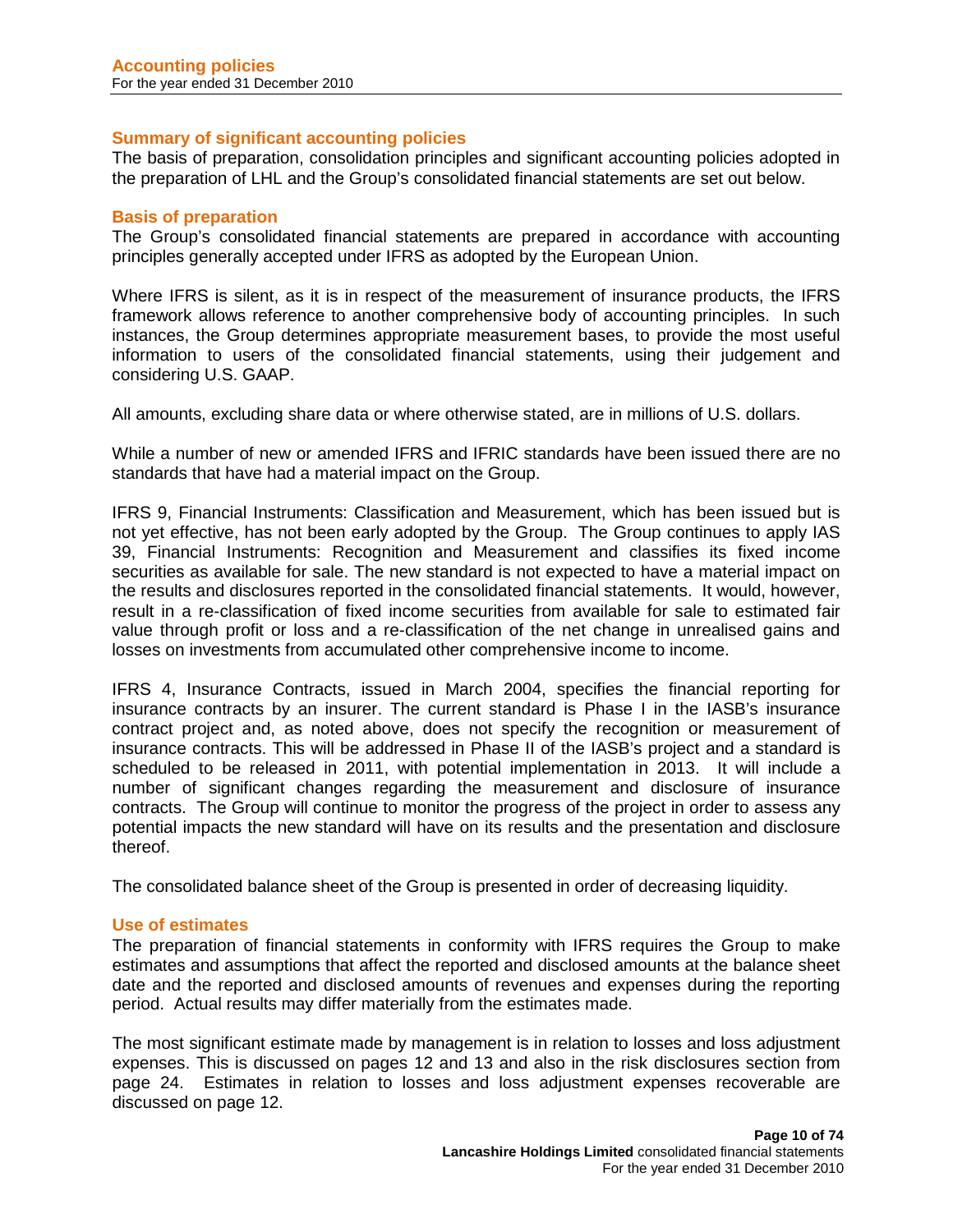Estimates may also be made in determining the estimated fair value of certain financial instruments. These are discussed on pages 13 and 14 and in note 10. Management judgement is applied in determining impairment charges.

## **Basis of consolidation**

The Group's consolidated financial statements include the assets, liabilities, shareholders' equity, revenues, expenses and cash flows of LHL and its subsidiaries. A subsidiary is an entity in which the Group owns, directly or indirectly, more than 50% of the voting power of the entity or otherwise has the power to govern its operating and financial policies. The results of subsidiaries acquired are included in the consolidated financial statements from the date on which control is transferred to the Group. Intercompany balances, profits and transactions are eliminated.

Subsidiaries' accounting policies are consistent with the Group's accounting policies.

## **Foreign currency translation**

The functional currency, which is the currency of the primary economic environment in which operations are conducted, for all Group entities is U.S. dollars. Items included in the financial statements of each of the Group's entities are measured using the functional currency. The consolidated financial statements are also presented in U.S. dollars.

Foreign currency transactions are recorded in the functional currency for each entity using the exchange rates prevailing at the dates of the transactions, or at the average rate for the period when this is a reasonable approximation. Monetary assets and liabilities denominated in foreign currencies are translated at period end exchange rates. The resulting exchange differences on translation are recorded in the consolidated statement of comprehensive income. Non-monetary assets and liabilities carried at historical cost denominated in a foreign currency are translated at historic rates. Non-monetary assets and liabilities carried at estimated fair value denominated in a foreign currency are translated at the exchange rate at the date the estimated fair value was determined, with resulting exchange differences recorded in accumulated other comprehensive income in shareholders' equity.

#### **Insurance contracts**

## **Classification**

Insurance contracts are those contracts that transfer significant insurance risk at the inception of the contract. Contracts that do not transfer significant insurance risk are accounted for as investment contracts. Insurance risk is transferred when an insurer agrees to compensate a policyholder if a specified uncertain future event adversely affects the policyholder.

#### **Premiums and acquisition costs**

Premiums are first recognised as written at the date that the contract is bound. The Group writes both excess of loss and pro-rata (proportional) contracts. For the majority of excess of loss contracts, written premium is recorded based on the minimum and deposit or flat premium, as defined in the contract. Subsequent adjustments to the minimum and deposit premium are recognised in the period in which they are determined. For pro-rata contracts and excess of loss contracts where no deposit is specified in the contract, written premium is recognised based on estimates of ultimate premiums provided by the insureds or ceding companies. Initial estimates of written premium are recognised in the period in which the contract is bound. Subsequent adjustments, based on reports of actual premium by the insureds or ceding companies, or revisions in estimates, are recorded in the period in which they are determined.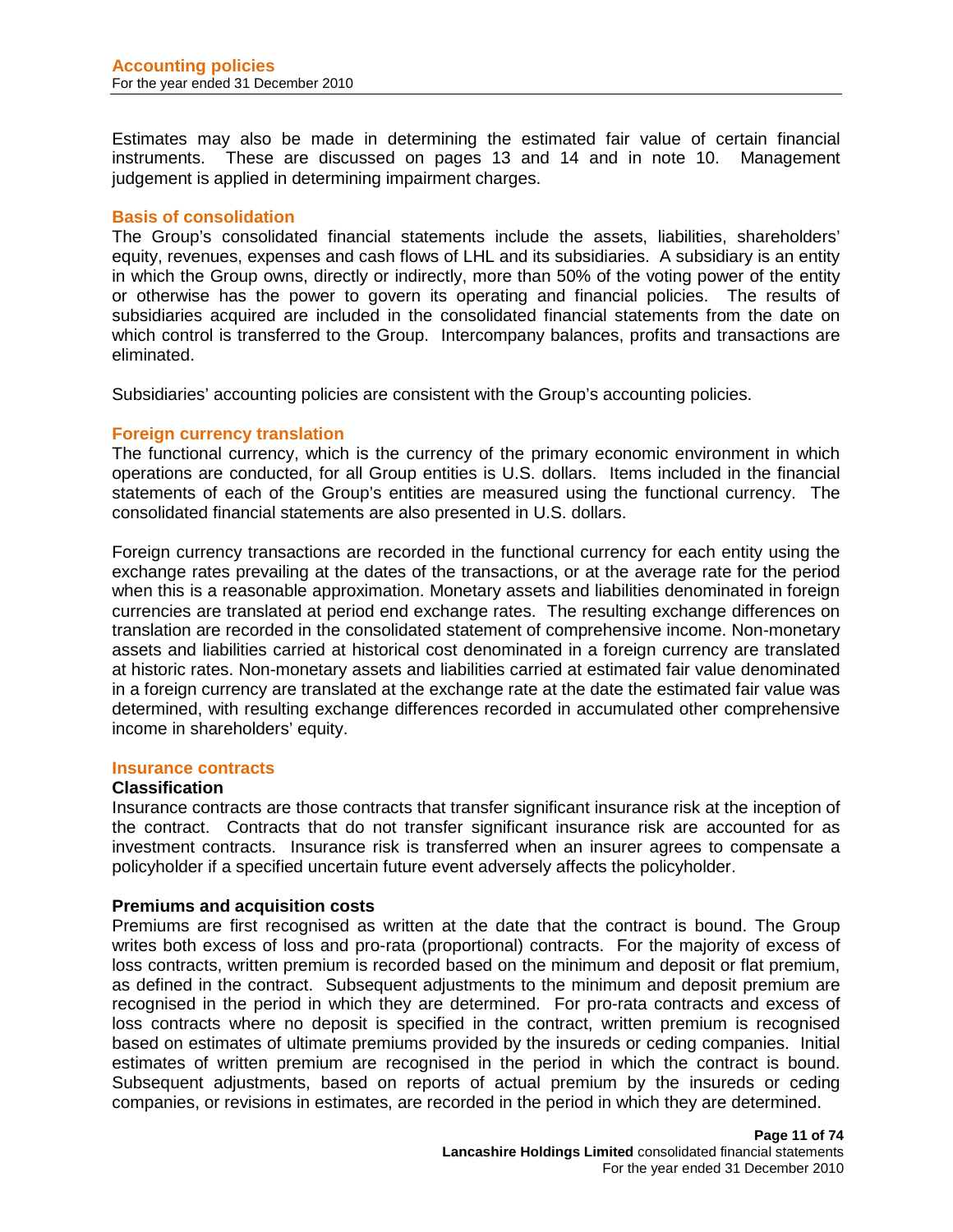Premiums are earned rateably over the term of the underlying risk period of the insurance contract, except where the period of risk differs significantly from the contract period. In these circumstances, premiums are recognised over the period of risk in proportion to the amount of insurance protection provided. The portion of the premium related to the unexpired portion of the risk period is reflected in unearned premiums.

Where contract terms require the reinstatement of coverage after an insured's or ceding company's loss, the estimated mandatory reinstatement premiums are recorded as written premiums when a specific loss event occurs. Reinstatement premiums are not recorded for losses included within the provision for IBNR which do not relate to a specific loss event.

Inwards premiums receivable from insureds and cedants are recorded net of commissions, brokerage, premium taxes and other levies on premiums, unless the contract specifies otherwise. These balances are reviewed for impairment, with any impairment loss recognised as an expense in the period in which it is determined.

Acquisition costs represent commissions, brokerage, profit commissions and other variable costs that relate directly to the securing of new contracts and the renewing of existing contracts. They are generally deferred over the period in which the related premiums are earned to the extent they are recoverable out of expected future revenue margins. All other acquisition costs are recognised as an expense when incurred.

## **Outwards reinsurance**

Outwards reinsurance premiums comprise the cost of reinsurance contracts entered into. Outwards reinsurance premiums are accounted for in the period in which the contract is bound. The provision for reinsurers' share of unearned premiums represents that part of reinsurance premiums ceded which are estimated to be earned in future financial periods. Unearned reinsurance commissions are recognised as a liability using the same principles. Any amounts recoverable from reinsurers are estimated using the same methodology as the underlying losses.

The Group monitors the credit-worthiness of its reinsurers on an ongoing basis and assesses any reinsurance assets for impairment, with any impairment loss recognised as an expense in the period in which it is determined.

## **Losses**

Losses comprise losses and loss adjustment expenses paid in the period and changes in the provision for outstanding losses, including the provision for IBNR and related expenses. Losses and loss adjustment expenses are charged to income as they are incurred.

A significant portion of the Group's business is in classes with high attachment points of coverage, including property catastrophe. Reserving for losses in such programs is inherently complicated in that losses in excess of the attachment level of the Group's policies are characterised by high severity and low frequency and other factors which could vary significantly as losses are settled. This limits the volume of industry loss experience available from which to reliably predict ultimate losses following a loss event. In addition, the Group has limited past loss experience, which increases the inherent uncertainty in estimating ultimate loss levels.

Losses and loss adjustment expenses represent the estimated ultimate cost of settling all losses and loss adjustment expenses arising from events which have occurred up to the balance sheet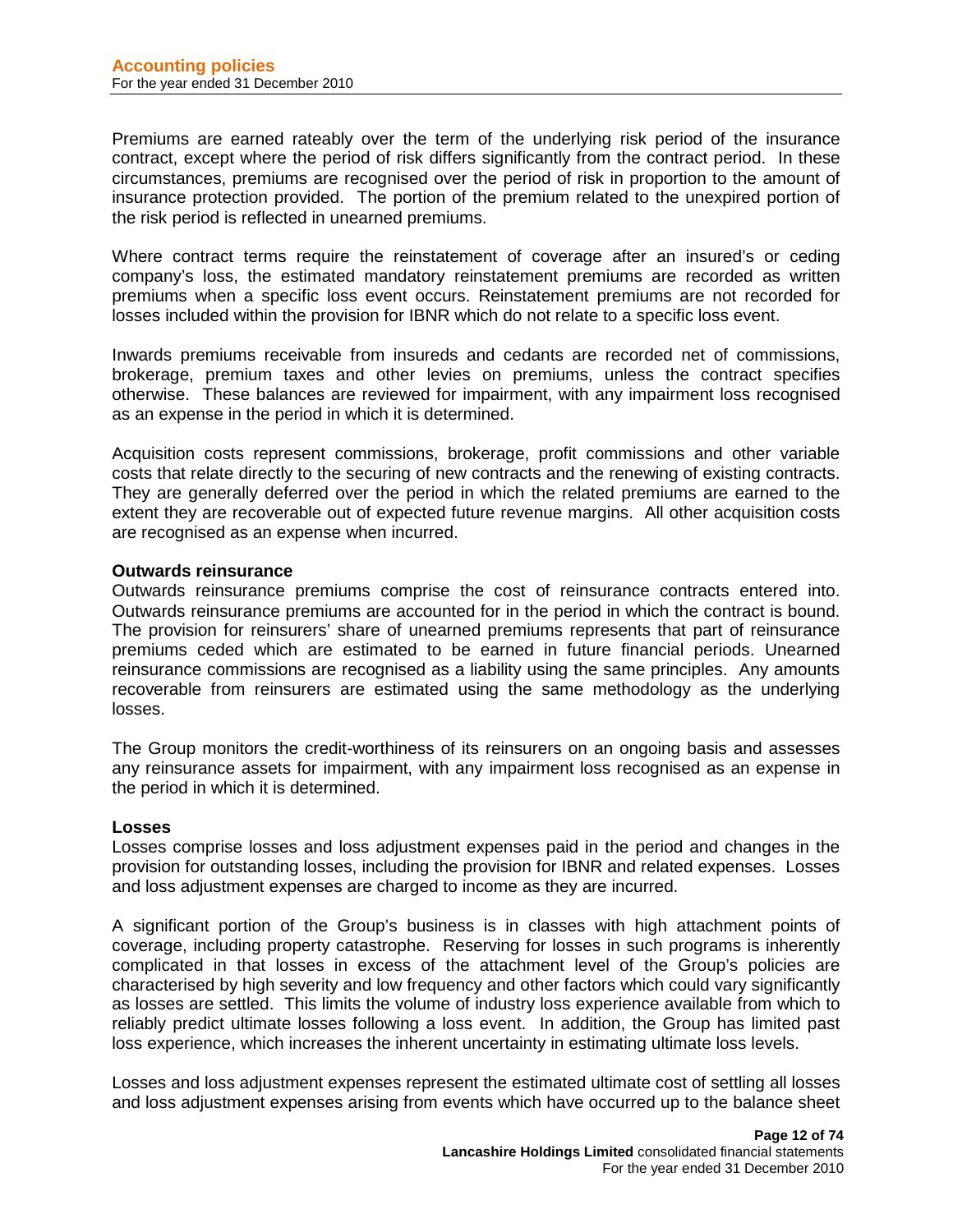date, including a provision for IBNR. The Group does not discount its liabilities for unpaid losses. Outstanding losses are initially set on the basis of reports of losses received from third parties. ACRs are determined where the Group's estimate of the reported loss is greater than that reported. Estimated IBNR reserves may also consist of a provision for additional development in excess of losses reported by insureds or ceding companies, as well as a provision for losses which have occurred but which have not yet been reported by insureds or ceding companies. IBNR reserves are estimated by management using various actuarial methods as well as a combination of own loss experience, historical insurance industry loss experience, underwriters' experience, estimates of pricing adequacy trends and management's professional judgement.

The estimation of the ultimate liability arising is a complex process which incorporates a significant amount of judgement. It is reasonably possible that uncertainties inherent in the reserving process, delays in insureds or ceding companies reporting losses to the Group, together with the potential for unforeseen adverse developments, could lead to a material change in losses and loss adjustment expenses.

## **Liability adequacy tests**

At each balance sheet date, the Group performs a liability adequacy test using current best estimates of future cash outflows generated by its insurance contracts, plus any investment income thereon. If, as a result of these tests, the carrying amount of the Group's insurance liabilities is found to be inadequate, the deficiency is charged to income for the period, initially by writing off deferred acquisition costs and subsequently by establishing a provision.

## **Financial instruments**

#### **Cash and cash equivalents**

Cash and cash equivalents are carried in the consolidated balance sheet at amortised cost and include cash in hand, deposits held on call with banks and other short-term highly liquid investments with a maturity of three months or less at the date of purchase. Carrying amounts approximate fair value due to the short-term nature and high liquidity of the instruments.

Interest income earned on cash and cash equivalents is recognised on the effective interest rate method. The carrying value of accrued interest income approximates estimated fair value due to its short-term nature and high liquidity.

#### **Investments**

The Group's fixed income securities are quoted investments that are classified as available for sale and are carried at estimated fair value. The classification is determined at the time of initial purchase and depends on the category of investment. Investments with an embedded conversion option are designated as at estimated fair value through profit and loss. Movements in estimated fair value relate primarily to the option component.

Regular way purchases and sales of investments are recognised at estimated fair value less transaction costs on the trade date and are subsequently carried at estimated fair value. Estimated fair value of quoted investments is determined based on bid prices from recognised exchanges, broker-dealers, recognised indices or pricing vendors. Investments are derecognised when the Group has transferred substantially all of the risks and rewards of ownership. Realised gains and losses are included in income in the period in which they arise. Unrealised gains and losses from changes in estimated fair value of available for sale investments are included in accumulated other comprehensive income in shareholders' equity.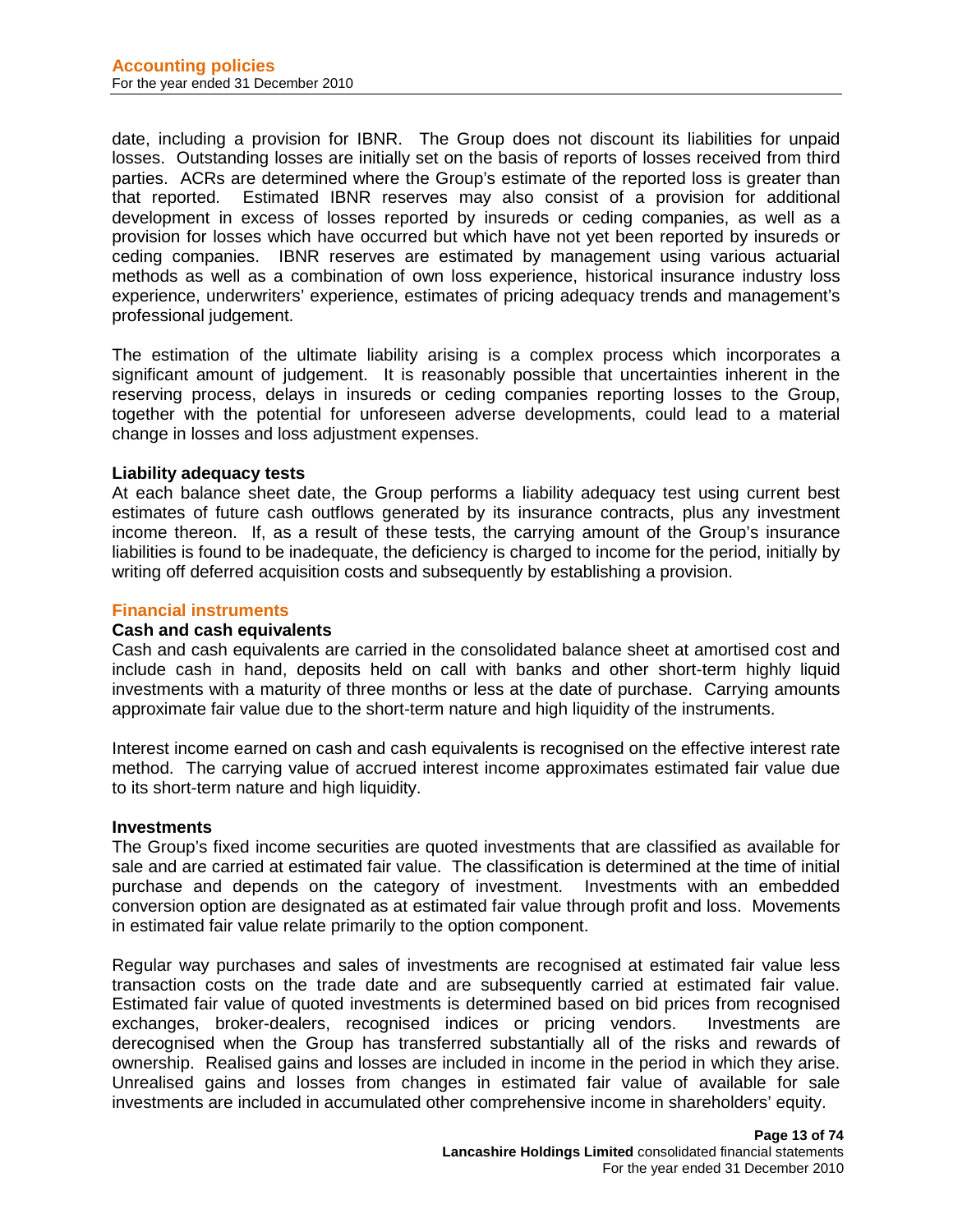On derecognition of an investment, previously recorded unrealised gains and losses are removed from accumulated other comprehensive income in shareholders' equity and included in current period income.

Amortisation and accretion of premiums and discounts on available for sale fixed income securities are calculated using the effective interest rate method and are recognised in current period net investment income. Interest income is recognised on the effective interest rate method. The carrying value of accrued interest income approximates estimated fair value due to its short-term nature and high liquidity.

The Group reviews the carrying value of its available for sale investments for evidence of impairment. An investment is impaired if its carrying value exceeds the estimated fair value and there is objective evidence of impairment to the asset. Such evidence would include a prolonged decline in estimated fair value below cost or amortised cost, where other factors, such as expected cash flows, do not support a recovery in value. If an impairment is deemed appropriate, the difference between cost or amortised cost and estimated fair value is removed from accumulated other comprehensive income in shareholders' equity and charged to current period income. Impairment losses on fixed income securities may be subsequently reversed through income.

## **Derivative financial instruments**

Derivatives are recognised at estimated fair value on the date a contract is entered into, the trade date, and are subsequently carried at estimated fair value. Derivative instruments with a positive estimated fair value are recorded as derivative financial assets and those with a negative estimated fair value are recorded as derivative financial liabilities.

Derivative financial instruments include exchange-traded future and option contracts, forward foreign currency contracts, interest rate swaps, credit default swaps and interest rate swaptions. They derive their value from the underlying instrument and are subject to the same risks as that underlying instrument, including liquidity, credit and market risk. Estimated fair values are based on exchange or broker-dealer quotations, where available, or discounted cash flow models, which incorporate the pricing of the underlying instrument, yield curves and other factors. Changes in the estimated fair value of instruments that do not qualify for hedge accounting are recognised in current period income. The Group does not hold any derivatives classified as hedging instruments. For discounted cash flow techniques, estimated future cash flows are based on management's best estimates and the discount rate used is an appropriate market rate.

Derivative financial assets and liabilities are offset and the net amount is reported in the consolidated balance sheet only to the extent there is a legally enforceable right of offset and there is an intention to settle on a net basis, or to realise the assets and liabilities simultaneously. Derivative financial assets and liabilities are derecognised when the Group has transferred substantially all of the risks and rewards of ownership or the liability is discharged, cancelled or expired.

## **Long-term debt**

Long-term debt is recognised initially at fair value, net of transaction costs incurred. Thereafter it is held at amortised cost, with the amortisation calculated using the effective interest rate method. Derecognition occurs when the obligation has been extinguished.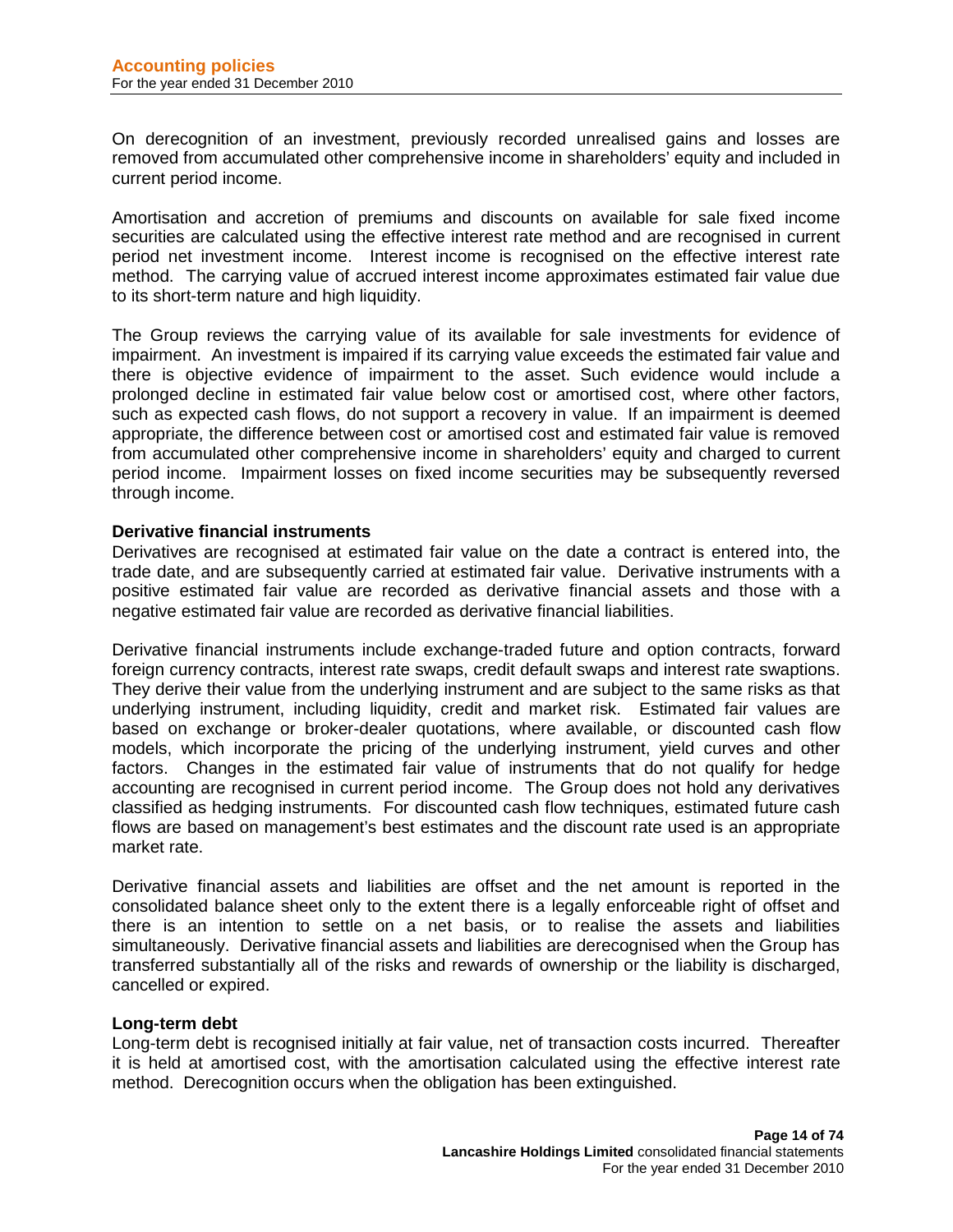## **Property, plant and equipment**

Property, plant and equipment is carried at historical cost, less accumulated depreciation and any impairment in value. Depreciation is calculated to write-off the cost over the estimated useful economic life on a straight-line basis as follows:

| IT equipment                   | 33% per annum |
|--------------------------------|---------------|
| Office furniture and equipment | 33% per annum |
| Leasehold improvements         | 20% per annum |

The assets' residual values, useful lives and depreciation methods are reviewed, and adjusted if appropriate, at each balance sheet date.

An item of property, plant or equipment is derecognised on disposal or when no future economic benefits are expected to arise from the continued use of the asset.

Gains and losses on the disposal of property, plant and equipment are determined by comparing proceeds with the carrying amount of the asset, and are included in the consolidated statement of comprehensive income. Costs for repairs and maintenance are charged to income as incurred.

#### **Leases**

Rentals payable under operating leases are charged to income on a straight-line basis over the lease term.

## **Employee benefits**

#### **Equity compensation plans**

The Group currently operates an RSS under which nil-cost options have been granted. The Group has also operated a management warrant plan and an LTIP option plan in the past. The fair value of the equity instruments granted is estimated on the date of grant. The estimated fair value is recognised as an expense pro-rata over the vesting period of the instrument, adjusted for the impact of any non-market vesting conditions. No adjustment to vesting assumptions is made in respect of market vesting conditions.

At each balance sheet date, the Group revises its estimate of the number of RSS nil-cost options, LTIP options and warrants that are expected to become exercisable. It recognises the impact of the revision of original estimates, if any, in the consolidated statement of comprehensive income, and a corresponding adjustment is made to other reserves in shareholders' equity over the remaining vesting period.

On exercise, the differences between the expense charged to the consolidated statement of comprehensive income and the actual cost to the Group is transferred to contributed surplus. Where new shares are issued, the proceeds received are credited to share capital and share premium.

### **Pensions**

The Group operates a defined contribution plan. On payment of contributions to the plan there is no further obligation to the Group. Contributions are recognised as employee benefits in the consolidated statement of comprehensive income in the period to which they relate.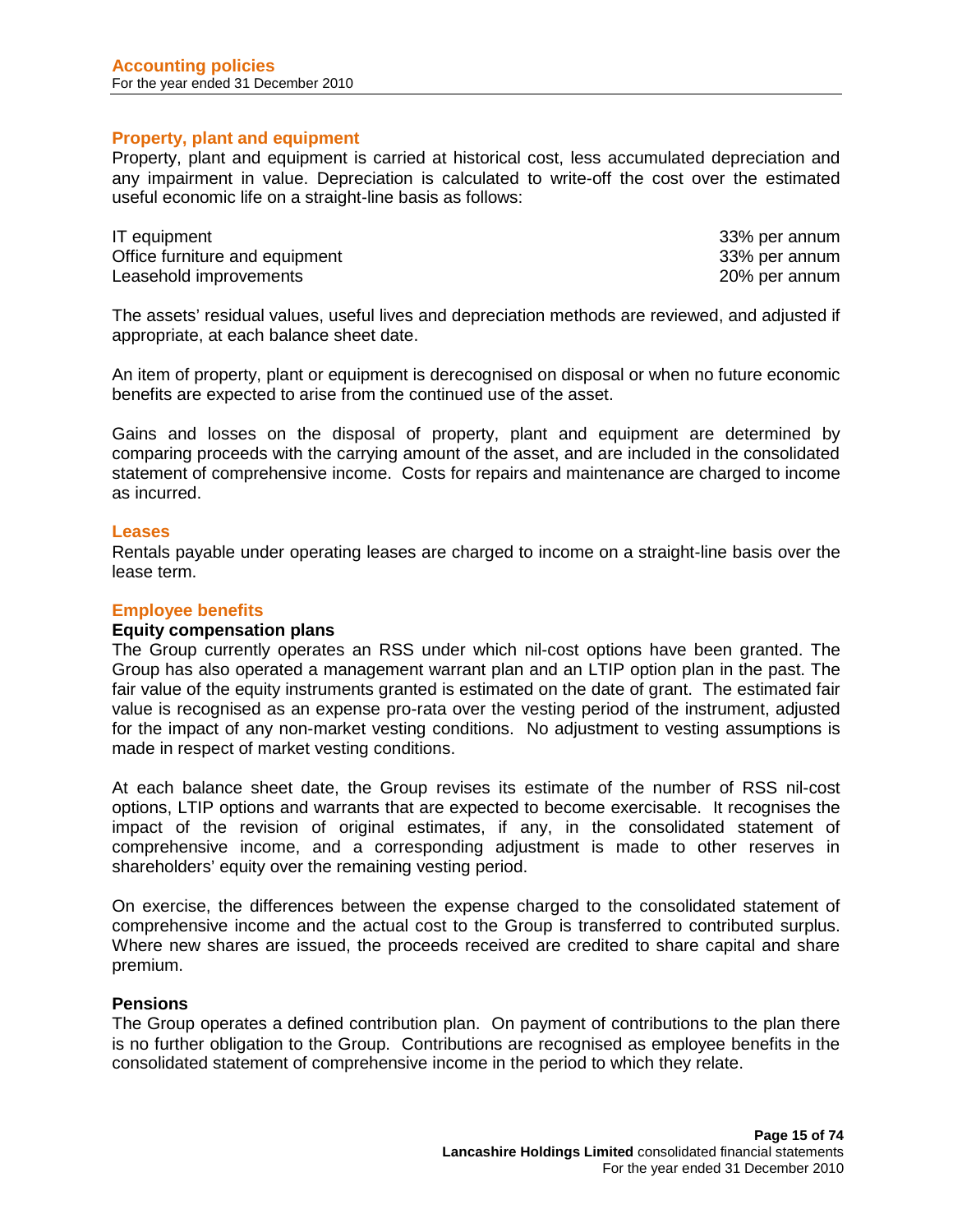## **Tax**

Income tax represents the sum of the tax currently payable and any deferred tax. The tax payable is calculated based on taxable profit for the period. Taxable profit for the period can differ from that reported in the consolidated statement of comprehensive income due to certain items which are not tax deductible or which are deferred to subsequent periods.

Deferred tax is recognised on temporary differences between the assets and liabilities in the consolidated balance sheet and their tax base. Deferred tax assets or liabilities are accounted for using the balance sheet liability method. Deferred tax assets are recognised to the extent that realising the related tax benefit through future taxable profits is likely.

Deferred tax assets and liabilities are offset when there is a legally enforceable right to offset current tax assets against current tax liabilities and when the deferred income taxes relate to the same fiscal authority.

Where the current estimated fair value of equity based compensation awards exceeds the estimated fair value at the time of grant, adjusted where applicable for dividends, the related corporation tax and deferred tax charge or credit is recognised directly in other reserves.

## **Own shares**

Own shares include shares repurchased under share repurchase authorisations and held in treasury plus shares repurchased and held in trust for the purposes of employee equity based compensation schemes. Own shares are deducted from shareholders' equity. No gain or loss is recognised on the purchase, sale, cancellation or issue of own shares and any consideration paid or received is recognised directly in equity.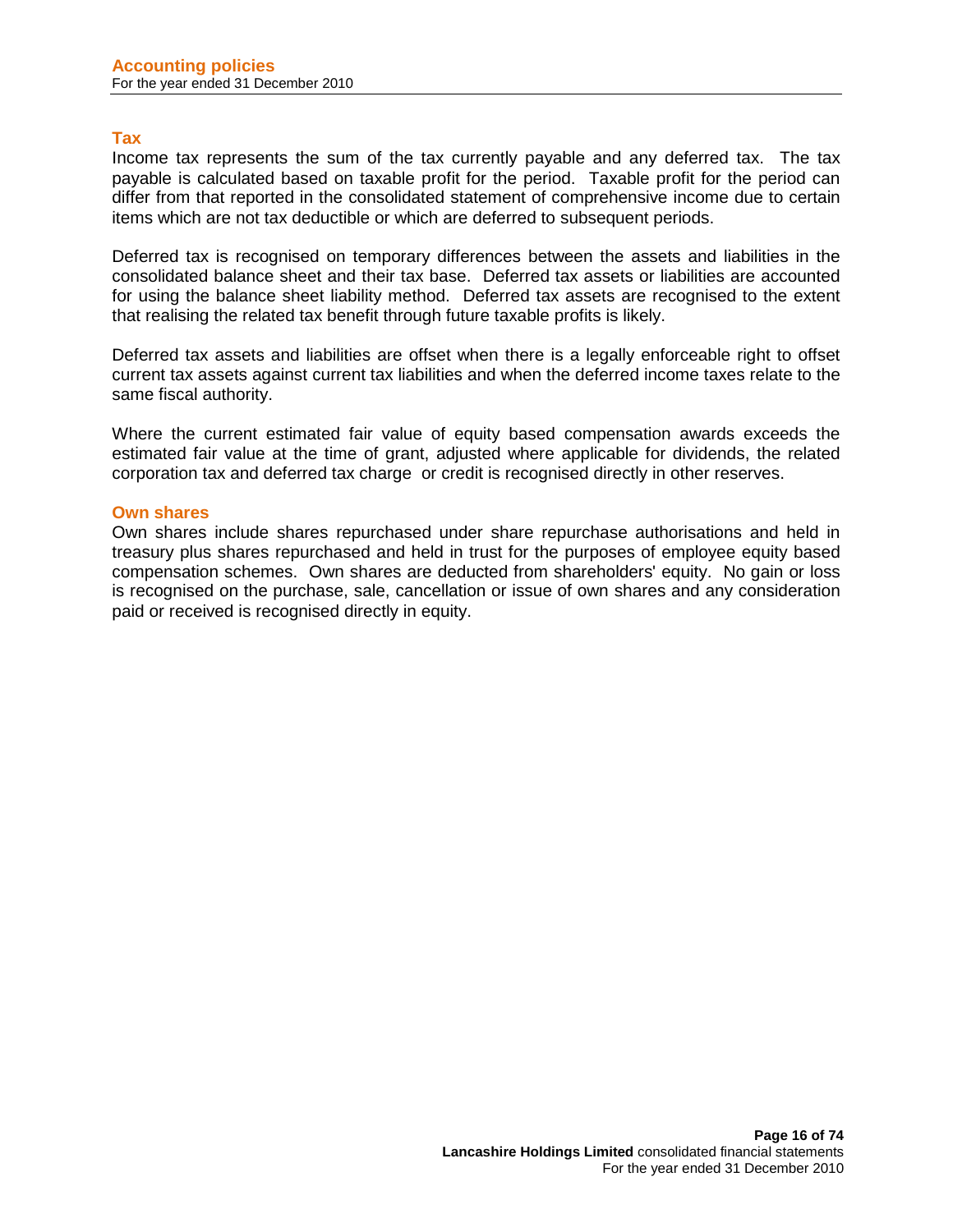## **Risk disclosures: introduction**

The Group is exposed to risks from several sources. These include insurance risk, market risk, liquidity risk, credit risk, operational risk and strategic risk. The primary risk to the Group is insurance risk.

The primary objective of the Group's ERM is to ensure that the amount of capital held is consistent with the risk profile of the Group and therefore that the balance between risk and reward is considered as part of all of key business decisions. The Group has formulated, and keeps under review, a risk appetite which is set by the Board of Directors. The Group's appetite to risk will vary marginally from time to time to reflect the potential risks and rewards that present themselves. However, protecting the Group's capital and providing investors with a superior risk-adjusted return over the long term are constants. The risk appetite of the Group is central to how the business is run and permeates into the risk appetites that the individual operating entity Boards of Directors have adopted. These risk appetites are expressed through detailed risk tolerances at both a Group and an operating entity level. Risk tolerances are the maximum amount of capital that the Group and its entities are prepared to expose to certain risks.

The Group's Board of Directors is responsible for setting and monitoring Group risk tolerances whereas the Risk Committees of the individual entities are responsible for setting and monitoring entity level risk tolerances. All risk tolerances are subject to at least an annual review and consideration by the respective Boards of Directors or Risk Committees. The Group and individual entity Boards of Directors review actual risk levels versus tolerances, emerging risks and any risk learning events quarterly. In addition, usually on a fortnightly basis, management reviews the output from BLAST in order to assess modeled potential losses against risk tolerances and ensure that risk levels are managed in accordance with them.

The primary role of the CRO is to facilitate the effective operation of ERM throughout the Group at all levels. Responsibility for the management of individual risks has been assigned to, and forms part of the performance objectives of, the risk owners within the business. Each quarter risk owners affirm the status of their risks and the effectiveness of the controls that mitigate them. They also ensure that these risks and controls are consistent with their day to day processes and the entries made in the Group and subsidiary Risk Registers, which are a direct input to BLAST. The CRO provides regular reports to the business outlining the status of the Group's ERM activities and strategy, as well as formal reports to the Boards of Directors of the operating entities and the Group in this regard.

## **Internal audit**

Internal audit plays a key role by providing an independent opinion regarding the accuracy and completeness of risks, in addition to verification of the effectiveness of controls. Internal audit's roles and responsibilities are clearly defined through the Internal Audit Charter. The head of internal audit reports directly to the Group Audit Committee. The CRO receives a copy of each internal audit report and considers the findings and agreed actions in the context of the risk appetites and tolerances, plus the risk policies and risk management strategy of each area. The integration of internal audit and ERM into the business helps facilitate the Group's management in the protection of its assets and reputation.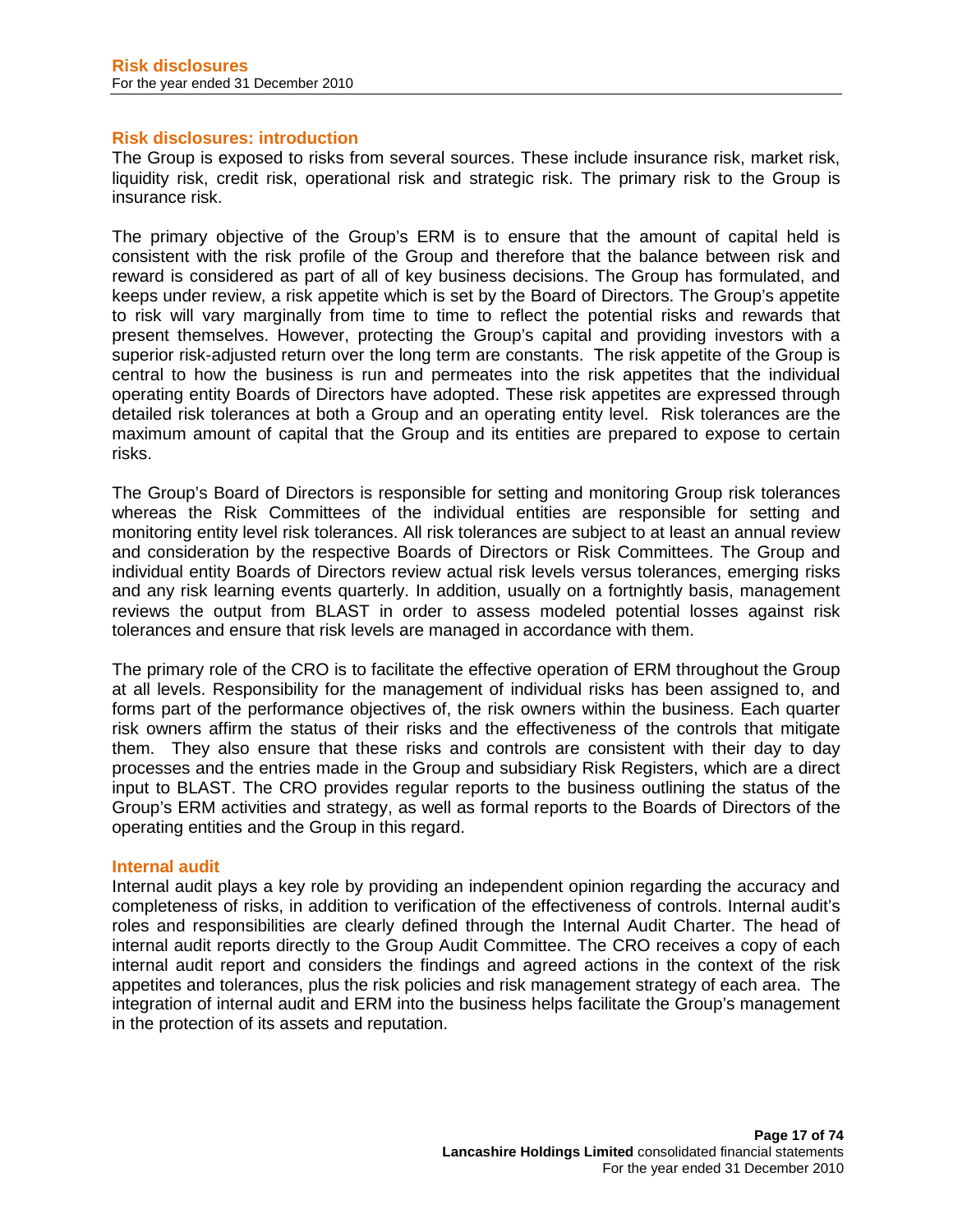## **Economic capital model**

The foundation of the Group's risk based capital approach to decision making is its economic capital model, BLAST, which is based on the widely accepted economic capital modeling tool, ReMetrica. Management uses BLAST primarily for monitoring its insurance risks. However, BLAST is also used to monitor the entire spectrum of risks including market, credit and operational risks.

BLAST produces data in the form of a stochastic distribution for all classes, including nonelemental classes. The distribution includes the mean outcome and the result at various return periods, including very remote events. BLAST includes the calculation of present and projected financial outcomes for each insurance class, and also recognises diversification credit. This arises as individual risks are generally not strongly correlated and are unlikely to all produce profits or losses at the same time. Diversification credit is calculated within categories or across a range of risk categories, with the most significant impact resulting from insurance risks. BLAST also measures the Group's aggregate insurance exposures. It therefore helps senior management and the Board of Directors determine the level of capital required to meet the combined risk from a wide range of categories. Assisted by BLAST, the Group seeks to achieve an improved risk-adjusted return over time.

BLAST is used in strategic underwriting decisions as part of the Group's annual planning process and to assist in portfolio optimisation decisions. Management also utilises BLAST in assessing the impact of strategic decisions on individual classes of business that the Group writes, or is considering writing, as well as the overall resulting financial impact to the Group. BLAST output is reviewed, including the anticipated loss curves, combined ratios and riskadjusted profitability, to determine profitability and risk tolerance headroom by class.

The six primary risk categories listed above are discussed in detail below.

## **A. Insurance risk**

The Group underwrites worldwide short-tail insurance and reinsurance contracts that transfer insurance risk, including risks exposed to both natural and man-made catastrophes. The Group's exposure in connection with insurance contracts is, in the event of insured losses, whether premiums will be sufficient to cover the loss payments and expenses. Insurance and reinsurance markets are cyclical and premium rates and terms and conditions vary by line of business depending on market conditions and the stage of the cycle. Market conditions are impacted by capacity and recent loss events, amongst other factors. The Group's underwriters assess likely losses using their experience and knowledge of past loss experience, industry trends and current circumstances. This allows them to estimate the premiums sufficient to meet likely losses and expenses.

The Group considers insurance risk at an individual contract level, at a sector level, a geographic level and at an aggregate portfolio level to ensure careful risk selection, limits on concentration and appropriate portfolio diversification are accomplished. The Group's four principal classes, or lines, are property, energy, marine and aviation. These classes are deemed to be the Group's operating segments. The level of insurance risk tolerance per class per occurrence and in aggregate is set by the Risk Committees and ultimately approved by the Board of Directors.

A number of controls are deployed to manage the amount of insurance exposure assumed: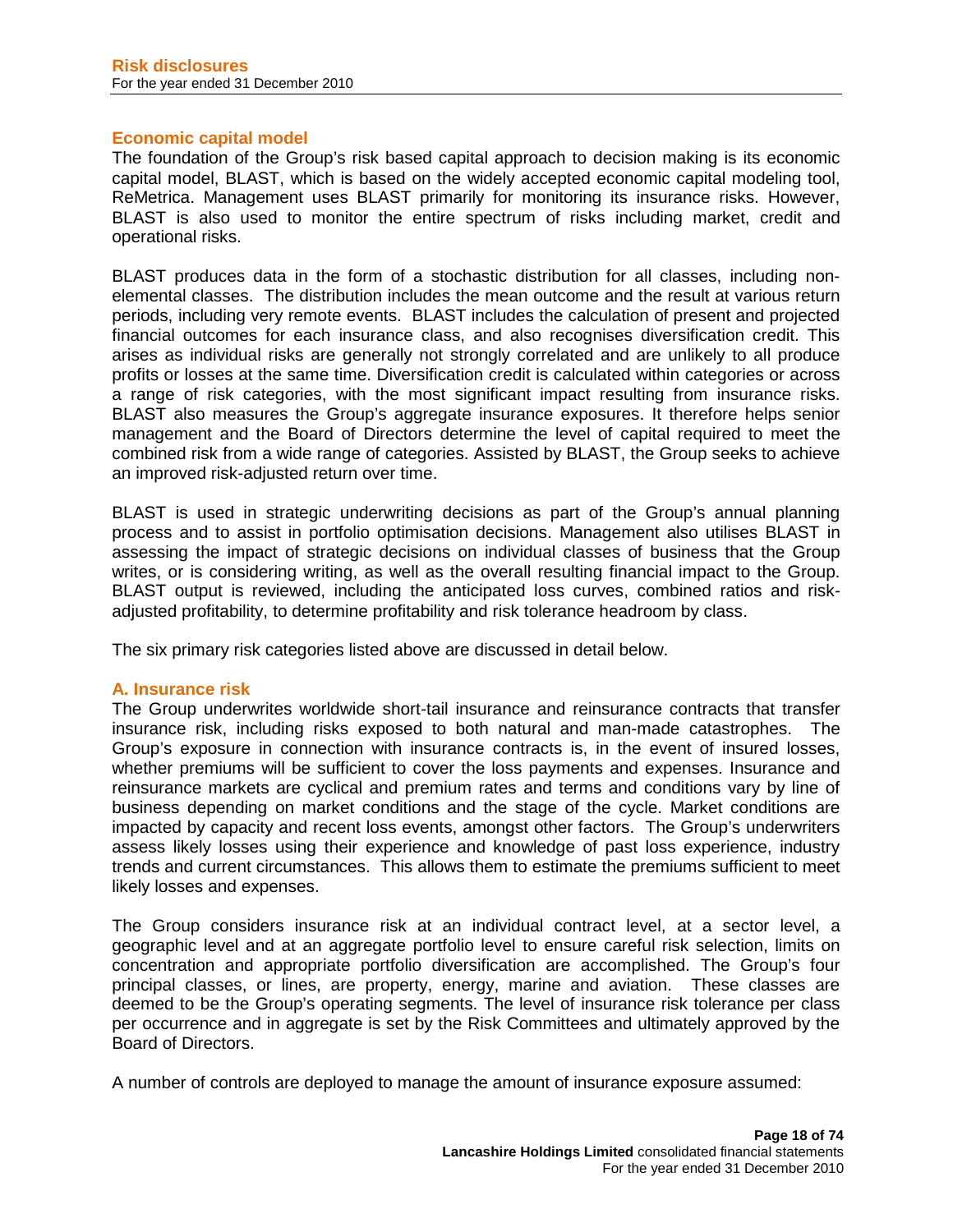- The Group has a rolling three year strategic plan that helps establish the over-riding business goals that the Board of Directors aims to achieve;
- A detailed business plan is produced annually which includes expected premiums and combined ratios by class and considers risk-adjusted profitability, capital usage and requirements. The plan is approved by the Board of Directors and is monitored and reviewed on an on-going basis;
- BLAST is used to measure occurrence risks, aggregate risks and correlations between classes;
- Each authorised class has a pre-determined normal maximum line structure;
- The Group has pre-determined tolerances on probabilistic and deterministic losses of capital for certain single events and aggregate losses over a period of time;
- Risk levels versus tolerances are monitored on a regular basis;
- A daily underwriting meeting is held to peer review insurance proposals, opportunities and emerging risks;
- Sophisticated pricing models are utilised in certain areas of the underwriting process, and are updated frequently;
- BLAST and other computer modeling tools are deployed to simulate catastrophes and resultant losses to the portfolio and the Group; and
- Reinsurance may be purchased to mitigate both frequency and severity of losses on a treaty or facultative basis.

The Group also maintains targets for the maximum proportion of capital, including long-term debt, that can be lost in a single extreme event or a combination of events.

Some of the Group's business provides coverage for natural catastrophes (i.e. hurricanes, earthquakes and floods) and is subject to potential seasonal variation. A proportion of the Group's business is exposed to large catastrophe losses in North America, Europe and Japan as a result of windstorms. The level of windstorm activity, and landfall thereof, during the North American, European and Japanese wind seasons may materially impact the Group's loss experience. The North American and Japanese wind seasons are typically June to November and the European wind season November to March. The Group also bears exposure to large losses arising from other non-seasonal natural catastrophes, such as earthquakes, from risk losses throughout the year and from war, terrorism and political risk and other events.

The Group's exposures to certain events, as a percentage of capital, including long-term debt, are shown below. Net loss estimates are before income tax and net of reinstatement premiums and outwards reinsurance.

| As at 31 December 2010        |               | \$m                    | % of capital       | \$m   | % of capital                                 |
|-------------------------------|---------------|------------------------|--------------------|-------|----------------------------------------------|
| <b>Zones</b>                  | <b>Perils</b> | 100 year return period | estimated net loss |       | 250 year return period<br>estimated net loss |
| Gulf of Mexico <sup>(1)</sup> | Hurricane     | 250.7                  | 17.7               | 352.8 | 24.9                                         |
| Japan                         | Earthquake    | 130.9                  | 9.2                | 225.6 | 15.9                                         |
| Pan-European                  | Windstorm     | 141.1                  | 10.0               | 214.6 | 15.2                                         |
| Pacific North West            | Earthquake    | 56.9                   | 4.0                | 209.0 | 14.8                                         |
| Japan                         | Typhoon       | 92.8                   | 6.6                | 191.5 | 13.5                                         |
| California                    | Earthquake    | 110.9                  | 7.8                | 186.3 | 13.2                                         |

 $<sup>(1)</sup>$  Landing hurricane from Florida to Texas.</sup>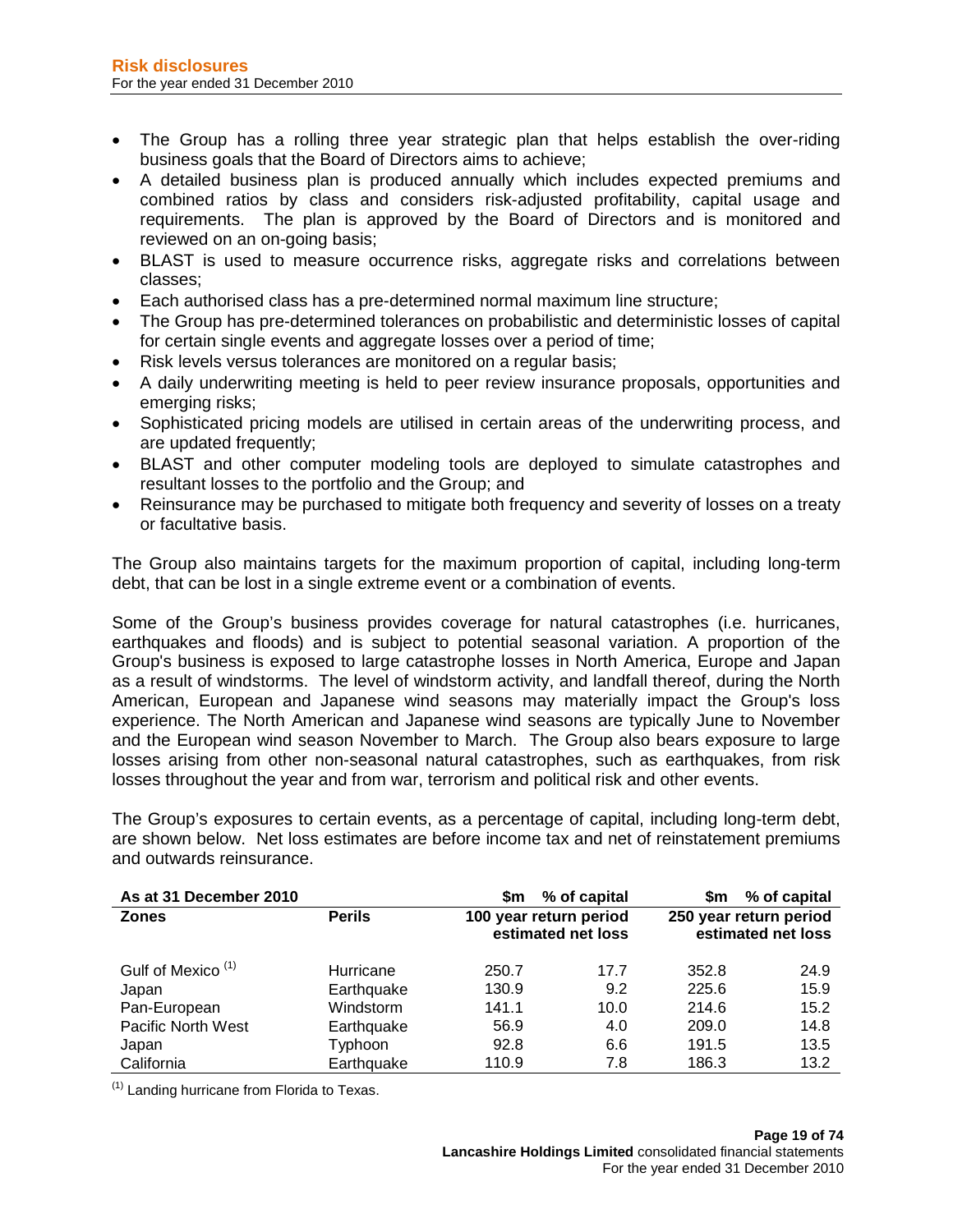| As at 31 December 2009        |               | \$m                    | % of capital       | Sm.                    | % of capital       |
|-------------------------------|---------------|------------------------|--------------------|------------------------|--------------------|
| <b>Zones</b>                  | <b>Perils</b> | 100 year return period | estimated net loss | 250 year return period | estimated net loss |
| Gulf of Mexico <sup>(1)</sup> | Hurricane     | 278.5                  | 18.4               | 391.2                  | 25.9               |
| Japan                         | Earthquake    | 138.2                  | 9.2                | 236.1                  | 15.6               |
| Pan-European                  | Windstorm     | 163.2                  | 10.8               | 261.7                  | 17.3               |
| Pacific North West            | Earthquake    | 48.5                   | 3.2                | 215.6                  | 14.3               |
| Japan                         | Typhoon       | 86.3                   | 5.7                | 170.8                  | 11.3               |
| California                    | Earthquake    | 190.1                  | 12.6               | 292.6                  | 19.4               |

 $(1)$  Landing hurricane from Florida to Texas.

There can be no guarantee that the modeled assumptions and techniques deployed in calculating these figures are accurate. There could also be an unmodeled loss which exceeds these figures. In addition, any modeled loss scenario could cause a larger loss to capital than the modeled expectation.

Details of annual gross premiums written by geographic area of risks insured are provided below:

|                                                         | 2010  |       | 2009  |       |
|---------------------------------------------------------|-------|-------|-------|-------|
|                                                         | \$m   | %     | \$m   | %     |
|                                                         |       |       |       |       |
| Worldwide offshore                                      | 301.4 | 43.7  | 227.3 | 36.2  |
| U.S. and Canada                                         | 135.9 | 19.7  | 158.3 | 25.2  |
| Worldwide, including the U.S. and Canada <sup>(1)</sup> | 112.7 | 16.4  | 119.2 | 19.0  |
| Europe                                                  | 43.5  | 6.3   | 36.2  | 5.8   |
| Worldwide, excluding the U.S. and Canada <sup>(2)</sup> | 40.9  | 5.9   | 35.6  | 5.7   |
| Far East                                                | 16.6  | 2.4   | 13.2  | 2.1   |
| Middle East                                             | 6.8   | 1.0   | 11.9  | 1.9   |
| Rest of world                                           | 31.3  | 4.6   | 26.1  | 4.1   |
| <b>Total</b>                                            | 689.1 | 100.0 | 627.8 | 100.0 |

 $<sup>(1)</sup>$  Worldwide, including the U.S. and Canada, comprises insurance and reinsurance contracts that insure or reinsure risks in more than one geographic area.</sup>

 $^{(2)}$  Worldwide, excluding the U.S. and Canada, comprises insurance and reinsurance contracts that insure or reinsure risks in more than one geographic area, but that specifically exclude the U.S. and Canada.

Details of annual gross premiums written by line of business are provided below:

|              | 2010  |       | 2009  |       |
|--------------|-------|-------|-------|-------|
|              | \$m   | %     | \$m   | %     |
| Property     | 323.6 | 46.9  | 317.3 | 50.5  |
| Energy       | 238.3 | 34.6  | 175.5 | 28.0  |
| Marine       | 76.4  | 11.1  | 73.7  | 11.7  |
| Aviation     | 50.8  | 7.4   | 61.3  | 9.8   |
| <b>Total</b> | 689.1 | 100.0 | 627.8 | 100.0 |

Further details of the gross premiums written and the risks associated with each of these four principal lines of business are described on the following pages.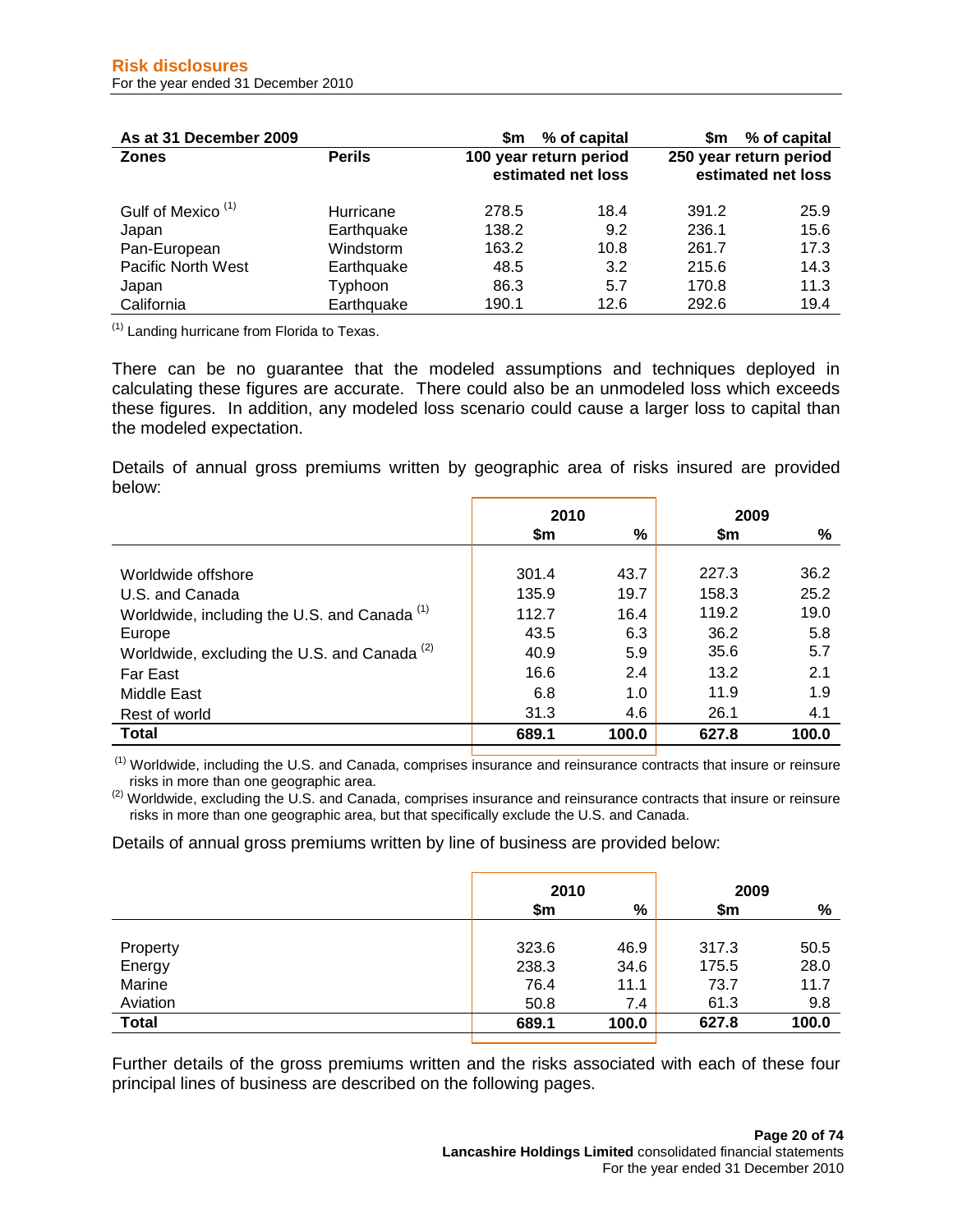## **i. Property**

Gross premiums written, for the year:

|                                     | 2010<br>\$m | 2009<br>\$m |
|-------------------------------------|-------------|-------------|
|                                     |             |             |
| Property catastrophe excess of loss | 98.1        | 76.3        |
| Terrorism                           | 77.8        | 69.1        |
| Property direct and facultative     | 64.8        | 88.6        |
| Property retrocession               | 52.4        | 61.2        |
| Property political risk             | 29.1        | 15.5        |
| Other property                      | 1.4         | 6.6         |
| <b>Total</b>                        | 323.6       | 317.3       |
|                                     |             |             |

Property catastrophe excess of loss covers elemental risks and is written on an excess of loss treaty basis. The property catastrophe excess of loss portfolio is written within the U.S. and also internationally. Cover is offered for specific perils and regions or countries.

Terrorism business is written on an excess of loss basis and can be written either ground up (i.e. the insured does not retain a deductible) or for primary or high excess layers, with cover provided for U.S. and worldwide property risks, but excluding nuclear, chemical and biological coverage in most territories. Cover is generally provided to medium to large commercial and industrial enterprises. Policies are typically written for scheduled locations and exposure is controlled by setting limits on aggregate exposure within a "blast zone" radius. Some national pools are also written, which may include nuclear, chemical and biological coverage.

Property direct and facultative business is typically written on a first loss basis (i.e. for a limit smaller than the total insured values), on an excess of loss basis, where the exposure is excess of a deductible retained by the insured plus lower layers of coverage provided by other (re)insurers. Cover is generally provided to medium to large commercial and industrial enterprises with high value locations for non-elemental perils, including fire and explosion, and elemental (natural catastrophe) perils which can include flood, windstorm, earthquake, brush fire, tsunami and tornado. Not all risks include both elemental and non-elemental coverage. Coverage usually includes indemnification for both property damage and business interruption.

Property retrocession is written on an excess of loss basis through treaty arrangements and covers elemental risks.

Property political risk cover is generally written on a ground up excess of loss basis, on an individual case by case basis, and coverage can vary significantly between policies. Within the political risk class the Group also offers cover for sovereign and quasi-sovereign obligor credit risk. The Group does not currently write private obligor trade credit.

The Group is exposed to large natural catastrophic losses, such as windstorm and earthquake loss, primarily from assuming property catastrophe excess of loss and property retrocession portfolio risks but also from its property direct and facultative portfolio. Exposure to such events is controlled and measured by setting limits on aggregate exposures in certain classes per geographic zone and through loss modeling. The accuracy of the latter exposure analysis is limited by the quality of data and effectiveness of the modeling. It is possible that a catastrophic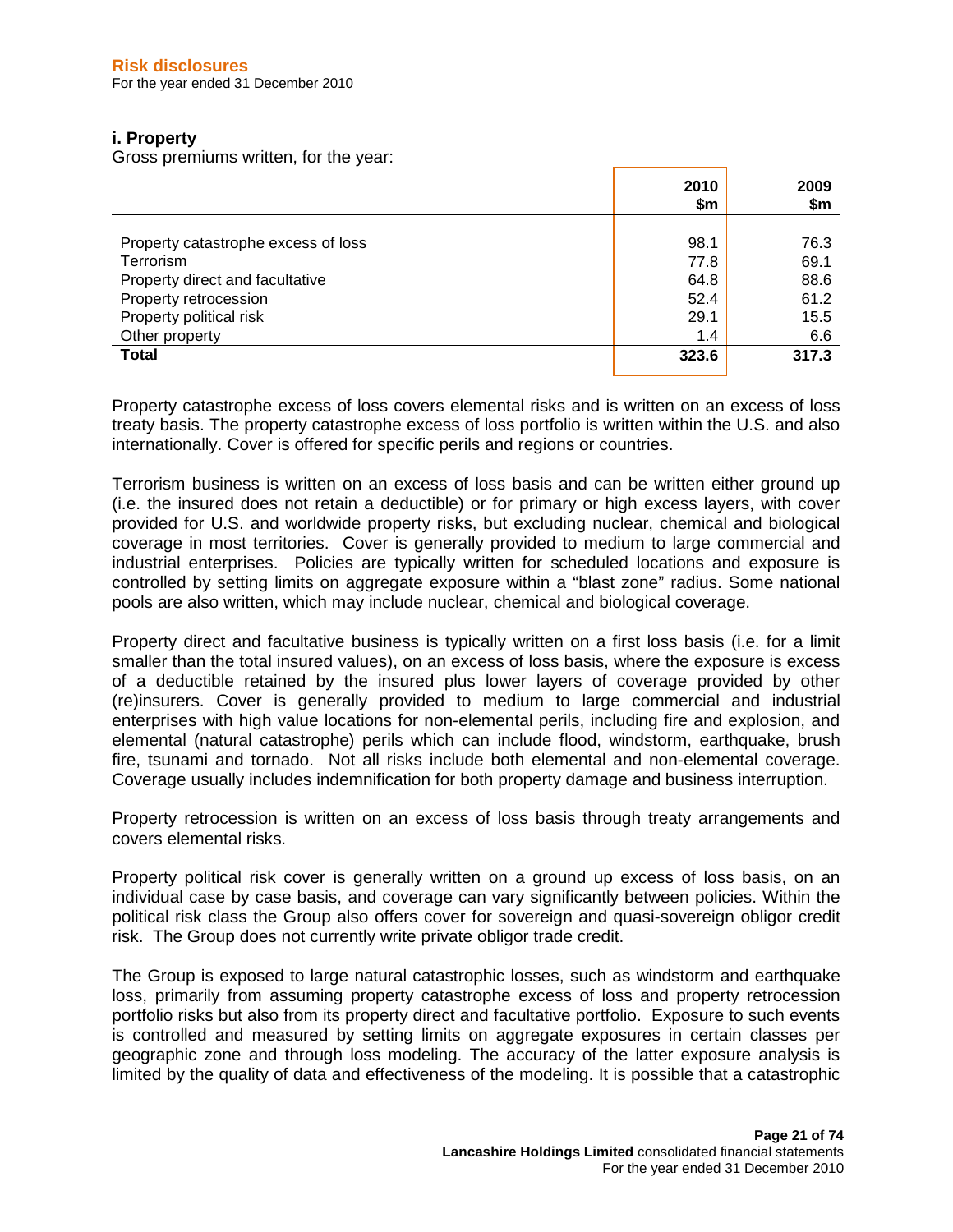event significantly exceeds the expected modeled event loss. The Group's appetite and exposure guidelines to large losses are set out on page 19.

Reinsurance may be purchased to mitigate exposures to large natural catastrophe losses in the U.S. and Canada. Reinsurance may also be purchased to reduce the Group's worldwide exposure to large risk losses.

## **ii. Energy**

Gross premiums written, for the year:

|                                | 2010<br>\$m | 2009<br>\$m |
|--------------------------------|-------------|-------------|
|                                |             |             |
| Worldwide offshore energy      | 123.1       | 100.5       |
| Gulf of Mexico offshore energy | 87.4        | 53.8        |
| Construction energy            | 12.2        | 10.7        |
| Onshore energy                 | 6.9         | 7.8         |
| Energy excess of loss          | 5.4         |             |
| Other energy                   | 3.3         | 2.7         |
| <b>Total</b>                   | 238.3       | 175.5       |
|                                |             |             |

Energy risks are written mostly on a direct excess of loss basis and may be ground up or for primary or excess layers. Worldwide offshore energy policies are typically "package" policies which may include physical damage, business interruption and third party liability sections. Coverage can include fire and explosion and occasionally elemental risks. Individual assets covered can be high value and are therefore mostly written on a subscription basis.

Gulf of Mexico offshore energy programs cover elemental and non-elemental risks. Most policies have sub-limits on coverage for elemental losses. The largest exposure is from hurricanes in the Gulf of Mexico. Exposure to such events is controlled and measured through loss modeling. The accuracy of this exposure analysis is limited by the quality of data and effectiveness of the modeling. It is possible that a catastrophic event significantly exceeds the expected modeled event loss. The Group's appetite and exposure guidelines to large losses are set out on page 19.

Construction energy contracts generally cover all risks of platform and drilling units under construction.

Onshore energy risks can include onshore Gulf of Mexico and worldwide energy installations and are largely subject to the same loss events as described above.

Energy excess of loss currently consists of excess of loss and industry loss warranty covers protecting underlying energy reinsurance portfolios.

Reinsurance protection may be purchased to protect a portion of loss from elemental and nonelemental energy claims, and from the accumulation of smaller, attritional losses.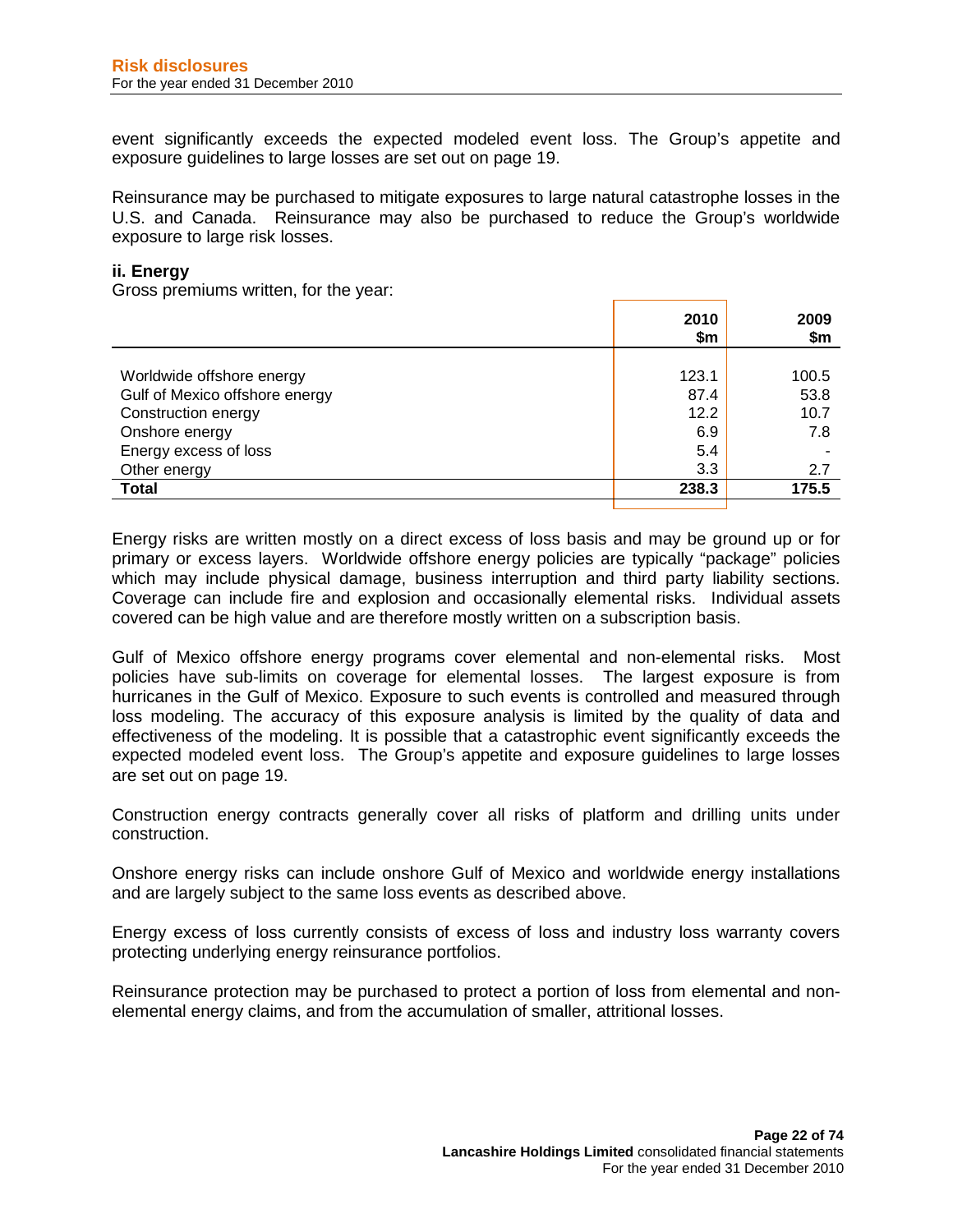## **iii. Marine**

Gross premiums written, for the year:

|                            | 2010<br>\$m | 2009<br>\$m |
|----------------------------|-------------|-------------|
|                            |             |             |
| Marine hull and total loss | 31.7        | 25.6        |
| Marine hull war            | 16.9        | 20.0        |
| Marine builders risk       | 14.6        | 16.7        |
| Marine P&I clubs           | 11.9        | 10.0        |
| Other marine               | 1.3         | 1.4         |
| <b>Total</b>               | 76.4        | 73.7        |
|                            |             |             |

With the exception of the marine P&I clubs where excess layers are written, most policies are written on a ground up basis. Marine hull and total loss is generally written on a direct basis and covers marine risks on a worldwide basis, primarily for physical damage. Marine hull war is direct insurance of loss of vessels from war, piracy or terrorist attack. Marine builders risk covers the building of ocean going vessels in specialised yards worldwide. Marine P&I is mostly the reinsurance of the International Group of Protection and Indemnity Clubs and covers marine liabilities. Marine cargo programs are not normally written.

The largest expected exposure in the marine class is from physical loss rather than from elemental loss events.

Reinsurance may be purchased to reduce the Group's exposure to both large risk losses and an accumulation of smaller, attritional losses.

## **iv. Aviation**

Gross premiums written, for the year:

|                | 2010<br>\$m | 2009<br>\$m\$ |
|----------------|-------------|---------------|
|                |             |               |
| AV52           | 42.6        | 52.9          |
| Other aviation | 8.2         | 8.4           |
| <b>Total</b>   | 50.8        | 61.3          |
|                |             |               |

AV52 is written on a risk attaching excess of loss basis and provides coverage for third party liability, excluding own passenger liability, resulting from acts of war or hijack of aircraft, excluding U.S. commercial airlines and certain other countries whose governments provide a backstop coverage. Other aviation business includes aviation hull war risks and contingent hull, which the Group writes from time to time. The Group does not presently write general aviation business, including hull and liabilities.

Reinsurance may be purchased to mitigate exposures to an AV52 event loss.

## **Reinsurance**

The Group, in the normal course of business and in accordance with its risk management practices, seeks to reduce certain types of loss that may arise from events that could cause unfavourable underwriting results by entering into reinsurance arrangements. Reinsurance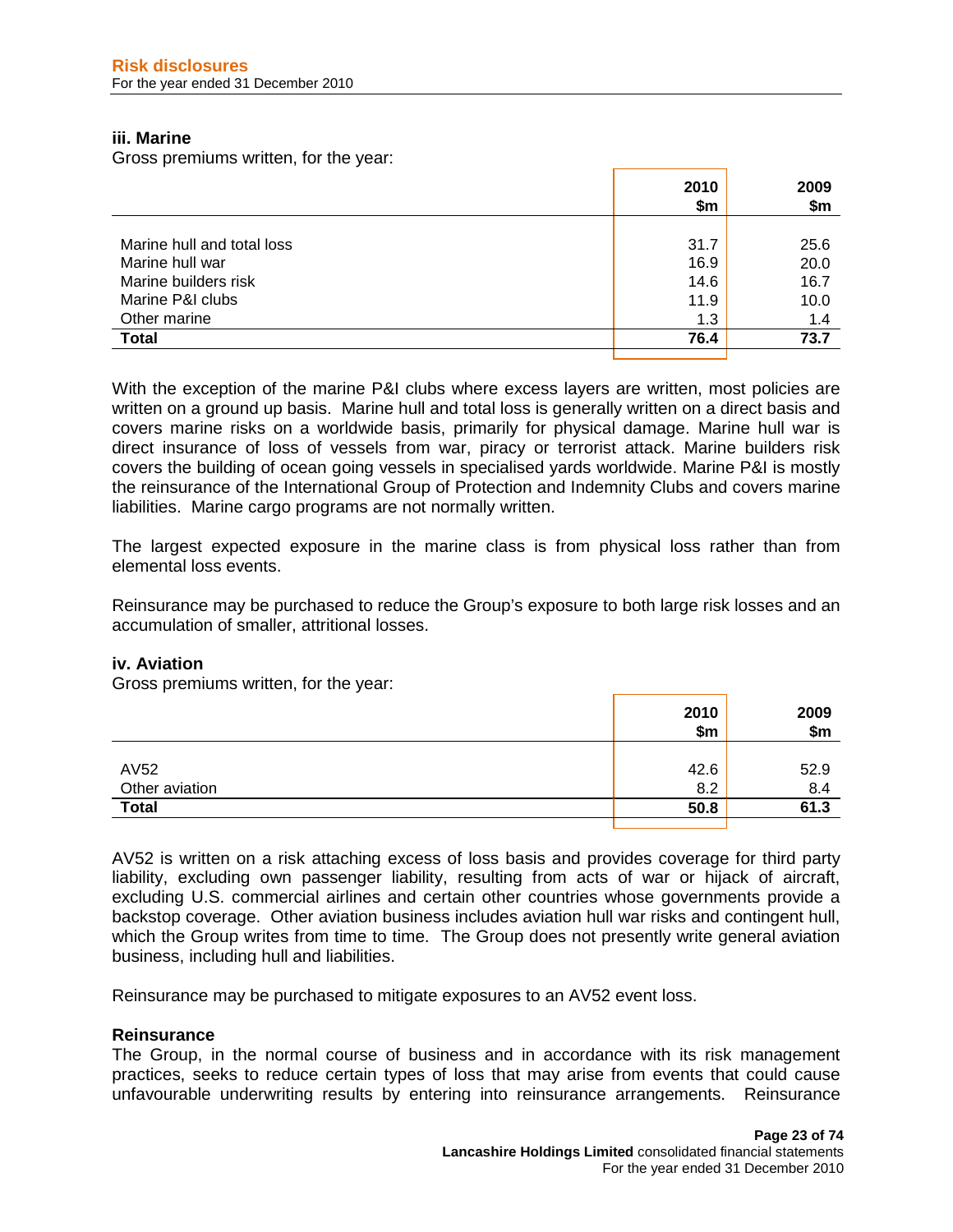does not relieve the Group of its obligations to policyholders. Under the Group's reinsurance security policy, reinsurers are assessed and approved as appropriate security based on their financial strength ratings, amongst other factors. The GRSC has defined limits by reinsurer by rating and with an aggregate exposure to a rating band. The GRSC considers reinsurers that are not rated or do not fall within the pre-defined rating categories on a case by case basis, and would usually require collateral to be posted to support such obligations. The GRSC monitors the credit-worthiness of its reinsurers on an ongoing basis and meets formally at least quarterly.

Reinsurance protection is typically purchased on an excess of loss basis and occasionally includes industry loss warranty covers. The mix of reinsurance cover is dependent on the specific loss mitigation requirements, market conditions and available capacity. The structure varies between types of peril and subclass. The Group regularly reviews its catastrophe exposures and may purchase reinsurance in order to reduce the Group's net exposure to a large natural catastrophe loss and/or to reduce net exposures to other large losses. The Group can purchase both facultative and treaty reinsurance. There is no guarantee that reinsurance coverage will be available to meet all potential loss circumstances, as it is possible that the cover purchased is not sufficient. Any loss amount which exceeds the program would be retained by the Group. Some parts of the reinsurance program have limited reinstatements therefore the number of claims which may be recovered from second or subsequent losses in those particular circumstances is limited.

## **Insurance liabilities**

For most insurance and reinsurance companies, the most significant judgement made by management is the estimation of loss and loss adjustment expense reserves. The estimation of the ultimate liability arising from claims made under insurance and reinsurance contracts is a critical estimate for the Group.

Under generally accepted accounting principles, loss reserves are not permitted until the occurrence of an event which may give rise to a claim. As a result, only loss reserves applicable to losses incurred up to the reporting date are established, with no allowance for the provision of a contingency reserve to account for expected future losses or for the emergence of new types of latent claims. Claims arising from future events can be expected to require the establishment of substantial reserves from time to time. All reserves are reported on an undiscounted basis.

Loss and loss adjustment expense reserves are maintained to cover the Group's estimated liability for both reported and unreported claims. Reserving methodologies that calculate a point estimate for the ultimate losses are utilised, and then a range is developed around these point estimates. The point estimate represents management's best estimate of ultimate loss and loss adjustment expenses. The Group's internal actuaries review the reserving assumptions and methodologies on a quarterly basis with loss estimates being subject to a quarterly corroborative review by independent actuaries, using U.S. generally accepted actuarial principles. This independent review is presented to the Group's Audit Committee. The Group has also established Large Loss and Reserve Committees at the operating entity level, which have responsibility for the review of large claims, their development and any changes in reserving methodology and assumptions.

The extent of reliance on management's judgement in the reserving process differs as to whether the business is insurance or reinsurance, whether it is short-tail or long-tail and whether the business is written on an excess of loss or on a pro-rata basis. Over a typical annual period,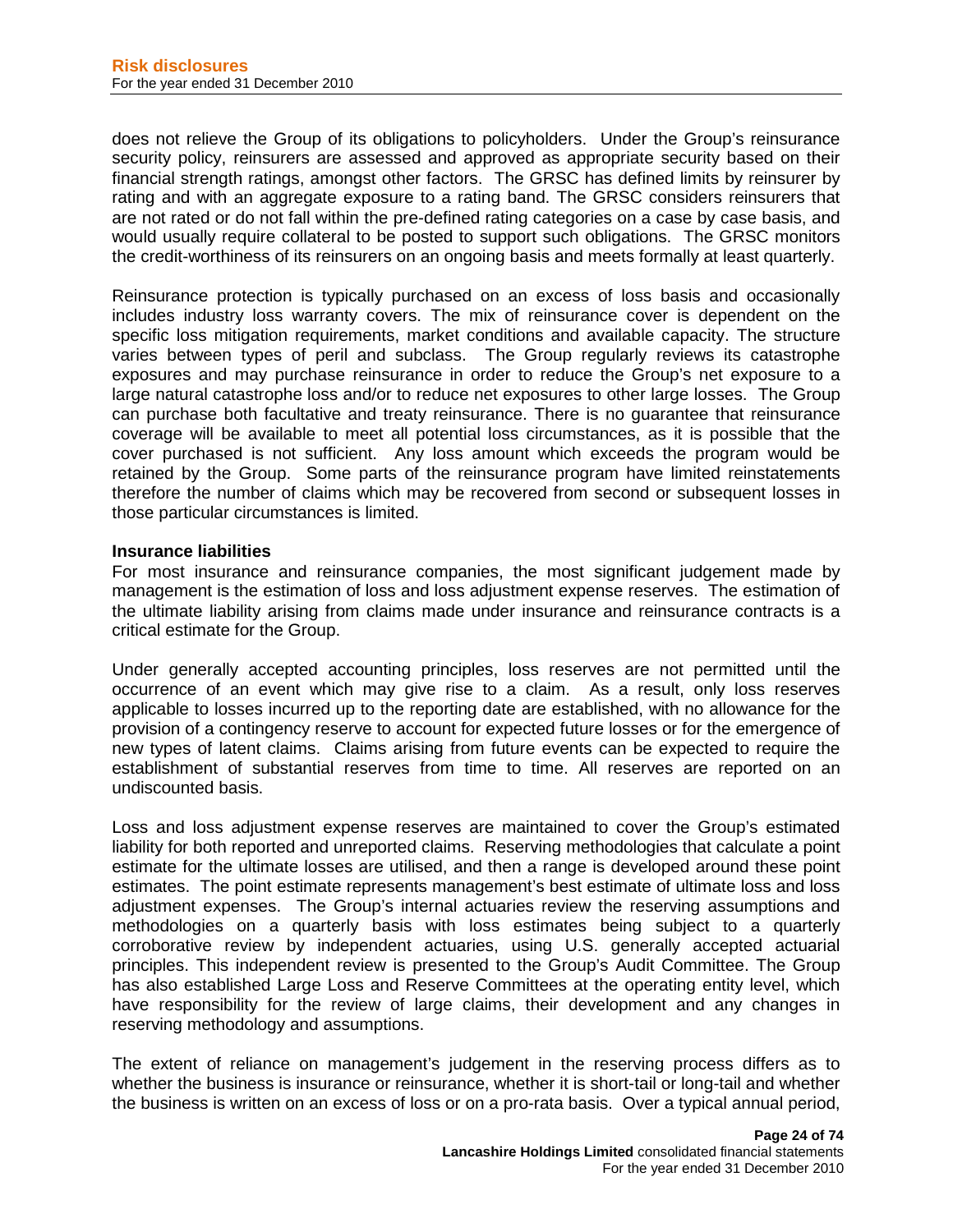the Group expects to write the large majority of programs on a direct excess of loss basis. The Group does not currently write a significant amount of long-tail business.

## **Insurance versus reinsurance**

Loss reserve calculations for direct insurance business are not precise in that they deal with the inherent uncertainty of future contingent events. Estimating loss reserves requires management to make assumptions regarding future reporting and development patterns, frequency and severity trends, claims settlement practices, potential changes in the legal environment and other factors, such as inflation. These estimates and judgements are based on numerous factors, and may be revised as additional experience or other data becomes available or reviewed as new or improved methodologies are developed or as current laws change.

Furthermore, as a broker market reinsurer, management must rely on loss information reported to brokers by other insurers who must estimate their own losses at the policy level, often based on incomplete and changing information. The information management receives varies by cedant and may include paid losses, estimated case reserves, and an estimated provision for IBNR reserves. Additionally, reserving practices and the quality of data reporting may vary among ceding companies which adds further uncertainty to the estimation of the ultimate losses.

## **Short-tail versus long-tail**

In general, claims relating to short-tail property risks, such as the majority of risks underwritten by the Group, are reported more promptly by third parties than those relating to long-tail risks, including the majority of casualty risks. However, the timeliness of reporting can be affected by such factors as the nature of the event causing the loss, the location of the loss, and whether the losses are from policies in force with insureds, primary insurers or with reinsurers.

## **Excess of loss versus proportional**

For excess of loss business, management are aided by the fact that each policy has a defined limit of liability arising from one event. Once that limit has been reached, there is no further exposure to additional losses from that policy for the same event. For proportional business, generally an initial estimated loss and loss expense ratio is used, based upon information provided by the insured or ceding company and/or their broker and management's historical experience of that treaty, if any, and the estimate is adjusted as actual experience becomes known.

## **Time lags**

There is a time lag inherent in reporting from the original claimant to the primary insurer to the broker and then to the reinsurer. Also, the combination of low claims frequency and high severity makes the available data more volatile and less useful for predicting ultimate losses. In the case of proportional contracts, reliance is placed on an analysis of a contract's historical experience, industry information, and the professional judgement of underwriters in estimating reserves for these contracts. In addition, if available, reliance is placed partially on ultimate loss ratio forecasts as reported by insureds or cedants, which are normally subject to a quarterly or six month lag.

### **Uncertainty**

As a result of the time lag described above, an estimation must be made of IBNR reserves, which consist of a provision for additional development in excess of the case reserves reported by insureds or ceding companies, as well as a provision for claims which have occurred but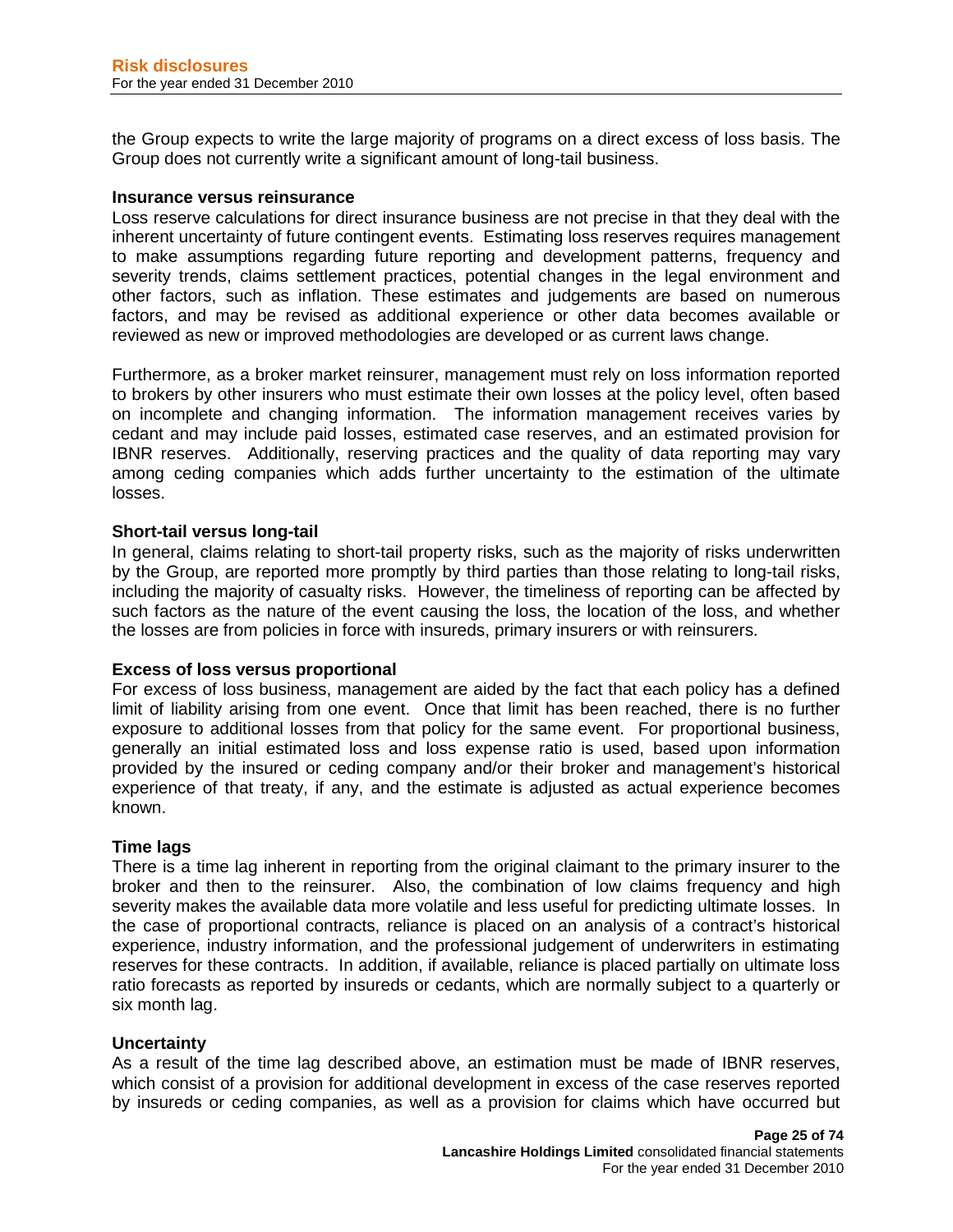which have not yet been reported by insureds or ceding companies. Because of the degree of reliance that is necessarily placed on insureds or ceding companies for claims reporting, the associated time lag, the low frequency/high severity nature of much of the business that the Group underwrites, and the varying reserving practices among ceding companies, reserve estimates are highly dependent on management judgement and are therefore uncertain. During the loss settlement period, which may be years in duration, additional facts regarding individual claims and trends often will become known, and current laws and case law may change, with a consequent impact on reserving. The claims count on the types of insurance and reinsurance that the Group writes, which are low frequency and high severity in nature, is generally low.

For certain catastrophic events there are greater uncertainties underlying the assumptions and associated estimated reserves for losses and loss adjustment expenses. Complexity resulting from problems such as policy coverage issues, multiple events affecting one geographic area and the resulting impact on claims adjusting (including the allocation of claims to the specific event and the effect of demand surge on the cost of building materials and labour) by, and communications from, insureds or ceding companies, can cause delays to the timing with which the Group is notified of changes to loss estimates.

As at 31 December 2010 management's estimates for IBNR represented 40.6% of total net loss reserves (2009 - 43.8%). The majority of the estimate relates to potential claims on nonelemental risks where timing delays in insured or cedant reporting may mean losses could have occurred which the Group were not made aware of by the balance sheet date.

## **B. Market risk**

The Group is at risk of loss due to movements in market factors. The main risks include:

- i. Insurance risk;
- ii. Investment risk;
- iii. Debt risk; and
- iv. Currency risk.

These risks, and the management thereof, are described below.

## **i. Insurance risk**

The Group is exposed to insurance market risk from several sources, including the following:

- The advent or continuation of a soft market, which may result in a stabilisation or decline in premium rates and/or terms and conditions for certain lines, or across all lines;
- The actions and reactions of key competitors, which may directly result in volatility in premium volumes and rates, fee levels and other input costs; and
- Market events which may cause a limit in the availability of cover, including unusual inflation in rates, causing political intervention or national remedies.

The most important method to mitigate insurance market risk is to maintain strict underwriting standards. The Group manages insurance market risk in numerous ways, including the following:

- Reviews and amends underwriting plans and budgets as necessary;
- Reduces exposure to market sectors where conditions have reached unattractive levels;
- Purchases appropriate, cost effective reinsurance cover to mitigate exposure;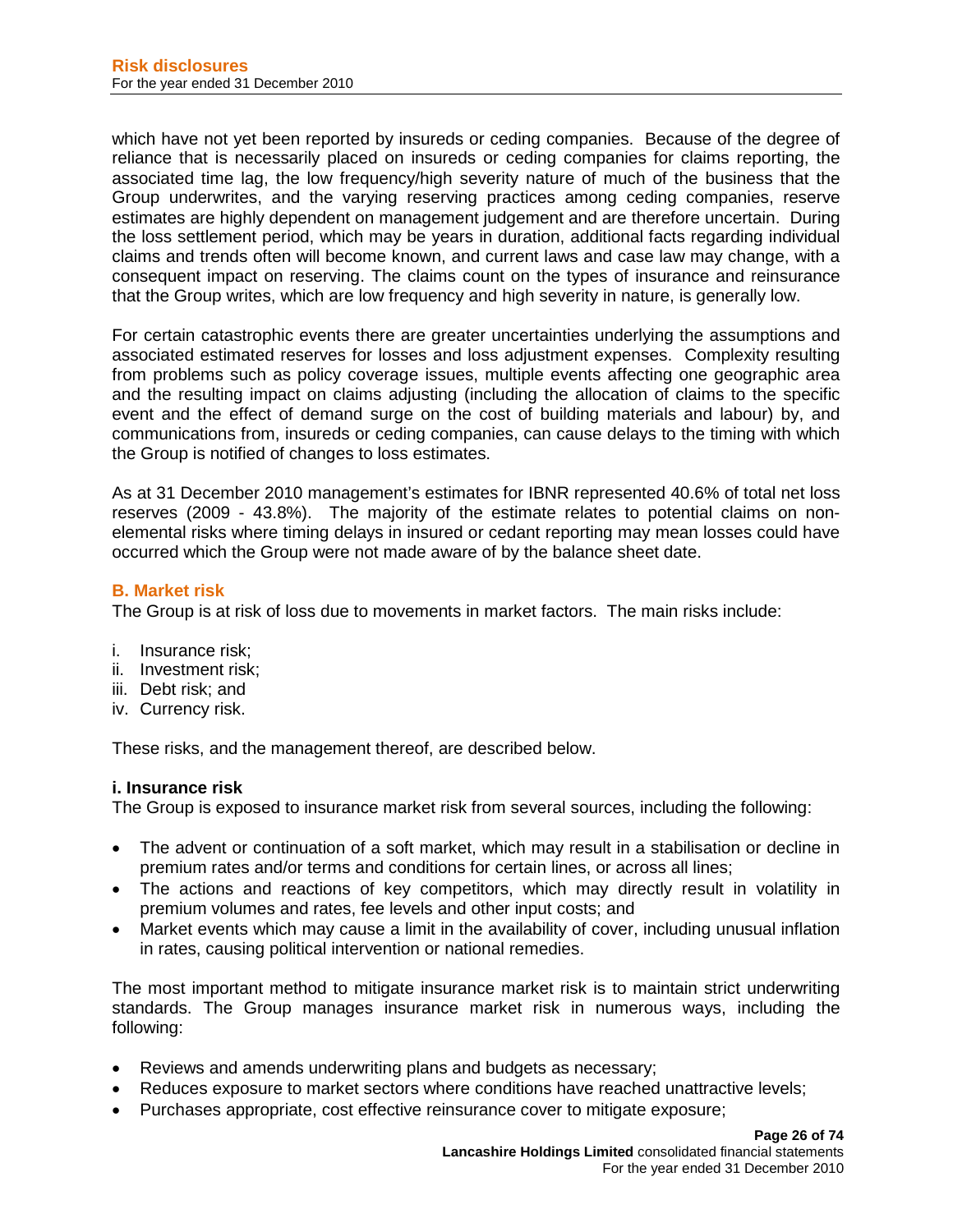- Closely monitors changes in rates and terms and conditions; and
- Regularly reviews output from BLAST to assess up-to-date profitability of classes and sectors.

Insurance contract liabilities are not directly sensitive to the level of market interest rates, as they are undiscounted and contractually non-interest bearing.

## **ii. Investment risk**

Movements in investments resulting from changes in interest and inflation rates, amongst other factors, may lead to an adverse impact on the value of the Group's investment portfolio. Investment guidelines are established by the Investment Committee of the Board of Directors to manage this risk. Investment guidelines set parameters within which the Group's external investment managers must operate. Important parameters include guidelines on permissible assets, duration ranges, credit quality and maturity. Compliance with guidelines is monitored on a monthly basis. Any adjustments to the investment guidelines are approved by the Investment Committee and the Board of Directors.

Within the Group guidelines is a sub-set of guidelines for the portion of funds required to meet near term obligations and cash flow needs following an extreme event. The funds to cover this potential liability are designated as the "core" portfolio and the portfolio duration is matched to the duration of the insurance liabilities, within an agreed range. The core portfolio is invested in fixed income securities and cash and cash equivalents. The core portfolio may, at times, contain assets significantly in excess of those required to meet insurance liabilities or other defined funding needs. The sub-set of guidelines adds a further degree of requirements, including fewer allowable asset classes, higher credit quality, shorter duration and higher liquidity. The primary objectives of this portion of assets are capital preservation and providing liquidity to meet insurance and other near term obligations.

Assets in excess of those required to be held in the core portfolio, are typically held in the "core plus" or "surplus" portfolios. The core plus portfolio is invested in fixed income securities and cash and cash equivalents. The surplus portfolio is invested in fixed income securities, derivative instruments and cash and cash equivalents and can also be invested in equity securities. The assets in the core plus and surplus portfolios are not matched to specific insurance liabilities. In general, the duration of the surplus portfolio may be slightly longer than the core or core plus portfolio, while maintaining a focus on high quality assets.

The Group reviews the composition, duration and asset allocation of its investment portfolio on a regular basis in order to respond to changes in interest rates and other market conditions. If certain asset classes are anticipated to produce a higher return within management's risk tolerance an adjustment in asset allocation may be made. Conversely, if the risk profile is expected to move outside of tolerance levels, adjustments may be made to reduce the risks in the portfolio.

The Group's fixed income portfolios are managed by three external investment managers. The equity portfolio was managed by one investment manager and was fully liquidated in the first half of 2009. The performance of the managers is monitored on an on-going basis.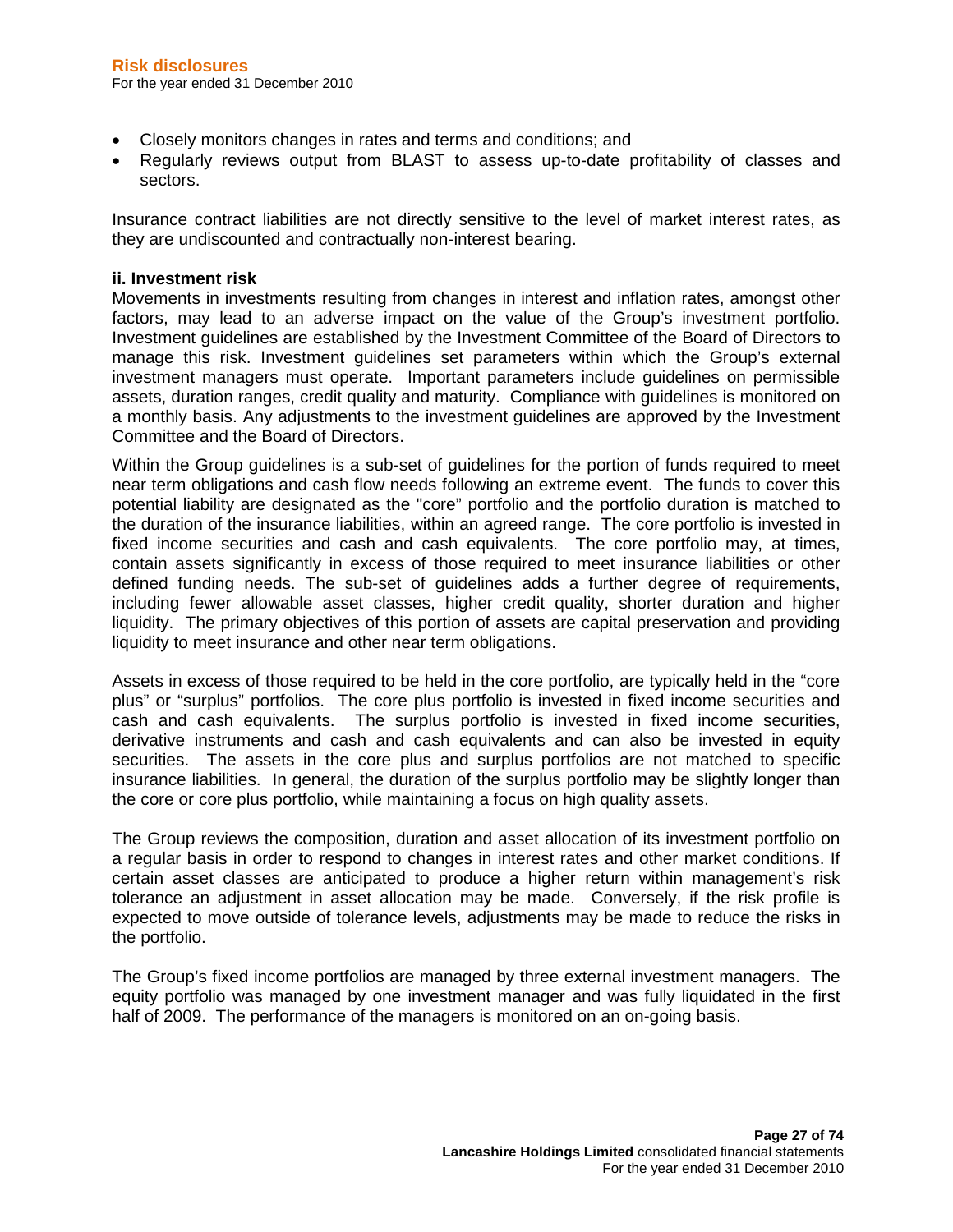The investment mix of the fixed income portfolios is as follows:

| As at 31 December 2010               | \$m   | ℅              | \$m       | %    | \$m            | ℅    | \$m     | %            |
|--------------------------------------|-------|----------------|-----------|------|----------------|------|---------|--------------|
|                                      |       | Core           | Core plus |      | <b>Surplus</b> |      |         | <b>Total</b> |
| Available for sale - external        |       |                |           |      |                |      |         |              |
| - Short-term investments             | 10.7  | 0.6            |           |      | 1.4            | 0.1  | 12.1    | 0.7          |
| - U.S. treasuries                    | 74.7  | 4.4            | 43.2      | 2.5  | 182.6          | 10.6 | 300.5   | 17.5         |
| - Other government bonds             | 14.5  | 0.8            | 44.3      | 2.6  | 122.6          | 7.1  | 181.4   | 10.5         |
| - U.S. municipal bonds               | 0.1   | $\blacksquare$ | 2.4       | 0.1  | 8.4            | 0.5  | 10.9    | 0.6          |
| - U.S. government agency debt        | 8.6   | 0.5            | 10.9      | 0.6  | 14.9           | 0.9  | 34.4    | 2.0          |
| - Asset backed securities            | 4.1   | 0.2            | 6.5       | 0.4  | 9.1            | 0.5  | 19.7    | 1.1          |
| - U.S. government agency             |       |                |           |      |                |      |         |              |
| mortgage backed securities           | 24.0  | 1.4            | 149.1     | 8.7  | 164.4          | 9.5  | 337.5   | 19.6         |
| - Non-agency mortgage backed         |       |                |           |      |                |      |         |              |
| securities                           | 2.4   | 0.1            | 6.1       | 0.4  | 8.0            | 0.5  | 16.5    | 1.0          |
| - Non-agency commercial              |       |                |           |      |                |      |         |              |
| mortgage backed securities           | 1.2   | 0.1            | 8.6       | 0.5  | 16.9           | 1.0  | 26.7    | 1.6          |
| - Corporate bonds                    | 113.3 | 6.6            | 293.6     | 17.0 | 277.0          | 16.2 | 683.9   | 39.8         |
| - Corporate bonds - FDIC             |       |                |           |      |                |      |         |              |
| guaranteed                           | 34.8  | 2.0            | 48.5      | 2.9  | 12.2           | 0.7  | 95.5    | 5.6          |
| <b>Total fixed income securities</b> | 288.4 | 16.7           | 613.2     | 35.7 | 817.5          | 47.6 | 1.719.1 | 100.0        |

| As at 31 December 2009               | \$m   | %    | \$m       | %   | \$m            | %    | \$m     | %            |
|--------------------------------------|-------|------|-----------|-----|----------------|------|---------|--------------|
|                                      |       | Core | Core plus |     | <b>Surplus</b> |      |         | <b>Total</b> |
| Available for sale - external        |       |      |           |     |                |      |         |              |
| - Short-term investments             | 164.3 | 8.7  | 3.5       | 0.2 | 14.5           | 0.8  | 182.3   | 9.7          |
| - U.S. treasuries                    | 49.8  | 2.6  | 8.4       | 0.4 | 196.6          | 10.4 | 254.8   | 13.4         |
| - Other government bonds             | 14.0  | 0.7  |           | ۰   | 59.8           | 3.2  | 73.8    | 3.9          |
| - U.S. municipal bonds               |       |      |           |     | 2.5            | 0.1  | 2.5     | 0.1          |
| - U.S. government agency debt        | 35.1  | 1.9  | 10.7      | 0.6 | 69.2           | 3.7  | 115.0   | 6.2          |
| - U.S. government agency             |       |      |           |     |                |      |         |              |
| mortgage backed securities           | 64.0  | 3.4  | 16.4      | 0.9 | 404.0          | 21.3 | 484.4   | 25.6         |
| - Corporate bonds                    | 151.0 | 8.0  | 11.8      | 0.6 | 317.0          | 16.8 | 479.8   | 25.4         |
| - Corporate bonds - FDIC             |       |      |           |     |                |      |         |              |
| guaranteed                           | 124.3 | 6.5  | 5.0       | 0.3 | 64.1           | 3.4  | 193.4   | 10.2         |
| Total available for sale -           |       |      |           |     |                |      |         |              |
| external                             | 602.5 | 31.8 | 55.8      | 3.0 | 1,127.7        | 59.7 | 1,786.0 | 94.5         |
| Available for sale - internal        |       |      |           |     |                |      |         |              |
| - Short-term investments             | 106.5 | 5.5  |           |     |                |      | 106.5   | 5.5          |
| <b>Total fixed income securities</b> | 709.0 | 37.3 | 55.8      | 3.0 | 1,127.7        | 59.7 | 1,892.5 | 100.0        |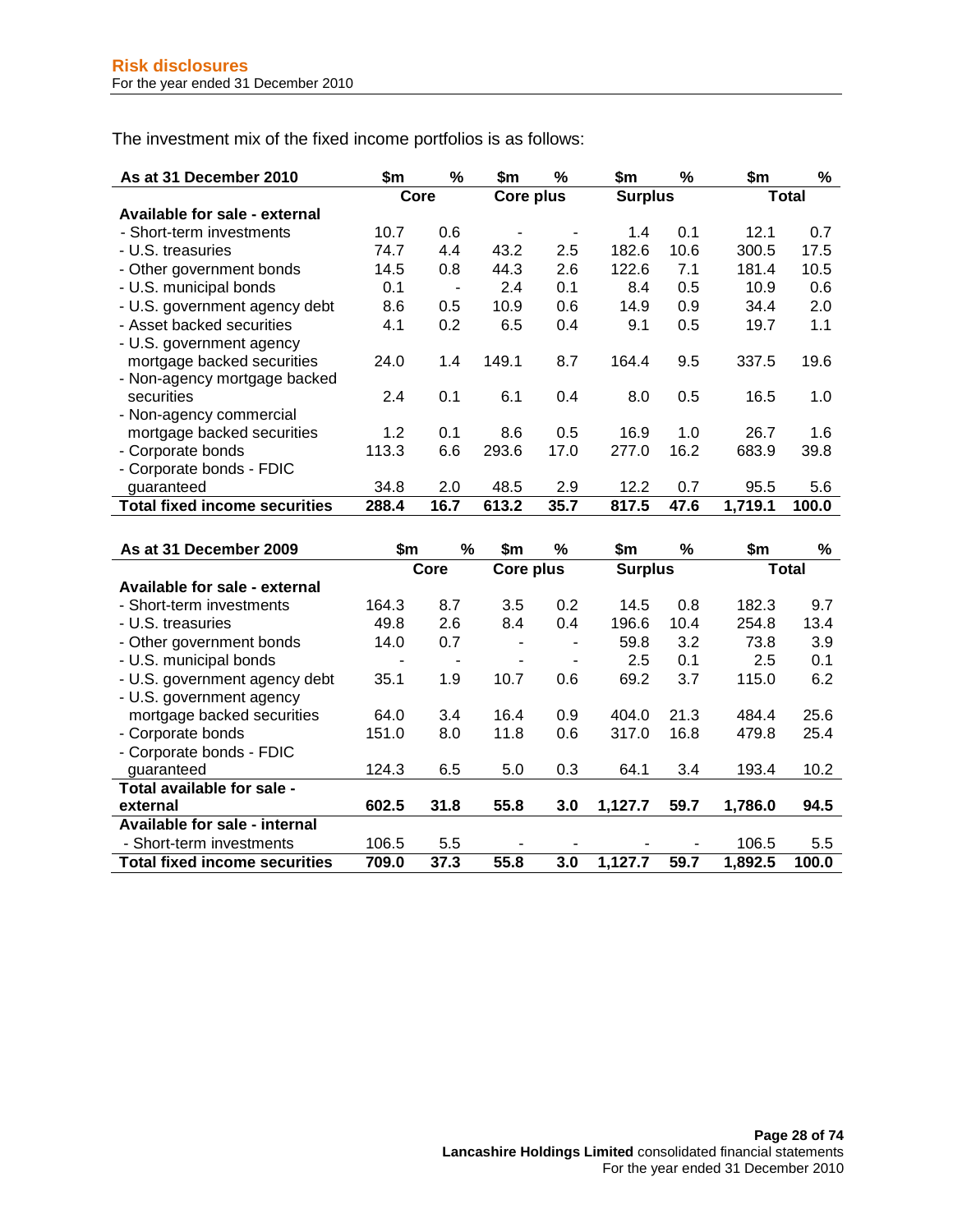The sector allocation of the corporate bonds is as follows:

|                   | 2010  |       | 2009  |       |  |
|-------------------|-------|-------|-------|-------|--|
| As at 31 December | \$m   | %     | \$m   | %     |  |
|                   |       |       |       |       |  |
| Financial         | 368.3 | 47.3  | 344.1 | 51.1  |  |
| Industrial        | 300.3 | 38.5  | 262.9 | 39.1  |  |
| Utility           | 64.6  | 8.3   | 52.7  | 7.8   |  |
| Foreign agencies  | 34.3  | 4.4   |       |       |  |
| Other             | 11.9  | 1.5   | 13.5  | 2.0   |  |
| <b>Total</b>      | 779.4 | 100.0 | 673.2 | 100.0 |  |
|                   |       |       |       |       |  |

The financial sector allocation includes \$95.5 million (2009 - \$193.4 million) of FDIC guaranteed bonds.

The Group's net asset value is directly impacted by movements in the value of investments held. Values can be impacted by movements in interest rates, credit ratings, exchange rates and economic environment and outlook.

Following the liquidation of its equity portfolio in the first half of 2009, the Group has no exposure to valuation risk from equity securities. The Group's investment portfolio is comprised mainly of fixed income securities. The estimated fair value of the Group's fixed income portfolio is generally inversely correlated to movements in market interest rates. If market interest rates fall, the fair value of the Group's fixed income securities would tend to rise and vice versa.

The sensitivity of the price of fixed income securities, and certain derivatives, to movements in interest rates is indicated by their duration. The greater a security's duration, the greater its price volatility to movements in interest rates. The sensitivity of the Group's fixed income and derivative investment portfolio to interest rate movements is detailed below, assuming linear movements in interest rates:

|                                         | 2010   |       | 2009   |       |  |
|-----------------------------------------|--------|-------|--------|-------|--|
| As at 31 December                       | \$m    | $\%$  | \$m    | %     |  |
| Immediate shift in yield (basis points) |        |       |        |       |  |
| 100                                     | (52.5) | (3.1) | (56.7) | (3.0) |  |
| 75                                      | (39.4) | (2.3) | (42.5) | (2.2) |  |
| 50                                      | (26.3) | (1.5) | (28.3) | (1.5) |  |
| 25                                      | (13.1) | (0.8) | (14.2) | (0.7) |  |
| (25)                                    | 11.9   | 0.7   | 10.0   | 0.5   |  |
| (50)                                    | 23.8   | 1.4   | 20.0   | 1.1   |  |
| (75)                                    | 35.7   | 2.1   | 29.9   | 1.6   |  |
| (100)                                   | 47.6   | 2.8   | 39.9   | 2.1   |  |

The Group mitigates interest rate risk on the investment portfolio by establishing and monitoring duration ranges in its investment guidelines. The duration of the core portfolio is matched to the modeled duration of the insurance reserves, within a permitted range. The permitted duration range for the core plus portfolio is between zero and four years and the surplus portfolio is between one and five years.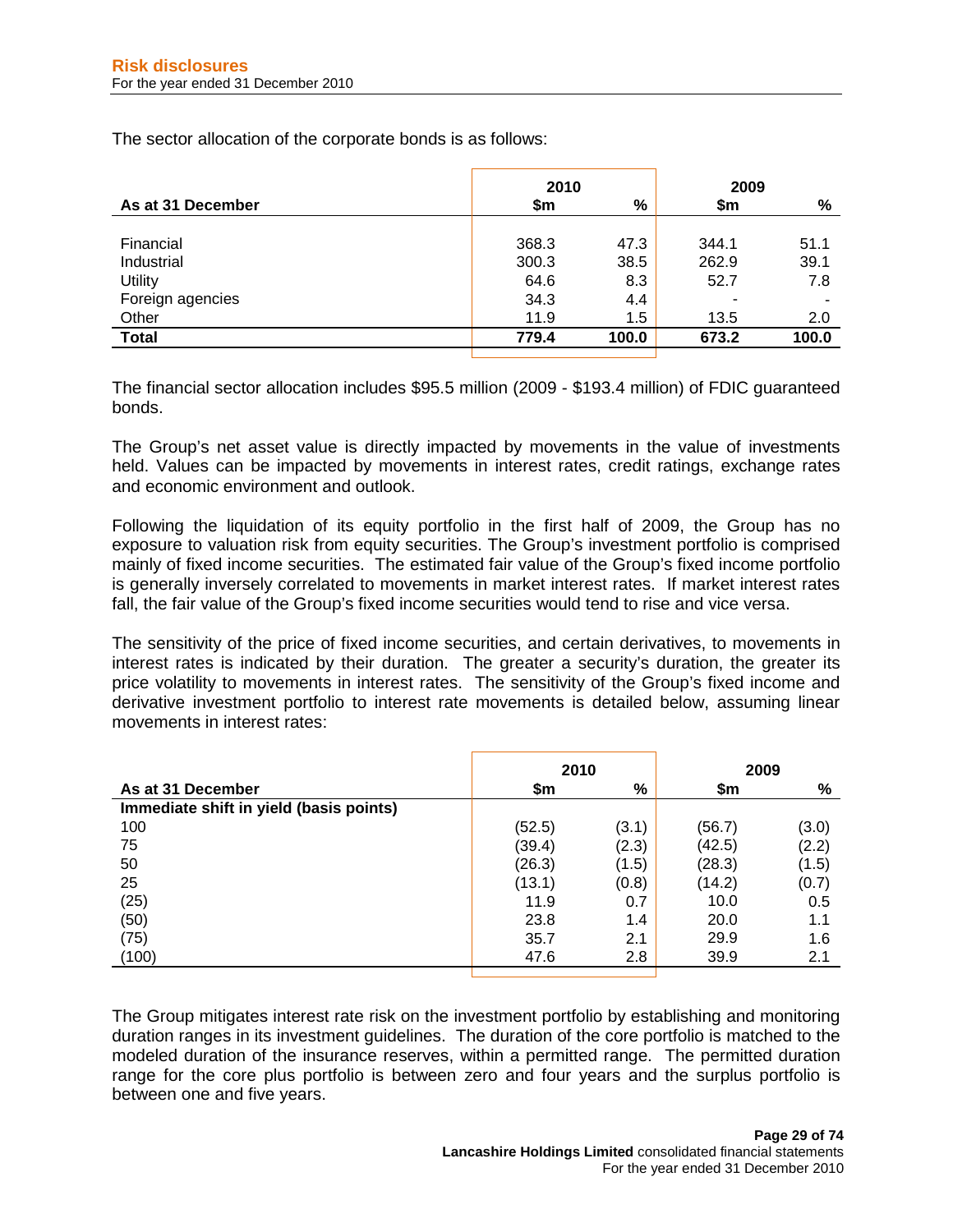The duration of the externally managed portfolios, expressed in years, is as follows:

| As at 31 December        | 2010 | 2009 |
|--------------------------|------|------|
| Core portfolio           | 1.7  | 1.6  |
| Core plus portfolio      | 2.1  | 1.9  |
| Surplus portfolio        | 3.7  | 3.2  |
| <b>Overall portfolio</b> | 2.8  | 2.6  |
|                          |      |      |

The overall duration for fixed income and managed cash and cash equivalents is 2.2 years (2009 - 2.3 years).

In addition to duration management, the Group uses VaR on a monthly basis to measure potential losses in the estimated fair values of its cash and invested assets and to understand and monitor risk.

The VaR calculation is performed using variance/covariance risk modeling to capture the cash flows and embedded optionality of the portfolio. Securities are valued individually using market standard pricing models. These security valuations serve as the input to many risk analytics, including full valuation risk analyses, as well as parametric methods that rely on option adjusted risk sensitivities to approximate the risk and return profiles of the portfolio.

The principal measure that is produced is a ninety day VaR at the  $95<sup>th</sup>$  percentile confidence level. Management also monitors the 99<sup>th</sup> percentile confidence level. The ninety day VaR, at the 95<sup>th</sup> percentile confidence level, measures the minimum amount the assets should be expected to lose in a ninety day time horizon, under normal conditions, 5% of the time. The current VaR tolerance is 4.0% of shareholders' equity, using the ninety day VaR at the  $95<sup>th</sup>$ percentile confidence level.

The Group's VaR calculations are as follows:

| As at 31 December                            | 2010<br>\$m | %   | 2009<br>\$m | %   |
|----------------------------------------------|-------------|-----|-------------|-----|
| 95 <sup>th</sup> percentile confidence level | 34.4        | 2.7 | 40.4        | 2.9 |
| 99 <sup>th</sup> percentile confidence level | 48.6        | 3.8 | 57.0        | 4.1 |

#### **Derivative financial instruments**

The Group's investment guidelines permit the investment managers to utilise exchange-traded futures and options contracts, interest rate swaps, credit default swaps, interest rate swaptions and forward foreign currency contracts, the latter being non-exchange traded OTC instruments due to their customised nature. Derivatives may be used for yield enhancement, duration management, interest rate and foreign currency exposure management or to obtain an exposure to a particular financial market. These positions are monitored regularly. The Group principally has exposure to derivatives related to the following types of risks: foreign currency risk, interest rate risk and credit risk.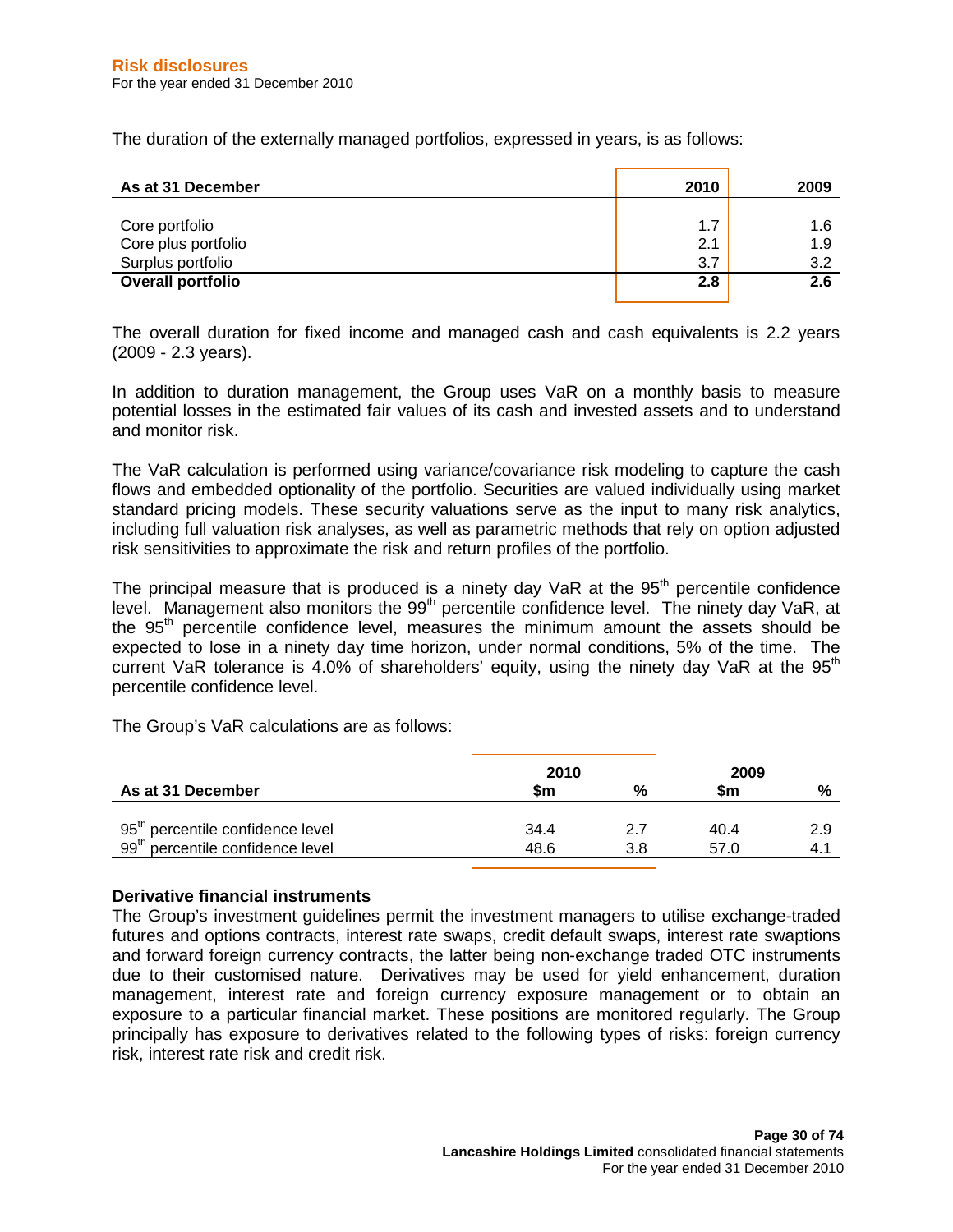The Group currently invests in the following derivative financial instruments:

- a. TBAs;
- b. Futures;
- c. Options;
- d. Forward foreign currency contracts;
- e. Swaps; and
- f. Swaptions.

These are discussed in detail below.

The net gains or losses on the Group's derivative financial instruments recognised in the consolidated statement of comprehensive income are as follows:

| As at 31 December 2010             | \$m                                      | \$m                                         | \$m                                          | \$m                       |
|------------------------------------|------------------------------------------|---------------------------------------------|----------------------------------------------|---------------------------|
|                                    | <b>Net other</b><br>investment<br>income | <b>Net</b><br>realised<br>gains<br>(losses) | Net foreign<br>exchange<br>gains<br>(losses) | <b>Financing</b><br>costs |
| Eurodollar futures                 |                                          | 0.8                                         |                                              |                           |
| <b>Treasury futures</b>            |                                          | 0.2                                         |                                              |                           |
| Forward foreign currency contracts |                                          |                                             | 0.3                                          |                           |
| Interest rate swaps - investments  | (0.1)                                    |                                             |                                              |                           |
| Interest rate swaps - debt         |                                          |                                             |                                              | (0.3)                     |
| Credit default swaps               | 0.2                                      |                                             |                                              |                           |
| <b>Total</b>                       | 0.1                                      | 1.0                                         | 0.3                                          | (0.3)                     |
| As at 31 December 2009             | \$m                                      | \$m                                         | \$m                                          | \$m                       |
|                                    | Net other<br>investment<br>income        | <b>Net</b><br>realised<br>gains<br>(losses) | Net foreign<br>exchange<br>gains<br>(losses) | <b>Financing</b><br>costs |
| Eurodollar futures                 |                                          | 1.6                                         |                                              |                           |
| <b>Treasury futures</b>            |                                          | (1.7)                                       |                                              |                           |
| Options on treasury futures        |                                          | 0.2                                         |                                              |                           |
| Interest rate swaps - debt         |                                          |                                             |                                              | (1.3)                     |
| <b>Total</b>                       |                                          | 0.1                                         | $\blacksquare$                               | (1.3)                     |

Foreign exchange gains and losses on foreign currency denominated derivatives are included in foreign exchange gains and losses in the consolidated statement of comprehensive income.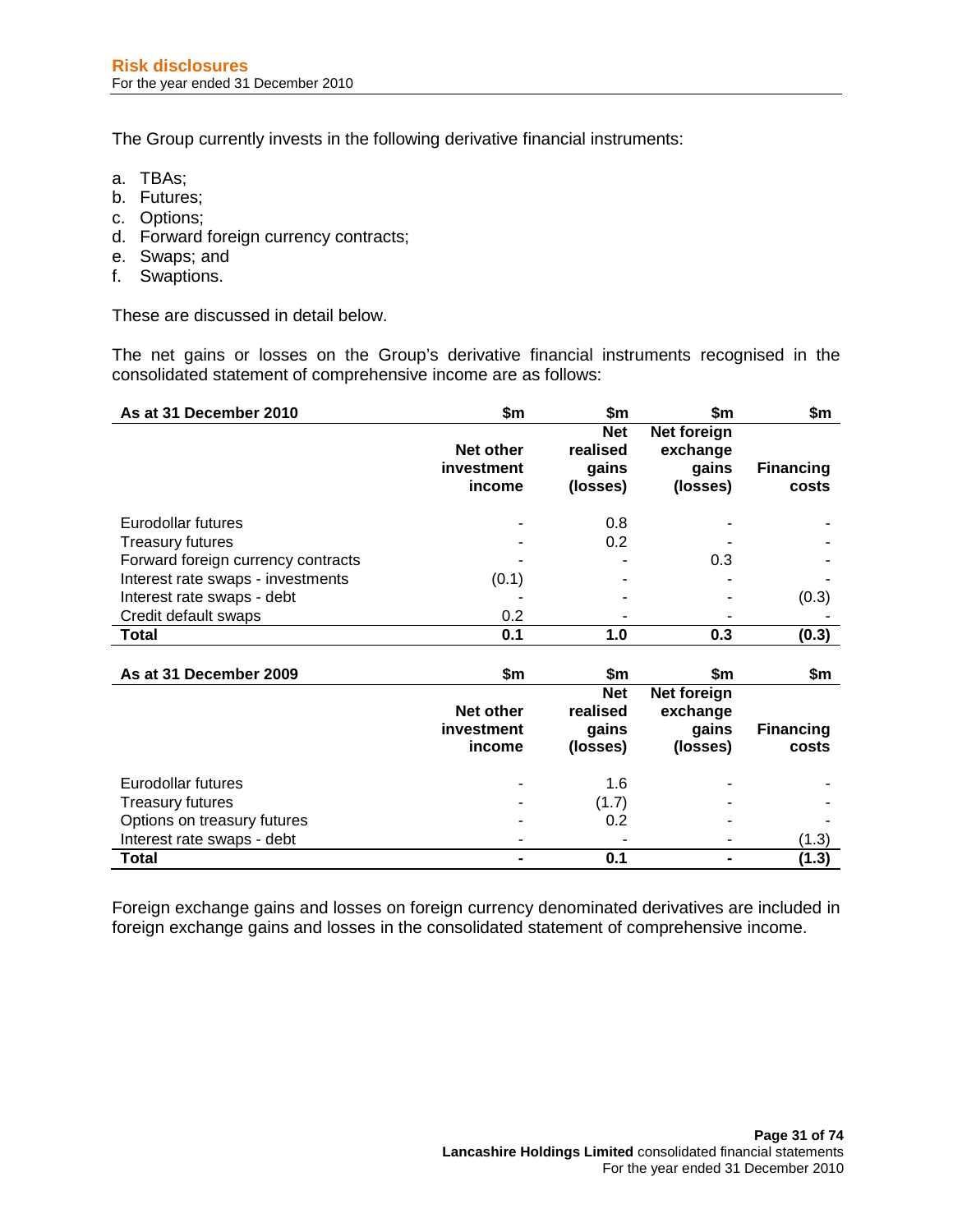The estimated fair value of the Group's derivative instruments is as follows:

|                    |                 | 2009               |                 |  |
|--------------------|-----------------|--------------------|-----------------|--|
| \$m                | \$m             | \$m                | \$m             |  |
| Other              | <b>Interest</b> | Other              | <b>Interest</b> |  |
| <b>Investments</b> | rate swap       | <b>Investments</b> | rate swap       |  |
| (0.3)              |                 |                    |                 |  |
| (0.1)              |                 |                    |                 |  |
|                    | (0.8)           |                    | (3.6)           |  |
| 0.2                |                 |                    |                 |  |
| (0.2)              | (0.8)           |                    | (3.6)           |  |
|                    |                 | 2010               |                 |  |

# **a. TBAs**

The TBA market is essentially a forward or delayed delivery market for mortgage backed securities issued by U.S. government agencies, where securities of a specific term and interest rate are bought or sold for future settlement on a "to be announced" basis. TBAs are generally physically settled and classified as available for sale fixed income securities. Occasionally TBAs may be traded for net settlement. Such instruments are deemed to be derivative instruments. All TBAs classified as derivatives are held on a non-leveraged basis. The credit exposure is restricted to the differential between the settlement value of the forward purchase and the forward sale. The credit-worthiness of the counter-party is monitored and collateral may be required on open positions.

The estimated fair value of TBA positions as at 31 December 2010 and 2009 is an asset and corresponding liability of \$nil.

#### **b. Futures**

The Group's investment guidelines only permit the use of futures that are exchange-traded. Such futures provide the Group with participation in market movements, determined by the underlying instrument on which the futures contract is based, without holding the instrument itself or the individual securities. This approach allows the Group more efficient and less costly access to the exposure than would be available by the exclusive use of individual fixed income and money market securities. Exchange-traded futures contracts may also be used as substitutes for ownership of the physical securities.

All futures contracts are held on a non-leveraged basis. An initial margin is provided, which is a deposit of cash and/or securities in an amount equal to a prescribed percentage of the contract value. The fair value of futures contracts is estimated daily and the margin is adjusted accordingly with unrealised gains and/or losses settled daily in cash and/or securities. A realised gain or loss is recognised when the contract is closed.

Futures contracts expose the Group to market risk to the extent that adverse changes occur in the estimated fair values of the underlying securities. Exchange-traded futures are, however, subject to a number of safeguards to ensure that obligations are met, including: the use of clearing houses (thus reducing counter-party credit risk), the posting of margins and the daily settlement of unrealised gains and losses. The amount of credit risk is therefore considered low. The investment guidelines restrict the maximum notional futures position as a percentage of the investment portfolio's estimated fair value.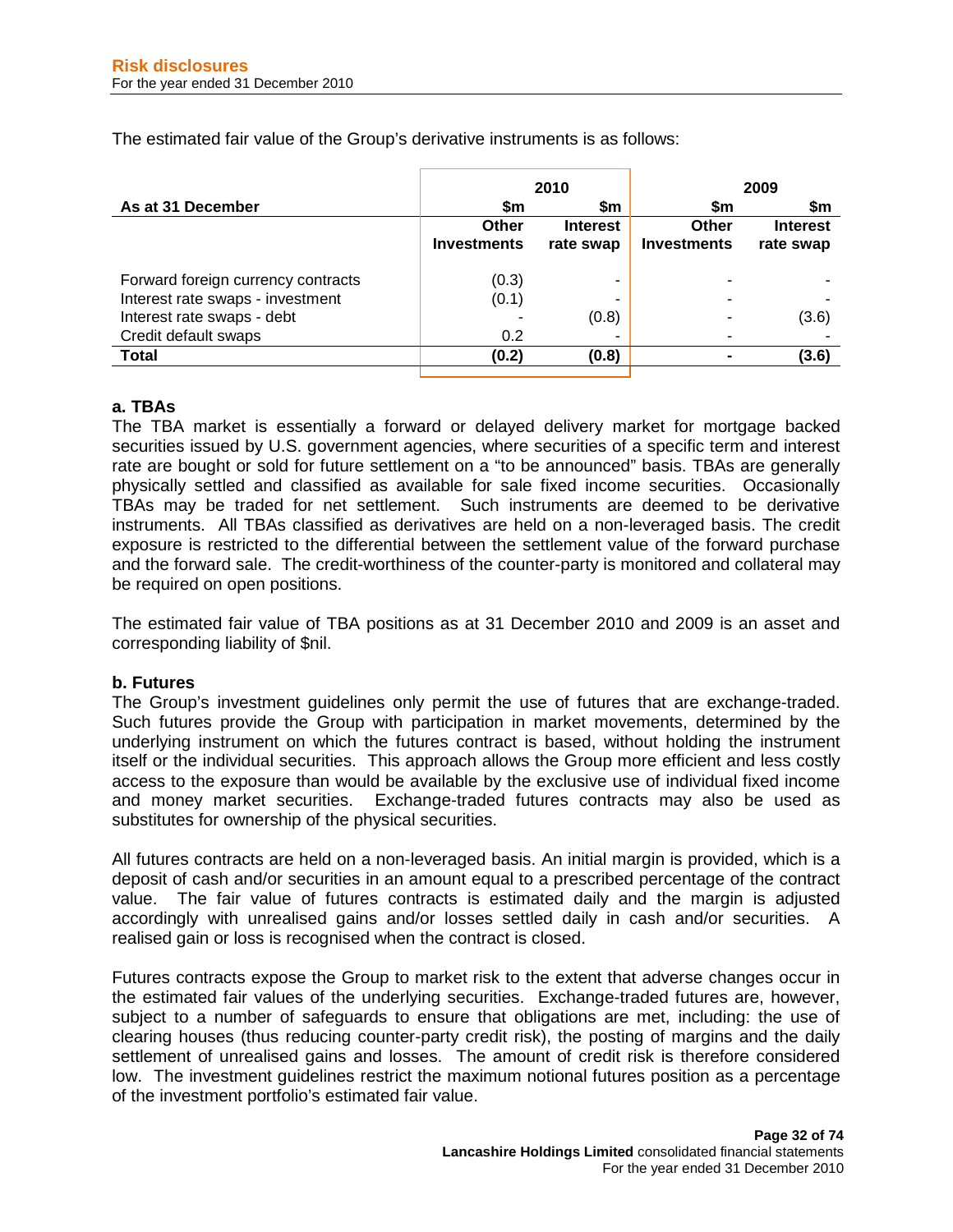A Eurodollar futures contract is an exposure to 3 month LIBOR, based on a commitment to a \$1.0 million deposit. The estimated fair value is based on expectations of 3 month LIBOR, is determined using exchange-traded prices and was negligible as at 31 December 2010 and 2009. The contracts currently held by the Group will expire throughout 2012.

The sensitivity of the Group's Eurodollar futures position to interest rate movements is detailed below:

| As at 31 December                               | 2010<br>\$m | 2009<br>\$m |
|-------------------------------------------------|-------------|-------------|
| Immediate shift in 3 month LIBOR (basis points) |             |             |
| 100                                             | (0.7)       | (1.4)       |
| 75                                              | (0.6)       | (1.1)       |
| 50                                              | (0.4)       | (0.7)       |
| 25                                              | (0.2)       | (0.4)       |
| (25)                                            | 0.2         | 0.4         |
| (50)                                            | 0.4         | 0.7         |
| (75)                                            | 0.6         | 1.1         |
| (100)                                           | 0.7         | 1.4         |

# **c. Options**

The Group's investment guidelines permit the use of exchange-traded options on U.S. treasury futures and Eurodollar futures, which are used to manage exposure to interest rate risk and also to hedge duration. Exchange-traded options are held on a similar basis to futures and are subject to similar safeguards. Options are contractual arrangements that give the purchaser the right, but not the obligation, to either buy or sell an instrument at a specific set price at a future date, which may or may not be pre-determined. The Group may enter into option contracts that are secured by holdings in the underlying securities or by another means which permits immediate satisfaction of the Group's obligations.

The investment guidelines also restrict the maximum notional options exposure as a percentage of the investment portfolio's estimated fair value.

#### **d. Forward foreign currency contracts**

A forward foreign currency contract is a commitment to purchase or sell a foreign currency at a future date at a defined rate. The Group may utilise forward foreign currency contracts to manage the impact of fluctuations in foreign currencies on the value of its foreign currency denominated investments, or to gain exposure to a certain currency or market rate.

Forward contracts expose the Group to credit, market and liquidity risks. Credit risk arises from the potential inability of counter-parties to perform under the terms of the contract. The Group is exposed to market risk to the extent that adverse changes occur in the exchange rate of the underlying foreign currency. Liquidity risk represents the possibility that the Group may not be able to rapidly adjust the size of its forward positions at a reasonable price in times of high volatility and financial stress. These risks are mitigated by requiring a minimum counter-party credit quality, restricting the maximum notional exposure as a percentage of the investment portfolio's estimated fair value and restricting exposures to foreign currencies, individually and in aggregate, as a percentage of the investment portfolio's estimated fair value.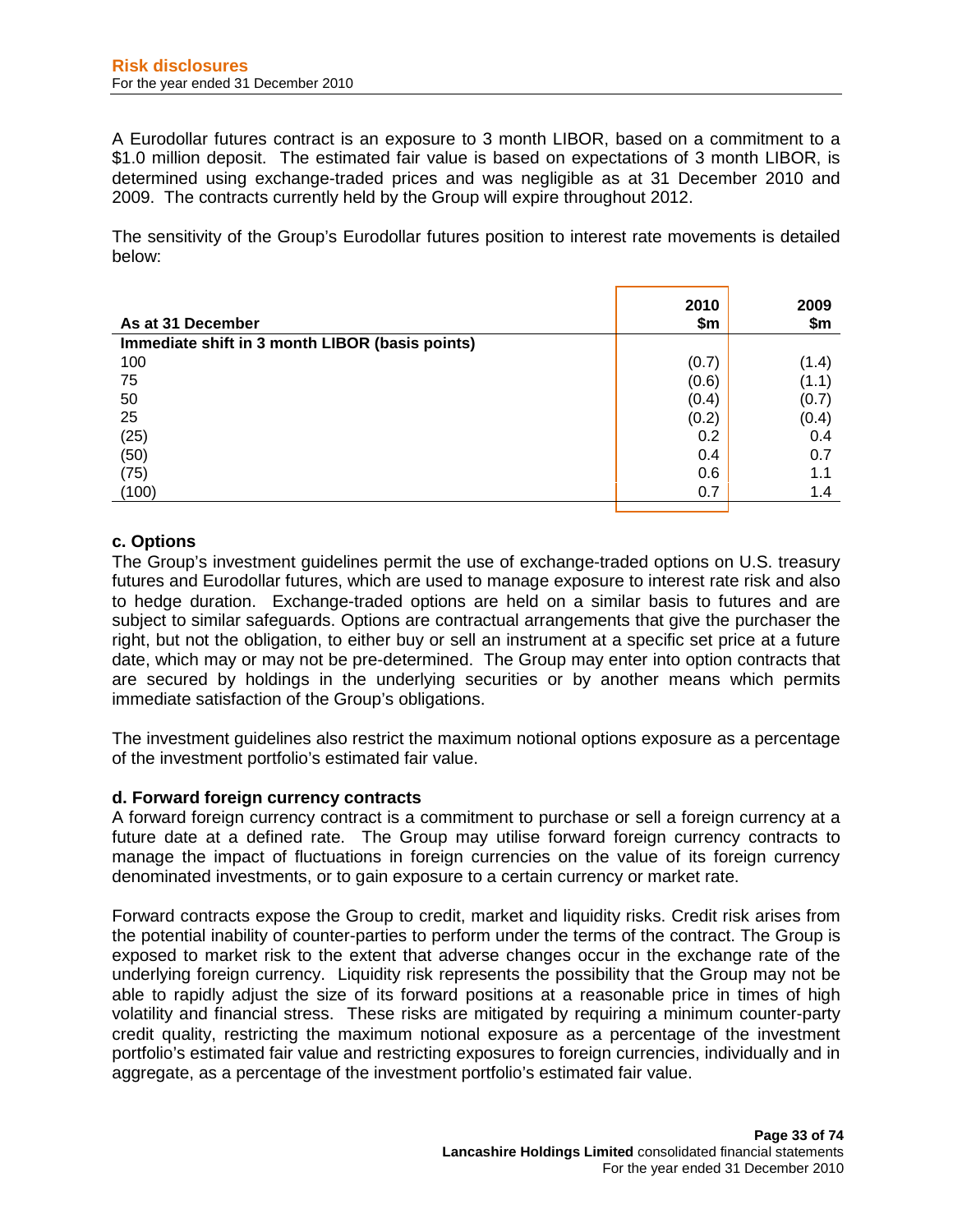As at 31 December 2010, the Group had the following open forward foreign currency contracts:

|                  | \$m                           | \$m                        |
|------------------|-------------------------------|----------------------------|
|                  | <b>Notional</b><br>receivable | <b>Notional</b><br>payable |
| Chinese Renminbi | 4.0                           | 1.0                        |
| Mexican Peso     | 2.7                           | 3.2                        |
| Euro             | -                             | 11.2                       |
| Other $(1)$      | 16.2                          | 5.7                        |
| <b>Total</b>     | 22.9                          | 21.1                       |

 $<sup>(1)</sup>$  Individual currencies included in 'other' have a notional payable or receivable of less than \$2.0 million U.S. dollars</sup> or equivalent.

There were no open forward foreign currency contracts as at 31 December 2009.

## **e. Swaps**

The Group's investment guidelines permit the use of interest rate swaps and credit default swaps which are traded OTC. These are subject to credit risk on the counter-party's inability to perform. Swaps are used to manage interest rate exposure, portfolio duration or capitalise on anticipated changes in interest rate volatility without investing directly in the underlying securities. Swaps are recorded at estimated fair values at the end of each period with unrealised gains and losses recorded in the consolidated statement of comprehensive income.

Interest rate swap agreements entail the exchange of commitments to pay or receive interest, such as an exchange of floating rate payments for fixed rate payments, with respect to a notional amount of principal. These agreements involve elements of credit and market risk. Such risks include the possibility that there may not be a liquid market, that the counter-party may default on its obligation to perform or that there may be unfavourable movements in interest rates. These risks are mitigated through defining a minimum counter-party credit quality and a maximum notional exposure to interest rate swaps as a percentage of the investment portfolio's estimated fair value.

The Group uses credit default swaps as a way to add or reduce credit risk to an individual issuer, or a basket of issuers, without investing directly in their securities. The Group may also sell credit default protection. As at 31 December 2010, the maximum amount of loss the Group could incur on its open credit default swaps was the notional value of \$9.8 million (2009 - \$nil).

#### **f. Swaptions**

The Group uses swaptions, options on interest rate swaps, to manage interest rate risk exposure and portfolio and yield curve duration. The Group is subject to the credit risk of the counter-party but is only subject to market risk to the extent of the premium paid. As a swaption writer, the Group is not subject to credit risk but is subject to market risk, due to its obligation to make payments under the terms of the contract. These risks are mitigated through maximum allowable notional exposures as a percentage of the investment portfolio's estimated fair value.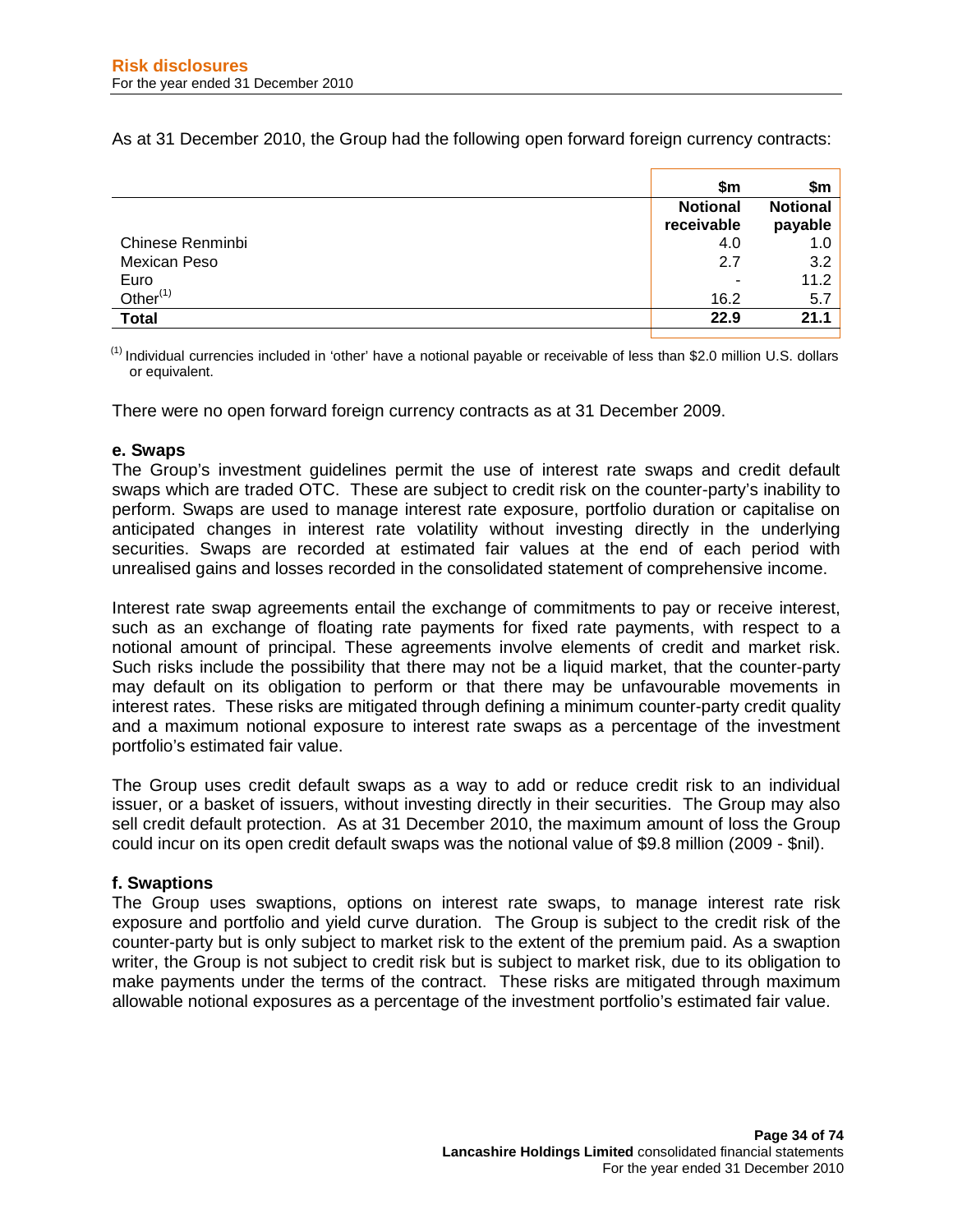#### **iii. Debt risk**

The Group has issued long-term debt as described in note 19. The loan notes bear interest at a floating rate that is re-set on a quarterly basis, plus a fixed margin of 3.70%. The Group is subject to interest rate risk on the coupon payments of the long-term debt. The Group has mitigated the interest rate risk by entering into interest rate swap contracts as follows:

|                                                 | <b>Maturity date</b> | <b>Prepayment date</b> | Interest hedged |
|-------------------------------------------------|----------------------|------------------------|-----------------|
|                                                 |                      |                        |                 |
| Subordinated Ioan notes \$97.0 million          | 15 December 2035     | 15 March 2011          | 50%             |
| Subordinated loan notes $\epsilon$ 24.0 million | 15 June 2035         | 15 March 2011          | 50%             |

The swaps expire on 15 March 2011.

In certain circumstances the subordinated loan notes could have been prepaid from 16 December 2005, with a sliding scale redemption price penalty which reduces to zero by 15 March 2011. Refer to note 19 for further details.

The current Euribor interest rate on 50% of the Euro subordinated loan notes has been set at 1.03% (2009 - 0.71%). The current LIBOR interest rate on 50% of the U.S. dollar subordinated loan notes has been set at 0.30% (2009 - 0.25%). The Group has no interest rate risk on the remaining portion of the notes.

## **iv. Currency risk**

The Group underwrites from two locations, Bermuda and London, although risks are assumed on a worldwide basis. Risks assumed are predominantly denominated in U.S. dollars.

The Group is exposed to currency risk to the extent its assets are denominated in different currencies to its liabilities. The Group is also exposed to non-retranslation risk on non-monetary assets such as unearned premiums and deferred acquisition costs. Exchange gains and losses can impact income.

The Group hedges non-U.S. dollar liabilities primarily with non-U.S. dollar assets. The Group's main foreign currency exposure relates to its insurance obligations, cash holdings, premiums receivable, dividends payable and the €24.0 million subordinated loan notes long-term debt liability. The Group also has exposure to foreign currencies through its EMD investment portfolio. These positions may not be hedged depending on the currency outlook.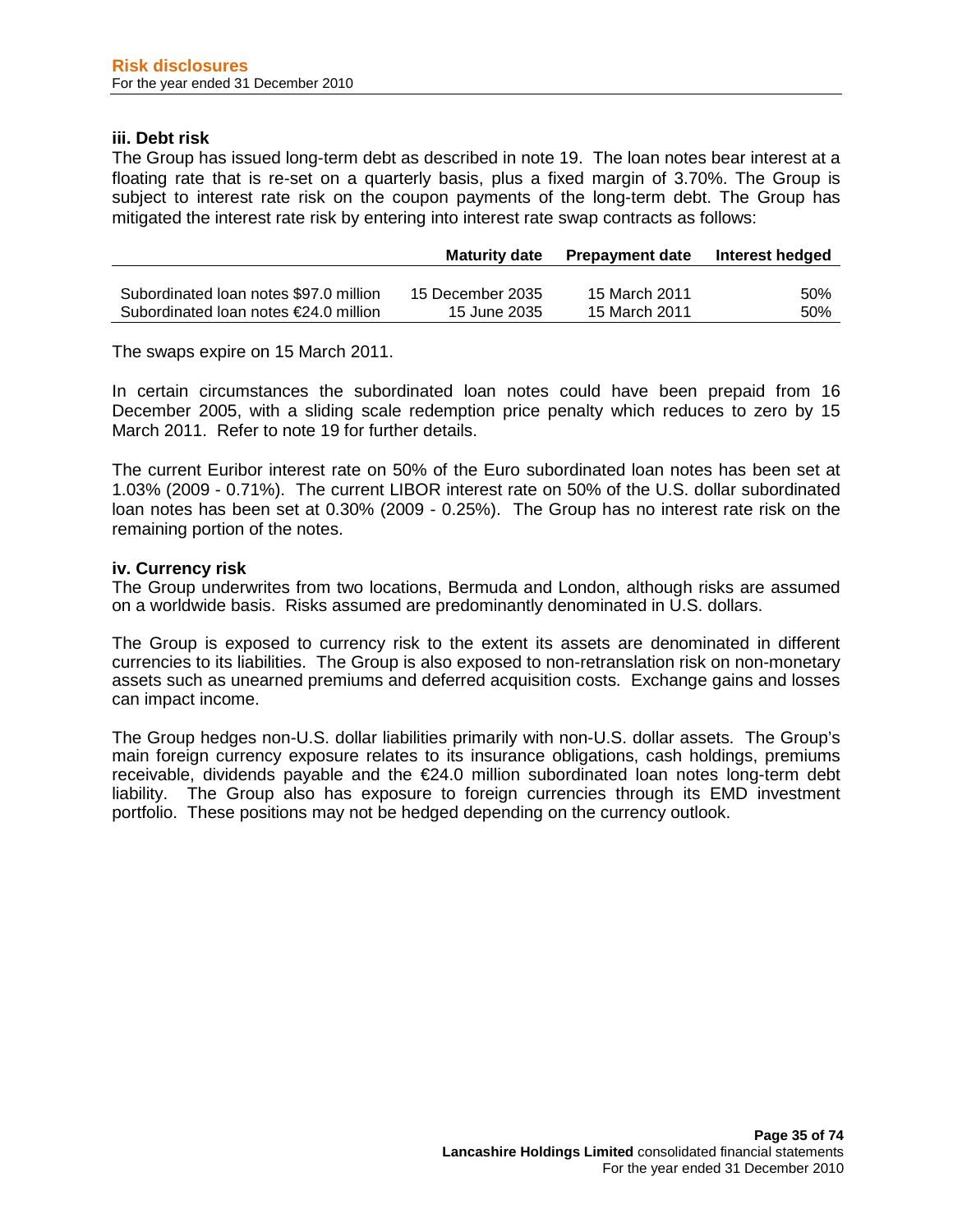The Group's assets and liabilities, categorised by currency at their translated carrying amount were as follows:

| <b>Assets</b>                               | \$m       | \$m             | \$m         | \$m   | \$m     |
|---------------------------------------------|-----------|-----------------|-------------|-------|---------|
|                                             | $U.S.$ \$ | <b>Sterling</b> | <b>Euro</b> | Other | Total   |
|                                             |           |                 |             |       |         |
| Cash and cash equivalents                   | 141.5     | 269.8           | 93.2        | 8.0   | 512.5   |
| Accrued interest receivable                 | 13.4      |                 | ۰           |       | 13.4    |
| Fixed income securities, available for sale | 1,685.6   |                 | 10.7        | 22.8  | 1,719.1 |
| Other investments                           | 0.2       |                 | (0.2)       | (0.2) | (0.2)   |
| Reinsurance assets                          | 44.4      |                 |             |       | 44.4    |
| Deferred acquisition costs                  | 50.1      | 0.8             | 6.0         | 4.3   | 61.2    |
| Other receivables                           | 41.5      | 4.2             |             |       | 45.7    |
| Inwards premiums receivable from            |           |                 |             |       |         |
| insureds and cedants                        | 172.8     | 3.8             | 29.2        | 11.7  | 217.5   |
| Deferred tax asset                          |           | 6.4             | ۰           |       | 6.4     |
| Property, plant and equipment               | 5.7       | 1.7             | ۰           |       | 7.4     |
| Total assets as at 31 December 2010         | 2,155.2   | 286.7           | 138.9       | 46.6  | 2,627.4 |
|                                             |           |                 |             |       |         |

| <b>Liabilities</b>                       | \$m       | \$m             | \$m   | \$m          | \$m          |
|------------------------------------------|-----------|-----------------|-------|--------------|--------------|
|                                          | $U.S.$ \$ | <b>Sterling</b> | Euro  | <b>Other</b> | <b>Total</b> |
| Losses and loss adjustment expenses      | 395.9     | 9.9             | 86.6  | 15.1         | 507.5        |
| Unearned premiums                        | 296.4     | 6.5             | 27.1  | 20.6         | 350.6        |
| Insurance contracts - other payables     | 17.6      | 0.2             | 1.6   | 1.2          | 20.6         |
| Amounts payable to reinsurers            | 4.4       | ۰               | -     | ۰            | 4.4          |
| Deferred acquisition costs ceded         | 0.1       |                 |       |              | 0.1          |
| Other payables                           | 51.9      | 275.6           | 0.2   | ۰            | 327.7        |
| Interest rate swap                       | 0.7       |                 | 0.1   |              | 0.8          |
| Long-term debt                           | 97.0      | ۰               | 31.8  |              | 128.8        |
| Total liabilities as at 31 December 2010 | 864.0     | 292.2           | 147.4 | 36.9         | 1,340.5      |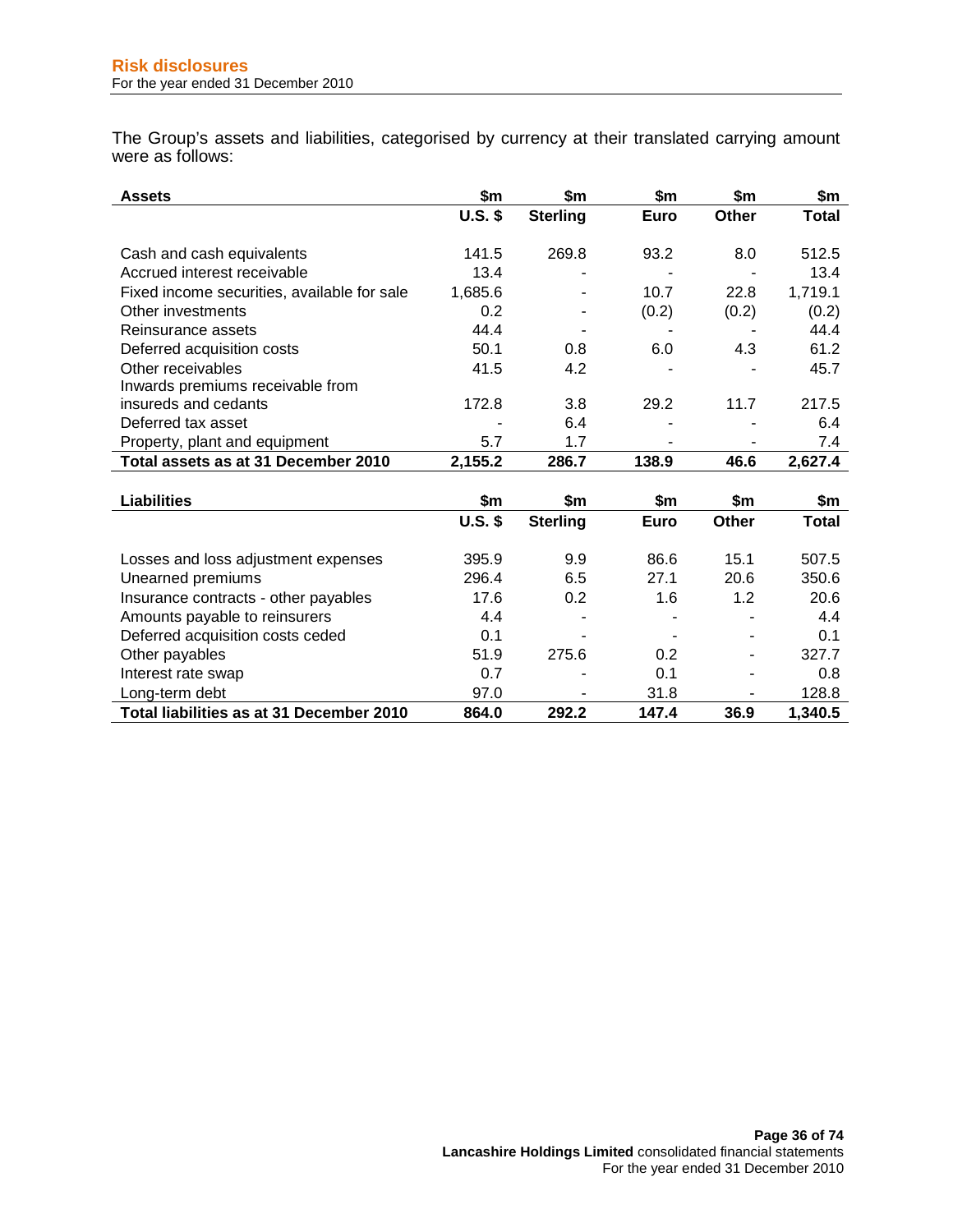| <b>Assets</b>                               | \$m       | \$m             | \$m         | \$m          | \$m          |
|---------------------------------------------|-----------|-----------------|-------------|--------------|--------------|
|                                             | $U.S.$ \$ | <b>Sterling</b> | <b>Euro</b> | <b>Other</b> | <b>Total</b> |
|                                             |           |                 |             |              |              |
| Cash and cash equivalents                   | 124.9     | 271.1           | 37.8        | 6.2          | 440.0        |
| Accrued interest receivable                 | 12.0      |                 |             |              | 12.0         |
| Fixed income securities, available for sale | 1,892.5   |                 |             |              | 1,892.5      |
| Reinsurance assets                          | 45.7      |                 |             |              | 45.7         |
| Deferred acquisition costs                  | 43.4      | 1.0             | 4.6         | 3.9          | 52.9         |
| Other receivables                           | 4.0       | 0.3             |             |              | 4.3          |
| Inwards premiums receivable from            |           |                 |             |              |              |
| insureds and cedants                        | 143.6     | 4.8             | 19.1        | 10.7         | 178.2        |
| Deferred tax asset                          |           | 3.3             |             |              | 3.3          |
| Property, plant and equipment               | 6.9       | 1.3             |             |              | 8.2          |
| Total assets as at 31 December 2009         | 2,273.0   | 281.8           | 61.5        | 20.8         | 2,637.1      |
|                                             |           |                 |             |              |              |
| <b>Liabilities</b>                          | \$m       | \$m             | \$m         | \$m          | \$m          |
|                                             | $U.S.$ \$ | <b>Sterling</b> | Euro        | Other        | <b>Total</b> |
|                                             |           |                 |             |              |              |
| Losses and loss adjustment expenses         | 445.0     | 3.6             | 21.4        | 18.9         | 488.9        |
| Unearned premiums                           | 265.8     | 8.4             | 22.7        | 20.7         | 317.6        |
| Insurance contracts - other payables        | 12.4      | 0.2             | 2.1         | 1.1          | 15.8         |
| Amounts payable to reinsurers               | 4.2       |                 |             |              | 4.2          |
| Deferred acquisition costs ceded            | 2.7       |                 |             |              | 2.7          |
| Other payables                              | 19.0      | 274.6           | 0.4         |              | 294.0        |
| Interest rate swap                          | 3.0       |                 | 0.6         |              | 3.6          |
| Long-term debt                              | 97.0      |                 | 34.4        |              | 131.4        |
| Total liabilities as at 31 December 2009    | 849.1     | 286.8           | 81.6        | 40.7         | 1,258.2      |

The impact on net income of a proportional foreign exchange movement of 10% up and 10% down against the U.S. dollar at the year end spot rates would be an increase or decrease of \$0.2 million (2009 - \$0.7 million).

# **C. Liquidity risk**

Liquidity risk is the risk that cash may not be available to pay obligations when they are due without incurring an unreasonable cost. The Group's main exposures to liquidity risk are with respect to its insurance and investment activities. The Group is exposed if proceeds from financial assets are not sufficient to fund obligations arising from its insurance contracts. The Group can be exposed to daily calls on its available investment assets, principally from insurance claims.

Exposures in relation to insurance activities are as follows:

- Large catastrophic events, or multiple medium-sized events in quick succession, resulting in a requirement to pay a large amount of claims within a relatively short time-frame;
- Failure of insureds or cedants to meet their contractual obligations with respect to the payment of premiums in a timely manner; and
- Failure of reinsurers to meet their contractual obligations with respect to the payment of claims in a timely manner.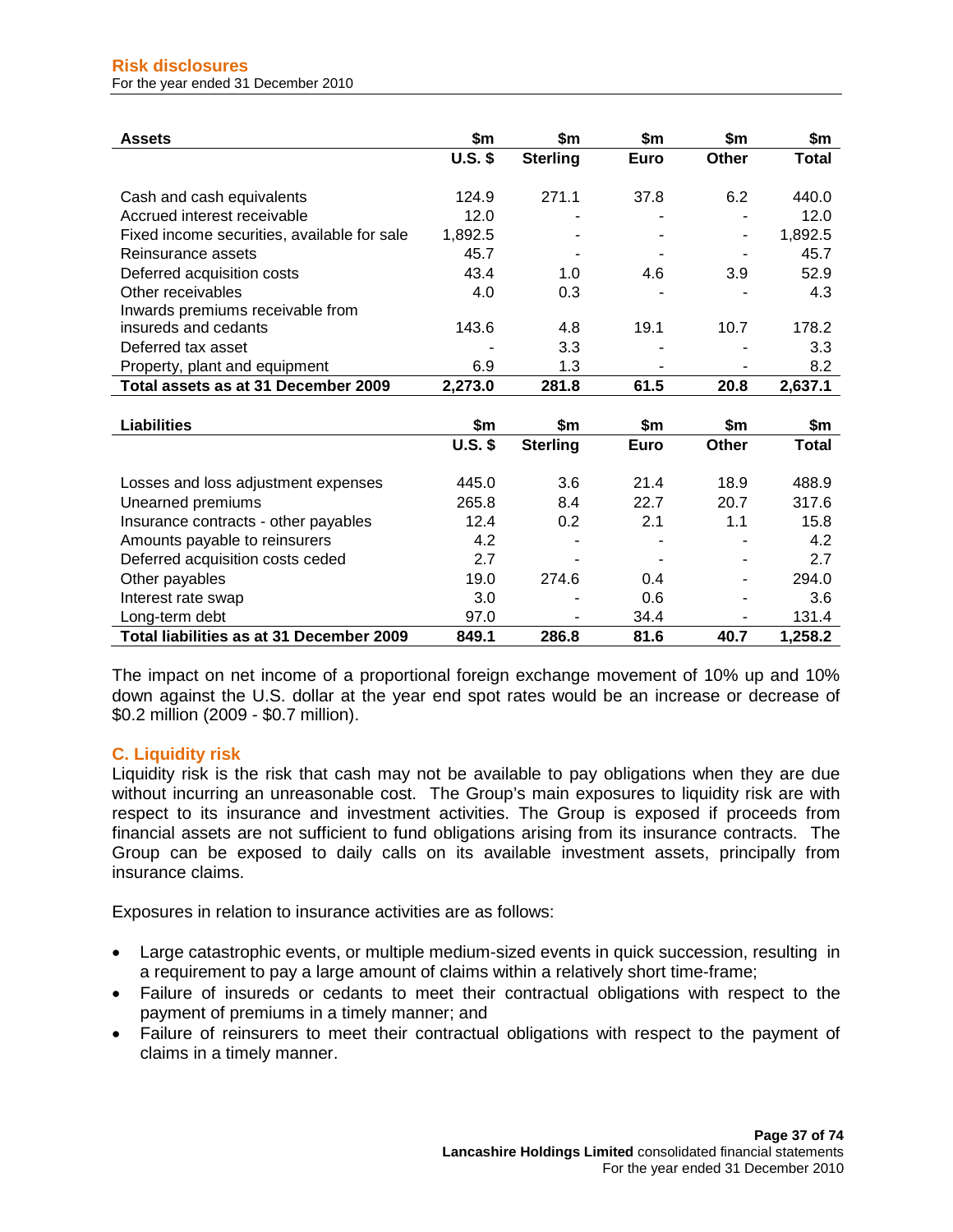Exposures in relation to investment activities are as follows:

- Adverse market movements and/or a duration mismatch to obligations, resulting in investments being disposed of at a significant realised loss; and
- An inability to liquidate investments due to market conditions.

The maturity dates of the Group's fixed income portfolio are as follows:

| As at 31 December 2010                      | \$m   | \$m       | \$m            | \$m          |
|---------------------------------------------|-------|-----------|----------------|--------------|
|                                             | Core  | Core plus | <b>Surplus</b> | <b>Total</b> |
|                                             |       |           |                |              |
| <b>Fixed income securities - external</b>   |       |           |                |              |
| Less than one year                          | 48.4  | 80.1      | 23.3           | 151.8        |
| Between one and two years                   | 117.4 | 142.8     | 52.9           | 313.1        |
| Between two and three years                 | 49.7  | 102.4     | 76.2           | 228.3        |
| Between three and four years                | 25.1  | 63.4      | 96.1           | 184.6        |
| Between four and five years                 | 12.8  | 42.1      | 120.3          | 175.2        |
| Over five years                             | 3.3   | 12.1      | 250.3          | 265.7        |
| Asset backed and mortgage backed securities | 31.7  | 170.3     | 198.4          | 400.4        |
| <b>Total</b>                                | 288.4 | 613.2     | 817.5          | 1,719.1      |
|                                             |       |           |                |              |
| As at 31 December 2009                      | \$m   | \$m       | \$m            | \$m          |
|                                             | Core  | Core plus | <b>Surplus</b> | <b>Total</b> |
| <b>Fixed income securities - external</b>   |       |           |                |              |
|                                             |       |           |                |              |
| Less than one year                          | 180.4 | 4.8       | 29.1           | 214.3        |
| Between one and two years                   | 120.1 | 3.5       | 131.2          | 254.8        |
| Between two and three years                 | 156.2 | 15.3      | 152.0          | 323.5        |
| Between three and four years                | 39.8  | 14.3      | 70.1           | 124.2        |
| Between four and five years                 | 38.6  | 1.5       | 193.0          | 233.1        |
| Over five years                             | 3.4   |           | 148.3          | 151.7        |
| Mortgage backed securities                  | 64.0  | 16.4      | 404.0          | 484.4        |
| Total fixed income securities - external    | 602.5 | 55.8      | 1,127.7        | 1,786.0      |
| <b>Fixed income securities - internal</b>   |       |           |                |              |
| Less than one year                          | 106.5 |           |                | 106.5        |
| <b>Total</b>                                | 709.0 | 55.8      | 1,127.7        | 1,892.5      |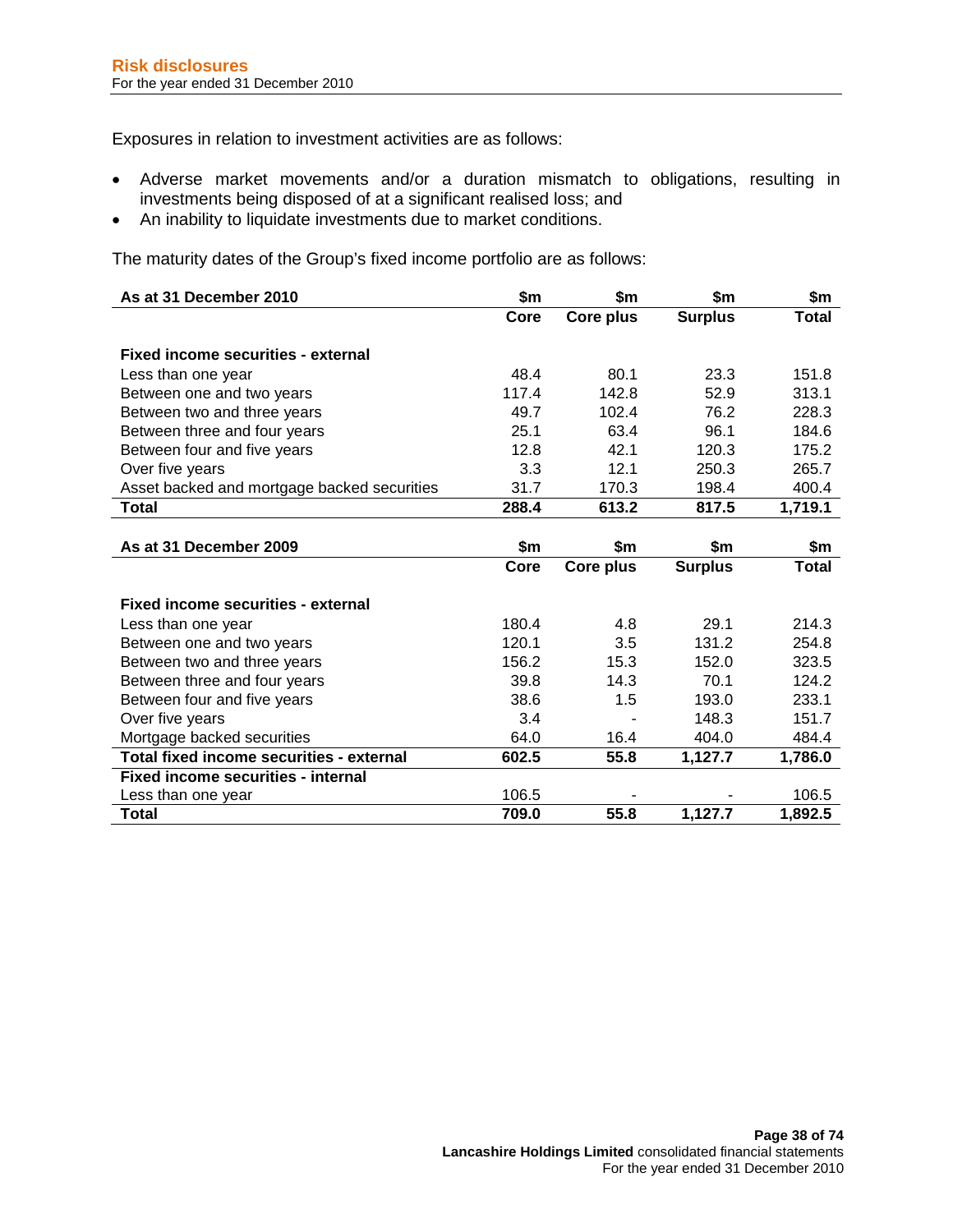The maturity profile of the financial liabilities of the Group is as follows:

| As at 31 December 2010               | \$m                     | \$m                                                        | \$m             | \$m                     | \$m          | \$m     |
|--------------------------------------|-------------------------|------------------------------------------------------------|-----------------|-------------------------|--------------|---------|
|                                      |                         | Years until liability becomes due -<br>undiscounted values |                 |                         |              |         |
|                                      | <b>Balance</b><br>sheet | Less<br>than one                                           | One to<br>three | <b>Three</b><br>to five | Over<br>five | Total   |
| Losses and loss adjustment expenses  | 507.5                   | 191.5                                                      | 194.3           | 66.6                    | 55.1         | 507.5   |
| Insurance contracts - other payables | 20.6                    | 17.6                                                       | 2.8             | 0.2                     |              | 20.6    |
| Amounts payable to reinsurers        | 4.4                     | 4.4                                                        | ۰               |                         | ٠            | 4.4     |
| Other payables                       | 321.4                   | 321.4                                                      |                 |                         | ۰            | 321.4   |
| Corporation tax payable              | 6.3                     | 6.3                                                        | ۰               |                         |              | 6.3     |
| Interest rate swap                   | 0.8                     | 0.8                                                        | -               |                         |              | 0.8     |
| Long-term debt                       | 128.8                   | 5.0                                                        | 10.8            | 10.8                    | 241.1        | 267.7   |
| <b>Total</b>                         | 989.8                   | 547.0                                                      | 207.9           | 77.6                    | 296.2        | 1,128.7 |

| As at 31 December 2009               | \$m            | \$m                                 | \$m    | \$m                 | \$m   | \$m     |
|--------------------------------------|----------------|-------------------------------------|--------|---------------------|-------|---------|
|                                      |                | Years until liability becomes due - |        |                     |       |         |
|                                      |                |                                     |        | undiscounted values |       |         |
|                                      | <b>Balance</b> | Less                                | One to | <b>Three</b>        | Over  |         |
|                                      | sheet          | than one                            | three  | to five             | five  | Total   |
| Losses and loss adjustment expenses  | 488.9          | 183.5                               | 181.7  | 67.0                | 56.7  | 488.9   |
| Insurance contracts - other payables | 15.8           | 12.7                                | 2.4    | 0.7                 | ٠     | 15.8    |
| Amounts payable to reinsurers        | 4.2            | 4.2                                 | ۰      |                     | ٠     | 4.2     |
| Other payables                       | 291.6          | 291.6                               |        |                     | ٠     | 291.6   |
| Corporation tax payable              | 2.4            | 2.4                                 |        |                     | ٠     | 2.4     |
| Interest rate swap                   | 3.6            | 2.9                                 | 0.7    |                     |       | 3.6     |
| Long-term debt                       | 131.4          | 5.2                                 | 10.7   | 10.7                | 243.1 | 269.7   |
| Total                                | 937.9          | 502.5                               | 195.5  | 78.4                | 299.8 | 1,076.2 |

Actual maturities of the above may differ from contractual maturities because certain borrowers have the right to call or pre-pay certain obligations with or without call or prepayment penalties. The prepayment options for the Group's long-term debt are discussed in note 19. While the estimation of the ultimate liability for losses and loss adjustment expenses is complex and incorporates a significant amount of judgement, the timing of payment of losses and loss adjustment expenses is also uncertain and cannot be predicted as simply as for other financial liabilities. Actuarial and statistical techniques, past experience and management's judgement have been used to determine a likely settlement pattern.

The Group manages its liquidity risks via its investment strategy to hold high quality, highly liquid securities, sufficient to meet its insurance liabilities and other near term liquidity requirements. The creation of the core portfolio with its subset of guidelines ensures funds are readily available to meet potential insurance liabilities in an extreme event plus other near term liquidity requirements. In addition, the Group has established asset allocation and maturity parameters within the investment guidelines such that the majority of the investments are in high quality assets which could be converted into cash promptly and at minimal expense. The Group monitors market changes and outlooks and re-allocates assets as deemed necessary.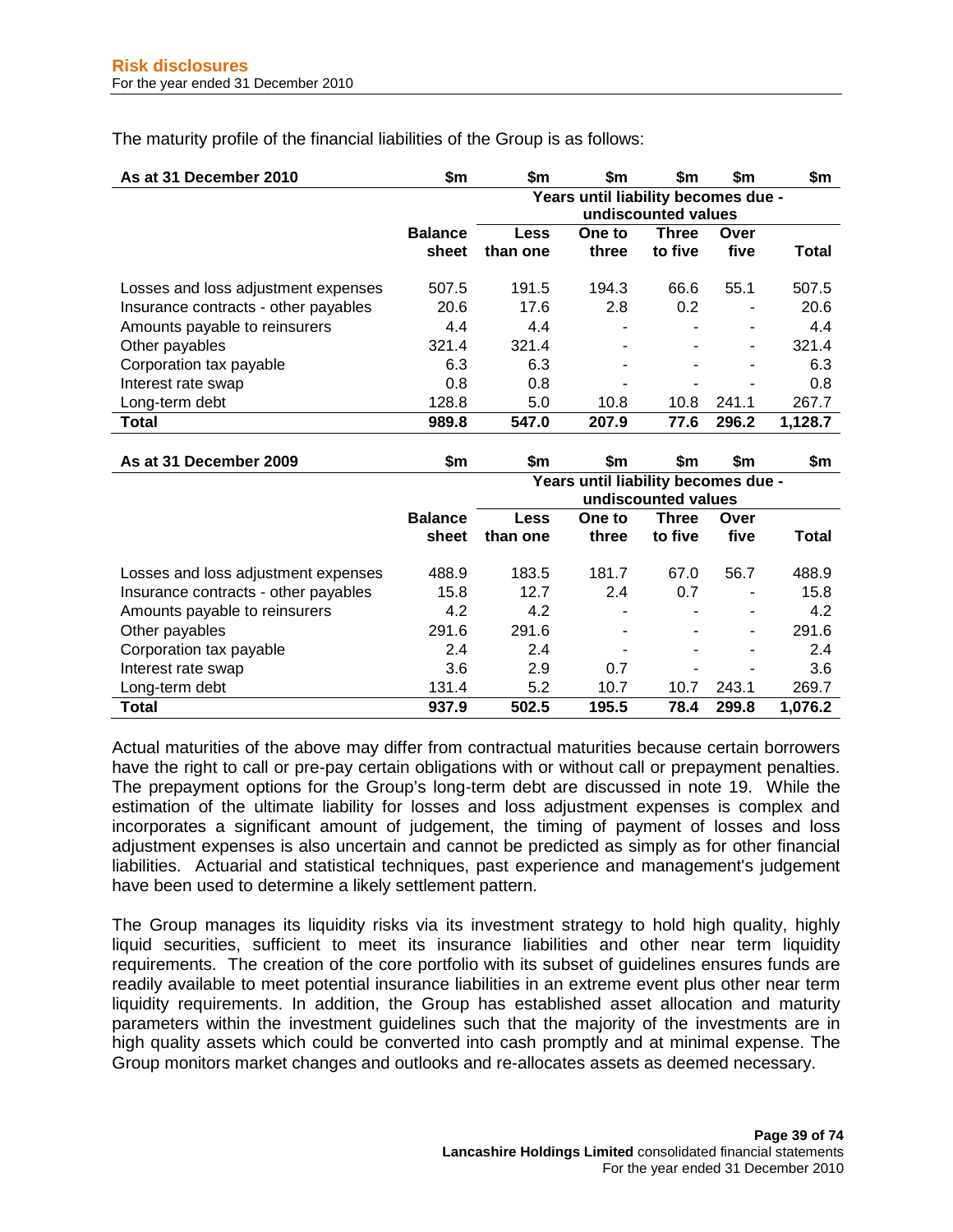#### **D. Credit risk**

Credit risk is the risk that a counter-party may fail to pay, or repay, a debt or obligation. The Group is exposed to credit risk on its fixed income investment portfolio and derivative instruments, its inwards premiums receivable from insureds and cedants, and on any amounts recoverable from reinsurers.

Credit risk on the fixed income portfolio is mitigated through the Group's policy to invest in instruments of high credit quality issuers and to limit the amounts of credit exposure with respect to particular ratings categories and any one issuer. Securities rated below an S&P or equivalent rating of BBB-/Baa3 may comprise no more than 5% of shareholders' equity, with the exception of U.S. government and agency securities. In addition, no one issuer, with the exception of U.S. government and agency securities, should exceed 5% of shareholders' equity. The Group is therefore not exposed to any significant credit concentration risk on its investment portfolio, except for fixed income securities issued by the U.S. government and government agencies.

Credit risk on exchange-traded derivative instruments is mitigated by the use of exchangetraded instruments which use clearing houses to reduce counter-party credit risk, require the posting of margins and settle unrealised gains and losses daily. Credit risk on OTC derivatives is mitigated by monitoring the credit-worthiness of the counter-parties and by requiring collateral to be posted for positions which are in the money by amounts exceeding predetermined thresholds.

Credit risk on inwards premiums receivable from insureds and cedants is managed by conducting business with reputable broking organisations, with whom the Group has established relationships, and by rigorous cash collection procedures. The Group also has a broker approval process in place. Credit risk from reinsurance recoverables is primarily managed by the review and approval of reinsurer security by the GRSC as discussed on pages 23 and 24.

The table below presents an analysis of the Group's major exposures to counter-party credit risk, based on their rating. The table includes amounts due from policyholders and unsettled investment trades. The quality of these receivables is not graded but, based on management's historical experience, there is limited default risk associated with these amounts.

| As at 31 December 2010 | \$m                                | \$m                                           | \$m                                                            | \$m                              |
|------------------------|------------------------------------|-----------------------------------------------|----------------------------------------------------------------|----------------------------------|
|                        | <b>Other</b><br><b>investments</b> | Cash and<br>fixed income<br><b>securities</b> | <b>Inwards premiums</b><br>receivable and<br>other receivables | <b>Reinsurance</b><br>recoveries |
| AAA                    |                                    | 1,186.0                                       |                                                                |                                  |
| AA+, AA, AA-           | (0.3)                              | 366.2                                         |                                                                |                                  |
| $A +$ , $A$ , $A$ -    | 0.1                                | 451.3                                         | 5.6                                                            | 35.9                             |
| BBB+, BBB, BBB-        |                                    | 182.9                                         |                                                                |                                  |
| Other                  |                                    | 45.2                                          | 263.2                                                          |                                  |
| <b>Total</b>           | (0.2)                              | 2,231.6                                       | 268.8                                                          | 35.9                             |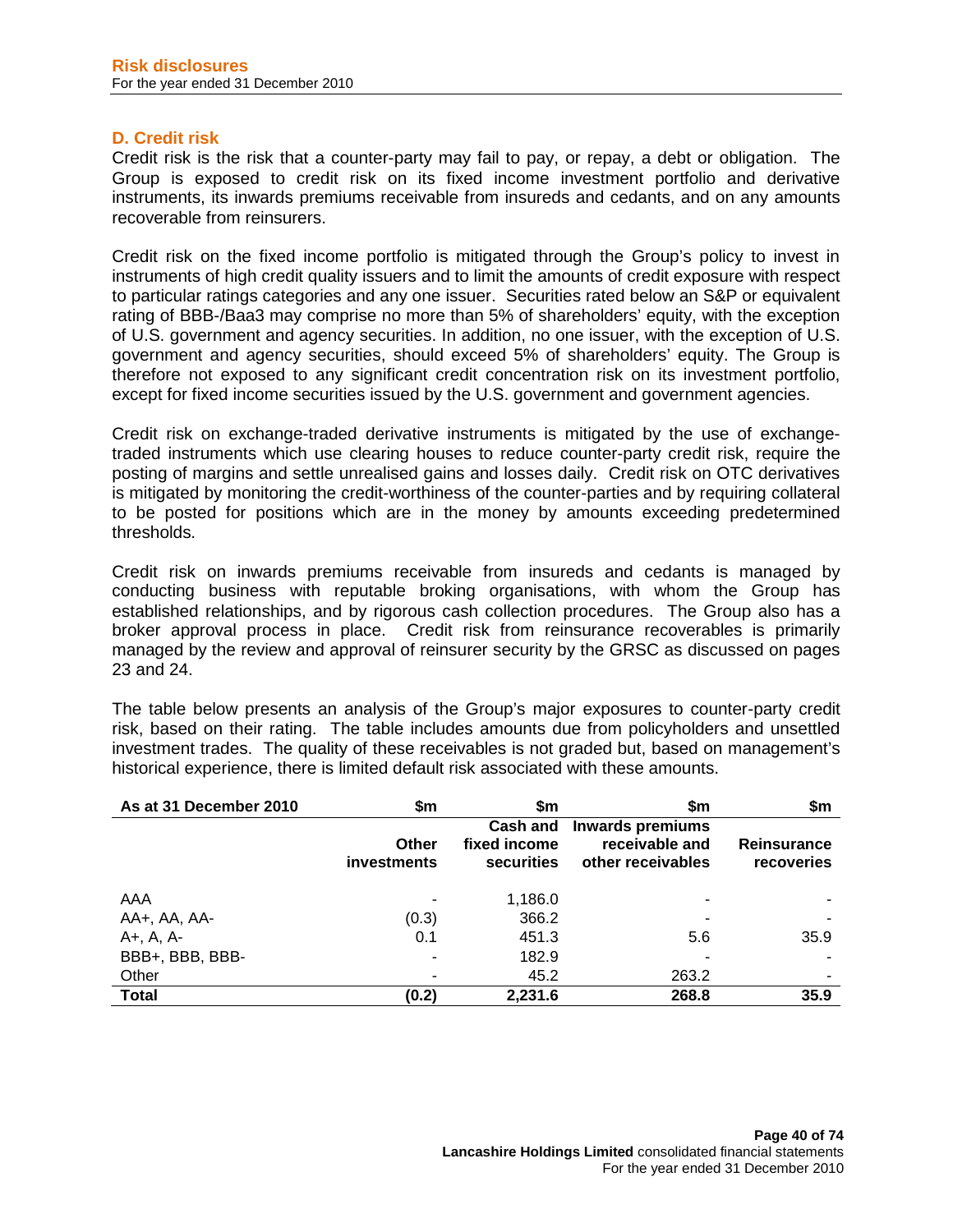| As at 31 December 2009 | \$m                                | \$m                                    | \$m                                                     | \$m                              |
|------------------------|------------------------------------|----------------------------------------|---------------------------------------------------------|----------------------------------|
|                        | <b>Other</b><br><b>investments</b> | Cash and<br>fixed income<br>securities | Inwards premiums<br>receivable and<br>other receivables | <b>Reinsurance</b><br>recoveries |
| AAA                    |                                    | 1,830.6                                |                                                         |                                  |
| AA+, AA, AA-           |                                    | 110.8                                  |                                                         |                                  |
| A+, A, A-              |                                    | 295.9                                  | 4.3                                                     | 35.8                             |
| BBB+, BBB, BBB-        |                                    | 95.0                                   |                                                         |                                  |
| Other                  |                                    | 0.2                                    | 182.5                                                   | ۰                                |
| <b>Total</b>           |                                    | 2,332.5                                | 186.8                                                   | 35.8                             |

The counter-party to the Group's long-term debt interest rate swap is currently rated AA by S&P.

The following table shows inwards premiums receivable that are past due but not impaired:

|                                  | 2010 | 2009 |
|----------------------------------|------|------|
|                                  |      |      |
| Less than 90 days past due       | 8.1  | 8.6  |
| Between 91 and 180 days past due | 0.6  | 0.4  |
| Over 180 days past due           | 0.2  | 0.3  |
| Total                            | 8.9  | 9.3  |
|                                  |      |      |

Provisions of \$0.6 million (2009 - \$1.4 million) have been made for impaired or irrecoverable balances and \$0.6 million (2009 - \$0.2 million charge) was released to the consolidated statement of comprehensive income in respect of bad debts. No provisions have been made against balances recoverable from reinsurers.

# **E. Operational risk**

Operational risk is the risk of loss resulting from inadequate or failed internal processes or systems. The Group and its subsidiaries have identified and evaluated their key operational risks and these are incorporated in the risk registers and in BLAST. The Group has also established, and monitors compliance with, internal operational risk tolerances.

In order to manage operational risks, the Group has implemented a robust governance framework. Policies and procedures are documented and identify the key risks and controls within processes. The existence and operation of key risks and controls and the adequacy of documented policies and procedures is affirmed by management on a quarterly basis. The Group's internal audit function provides independent feedback with regard to the accuracy and completeness of key risks and controls, and independently verifies the effective operation of these through substantive testing. All higher risk areas are subject to annual audit, with all other areas audited, on a rotational basis, at least once every three years.

# **F. Strategic risk**

The Group has identified several strategic risks. These include the risks that either the poor execution of the business plan or poor business planning in itself results in a strategy that fails to adequately reflect the trading environment, resulting in an inability to optimise performance. The Group has also identified risks of the failure to maintain adequate capital, accessing capital at an inflated cost or the inability to access capital. This includes unanticipated changes in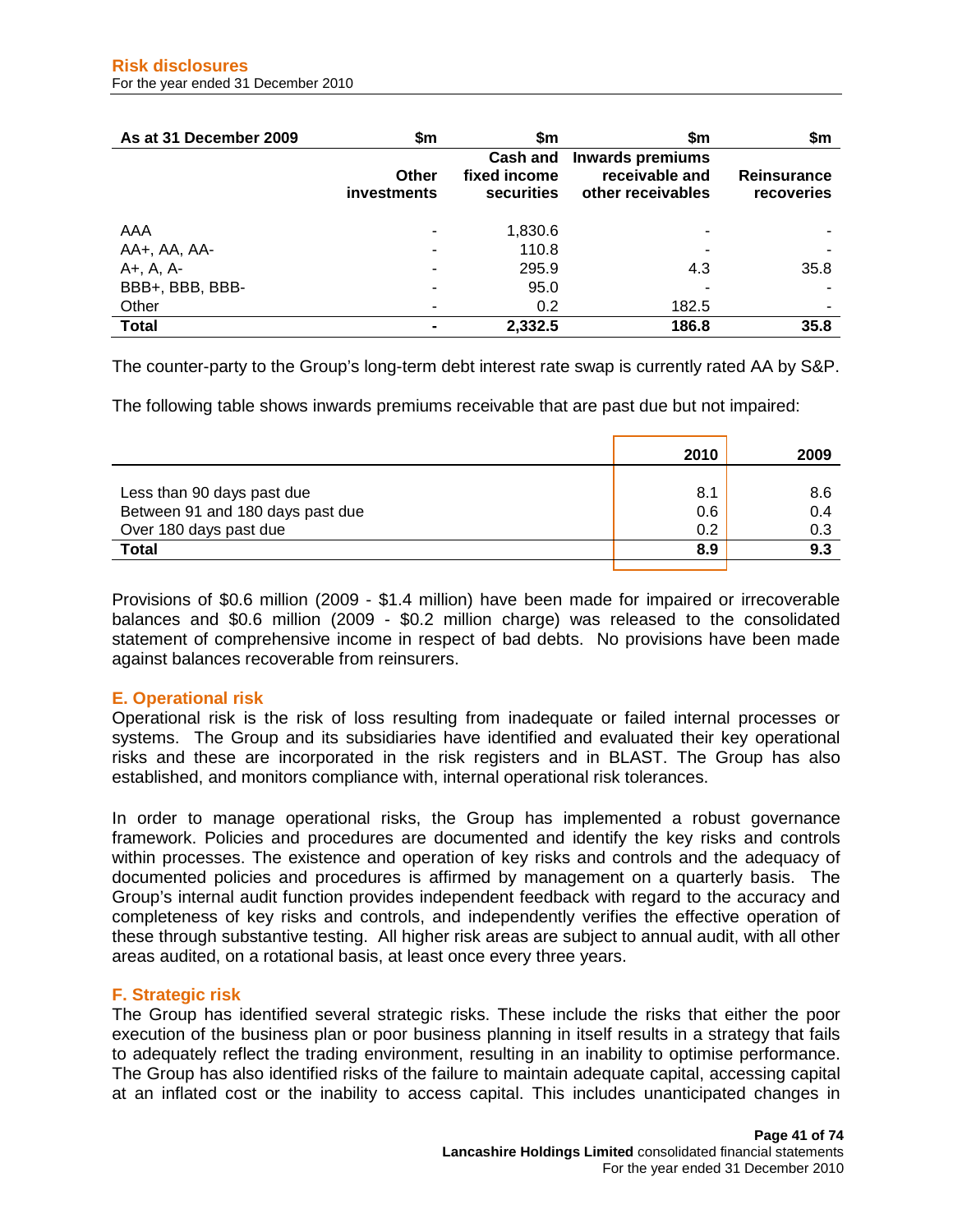vendor, regulatory and/or rating agency models that could result in an increase in capital requirements or a change in the type of capital required. Lastly, the Group has identified succession planning, staff retention and key man risks as strategic risks.

## **i. Business plan risks**

The Group addresses the risks associated with the planning and execution of the business plan through a combination of the following:

- An iterative annual planning process with cross departmental involvement;
- Approval of the annual business plan by the Board of Directors;
- Regular monitoring of actual versus planned results; and
- Periodic review and re-forecasting as market conditions change.

## **ii. Capital management risk**

The total capital of the Group as at 31 December 2010 is determined as \$1,415.7 million (2009 - \$1,510.3 million) comprising \$1,286.9 million of shareholders' equity (2009 - \$1,378.9 million) and \$128.8 million of long-term debt (2009 - \$131.4 million). The Group's capital requirements vary with the insurance cycle.

Risks associated with the effectiveness of the Group's capital management are mitigated as follows:

- Regular monitoring of current regulatory and rating agency capital requirements;
- Oversight of capital requirements by the Board of Directors; and
- Maintaining contact with vendors, regulators and rating agencies in order to stay abreast of upcoming developments.

The Group reviews the level and composition of capital on an ongoing basis with a view to:

- Maintaining sufficient capital for underwriting opportunities and to meet obligations to policyholders;
- Maximising the return to shareholders within pre-determined risk tolerances;
- Maintaining adequate financial strength ratings; and
- Meeting internal and regulatory capital requirements.

Capital is increased or returned as appropriate. The retention of earnings generated leads to an increase in capital. Capital raising can include debt or equity and returns of capital may be made through dividends, share repurchases, a redemption of debt or any combination thereof. Other capital management tools and products available to the Group may also be utilised. All capital actions require approval by the Board of Directors.

Internal methods have been developed to review the profitability of classes of business and their estimated capital requirements plus the capital requirements of the combination of a wide range of other risk categories. Management increasingly uses these approaches in decision making. The operating entities also conduct capital requirement assessments under internal measures and local regulatory requirements. Refer to note 26 for a discussion of the regulatory capital requirements of the Group's operating entities.

The Group's aim is to provide its shareholders with an RoE of 13% in excess of a risk free rate over the insurance cycle. The return is generated within a broad framework of risk parameters.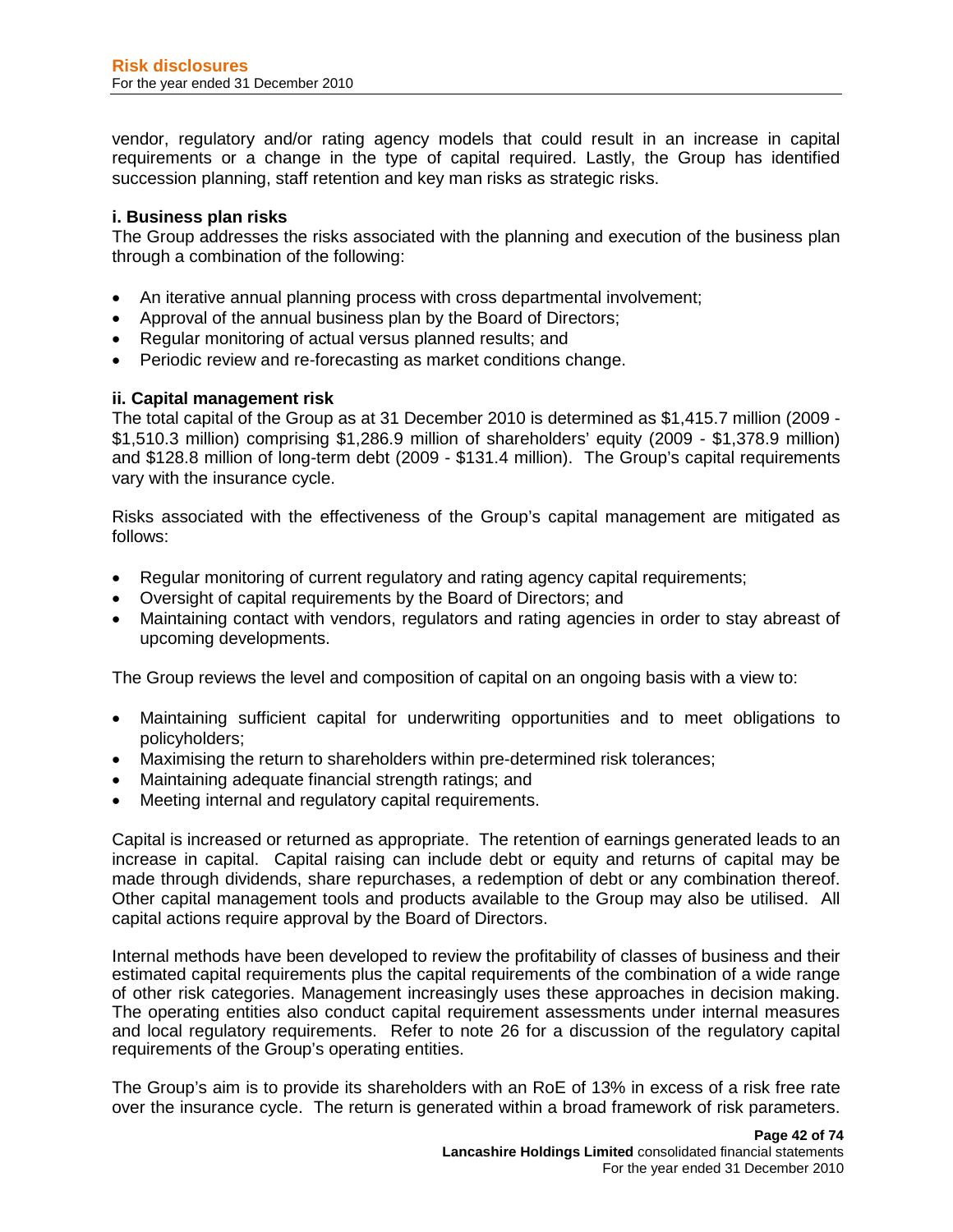The return is measured by management in terms of the IRR of the increase in FCBVS in the period adjusted for dividends accrued. This aim is a long-term goal, acknowledging that management expect both higher and lower results in the shorter term. The cyclicality and volatility of the insurance market is expected to be the largest driver of this pattern. Management monitors these peaks and troughs - adjusting the Group's portfolio to make the most effective use of available capital and seeking to maximise the risk-adjusted return.

IRR achieved is as follows:

|                                 | Annual<br>return | Compound<br>annual return | Inception to<br>date return |
|---------------------------------|------------------|---------------------------|-----------------------------|
| 31 December 2005 <sup>(1)</sup> | $(3.2\%)$        | n/a                       | $(3.2\%)$                   |
| 31 December 2006                | 17.8%            | 14.0%                     | 14.0%                       |
| 31 December 2007                | 31.4%            | 22.4%                     | 50.3%                       |
| 31 December 2008                | 7.8%             | 17.9%                     | 63.7%                       |
| 31 December 2009                | 26.5%            | 19.8%                     | 105.8%                      |
| 31 December 2010                | 23.3%            | 20.3%                     | 152.4%                      |

 $<sup>(1)</sup>$  The returns shown are for the period from the date of incorporation, 12 October 2005, to 31 December 2005.</sup>

IRR achieved in excess of the 3 month treasury yield is as follows:

|                                 | Annual<br>return | Compound<br>annual return | Inception to<br>date return |
|---------------------------------|------------------|---------------------------|-----------------------------|
| 31 December 2005 <sup>(1)</sup> | (3.4%)           |                           |                             |
|                                 |                  | n/a                       | $(3.4\%)$                   |
| 31 December 2006                | 13.0%            | 9.2%                      | 9.2%                        |
| 31 December 2007                | 26.9%            | 17.8%                     | 40.8%                       |
| 31 December 2008                | 6.4%             | 14.3%                     | 52.7%                       |
| 31 December 2009                | 26.4%            | 17.1%                     | 94.6%                       |
| 31 December 2010                | 23.2%            | 18.2%                     | 141.1%                      |

 $<sup>(1)</sup>$  The returns shown are for the period from the date of incorporation, 12 October 2005, to 31 December 2005.</sup>

#### **iii. Retention risks**

Risks associated with succession planning, staff retention and key man risks are mitigated through a combination of resource planning processes and controls, including:

- The identification of key personnel with appropriate succession plans;
- Documented recruitment procedures, position descriptions and employment contracts; and
- Resource monitoring and the provision of appropriate compensation and training schemes.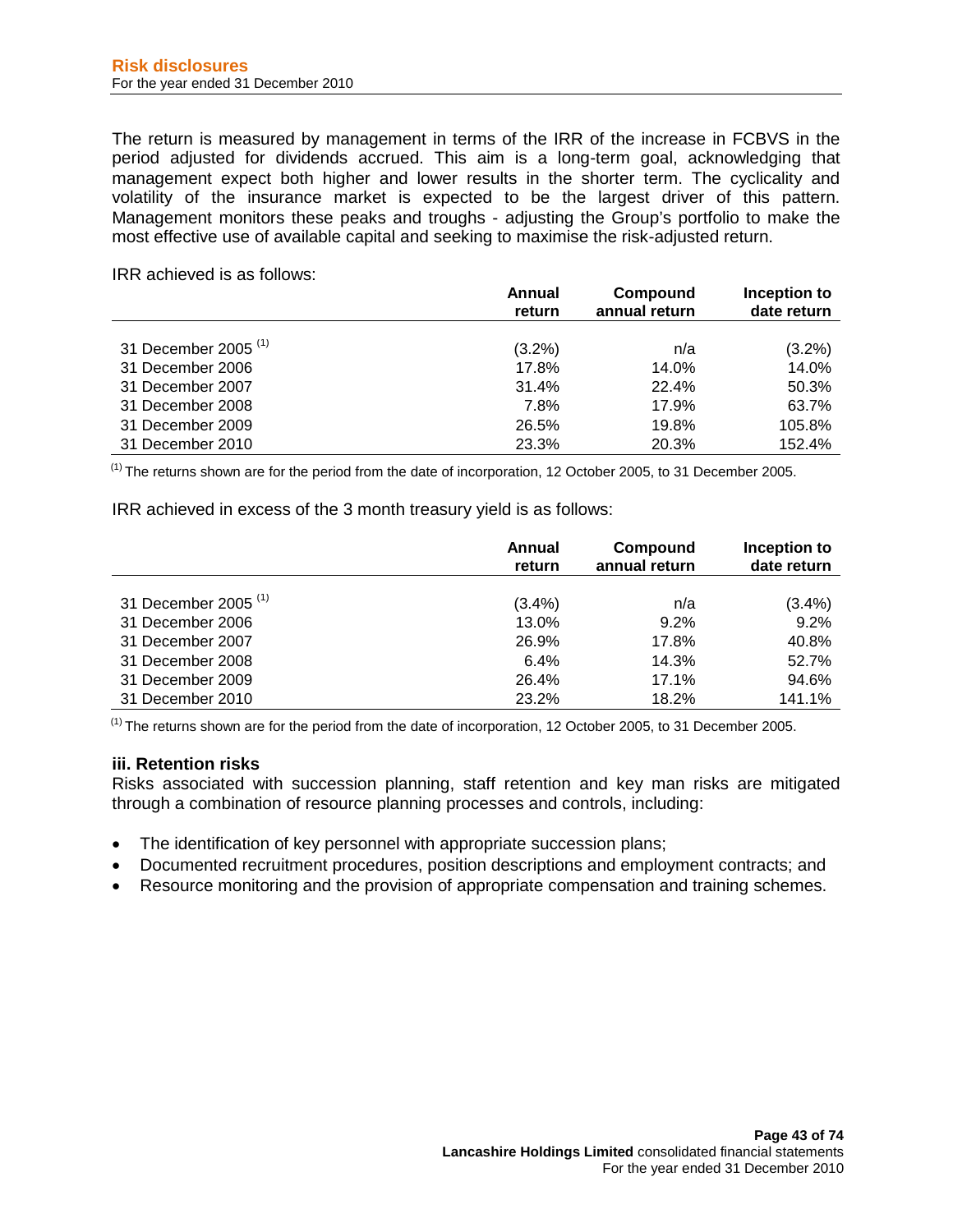## **1. General information**

The Group is a provider of global property insurance and reinsurance products. LHL was incorporated under the laws of Bermuda on 12 October 2005. On 16 March 2009 LHL was listed on the main market of the LSE; previously LHL was listed on AIM, a subsidiary market of the LSE. A secondary listing on the BSX was approved on 21 May 2007. The registered office is Power House, 7 Par-la-Ville Road, Hamilton HM 11, Bermuda.

LHL has five subsidiaries, all wholly owned: LICL, LIHL, LIMSL, LISL and LMEL. LIHL is a holding company for a wholly owned operating subsidiary, LUK.

The subsidiaries were incorporated and licensed as insurance companies or intermediaries as follows:

|              | Date of         |                       |                                |
|--------------|-----------------|-----------------------|--------------------------------|
|              | incorporation   | <b>Licensing body</b> | <b>Nature of business</b>      |
|              |                 |                       |                                |
| <b>LICL</b>  | 28 October 2005 | <b>BMA</b>            | General insurance business     |
| <b>LIHL</b>  | 11 April 2006   | None                  | Holding company                |
| <b>LUK</b>   | 17 March 2006   | <b>FSA</b>            | General insurance business     |
| <b>LIMSL</b> | 7 October 2005  | <b>FSA</b>            | Insurance mediation activities |
| <b>LISL</b>  | 17 March 2006   | None                  | Support services               |
| <b>LMEL</b>  | 11 March 2007   | <b>DFSA</b>           | Insurance mediation activities |

## **2. Segmental reporting**

Management and the Board of Directors review the Group's business primarily by its four principal classes: property, energy, marine and aviation. These classes are therefore deemed to be the Group's operating segments for the purposes of segment reporting. Further subclasses of business are underwritten within each operating segment. The nature of these individual sub-classes is discussed further in the risk disclosures section on pages 21 to 23. Operating segment performance is measured by the net underwriting profit or loss and the combined ratio.

All amounts reported are transactions with external parties. There are no inter-segmental transactions and there are no significant insurance or reinsurance contracts that insure or reinsure risks in Bermuda, the Group's country of domicile.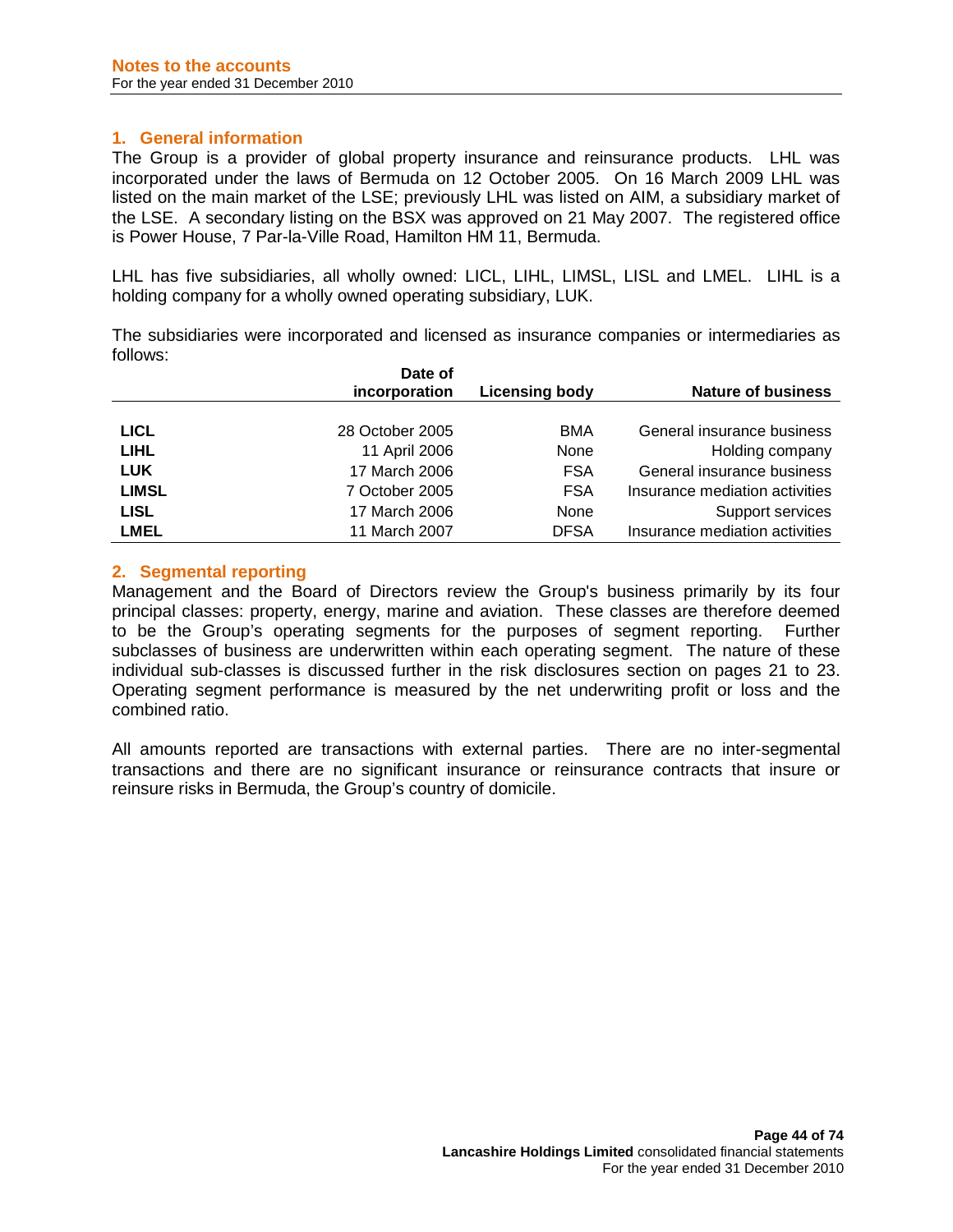| <b>Gross premiums written</b>                           | \$m             | \$m           | \$m           | \$m             | \$m     |
|---------------------------------------------------------|-----------------|---------------|---------------|-----------------|---------|
|                                                         | <b>Property</b> | <b>Energy</b> | <b>Marine</b> | <b>Aviation</b> | Total   |
| (Analysed by geographical region)                       |                 |               |               |                 |         |
| Worldwide offshore                                      | 1.2             | 225.0         | 75.2          |                 | 301.4   |
| U.S. and Canada                                         | 133.3           | 2.6           |               |                 | 135.9   |
| Worldwide, including the U.S. and Canada <sup>(1)</sup> | 53.9            | 7.6           | 0.5           | 50.7            | 112.7   |
| Europe                                                  | 42.9            | 0.3           | 0.2           | 0.1             | 43.5    |
| Worldwide, excluding the U.S. and Canada <sup>(2)</sup> | 40.6            | 0.2           | 0.1           |                 | 40.9    |
| Far East                                                | 15.9            | 0.3           | 0.4           |                 | 16.6    |
| Middle East                                             | 6.1             | 0.7           |               |                 | 6.8     |
| Rest of world                                           | 29.7            | 1.6           |               | -               | 31.3    |
| <b>Total</b>                                            | 323.6           | 238.3         | 76.4          | 50.8            | 689.1   |
| Outwards reinsurance premiums                           | (18.9)          | (13.9)        | (0.9)         | (5.5)           | (39.2)  |
| Change in unearned premiums                             | 5.3             | (38.8)        | (6.9)         | 7.4             | (33.0)  |
| Change in unearned premiums ceded                       | 1.7             | (2.3)         | (1.8)         | (0.3)           | (2.7)   |
| Net premiums earned                                     | 311.7           | 183.3         | 66.8          | 52.4            | 614.2   |
| Insurance losses and loss adjustment expenses           | (108.7)         | (66.0)        | (25.8)        | 5.8             | (194.7) |
| Insurance losses recoverable                            |                 | 29.0          |               |                 | 29.0    |
| Insurance acquisition expenses                          | (38.8)          | (39.7)        | (19.3)        | (12.1)          | (109.9) |
| Insurance acquisition expenses ceded                    | 0.5             | 2.8           | 0.1           | 0.2             | 3.6     |
| Net underwriting profit                                 | 164.7           | 109.4         | 21.8          | 46.3            | 342.2   |
| Net unallocated income and expenses                     |                 |               |               |                 | (3.0)   |
| <b>Profit before tax</b>                                |                 |               |               |                 | 339.2   |
| Loss ratio                                              | 34.9%           | 20.2%         | 38.6%         | $(11.1\%)$      | 27.0%   |
| Acquisition cost ratio                                  | 12.3%           | 20.1%         | 28.7%         | 22.7%           | 17.3%   |
| Expense ratio                                           |                 |               |               |                 | 10.1%   |
| <b>Combined ratio</b>                                   | 47.2%           | 40.3%         | 67.3%         | 11.6%           | 54.4%   |

 $<sup>(1)</sup>$  Worldwide, including the U.S. and Canada, comprises insurance and reinsurance contracts that insure or reinsure</sup>

 $^{(2)}$  risks in more than one geographic area.<br><sup>(2)</sup> Worldwide, excluding the U.S. and Canada, comprises insurance and reinsurance contracts that insure or reinsure risks in more than one geographic area, but that specifically exclude the U.S. and Canada.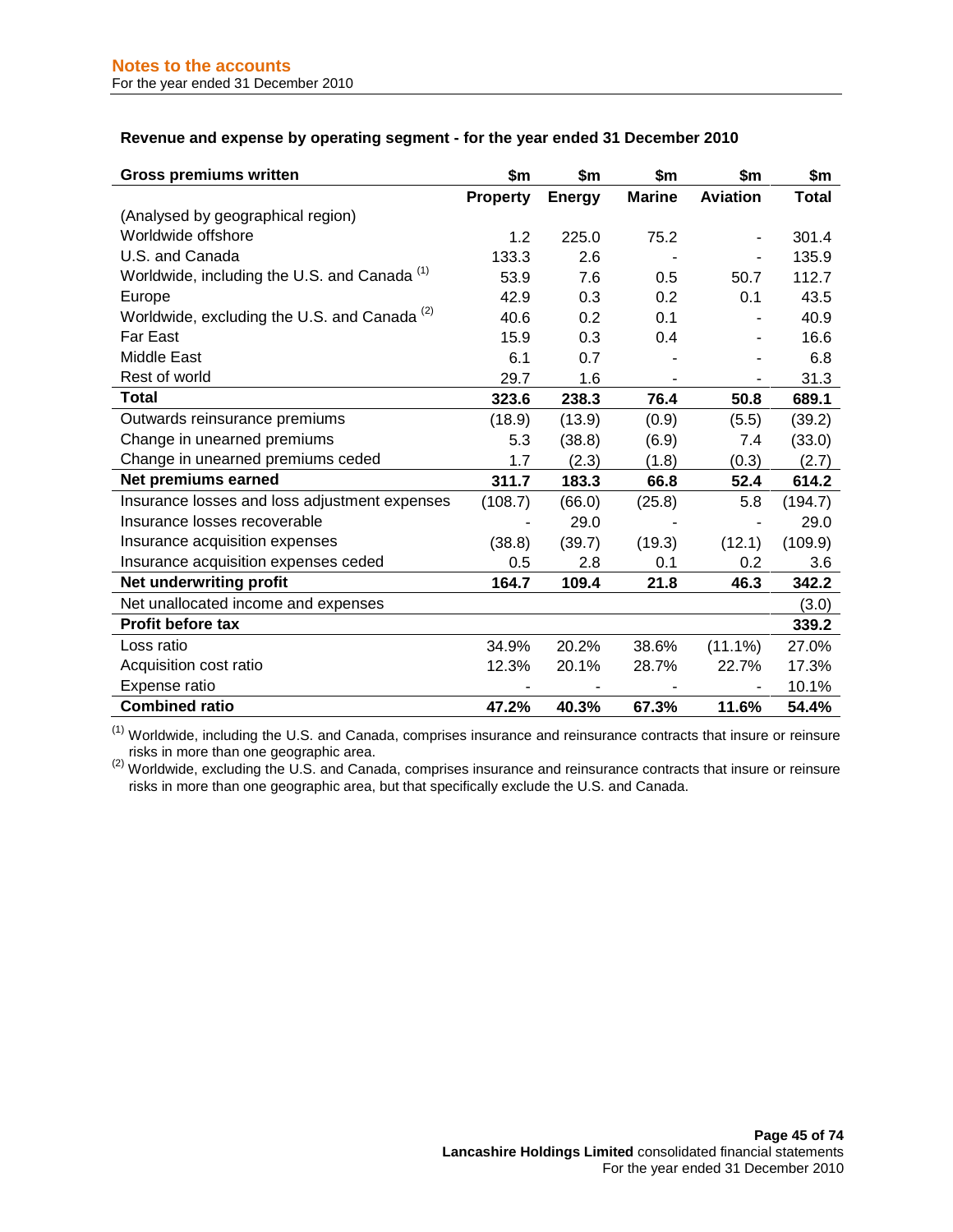#### **Revenue and expense by operating segment - for the year ended 31 December 2009**

| <b>Gross premiums written</b>                           | \$m             | \$m           | \$m           | \$m             | \$m          |
|---------------------------------------------------------|-----------------|---------------|---------------|-----------------|--------------|
|                                                         | <b>Property</b> | <b>Energy</b> | <b>Marine</b> | <b>Aviation</b> | <b>Total</b> |
| (Analysed by geographical region)                       |                 |               |               |                 |              |
| Worldwide offshore                                      | 1.0             | 154.9         | 71.4          |                 | 227.3        |
| U.S. and Canada                                         | 156.0           | 2.2           | 0.1           |                 | 158.3        |
| Worldwide, including the U.S. and Canada <sup>(1)</sup> | 51.5            | 7.4           | (0.6)         | 60.9            | 119.2        |
| Europe                                                  | 30.3            | 3.5           | 2.1           | 0.3             | 36.2         |
| Worldwide, excluding the U.S. and Canada <sup>(2)</sup> | 35.1            |               | 0.4           | 0.1             | 35.6         |
| Far East                                                | 10.9            | 2.1           | 0.2           |                 | 13.2         |
| Middle East                                             | 8.6             | 3.3           |               |                 | 11.9         |
| Rest of world                                           | 23.9            | 2.1           | 0.1           |                 | 26.1         |
| <b>Total</b>                                            | 317.3           | 175.5         | 73.7          | 61.3            | 627.8        |
| Outwards reinsurance premiums                           | (17.2)          | (13.5)        | (9.3)         | (10.7)          | (50.7)       |
| Change in unearned premiums                             | (14.8)          | 14.9          | 9.8           | 12.1            | 22.0         |
| Change in unearned premiums ceded                       | (1.8)           | (4.3)         | 1.7           |                 | (4.4)        |
| Net premiums earned                                     | 283.5           | 172.6         | 75.9          | 62.7            | 594.7        |
| Insurance losses and loss adjustment expenses           | 8.9             | (82.6)        | (29.4)        | (1.3)           | (104.4)      |
| Insurance losses recoverable                            |                 | 5.7           |               |                 | 5.7          |
| Insurance acquisition expenses                          | (37.8)          | (37.8)        | (23.1)        | (13.9)          | (112.6)      |
| Insurance acquisition expenses ceded                    | 2.0             | 2.9           | 0.7           | 1.0             | 6.6          |
| Net underwriting profit                                 | 256.6           | 60.8          | 24.1          | 48.5            | 390.0        |
| Net unallocated income and expenses                     |                 |               |               |                 | (1.5)        |
| Profit before tax                                       |                 |               |               |                 | 388.5        |
| Loss ratio                                              | $(3.1\%)$       | 44.6%         | 38.7%         | 2.1%            | 16.6%        |
| Acquisition cost ratio                                  | 12.6%           | 20.2%         | 29.5%         | 20.6%           | 17.8%        |
| Expense ratio                                           |                 |               |               |                 | 10.2%        |
| <b>Combined ratio</b>                                   | 9.5%            | 64.8%         | 68.2%         | 22.7%           | 44.6%        |

(1) Worldwide, including the U.S. and Canada, comprises insurance and reinsurance contracts that insure or reinsure risks in more than one geographic area.<br><sup>(2)</sup> Worldwide, excluding the U.S. and Canada, comprises insurance and reinsurance contracts that insure or reinsure

risks in more than one geographic area, but that specifically exclude the U.S. and Canada.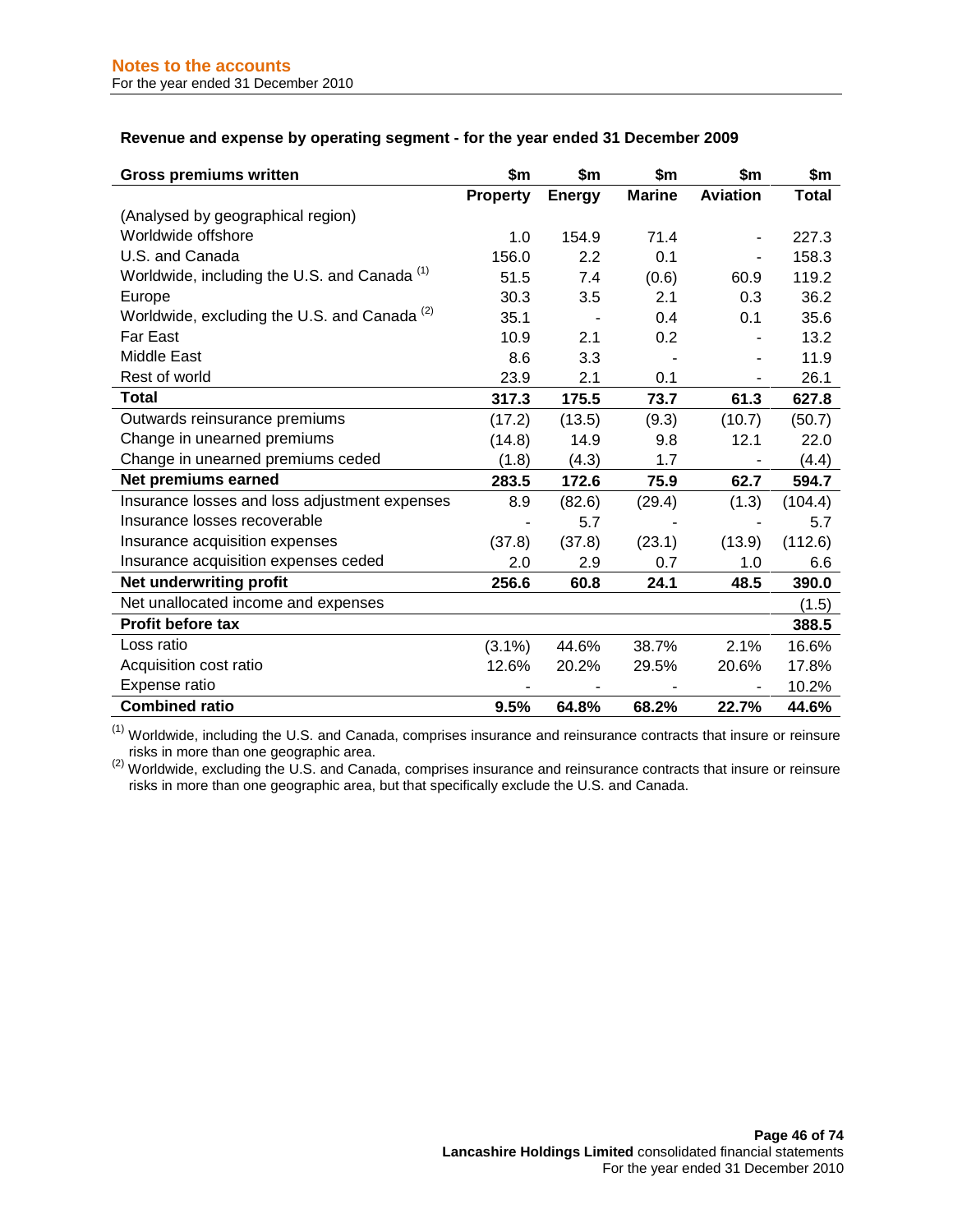## **3. Investment return**

The total investment return for the Group is as follows:

| For the year ended 31 December 2010                                        | \$m                                                              | \$m                                                                | \$m                                                   | \$m                           |
|----------------------------------------------------------------------------|------------------------------------------------------------------|--------------------------------------------------------------------|-------------------------------------------------------|-------------------------------|
|                                                                            | <b>Investment</b><br>income and<br>other<br>investment<br>income | <b>Net realised</b><br>gains<br>(losses) and<br>impairments        | <b>Net</b><br>change in<br>unrealised<br>gains/losses | Total<br>investment<br>return |
| Fixed income securities                                                    | 52.5                                                             | 32.2                                                               | (2.0)                                                 | 82.7                          |
| Other investments                                                          | 0.1                                                              | 1.0                                                                |                                                       | 1.1                           |
| Cash and cash equivalents                                                  | 0.9                                                              |                                                                    |                                                       | 0.9                           |
| <b>Total investment return</b>                                             | 53.5                                                             | 33.2                                                               | (2.0)                                                 | 84.7                          |
|                                                                            |                                                                  |                                                                    |                                                       |                               |
| For the year ended 31 December 2009                                        | \$m                                                              | \$m                                                                | \$m                                                   | \$m                           |
|                                                                            | <b>Investment</b><br>income<br>and other<br>investment<br>income | <b>Net realised</b><br>gains<br>(losses) and<br><b>impairments</b> | <b>Net</b><br>change in<br>unrealised<br>gains/losses | Total<br>investment<br>return |
| Fixed income securities                                                    | 53.9                                                             | 24.7                                                               | 2.7                                                   | 81.3                          |
| <b>Equity securities</b><br>Other investments<br>Cash and cash equivalents | 0.3<br>2.1                                                       | (1.0)<br>0.1                                                       |                                                       | (1.0)<br>0.4<br>2.1           |

Net realised gains (losses) and impairments includes an impairment loss of \$nil (2009 - \$0.4 million) recognised on fixed income securities held by the Group.

Refer to page 32 in the risk disclosures section for the estimated fair value of the Group's derivative instruments. Realised gains and losses on futures and options contracts are included in net realised gains (losses) and impairments. The net impact of TBAs is \$nil for all reporting periods.

Included in investment income is \$4.0 million (2009 - \$3.5 million) of investment management and custodian fees.

#### **4. Net insurance acquisition expenses**

|                                                          | 2010<br>\$m | 2009<br>\$m |
|----------------------------------------------------------|-------------|-------------|
|                                                          |             |             |
| Insurance acquisition expenses                           | 118.2       | 104.6       |
| Changes in deferred insurance acquisition expenses       | (8.3)       | 8.0         |
| Insurance acquisition expenses ceded                     | (3.2)       | (5.2)       |
| Changes in deferred insurance acquisition expenses ceded | (0.4)       | (1.4)       |
| Total net insurance acquisition expenses                 | 106.3       | 106.0       |
|                                                          |             |             |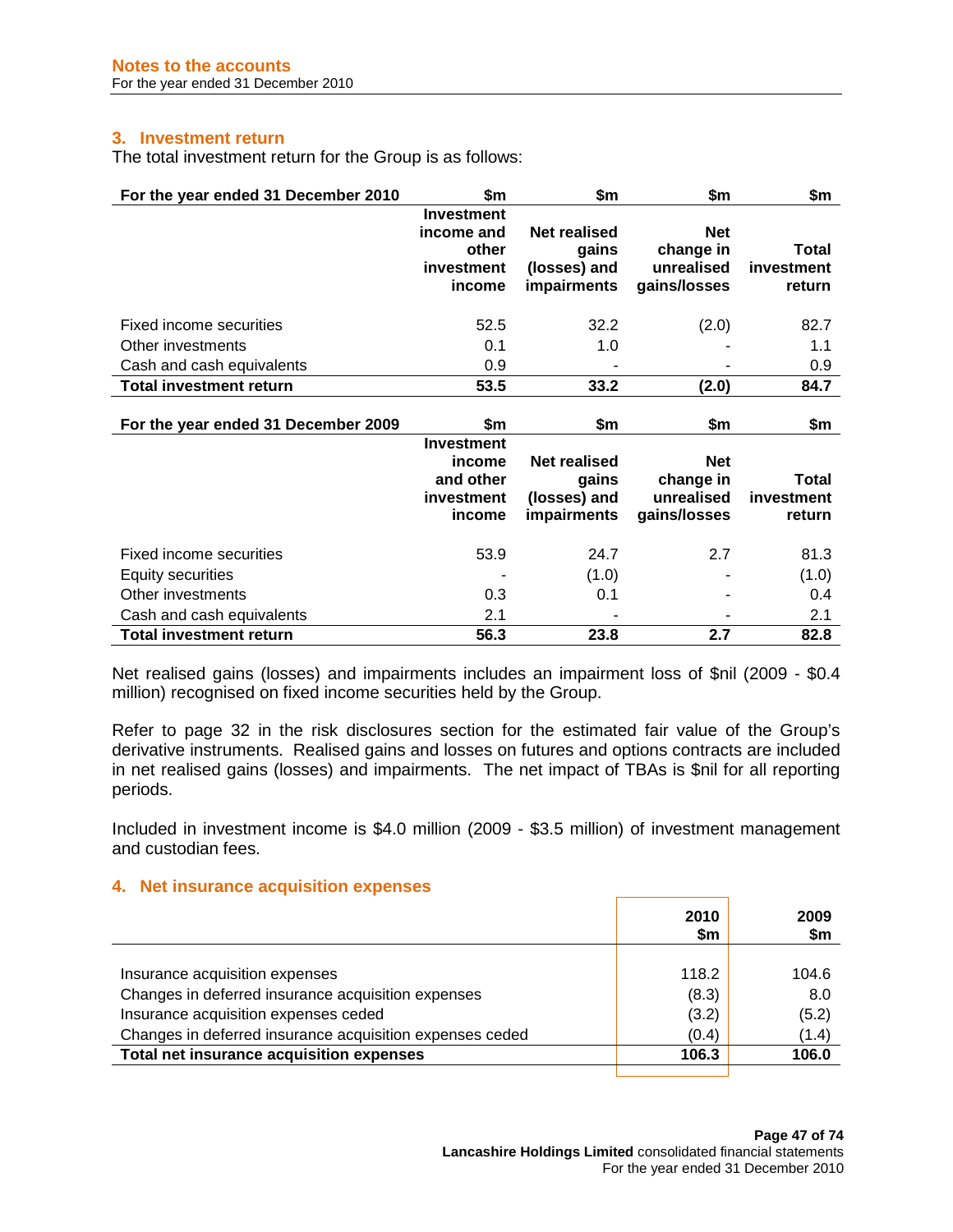# **5. Results of operating activities**

Results of operating activities are stated after charging the following amounts:

|                              | 2010<br>\$m | 2009<br>\$m |
|------------------------------|-------------|-------------|
|                              |             |             |
| Depreciation on owned assets | 2.6         | 0.8         |
| Operating lease charges      | 3.2         | 1.6         |
| Auditors' remuneration       |             |             |
| - Group audit fees           | 1.3         | 1.2         |
| - Tax advice                 |             | 0.1         |
| - Other services             | 0.3         | 0.5         |
| <b>Total</b>                 | 7.4         | 4.2         |
|                              |             |             |

Fees paid to the Group's auditors for tax advice and other services are approved by the Group's Audit Committee.

# **6. Employee benefits**

|                                        | 2010<br>\$m | 2009<br>\$m |
|----------------------------------------|-------------|-------------|
|                                        |             |             |
| Wages and salaries                     | 19.0        | 15.7        |
| Pension costs                          | 1.5         | 1.5         |
| Bonus and other benefits               | 12.7        | 18.4        |
| <b>Total cash compensation</b>         | 33.2        | 35.6        |
| RSS - ordinary                         | 14.3        | 6.8         |
| RSS - bonus deferral                   | 1.0         |             |
| RSS - exceptional                      | 0.1         | 0.5         |
| <b>LTIP</b>                            | 5.3         | 5.7         |
| Warrants - performance                 | 0.4         | 3.4         |
| <b>Total equity based compensation</b> | 21.1        | 16.4        |
| <b>Total employee benefits</b>         | 54.3        | 52.0        |
|                                        |             |             |

#### **Equity based compensation**

The Group's primary equity based compensation scheme is its RSS. Previously the Group also administered an LTIP and a warrant plan.

#### **RSS**

On 22 December 2010 LHL's shareholders, in a Special General Meeting, voted in favour of the LHL Board's proposal to modify the existing awards program to a nil-cost options program. This extends the exercise period to ten years from the grant date for all outstanding and future RSS grants. Previously, all awards were issued upon the vesting date. As the options are nil-cost, the estimated fair value under the Black-Scholes model of each RSS option granted pursuant to the plan is equal to the estimated fair value used prior to the modification of the plan, the share price of LHL on the date of grant.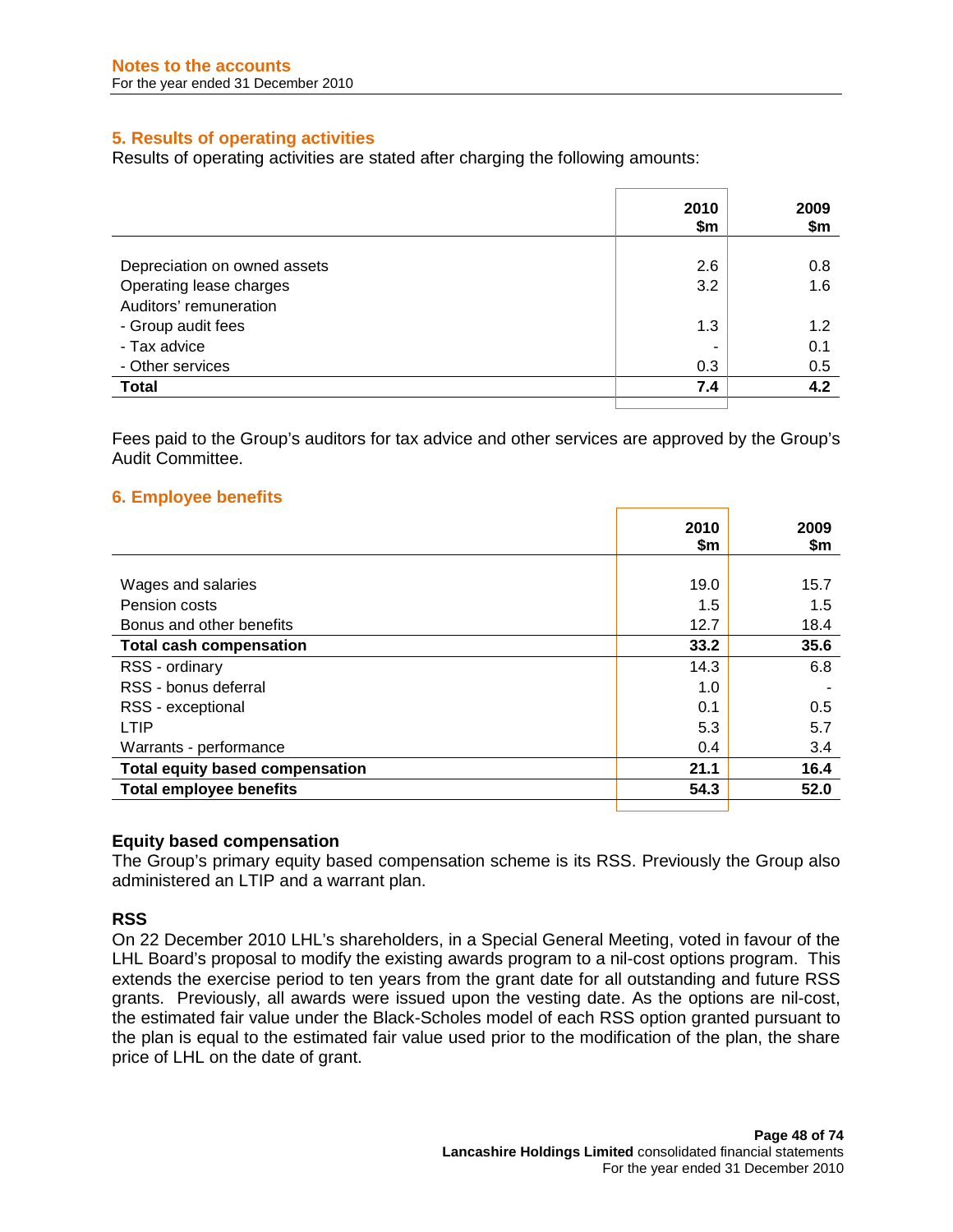#### **RSS - ordinary**

The ordinary RSS options vest after a three year period and are dependent on certain performance criteria. A maximum of 50% of the ordinary RSS options will vest only on the achievement of a TSR in excess of the  $75<sup>th</sup>$  percentile of the TSR of a pre-defined comparator group. A maximum of 50% of the ordinary RSS options will vest only on the achievement of an RoE by LHL in excess of a required amount.

|                                    |               | Weighted<br>average fair |
|------------------------------------|---------------|--------------------------|
|                                    | <b>Number</b> | value                    |
| Outstanding as at 31 December 2008 | 1,832,787     | \$5.75                   |
| Granted during the year            | 2,480,125     | \$7.79                   |
| Forfeited during the year          | (20,029)      | \$5.73                   |
| Outstanding as at 31 December 2009 | 4,292,883     | \$6.93                   |
| Granted during the year            | 2,145,681     | \$7.24                   |
| Forfeited during the year          | (533, 119)    | \$7.16                   |
| Outstanding as at 31 December 2010 | 5,905,445     | \$7.02                   |
| Exercisable as at 31 December 2010 |               |                          |

|                                             | 2010 | 2009 |
|---------------------------------------------|------|------|
| Weighted average remaining contractual life | o.c  |      |
|                                             |      |      |

The estimated fair value of ordinary restricted share options granted ranges between \$5.73 and \$8.58. An amount equivalent to the dividends paid between the grant date and the exercise date accrues and is paid at the time of exercise, pro-rata according to the number of RSS options that vest.

#### **RSS - bonus deferral**

The bonus deferral restricted shares vest after a two year period and do not have associated performance criteria for vesting.

|                                             | <b>Number</b> | Weighted<br>average fair<br>value |
|---------------------------------------------|---------------|-----------------------------------|
|                                             |               |                                   |
| Outstanding as at 31 December 2008 and 2009 |               |                                   |
| Granted during the year                     | 390.024       | \$7.06                            |
| Forfeited during the year                   | (18,190)      | \$7.05                            |
| Outstanding as at 31 December 2010          | 371,834       | \$7.06                            |
| Exercisable as at 31 December 2010          |               |                                   |
|                                             | 2010          | 2009                              |
|                                             |               |                                   |
| Weighted average remaining contractual life | 9.2           |                                   |
|                                             |               |                                   |

The estimated fair value of bonus deferral restricted share options granted ranges between \$7.05 and \$7.13. An amount equivalent to the dividends paid between the grant date and the exercise date accrues and is paid at the time of exercise, pro-rata according to the number of RSS options that vest.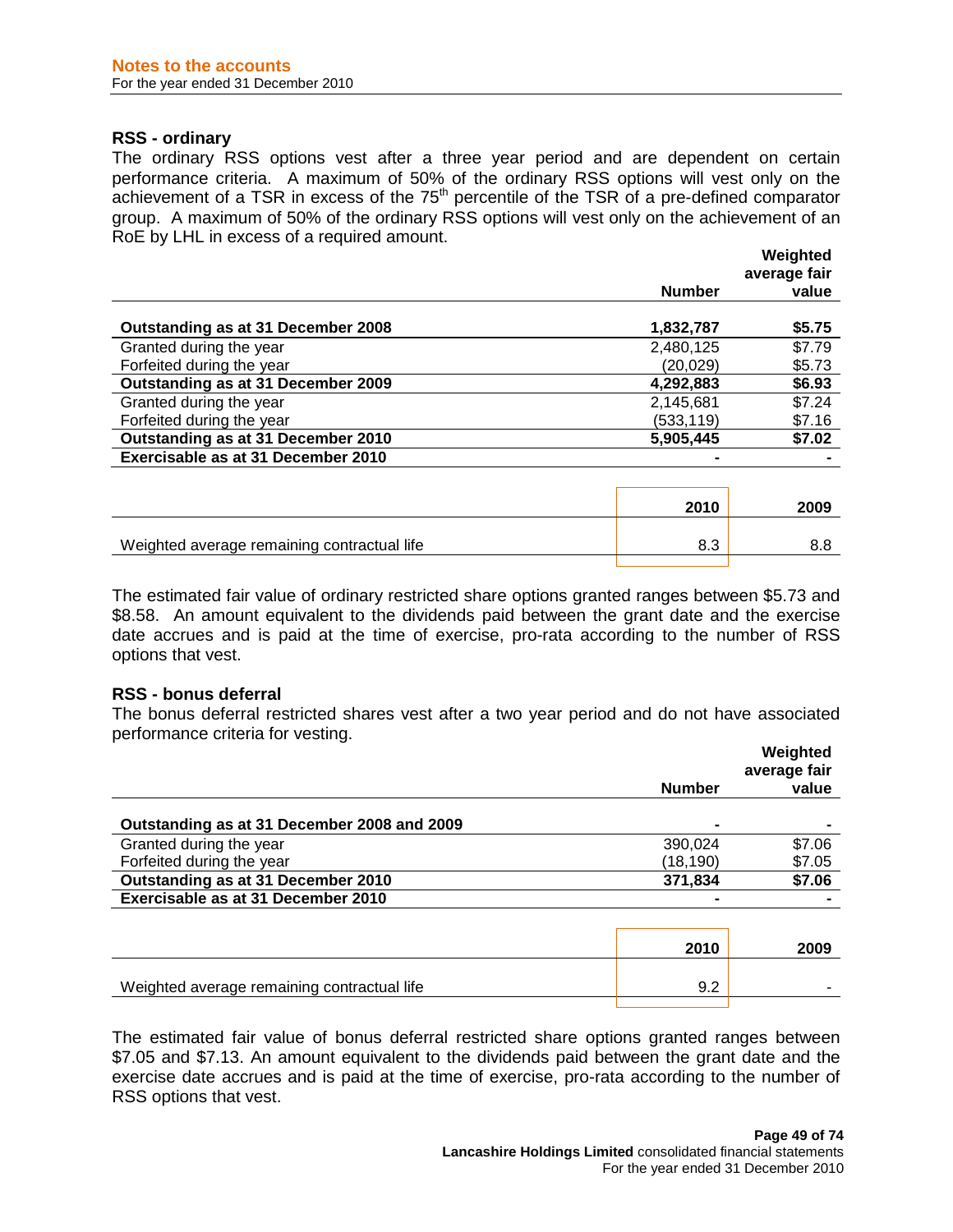## **RSS - exceptional**

The exceptional restricted shares vested on 28 March 2010 after a two year period and did not have associated performance criteria for vesting.

|                                             | <b>Number</b>  | Weighted<br>average fair<br>value |
|---------------------------------------------|----------------|-----------------------------------|
| Outstanding as at 31 December 2008 and 2009 | 166.904        | \$5.73                            |
| Issued during the year                      | (166,904)      | \$5.73                            |
| Outstanding as at 31 December 2010          | $\blacksquare$ | $\blacksquare$                    |

An amount of \$0.3 million (2009 - \$nil) of dividend equity payments was paid at the time of vesting.

## **LTIP**

The LTIP plan was closed on 4 January 2008. All LTIP options will expire ten years from the date of grant. 25% of LTIP options vested on each of the first, second, third and fourth anniversary of the grant date. There were no associated performance criteria. Settlement is at the discretion of the Group and may be in cash or shares.

|                                    |               | Weighted             |
|------------------------------------|---------------|----------------------|
|                                    |               | average              |
|                                    | <b>Number</b> | exercise price $(1)$ |
| Outstanding as at 31 December 2008 | 6,893,300     | \$5.34               |
| Exercised during the year          | (2,220,059)   | \$4.28               |
| Forfeited during the year          | (56,489)      | \$5.57               |
| Outstanding as at 31 December 2009 | 4,616,752     | \$4.32               |
| Exercised during the year          | (2,547,678)   | \$3.76               |
| Forfeited during the year          | (285, 911)    | \$4.38               |
| Outstanding as at 31 December 2010 | 1,783,163     | \$2.88               |
| Exercisable as at 31 December 2010 | 987,474       | \$2.71               |

 $<sup>(1)</sup>$  Amounts for prior years have been revalued at the exchange rate as at 31 December 2010.</sup>

|                                             | 2010 | 2009 |
|---------------------------------------------|------|------|
| Weighted average remaining contractual life | 6.3  |      |
|                                             |      |      |

As approved by the Remuneration Committee on 18 November 2009, all option exercise prices are automatically adjusted on the dividend Record Date to neutralise the devaluing impact of dividend payments. Prior to this date the Remuneration Committee met and approved each individual exercise price adjustment. The resulting charge to equity based compensation in the consolidated statement of comprehensive income is shown below. In all cases there is a net \$nil impact to shareholders' equity.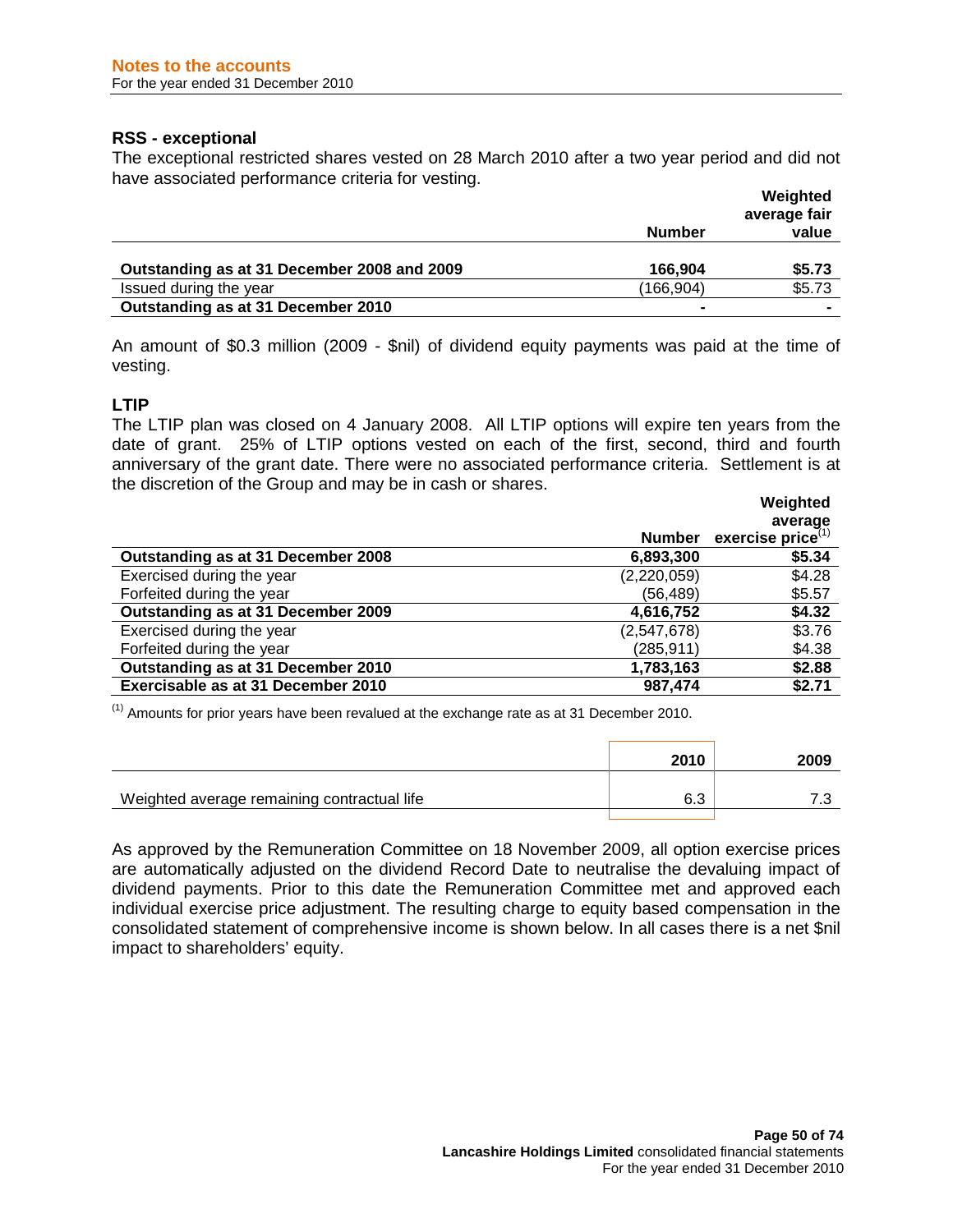| Date             |      | <b>Adjustment to</b><br>exercise price | 2010<br>\$m | 2009<br>\$m |
|------------------|------|----------------------------------------|-------------|-------------|
|                  |      |                                        |             |             |
| 14 February 2008 | 1.10 | 0.56                                   | 0.3         | 0.7         |
| 4 November 2009  | 1.30 | 0.79                                   | 2.9         | 2.0         |
| 19 March 2010    | 0.10 | 0.07                                   | 0.5         |             |
| 3 September 2010 | 0.05 | 0.03                                   | 0.1         |             |
| 10 December 2010 | 1.40 | 0.89                                   | 0.8         | -           |
| <b>Total</b>     |      |                                        | 4.6         | 2.7         |
|                  |      |                                        |             |             |

#### **Management team ordinary warrants**

Ordinary warrants were all fully vested by 31 December 2008. All ordinary warrants will expire ten years from the date of issue. The fair value of all ordinary warrants granted was \$2.62 per share. Ordinary warrants granted and outstanding are: **Weighted** 

|                                             |               | weighted<br>average |
|---------------------------------------------|---------------|---------------------|
|                                             | <b>Number</b> | exercise price      |
| Outstanding as at 31 December 2008 and 2009 | 11,433,465    | \$4.71              |
| Exercised during the year                   | (1,398,670)   | \$4.62              |
| Outstanding as at 31 December 2010          | 10,034,795    | \$4.72              |
| Exercisable as at 31 December 2010          | 10,034,795    | \$4.72              |
|                                             |               |                     |

|                                             | 2010 | 2009 |
|---------------------------------------------|------|------|
| Weighted average remaining contractual life |      |      |
|                                             |      |      |

#### **Management team performance warrants**

Performance warrants were all fully vested by 31 December 2009. All performance warrants will expire ten years from the date of issue. Vesting was dependent on achieving certain performance criteria. The fair value of all warrants granted was \$2.62 per share. Performance warrants granted and outstanding are:

|                                    |               | Weighted       |
|------------------------------------|---------------|----------------|
|                                    |               | average        |
|                                    | <b>Number</b> | exercise price |
| Outstanding as at 31 December 2008 | 3,691,687     | \$4.10         |
| Lapsed during the year             | (1,931,377)   | \$2.60         |
| Outstanding as at 31 December 2009 | 1,760,310     | \$3.62         |
| Exercised during the year          | (415,500)     | \$3.62         |
| Outstanding as at 31 December 2010 | 1,344,810     | \$3.62         |
| Exercisable as at 31 December 2010 | 1,344,810     | \$3.62         |
|                                    |               |                |

|                                             | 2010 | 2009 |
|---------------------------------------------|------|------|
| Weighted average remaining contractual life |      |      |
|                                             |      |      |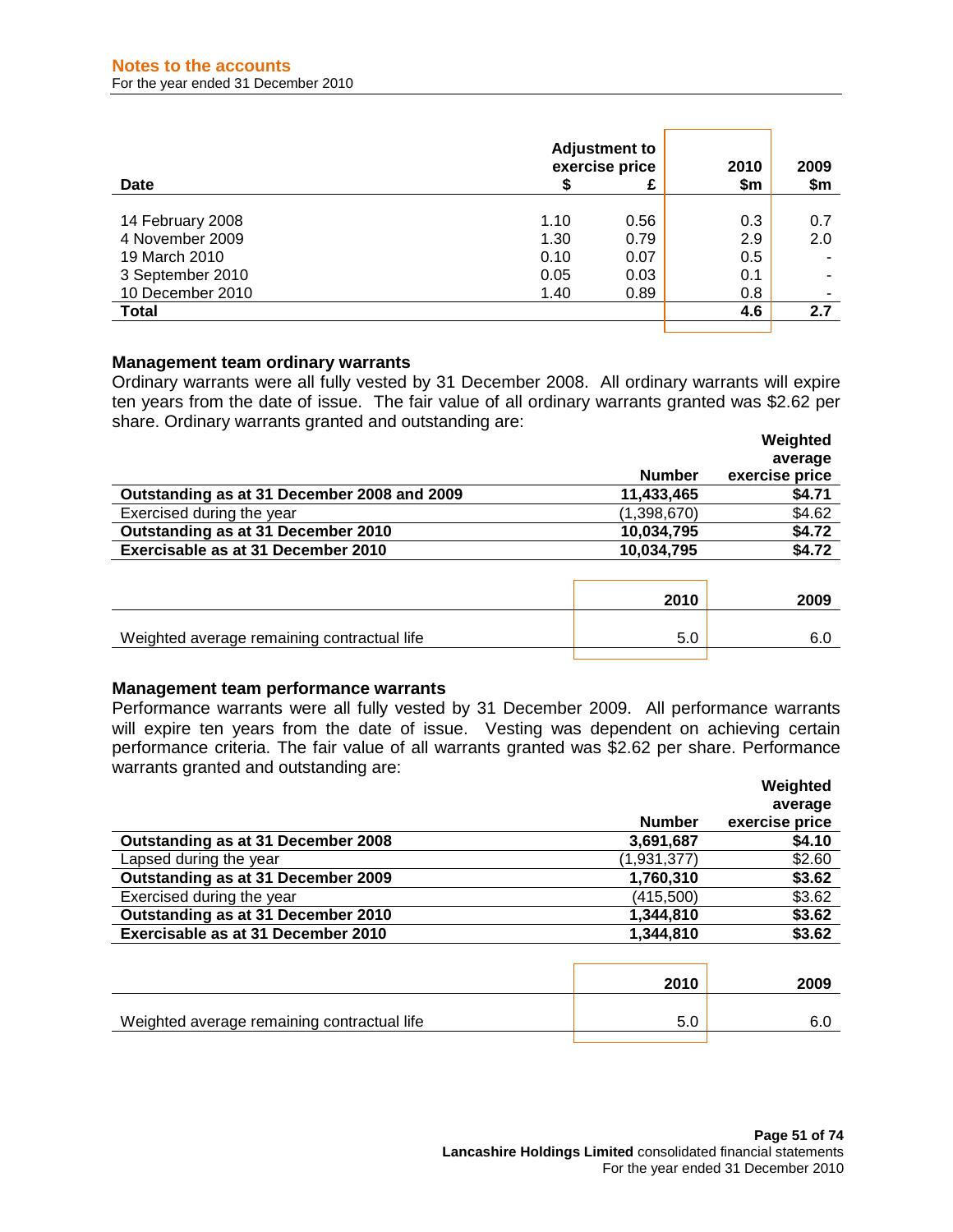The exercise price of warrants was automatically adjusted for dividends declared prior to their vesting dates, as follows:

| Record date      | <b>Payment date</b> | U.S.S | <b>Number</b> | <b>Number</b> | <b>Number</b>     |
|------------------|---------------------|-------|---------------|---------------|-------------------|
|                  |                     |       | Ordinary      | Performance   | <b>Foundation</b> |
|                  |                     |       | warrants      | warrants      | warrants          |
| 10 December 2007 | 25 January 2008     | 1.10  | 2,858,366     | 5,789,065     | 162,036           |
| 28 August 2009   | 7 October 2009      | 0.05  | ۰.            | 2,894,532     |                   |
| 20 November 2009 | 6 January 2010      | 1.25  | ۰.            | 2,894,532     |                   |

Refer to note 21 for further disclosure on non-management warrants outstanding.

## **7. Financing costs**

|                                                             | 2010<br>\$m | 2009<br>\$m |
|-------------------------------------------------------------|-------------|-------------|
|                                                             |             |             |
| Interest expense on long-term debt                          | 5.4         | 6.4         |
| Net change in unrealised gains/losses on interest rate swap | 0.3         | 1.3         |
| Other financing costs                                       | 1.0         | 0.4         |
| Total                                                       | 6.7         | 8.1         |
|                                                             |             |             |

Refer to note 19 for details of long-term debt and financing arrangements

## **8. Tax charge**

#### **Bermuda**

LHL, LICL and LUK have received an undertaking from the Bermuda government exempting them from all Bermuda local income, withholding and capital gains taxes until 28 March 2016. At the present time no such taxes are levied in Bermuda.

#### **United States**

The Group does not consider itself to be engaged in trade or business in the U.S. and, accordingly, does not expect to be subject to U.S. taxation on its income or capital gains.

#### **United Kingdom**

The UK subsidiaries are subject to normal UK corporation tax on all their taxable profits.

#### **Dubai**

There are currently no local Dubai or Federal (UAE) taxes payable on the profits or revenue of businesses operating in the UAE. Current law states that DIFC establishments shall be subject to a zero tax rate on income until the year 2054.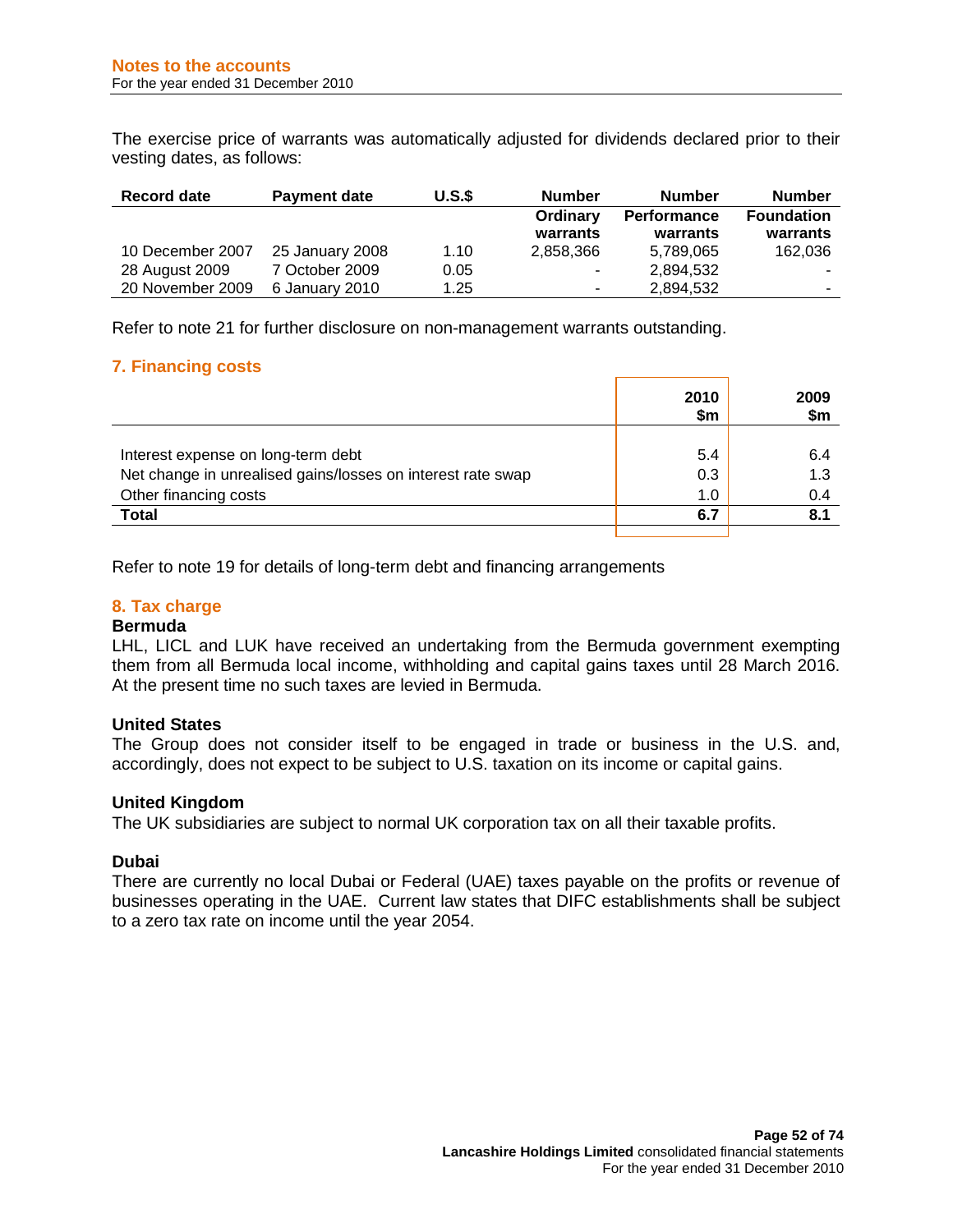| Tax charge                                             | 2010<br>\$m | 2009<br>\$m |
|--------------------------------------------------------|-------------|-------------|
| Corporation tax charge for the period                  | 8.9         | 4.8         |
| Adjustments in respect of prior period corporation tax | 1.0         | 0.4         |
|                                                        |             |             |
| Deferred tax credit for the period                     | (1.5)       | (1.5)       |
| Adjustments in respect of prior period deferred tax    |             | (0.6)       |
| <b>Total tax charge</b>                                | 8.4         | 3.1         |
|                                                        |             |             |

| <b>Tax reconciliation</b>                        | 2010<br>\$m | 2009<br>\$m |
|--------------------------------------------------|-------------|-------------|
|                                                  |             |             |
| Profit before tax                                | 339.2       | 388.5       |
| Less profit not subject to tax                   | (308.8)     | (372.9)     |
| Profits subject to tax                           | 30.4        | 15.6        |
| UK corporation tax at 28%                        | 8.5         | 4.4         |
| Adjustments in respect of prior period           | 1.0         | (0.2)       |
| Differences related to equity based compensation | (2.5)       | (1.0)       |
| Other expense permanent differences              | (0.6)       | (0.1)       |
| Tax recognised directly in other reserves        | 2.0         |             |
| Total tax charge                                 | 8.4         | 3.1         |
|                                                  |             |             |

Due to the different taxpaying jurisdictions throughout the Group the current tax charge as a percentage of the Group's profit before tax is 2.5% (2009 - 0.8%).

As at 31 December 2010, a corporation tax credit of \$0.4 million (2009 - \$nil) is included in other reserves which relates to tax deductions for equity based compensation award exercises in excess of the cumulative expense at the reporting date. Refer to note 15 for further details of tax credits included in other reserves.

Refer to note 10 for details of the tax expense related to the net change in unrealised gains and losses on investments that is included in accumulated other comprehensive income within shareholders' equity.

#### **9. Cash and cash equivalents**

|                                 | 2010<br>\$m | 2009<br>\$m |
|---------------------------------|-------------|-------------|
|                                 |             |             |
| Cash at bank and in hand        | 34.5        | 288.9       |
| Cash equivalents                | 478.0       | 151.1       |
| Total cash and cash equivalents | 512.5       | 440.0       |
|                                 |             |             |

Cash equivalents have an original maturity of three months or less. The carrying amount of these assets approximates their fair value.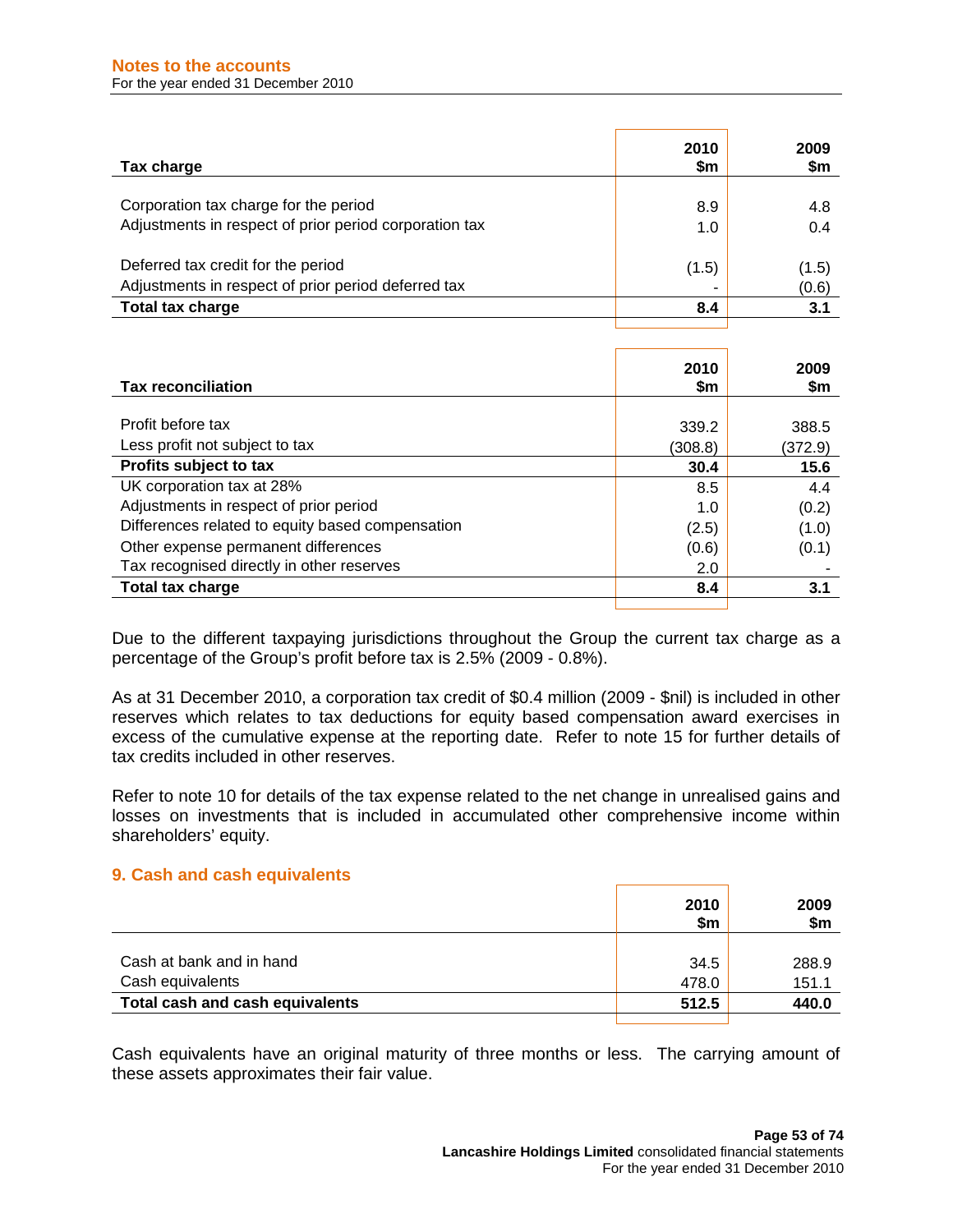Included in cash at bank and in hand at 31 December 2009 is \$232.5 million of cash held on deposit by LHL's share registrar to fund the special dividend payment disclosed in note 20.

Refer to note 19 for the cash and cash equivalent balances on deposit as collateral.

| <b>10. Investments</b>                    |           |            |            |                  |
|-------------------------------------------|-----------|------------|------------|------------------|
| As at 31 December 2010                    | \$m       | \$m        | \$m        | \$m              |
|                                           | Cost or   | Gross      | Gross      | <b>Estimated</b> |
|                                           | amortised | unrealised | unrealised | fair             |
|                                           | cost      | gain       | loss       | value            |
| <b>Fixed income securities</b>            |           |            |            |                  |
| - Short-term investments                  | 12.1      |            |            | 12.1             |
| - U.S. treasuries                         | 295.8     | 5.5        | (0.8)      | 300.5            |
| - Other government bonds                  | 179.0     | 3.9        | (1.5)      | 181.4            |
| - U.S. municipal bonds                    | 10.9      | 0.1        | (0.1)      | 10.9             |
| - U.S. government agency debt             | 34.2      | 0.6        | (0.4)      | 34.4             |
| - Asset backed securities                 | 19.4      | 0.3        |            | 19.7             |
| - U.S. government agency mortgage backed  |           |            |            |                  |
| securities                                | 331.2     | 8.4        | (2.1)      | 337.5            |
| - Non-agency mortgage backed securities   | 16.4      | 0.1        |            | 16.5             |
| - Non-agency commercial mortgage backed   |           |            |            |                  |
| securities                                | 26.3      | 0.6        | (0.2)      | 26.7             |
| - Corporate bonds                         | 670.2     | 16.8       | (3.1)      | 683.9            |
| - Corporate bonds - FDIC guaranteed       | 93.7      | 1.8        |            | 95.5             |
| Total fixed income securities - available |           |            |            |                  |
| for sale                                  | 1,689.2   | 38.1       | (8.2)      | 1,719.1          |
| <b>Other investments</b>                  |           | 0.6        | (0.8)      | (0.2)            |
| <b>Total investments</b>                  | 1,689.2   | 38.7       | (9.0)      | 1,718.9          |

| As at 31 December 2009                   | \$m                          | \$m                         | \$m                                | \$m                               |
|------------------------------------------|------------------------------|-----------------------------|------------------------------------|-----------------------------------|
|                                          | Cost or<br>amortised<br>cost | Gross<br>unrealised<br>gain | <b>Gross</b><br>unrealised<br>loss | <b>Estimated</b><br>fair<br>value |
| <b>Fixed income securities</b>           |                              |                             |                                    |                                   |
| - Short-term investments                 | 288.8                        |                             |                                    | 288.8                             |
| - U.S. treasuries                        | 251.9                        | 4.1                         | (1.2)                              | 254.8                             |
| - Other government bonds                 | 72.5                         | 1.5                         | (0.2)                              | 73.8                              |
| - U.S. municipal bonds                   | 2.5                          |                             |                                    | 2.5                               |
| - U.S. government agency debt            | 114.1                        | 1.0                         | (0.1)                              | 115.0                             |
| - U.S. government agency mortgage backed |                              |                             |                                    |                                   |
| securities                               | 473.7                        | 11.6                        | (0.9)                              | 484.4                             |
| - Corporate bonds                        | 467.1                        | 13.3                        | (0.6)                              | 479.8                             |
| - Corporate bonds - FDIC guaranteed      | 191.0                        | 2.6                         | (0.2)                              | 193.4                             |
| Total investments - available for sale   | 1,861.6                      | 34.1                        | (3.2)                              | 1,892.5                           |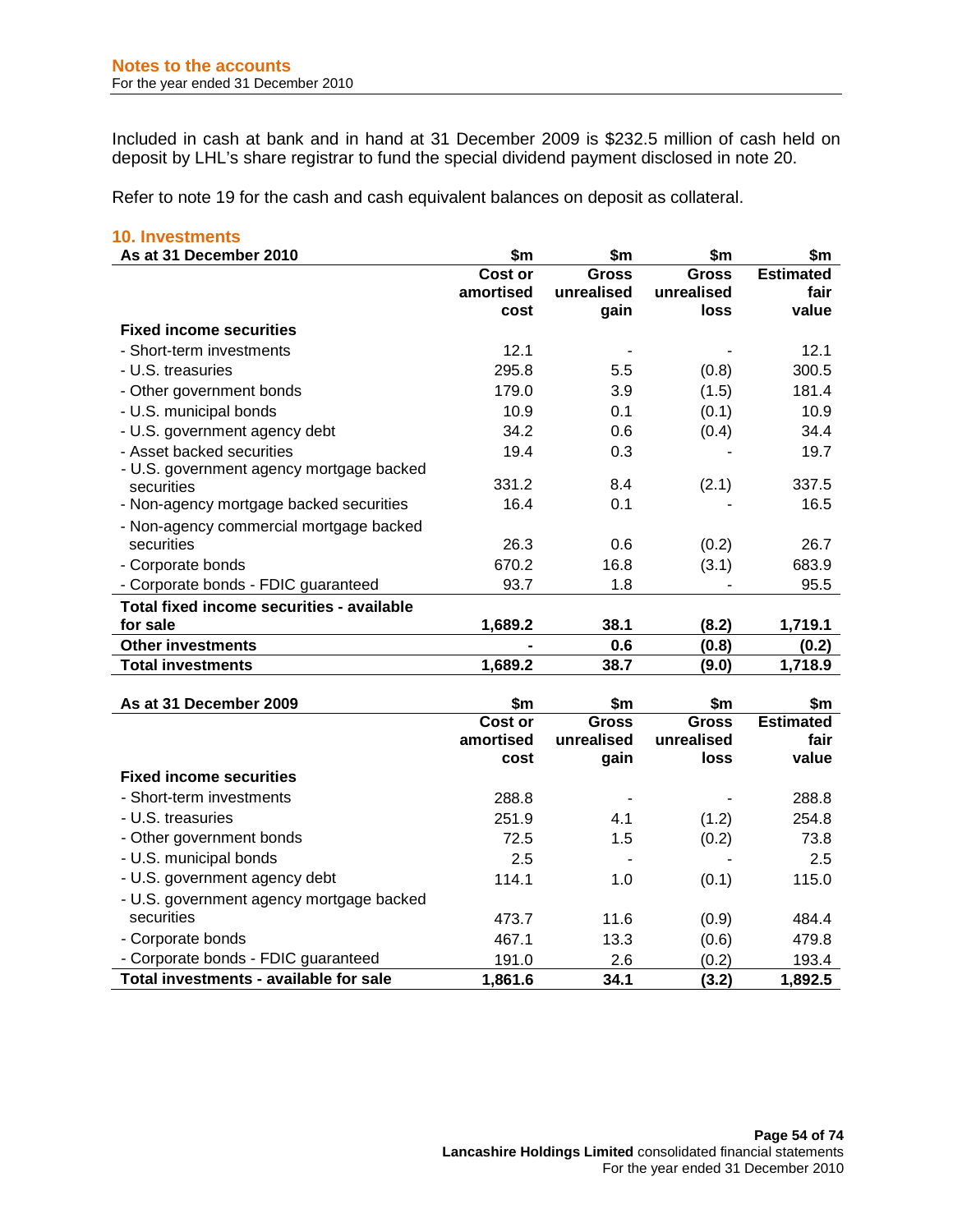Accumulated other comprehensive income is in relation to the Group's fixed income securities classified as available for sale and is as follows:

|                                        | 2010<br>\$m | 2009<br>\$m |
|----------------------------------------|-------------|-------------|
|                                        |             |             |
| Gross unrealised gains                 | 38.1        | 34.1        |
| Gross unrealised losses                | (8.2)       | (3.2)       |
| Net foreign exchange gains             | (1.0)       |             |
| Tax provision                          | (0.7)       | (0.5)       |
| Accumulated other comprehensive income | 28.2        | 30.4        |
|                                        |             |             |

Fixed income maturities are presented in the risk disclosures section on page 38. Refer to note 19 for the investment balances in trusts in favour of ceding companies and on deposit as collateral.

The fair value of securities in the Group's investment portfolio is estimated using the following techniques:

## **Category (i)**

Category (i) includes securities with quoted prices in active markets. A financial instrument is regarded as quoted in an active market if quoted prices are readily and regularly available from an exchange, dealer, broker, industry group, pricing service or regulatory agency and those prices represent actual and regularly occurring market transactions on an arm's length basis. The Group determines securities classified as category (i) to include highly liquid U.S. treasuries and certain highly liquid short-term investments.

# **Category (ii)**

Category (ii) investments include securities with quoted prices in active markets for similar assets or liabilities or other valuation techniques for which all significant inputs are based on observable market data. Instruments included in category (ii) are valued via independent external sources using modeled or other valuation methods. Such methods are typically industry accepted standard and include:

- Broker-dealer quotes;
- Pricing models or matrix pricing;
- Present values:
- Future cash flows;
- Yield curves;
- Interest rates;
- Prepayment speeds; and
- Default rates.

Other similar quoted instruments or market transactions may be used.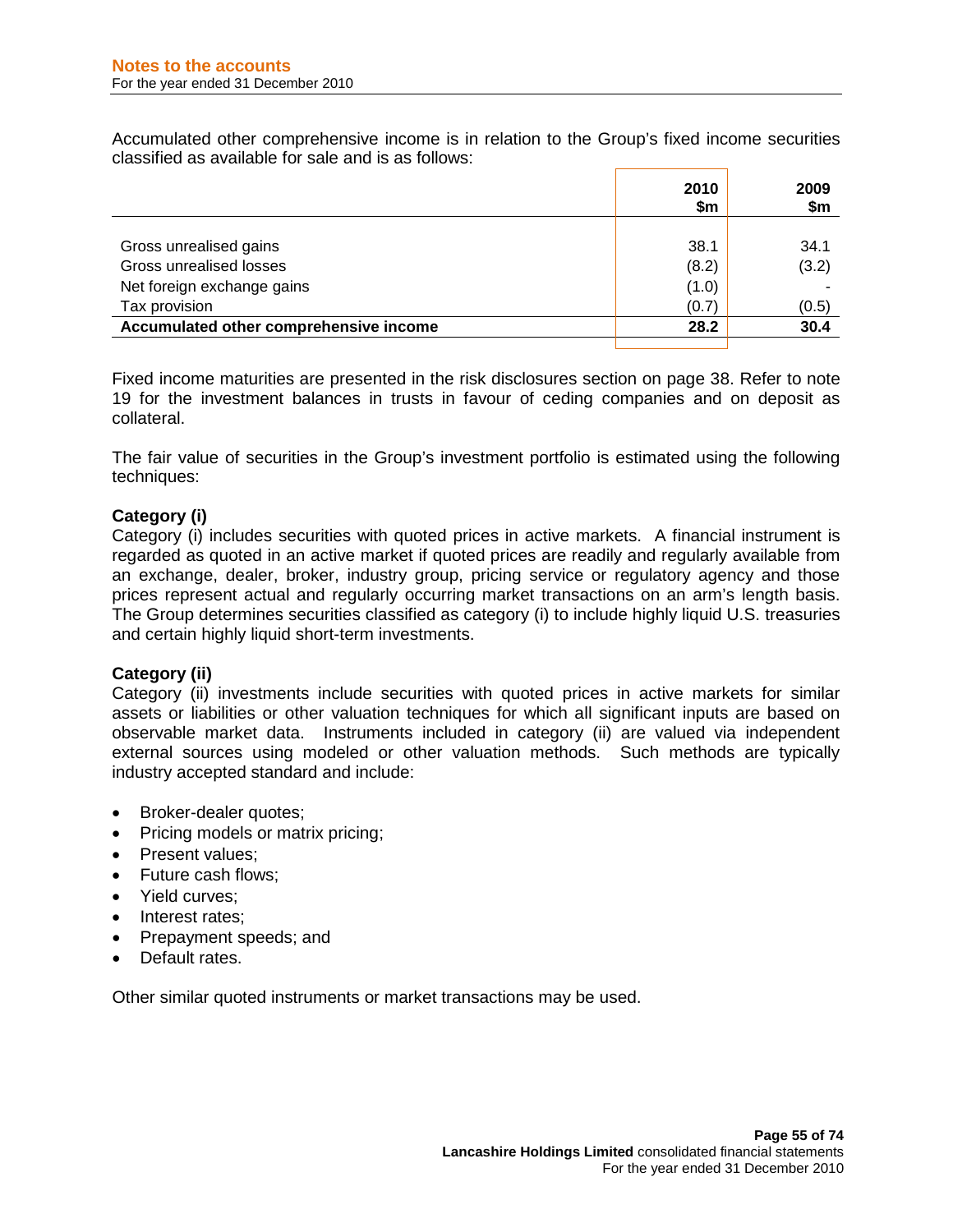The Group determines securities classified as category (ii) to include short-term and fixed maturity investments such as:

- Non-U.S. government bonds;
- U.S. municipal bonds;
- U.S. government agency debt;
- Asset backed securities;
- U.S. government agency mortgage backed securities;
- Non-agency mortgage backed securities
- Corporate bonds; and
- OTC derivatives, including futures, options, forward foreign exchange contracts, interest rate swaps, credit default swaps and swaptions.

## **Category (iii)**

Category (iii) includes securities for which valuation techniques are not based on observable market data. During the years ended 31 December 2010 and 2009, the Group did not hold any category (iii) investments.

The Group determines the estimated fair value of each individual security utilising the highest level inputs available. Prices for the Group's investment portfolio are provided by a third party investment accounting firm whose pricing processes, and the controls thereon, are subject to an annual audit on both the operation and the effectiveness of those controls - a "SAS 70" audit. SAS 70 audit reports are available to clients of the firm and the report is reviewed annually by management. In accordance with their pricing policy, various recognised reputable pricing sources are used including index providers, broker-dealers, and pricing vendors. The pricing sources use bid prices where available, otherwise indicative prices are quoted based on observable market trade data. The prices provided are compared to the investment managers' and custodian's pricing.

The Group has not made any adjustments to any pricing provided by independent pricing services or its third party investment managers for either year ending 31 December.

The fair value hierarchy of the Group's investment holdings is as follows:

| As at 31 December 2010                              | \$m   | \$m     | \$m     |
|-----------------------------------------------------|-------|---------|---------|
|                                                     | (i)   | (iii)   | Total   |
| <b>Fixed income securities</b>                      |       |         |         |
| - Short-term investments                            | 11.1  | 1.0     | 12.1    |
| - U.S. treasuries                                   | 300.5 |         | 300.5   |
| - Other government bonds                            |       | 181.4   | 181.4   |
| - U.S. municipal bonds                              |       | 10.9    | 10.9    |
| - U.S. government agency debt                       |       | 34.4    | 34.4    |
| - Asset backed securities                           |       | 19.7    | 19.7    |
| - U.S. government agency mortgage backed securities |       | 337.5   | 337.5   |
| - Non-agency mortgage backed securities             |       | 16.5    | 16.5    |
| - Non-agency commercial mortgage backed securities  |       | 26.7    | 26.7    |
| - Corporate bonds                                   |       | 683.9   | 683.9   |
| - Corporate bonds - FDIC guaranteed                 |       | 95.5    | 95.5    |
| Total fixed income securities - available for sale  | 311.6 | 1,407.5 | 1,719.1 |
| <b>Other investments</b>                            |       | (0.2)   | (0.2)   |
| <b>Total investments</b>                            | 311.6 | 1.407.3 | 1.718.9 |

**Lancashire Holdings Limited** consolidated financial statements For the year ended 31 December 2010

#### **Page 56 of 74**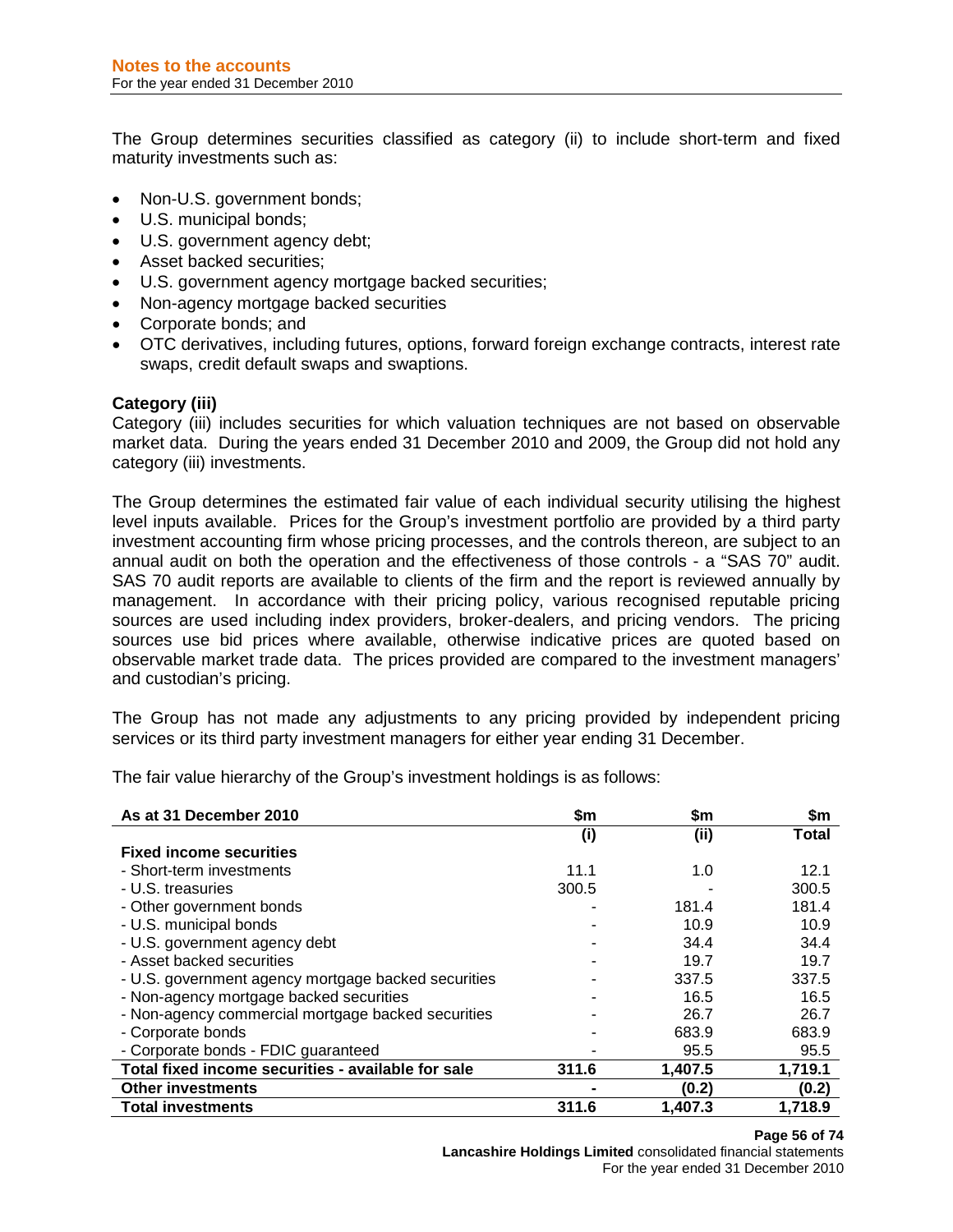| As at 31 December 2009                              | \$m   | \$m     | \$m     |
|-----------------------------------------------------|-------|---------|---------|
|                                                     | (i)   | (ii)    | Total   |
| <b>Fixed income securities</b>                      |       |         |         |
| - Short-term investments                            | 175.1 | 113.7   | 288.8   |
| - U.S. treasuries                                   | 254.8 |         | 254.8   |
| - Other government bonds                            |       | 73.8    | 73.8    |
| - U.S. municipal bonds                              |       | 2.5     | 2.5     |
| - U.S. government agency debt                       |       | 115.0   | 115.0   |
| - U.S. government agency mortgage backed securities |       | 484.4   | 484.4   |
| - Corporate bonds                                   |       | 479.8   | 479.8   |
| - Corporate bonds - FDIC guaranteed                 |       | 193.4   | 193.4   |
| Total fixed income securities - available for sale  | 429.9 | 1,462.6 | 1,892.5 |

There have been no transfers between categories (i) and (ii) or movements within category (iii), therefore no reconciliations have been presented.

# **11. Reinsurance assets and liabilities**

|                        | \$m\$                         | \$m                                 | \$m\$                | \$m          |
|------------------------|-------------------------------|-------------------------------------|----------------------|--------------|
|                        | Unearned<br>premiums<br>ceded | Amounts<br>payable to<br>reinsurers | Other<br>receivables | <b>Total</b> |
| As at 31 December 2008 | 10.0                          | (2.0)                               | 3.2                  | 11.2         |
| Net deferral for:      |                               |                                     |                      |              |
| Prior years            | (9.7)                         |                                     |                      | (9.7)        |
| Current year           | 5.3                           |                                     |                      | 5.3          |
| Other                  |                               | (2.2)                               | 1.1                  | (1.1)        |
| As at 31 December 2009 | 5.6                           | (4.2)                               | 4.3                  | 5.7          |
| Net deferral for:      |                               |                                     |                      |              |
| Prior years            | (5.6)                         |                                     |                      | (5.6)        |
| Current year           | 2.9                           |                                     |                      | 2.9          |
| Other                  |                               | (0.2)                               | 1.3                  | 1.1          |
| As at 31 December 2010 | 2.9                           | (4.4)                               | 5.6                  | 4.1          |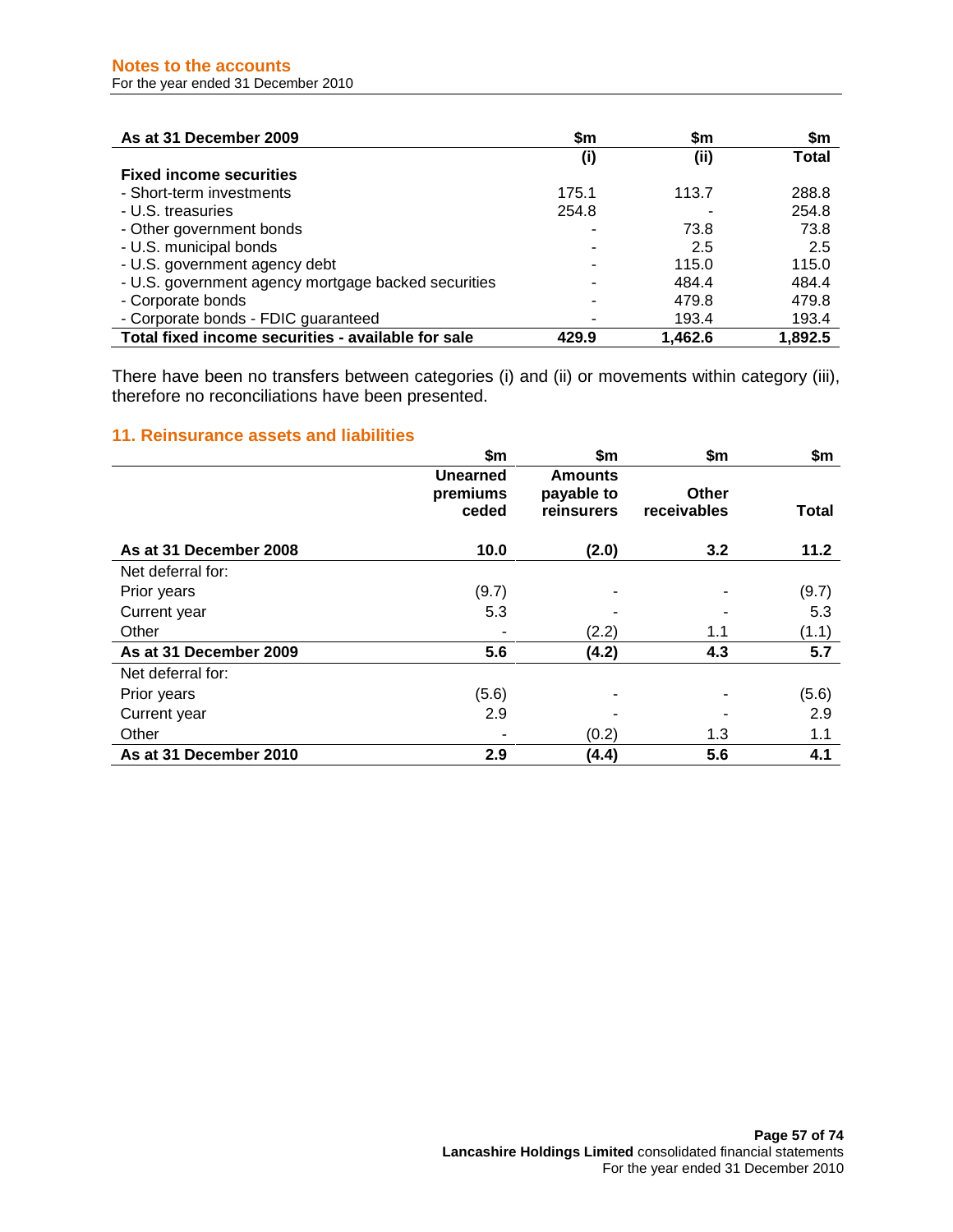## **12. Losses and loss adjustment expenses**

|                                              | \$m           | \$m                | \$m               |
|----------------------------------------------|---------------|--------------------|-------------------|
|                                              | <b>Losses</b> |                    | <b>Net losses</b> |
|                                              | and loss      |                    | and loss          |
|                                              | adjustment    | <b>Reinsurance</b> | adjustment        |
|                                              | expenses      | recoveries         | expenses          |
| As at 31 December 2008                       | 528.8         | (42.1)             | 486.7             |
| Net incurred losses for:                     |               |                    |                   |
| Prior years                                  | (59.5)        | (4.0)              | (63.5)            |
| Current year                                 | 163.9         | (1.7)              | 162.2             |
| Exchange adjustments                         | (0.4)         | (0.1)              | (0.5)             |
| Incurred losses and loss adjustment expenses | 104.0         | (5.8)              | 98.2              |
| Net paid losses for:                         |               |                    |                   |
| Prior years                                  | 137.8         | (12.1)             | 125.7             |
| Current year                                 | 6.1           |                    | 6.1               |
| Paid losses and loss adjustment expenses     | 143.9         | (12.1)             | 131.8             |
| As at 31 December 2009                       | 488.9         | (35.8)             | 453.1             |
| Net incurred losses for:                     |               |                    |                   |
| Prior years                                  | (104.9)       | 4.8                | (100.1)           |
| Current year                                 | 299.6         | (33.8)             | 265.8             |
| Exchange adjustments                         | (1.8)         |                    | (1.8)             |
| Incurred losses and loss adjustment expenses | 192.9         | (29.0)             | 163.9             |
| Net paid losses for:                         |               |                    |                   |
| Prior years                                  | 123.0         | (11.8)             | 111.2             |
| Current year                                 | 51.3          | (17.1)             | 34.2              |
| Paid losses and loss adjustment expenses     | 174.3         | (28.9)             | 145.4             |
| As at 31 December 2010                       | 507.5         | (35.9)             | 471.6             |

Further information on the calculation of loss reserves and the risks associated with them is provided in the risk disclosures section from page 24. The risks associated with general insurance contracts are complex and do not readily lend themselves to meaningful sensitivity analysis. The impact of an unreported event could lead to a significant increase in our loss reserves. The Group believes that the loss reserves established are adequate, however a 20% increase in estimated losses would lead to a \$101.5 million (2009 - \$97.8 million) increase in loss reserves. There was no change to the Group's reserving methodology during the year. The split of losses and loss adjustment expenses between notified outstanding losses, ACRs assessed by management and IBNR is shown below:

| 2010  |       |       |       |  | 2009 |
|-------|-------|-------|-------|--|------|
| \$m   | %     | \$m   | %     |  |      |
|       |       |       |       |  |      |
| 251.8 | 49.6  | 258.6 | 52.9  |  |      |
| 61.1  | 12.0  | 22.9  | 4.7   |  |      |
| 194.6 | 38.4  | 207.4 | 42.4  |  |      |
| 507.5 | 100.0 | 488.9 | 100.0 |  |      |
|       |       |       |       |  |      |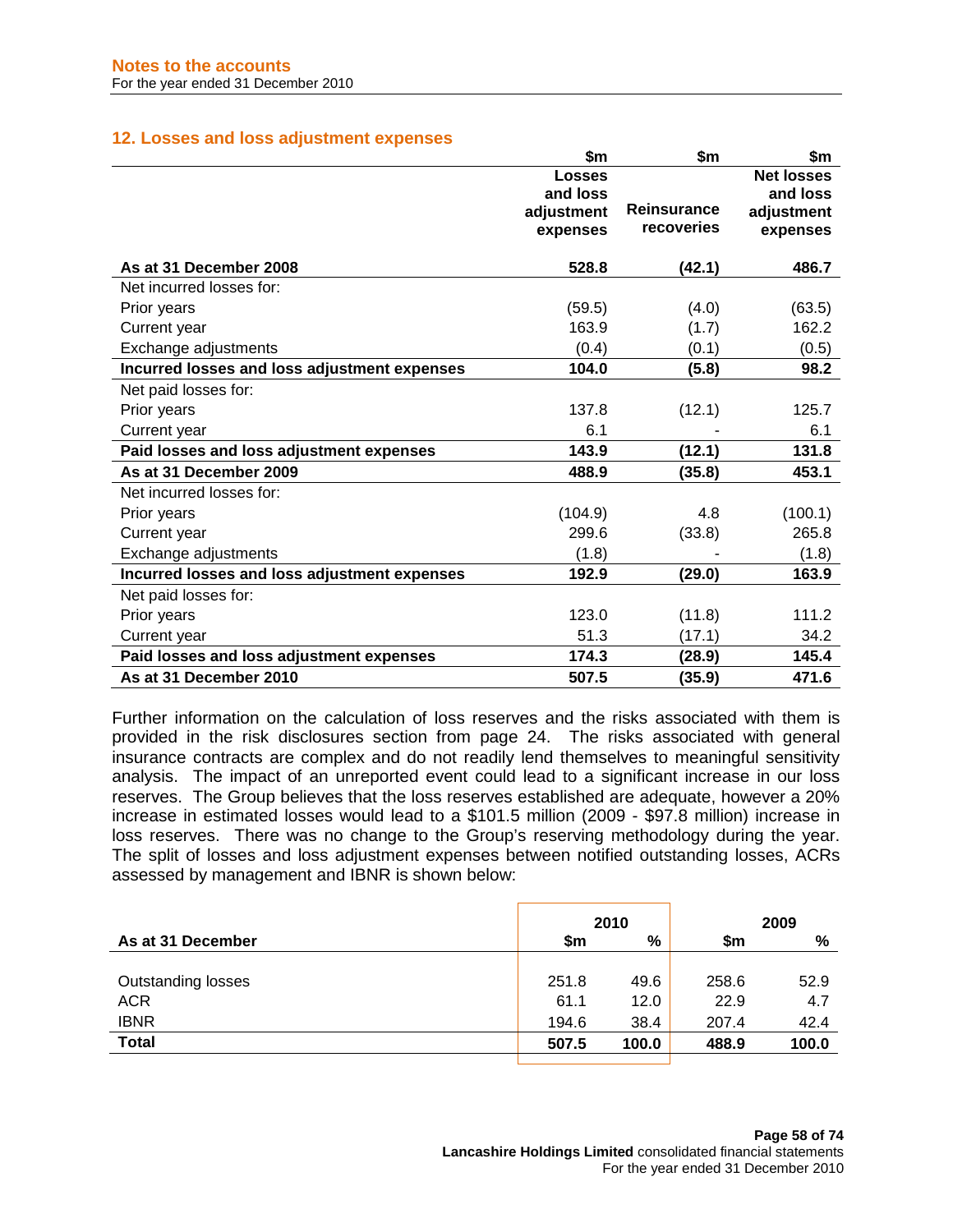The Group's reserve for unpaid losses and loss adjustment expenses as at 31 December 2010 and 2009 had an estimated duration of approximately two years.

#### **Claims development**

The development of insurance liabilities is indicative of the Group's ability to estimate the ultimate value of its insurance liabilities. The Group began writing insurance and reinsurance business in December 2005. Due to the minimal number of underlying risks and lack of known loss events occurring during the period to 31 December 2005, the Group does not expect to incur any losses from coverage provided in 2005. Accordingly, the loss development tables do not include that year.

|                                               | 2006                         | 2007   | 2008    | 2009                         | 2010   | <b>Total</b> |
|-----------------------------------------------|------------------------------|--------|---------|------------------------------|--------|--------------|
| <b>Accident year</b>                          | \$m                          | \$m    | \$m     | \$m\$                        | \$m    | \$m          |
| <b>Gross losses</b>                           |                              |        |         |                              |        |              |
| Estimate of ultimate liability <sup>(1)</sup> |                              |        |         |                              |        |              |
| At end of accident year                       | 39.1                         | 154.8  | 444.6   | 163.3                        | 297.4  |              |
| One year later                                | 34.7                         | 131.2  | 417.4   | 107.8                        |        |              |
| Two years later                               | 32.0                         | 103.5  | 377.5   |                              |        |              |
| Three years later                             | 27.6                         | 94.8   |         |                              |        |              |
| Four years later                              | 27.2                         |        |         |                              |        |              |
| <b>Current estimate of cumulative</b>         |                              |        |         |                              |        |              |
| liability                                     | 27.2                         | 94.8   | 377.5   | 107.8                        | 297.4  | 904.7        |
| <b>Payments made</b>                          | (21.0)                       | (65.6) | (233.4) | (25.9)                       | (51.3) | (397.2)      |
| <b>Total gross liability</b>                  | 6.2                          | 29.2   | 144.1   | 81.9                         | 246.1  | 507.5        |
|                                               |                              |        |         |                              |        |              |
|                                               | 2006                         | 2007   | 2008    | 2009                         | 2010   | <b>Total</b> |
| <b>Accident year</b>                          | \$m                          | \$m    | \$m     | \$m                          | \$m    | \$m          |
| <b>Reinsurance</b>                            |                              |        |         |                              |        |              |
| Estimate of ultimate recovery <sup>(1)</sup>  |                              |        |         |                              |        |              |
| At end of accident year                       |                              | 3.6    | 40.7    | 1.6                          | 33.8   |              |
| One year later                                |                              | 6.2    | 47.1    | 1.3                          |        |              |
| Two years later                               |                              | 4.0    | 43.1    |                              |        |              |
| Three years later                             |                              | 3.5    |         |                              |        |              |
| Four years later                              | $\overline{\phantom{0}}$     |        |         |                              |        |              |
| <b>Current estimate of cumulative</b>         |                              |        |         |                              |        |              |
| recovery                                      | $\blacksquare$               | 3.5    | 43.1    | 1.3                          | 33.8   | 81.7         |
| <b>Payments received</b>                      | $\qquad \qquad \blacksquare$ | (3.0)  | (25.7)  | $\qquad \qquad \blacksquare$ | (17.1) | (45.8)       |
| <b>Total gross recovery</b>                   |                              | 0.5    | 17.4    | $\overline{1.3}$             | 16.7   | 35.9         |
|                                               |                              |        |         |                              |        |              |
|                                               | 2006                         | 2007   | 2008    | 2009                         | 2010   | Total        |
| <b>Accident year</b>                          | \$m                          | \$m    | \$m     | \$m                          | \$m    | \$m          |
| <b>Net losses</b>                             |                              |        |         |                              |        |              |
| Estimate of ultimate liability <sup>(1)</sup> |                              |        |         |                              |        |              |
| At end of accident year                       | 39.1                         | 151.2  | 403.9   | 161.7                        | 263.6  |              |
| One year later                                | 34.7                         | 125.0  | 370.3   | 106.5                        |        |              |
| Two years later                               | 32.0                         | 99.5   | 334.4   |                              |        |              |
| Three years later                             | 27.6                         | 91.3   |         |                              |        |              |
| Four years later                              | 27.2                         |        |         |                              |        |              |
| <b>Current estimate of cumulative</b>         |                              |        |         |                              |        |              |
| liability                                     | 27.2                         | 91.3   | 334.4   | 106.5                        | 263.6  | 823.0        |
| <b>Payments made</b>                          | (21.0)                       | (62.6) | (207.7) | (25.9)                       | (34.2) | (351.4)      |
| <b>Total net liability</b>                    | 6.2                          | 28.7   | 126.7   | 80.6                         | 229.4  | 471.6        |

 $<sup>(1)</sup>$  Adjusted for revaluation of foreign currencies at the exchange rate as at 31 December 2010.</sup>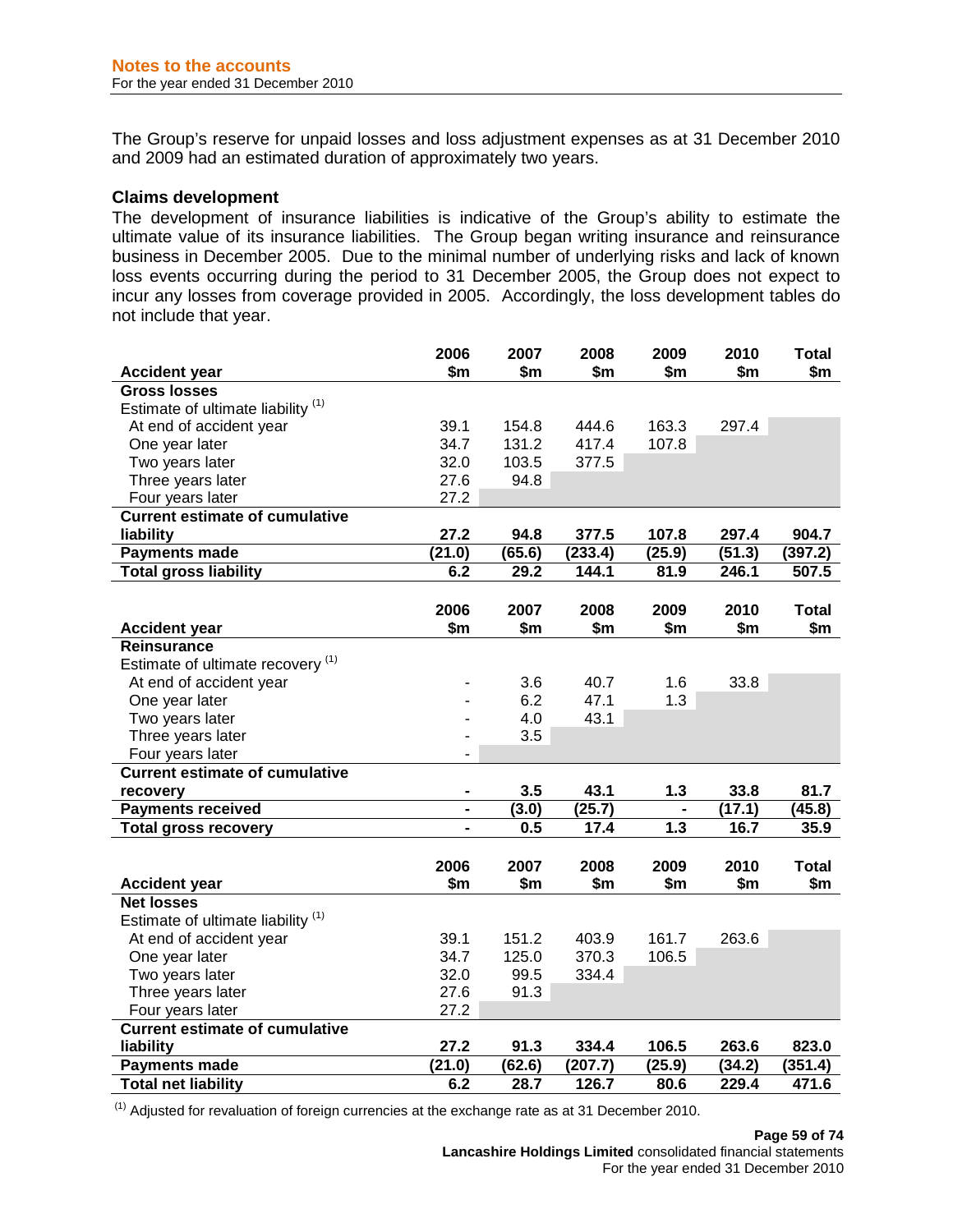The inherent uncertainty in reserving gives rise to favourable or adverse development on the established reserves. The total favourable development on net losses and loss adjustment expenses, excluding the impact of foreign exchange revaluations, was as follows:

|                              | 2010<br>\$m | 2009<br>\$m |
|------------------------------|-------------|-------------|
|                              |             |             |
| 2006 accident year           | 0.3         | 4.4         |
| 2007 accident year           | 8.3         | 25.2        |
| 2008 accident year           | 36.0        | 33.9        |
| 2009 accident year           | 55.5        |             |
| Total favourable development | 100.1       | 63.5        |

During 2010 the Group was impacted by significant losses in relation to the Chilean earthquake and subsequent aftershocks as follows:

|                                               | \$m    |
|-----------------------------------------------|--------|
|                                               |        |
| Insurance losses and loss adjustment expenses | 96.8   |
| Reinstatement premium                         | (12.1) |
| Net ultimate loss as at 31 December 2010      | 84.7   |

The Group has exposure to risks in Chile in the following classes: property retrocession, property direct and facultative, property catastrophe excess of loss and marine. Loss information after a severe earthquake can take longer to obtain than for other events, particularly in the property retrocession portfolio which accounts for the majority of the Group's exposure. As additional information emerges the actual ultimate net loss from the earthquake could be materially different from this estimate. The 90<sup>th</sup> percentile of the loss distribution for this estimate is  $$100.9$  million with the  $95<sup>th</sup>$  percentile being \$106.4 million.

During 2009 there were no major loss events that impacted the Group.

In September 2008, Hurricane Ike passed through the Gulf of Mexico oil fields, making landfall in the U.S. Hurricane Ike was a very destructive storm, causing damage to and destruction of a significant number of oil platforms. The net ultimate financial impact of Hurricane Ike is as follows:

| Net ultimate financial impact as at 31 December 2008                | 150.8 |
|---------------------------------------------------------------------|-------|
| Change in insurance losses and loss adjustment expenses             | 21.0  |
| Change in insurance losses and loss adjustment expenses recoverable | (4.6) |
| Change in reinstatement premium                                     | 0.7   |
| Change in other deductions                                          | (1.3) |
| Net ultimate financial impact as at 31 December 2009                | 166.6 |
|                                                                     |       |
| Change in insurance losses and loss adjustment expenses             | 1.6   |
| Change in insurance losses and loss adjustment expenses recoverable | 1.4   |
| Change in reinstatement premium                                     | (2.0) |
| Change in other deductions                                          | (0.5) |

 **\$m**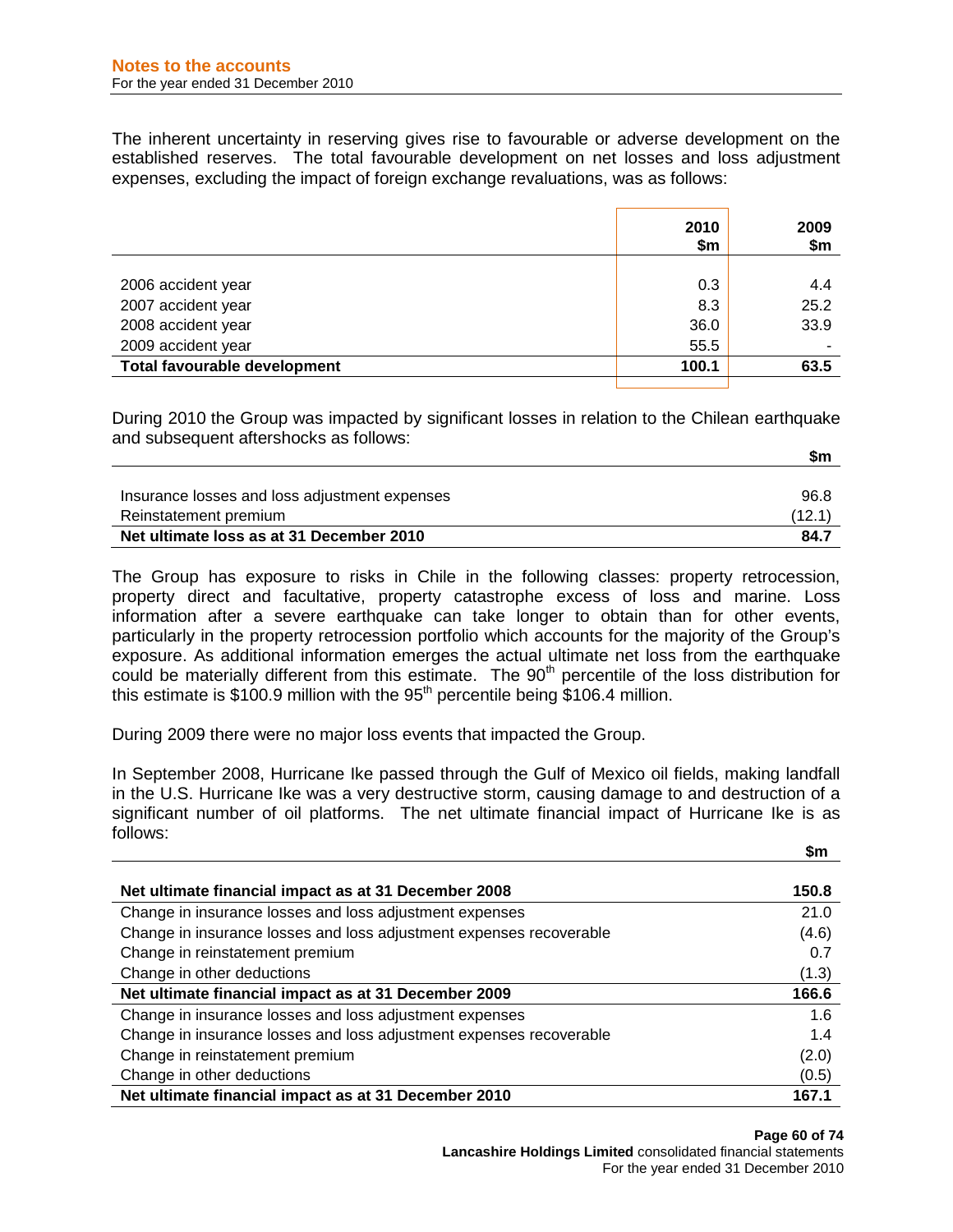Estimation of the ultimate liability of offshore losses is complex. Loss assessments require skilled loss adjusters. The availability of loss adjusters with the necessary expertise is scarce and large events put a further strain on this resource. A substantial degree of judgement is involved in assessing the ultimate cost of Hurricane Ike, and the final amount could be materially different from that currently reported. Management's current best estimate of the ultimate liability for Hurricane Ike is \$179.7 million. The 90th percentile of the loss distribution for this estimate is \$194.0 million with the 95th percentile being \$198.8 million.

#### **13. Insurance, reinsurance and other receivables**

All receivables are considered current other than \$30.7 million (2009 - \$21.1 million) of inwards premiums receivable related to multi-year contracts. The carrying value approximates fair value due to the short-term nature of the receivables. There are no significant concentrations of credit risk within the Group's receivables.

#### **14. Deferred acquisition costs and deferred acquisition costs ceded**

The reconciliation between opening and closing deferred acquisition costs incurred and ceded is shown below:

|                               | <b>Incurred</b><br>\$m | <b>Ceded</b><br>\$m | <b>Net</b><br>\$m |
|-------------------------------|------------------------|---------------------|-------------------|
| As at 31 December 2008        | 60.9                   | (1.9)               | 59.0              |
| Net deferral during the year  | 104.6                  | (7.4)               | 97.2              |
| Income (expense) for the year | (112.6)                | 6.6                 | (106.0)           |
| As at 31 December 2009        | 52.9                   | (2.7)               | 50.2              |
| Net deferral during the year  | 118.2                  | (1.0)               | 117.2             |
| Income (expense) for the year | (109.9)                | 3.6                 | (106.3)           |
| As at 31 December 2010        | 61.2                   | (0.1)               | 61.1              |

# **15. Deferred tax asset**

|                                                                    | 2010<br>\$m | 2009<br>\$m |
|--------------------------------------------------------------------|-------------|-------------|
|                                                                    |             |             |
| Deferred tax assets (related to equity based compensation)         | 7.8         | 3.9         |
| Deferred tax liabilities (related to claims equalisation reserves) | (1.4)       | (0.6)       |
| Net deferred tax asset                                             | 6.4         | 3.3         |
|                                                                    |             |             |

During 2010, the UK government enacted a change in the corporation tax rate from 28.0% to 27.0% that will become effective from 1 April 2011. A deferred tax expense of \$0.1 million was recognised during the period with respect to this change. Deferred tax on temporary differences that are expected to unwind in 2011 have a tax rate of 27.3% applied to them and a rate of 27.0% is applied to those that are expected to unwind in subsequent years.

As at 31 December 2010, a deferred tax credit of \$1.6 million (2009 - \$nil) was recognised in other reserves which relates to deferred tax credits for unexercised equity based compensation awards where the estimated market value is in excess of the cumulative expense at the reporting date.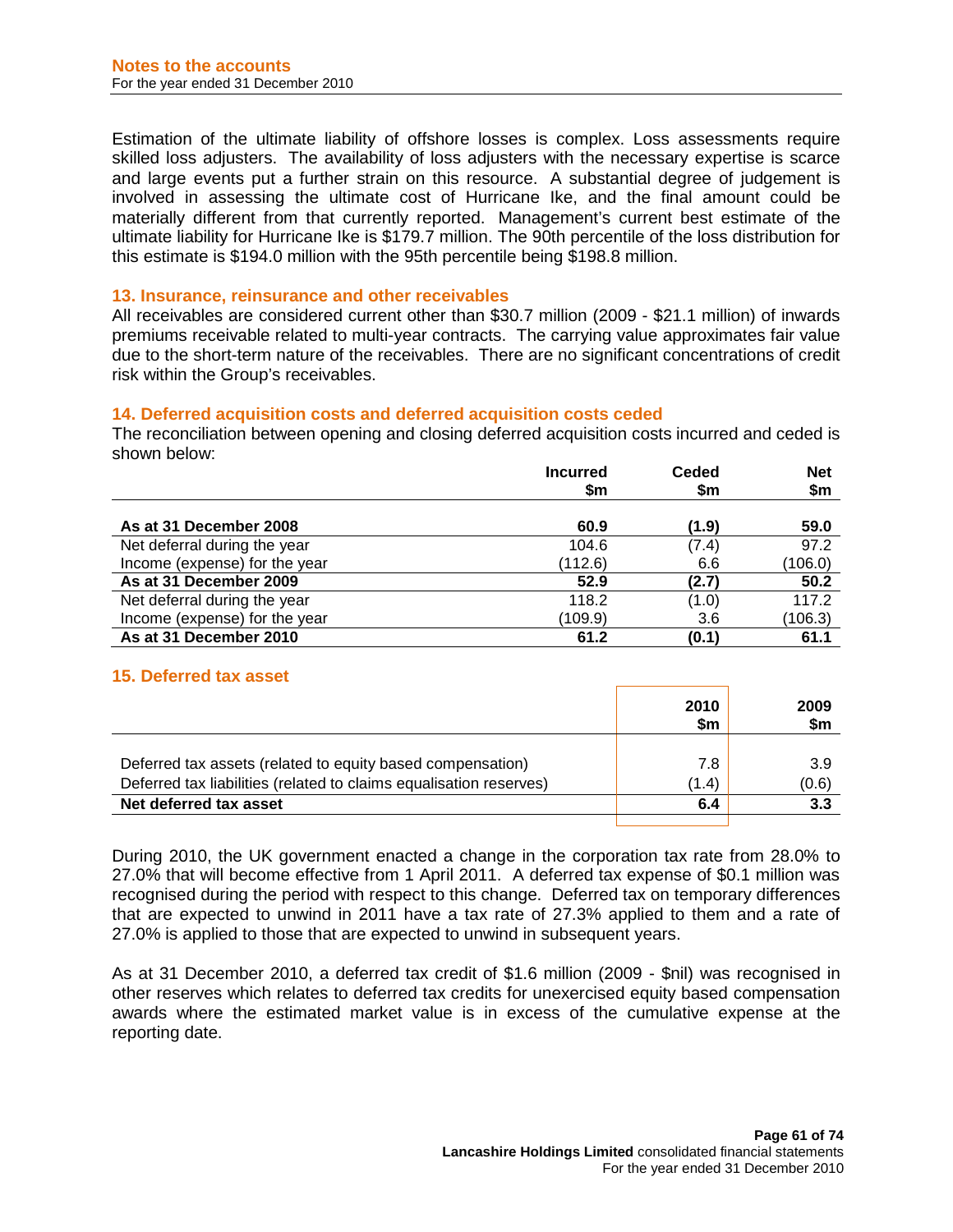Deferred tax assets are recognised to the extent that realising the related tax benefit through future taxable profits is likely. It is anticipated that the Lancashire UK group of companies will be profitable in 2011, thus the entire deferred tax asset is recognised. All deferred tax assets and liabilities are classified as non-current.

## **16. Property, plant and equipment**

|                          | 2010<br>\$m | 2009<br>\$m\$ |
|--------------------------|-------------|---------------|
| Cost                     | 11.9        | 10.2          |
| Accumulated depreciation | (4.5)       | (2.0)         |
| Net book value           | 7.4         | 8.2           |
|                          |             |               |

## **17. Insurance liabilities**

|                        | \$m                  | \$m                      | \$m          |
|------------------------|----------------------|--------------------------|--------------|
|                        | Unearned<br>premiums | <b>Other</b><br>payables | <b>Total</b> |
| As at 31 December 2008 | 339.6                | 17.6                     | 357.2        |
| Net deferral for:      |                      |                          |              |
| Prior years            | (274.8)              | ۰                        | (274.8)      |
| Current year           | 252.8                |                          | 252.8        |
| Other                  |                      | (1.8)                    | (1.8)        |
| As at 31 December 2009 | 317.6                | 15.8                     | 333.4        |
| Net deferral for:      |                      |                          |              |
| Prior years            | (259.1)              |                          | (259.1)      |
| Current year           | 292.1                |                          | 292.1        |
| Other                  |                      | 4.8                      | 4.8          |
| As at 31 December 2010 | 350.6                | 20.6                     | 371.2        |

#### **18. Insurance, reinsurance and other payables**

|                                      | 2010<br>\$m | 2009<br>\$m |
|--------------------------------------|-------------|-------------|
|                                      |             |             |
| Dividends payable                    | 258.4       | 263.0       |
| Other payables                       | 62.7        | 28.4        |
| Accrued interest payable             | 0.3         | 0.2         |
| <b>Total other payables</b>          | 321.4       | 291.6       |
| Insurance contracts - other payables | 20.6        | 15.8        |
| Amounts payable to reinsurers        | 4.4         | 4.2         |
| <b>Total payables</b>                | 346.4       | 311.6       |
|                                      |             |             |

Further information on dividends declared is shown in note 20. Other payables include unsettled investment trades, unsettled share repurchases, accrued interest and other accruals. Insurance payables relate to amounts due to policyholders for profit commission, return premiums and claims payable. All payables are considered current. The carrying value approximates fair value due to the short-term nature of the payables.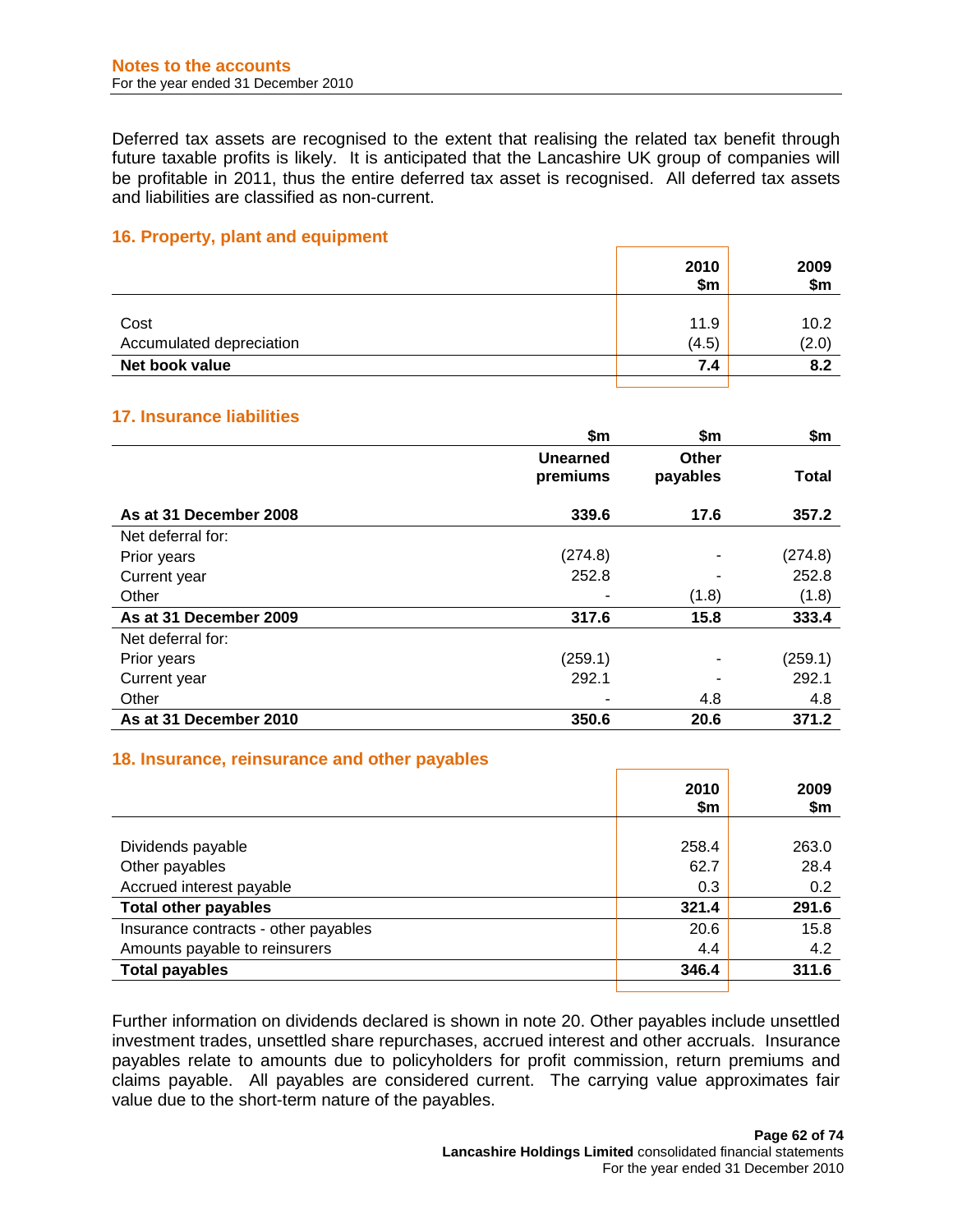## **19. Long-term debt and financing arrangements**

#### **Long-term debt**

On 15 December 2005 the Group issued, via a trust company, \$97.0 million and €24.0 million in aggregate principal amount of subordinated loan notes at an issue price of \$1,000 and €1,000 of their principal amounts respectively. The carrying values are shown below:

| 2010<br>\$m | 2009<br>\$m |
|-------------|-------------|
|             |             |
| 97.0        | 97.0        |
| 31.8        | 34.4        |
| 128.8       | 131.4       |
|             |             |

The U.S. dollar subordinated loan notes are repayable on 15 December 2035 with a prepayment option available from 15 March 2011. Prior to 15 March 2011, upon the occurrence and during the continuation of a Special Event, LHL may, at its option, redeem the securities, in whole but not in part, at a sliding scale redemption price. Interest on the principal is based on a set margin (3.70%) above the variable LIBOR rate and is payable quarterly.

The Euro subordinated loan notes are repayable on 15 June 2035 with a prepayment option available from 15 March 2011. Prior to this date prepayment would only be available in the event of a Special Event. Interest on the principal is based on a set margin (3.70%) above the variable Euribor rate and is payable quarterly.

The Group is exposed to cash flow interest rate risk and currency risk on its long-term debt. Further information is provided in the risk disclosures section from page 35.

The fair value of the long-term debt is estimated as \$118.7 million (2009 - \$121.4 million). The fair value is estimated by reference to similar financial instruments quoted in active markets.

The interest accrued on the long-term debt was \$0.3 million (2009 - \$0.2 million) at the balance sheet date and is included in other payables.

Refer to note 7 for details of the interest expense for the year included in financing costs.

#### **Interest rate swaps**

The Group hedges a portion of its floating rate borrowings using interest rate swaps to transfer floating to fixed rate. These instruments are held at estimated fair value. Refer to the risk disclosures section from page 35 for further details. The Group has the right to net settle these instruments. The final cash settlement on these instruments is \$0.8 million (2009 - \$0.8 million) and is due on 15 March 2011 when these instruments expire. The counter-party requires collateralisation of positions in excess of \$2.0 million.

The interest rate swaps are held at estimated fair value, priced using observable market inputs, and are therefore classified as category (ii) securities in the fair value hierarchy.

Refer to note 7 for the net impact from cash settlement and changes in estimated fair value included in financing costs.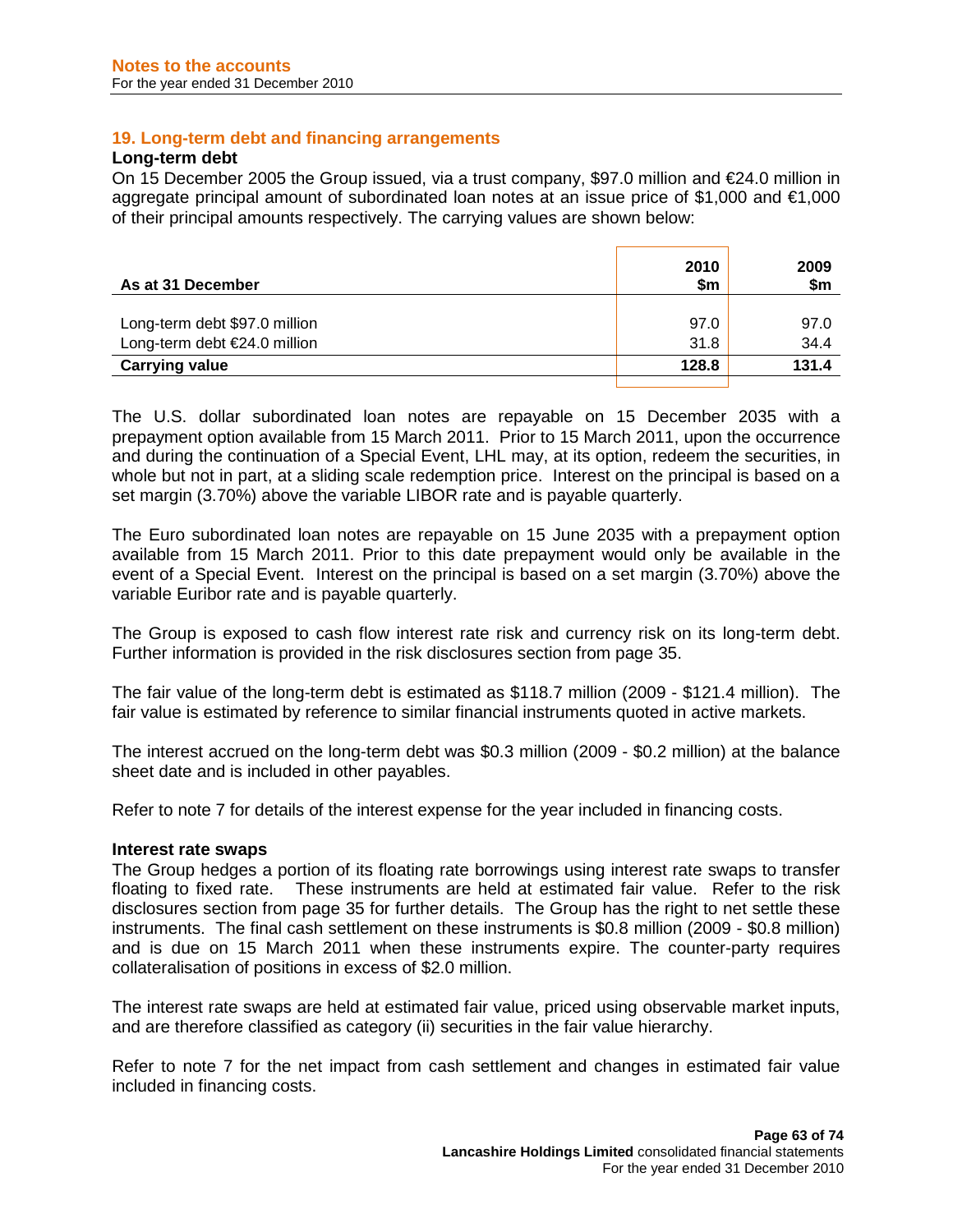## **Letters of credit**

As both LICL and LUK are non-admitted insurers or reinsurers throughout the U.S., the terms of certain contracts require them to provide LOCs to policyholders as collateral. LHL and LICL have a syndicated collateralised credit facility in the amount of \$200.0 million which expires on 16 July 2012. The facility contains a \$75.0 million loan sub-limit available for general corporate purposes. There was no outstanding debt under this facility at any reporting date.

On 23 April 2010, LHL and LICL entered into a bi-lateral collateralised two year credit facility in the amount of \$200.0 million with Lloyds TSB Bank PLC.

The facilities are available for the issue of LOCs to ceding companies. The facilities are also available for LICL to issue LOCs to LUK to collateralise certain insurance balances.

The total of LOC facilities available to LHL and LICL is \$400.0 million.

The terms of both facilities also include standard default and cross default provisions which require certain covenants to be adhered to. These include the following:

- (i) an S&P or equivalent financial strength rating of at least  $B++$ ; and (ii) a maximum debt to capital ratio of 30%, where the current long-
- a maximum debt to capital ratio of 30%, where the current long-term debt issuance is excluded from this calculation.

As at all reporting dates the Group was in compliance with all covenants under these facilities.

The following LOCs have been issued:

|                         | 2010<br>\$m | 2009<br>\$m |
|-------------------------|-------------|-------------|
| Issued to affiliates    | ۰           | ٠           |
| Issued to third parties | 18.9        | 25.7        |

Letters of credit are required to be fully collateralised.

## **Trusts**

The Group has several trust arrangements in place in favour of policyholders and ceding companies in order to comply with the security requirements of certain reinsurance contracts and/or the regulatory requirements of certain jurisdictions.

As at and for the years ended 31 December 2010 and 2009 the Group was in compliance with all covenants under its trust facilities.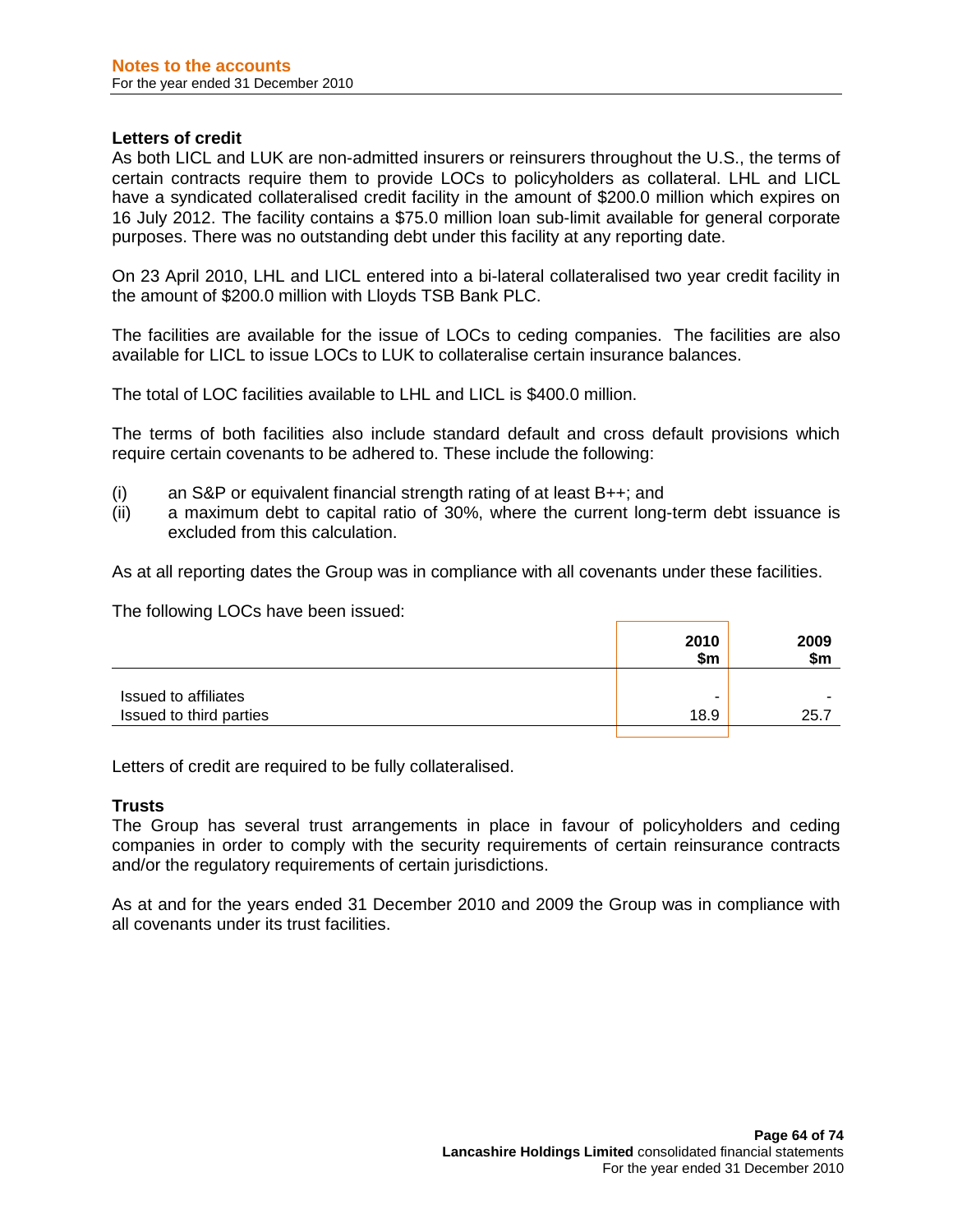The following cash and cash equivalents and investment balances were held in trust and other collateral accounts in favour of third parties:

|                                             | 2010                                   |                                      |                                 | 2009                                 |
|---------------------------------------------|----------------------------------------|--------------------------------------|---------------------------------|--------------------------------------|
| As at 31 December                           | \$m                                    | \$m                                  | \$m                             | \$m                                  |
|                                             | <b>Cash and</b><br>cash<br>equivalents | <b>Fixed</b><br>income<br>securities | Cash and<br>cash<br>equivalents | <b>Fixed</b><br>income<br>securities |
| In various trust accounts for policyholders | 7.7                                    | 223.8                                | 14.1                            | 100.9                                |
| In favour of letters of credit              | 12.3                                   | 22.8                                 | 1.9                             | 37.0                                 |
| In favour of interest rate swap             |                                        |                                      | 2.8                             |                                      |
| In favour of derivative contracts           | 0.5                                    | 0.1                                  | 0.6                             |                                      |
| <b>Total</b>                                | 20.5                                   | 246.7                                | 19.4                            | 137.9                                |

#### **20. Share capital**

| Allocated, called up and fully paid   | <b>Number</b> |       |  |
|---------------------------------------|---------------|-------|--|
|                                       |               |       |  |
| As at 31 December 2008                | 182,283,095   | 91.1  |  |
| Shares issued due to warrant exercise | 219.968       | 0.1   |  |
| As at 31 December 2009                | 182,503,063   | 91.2  |  |
| Shares repurchased and cancelled      | (13,900,636)  | (6.9) |  |
| As at 31 December 2010                | 168,602,427   | 84.3  |  |

| <b>Own shares</b>           | <b>Number</b><br>held in<br>treasury | \$m   | <b>Number</b><br>held in trust | \$m    | Total<br>number of<br>own shares | \$m    |
|-----------------------------|--------------------------------------|-------|--------------------------------|--------|----------------------------------|--------|
| As at 31 December 2008      | 9,433,168                            | 58.0  | ۰                              |        | 9,433,168                        | 58.0   |
| Shares repurchased          | 2,406,674                            | 16.9  | 1,078,403                      | 8.0    | 3,485,077                        | 24.9   |
| Shares distributed          |                                      |       | (885,575)                      | (6.5)  | (885, 575)                       | (6.5)  |
| As at 31 December 2009      | 11,839,842                           | 74.9  | 192,828                        | 1.5    | 12,032,670                       | 76.4   |
| Shares repurchased and held | 4,608,603                            | 32.6  | 1,819,926                      | 13.0   | 6,428,529                        | 45.6   |
| Shares distributed          |                                      |       | (2, 276, 729)                  | (16.6) | (2,276,729)                      | (16.6) |
| Shares donated to trust     | (1,000,000)                          | (7.3) | 1,000,000                      | 8.8    | ۰                                | 1.5    |
| As at 31 December 2010      | 15,448,445                           | 100.2 | 736,025                        | 6.7    | 16.184.470                       | 106.9  |

The number of common shares in issue with voting rights (allocated share capital less shares held in treasury) as at 31 December 2010 was 153,153,982 (31 December 2009 - 170,663,221).

## **Share repurchases**

At the AGM held on 4 May 2010 the Group's shareholders approved a renewal of the Repurchase Program authorising the repurchase of a maximum of 18,250,306 shares, with such authority to expire on the conclusion of the 2011 Annual General Meeting or, if earlier, 15 months from the date the resolution approving the Repurchase Program was passed.

The Group continues to repurchase its own shares by way of on and off market purchases utilising the current Repurchase Program, which had 7,841,826 shares remaining to be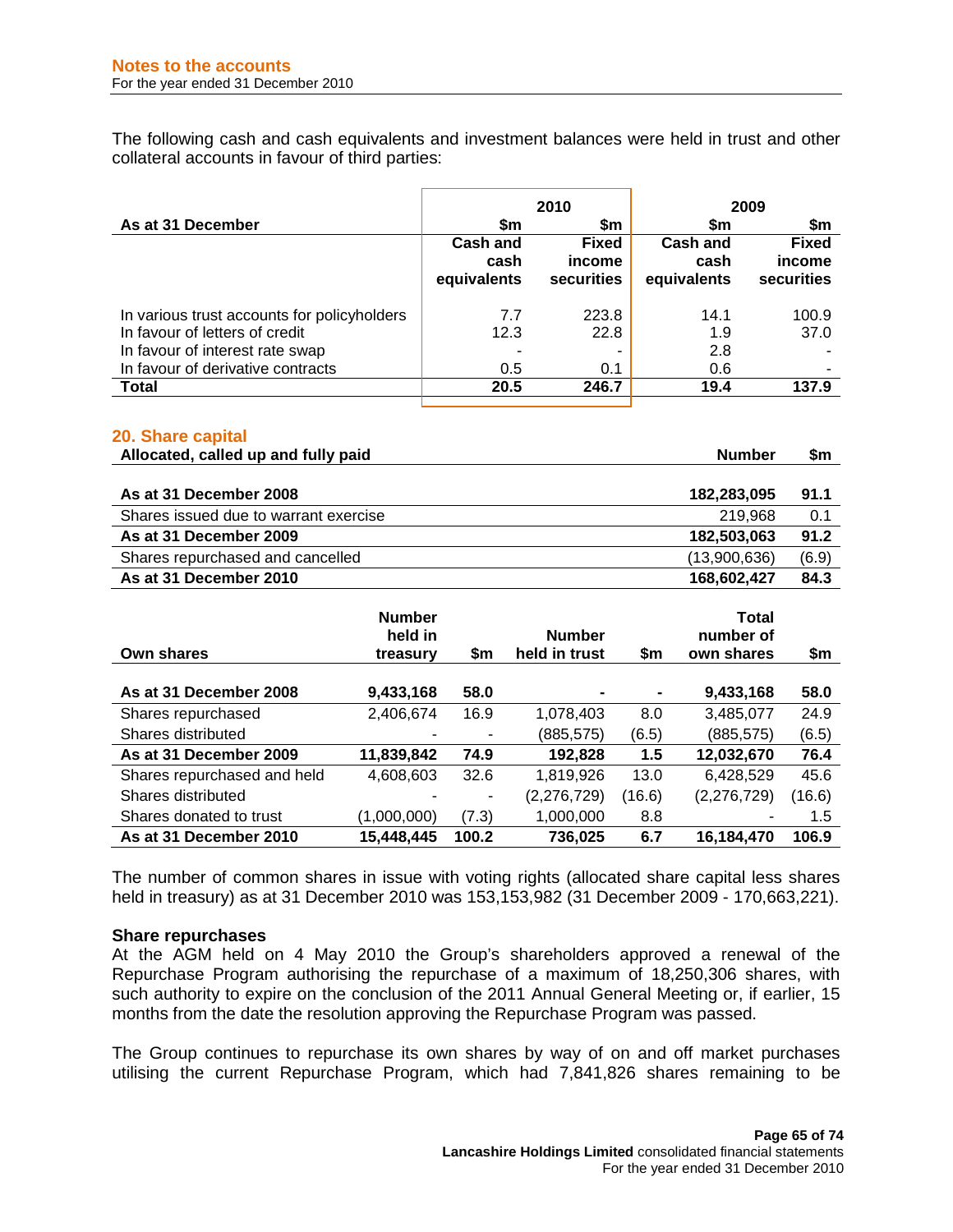purchased at 31 December 2010 (approximately \$67.1 million at the 31 December 2010 share price).

Previously share repurchase authorisations were approved for a dollar value. As at 31 December 2009 \$175.1 million of approved repurchase remained in place under the authorisations that were current at that date.

To date, shares have been repurchased by the Group under share repurchase authorisations as follows:

|                         | <b>Number</b><br>of shares<br>cancelled | <b>Number</b><br>of shares<br>transferred<br>to treasury<br>shares | Weighted<br>average<br>share price | \$m   |
|-------------------------|-----------------------------------------|--------------------------------------------------------------------|------------------------------------|-------|
| As at 31 December 2008  | 13,640,916                              | 9,433,168                                                          | £3.38                              | 158.2 |
| Repurchases             |                                         | 2,406,674                                                          | £4.28                              | 16.9  |
| As at 31 December 2009  | 13,640,916                              | 11,839,842                                                         | £3.46                              | 175.1 |
| Repurchases             | 13,900,636                              | 4,608,603                                                          | £4.89                              | 136.4 |
| Stamp duty refund       | ۰                                       |                                                                    |                                    | (0.2) |
| Shares donated to trust |                                         | (1,000,000)                                                        | £4.84                              | (7.3) |
| As at 31 December 2010  | 27,541,552                              | 15,448,445                                                         | £4.05                              | 304.0 |

At the balance sheet date \$nil (2009 - \$0.1 million) remained to be settled.

In 2010 the trustees of the Lancashire Holdings Employee Benefit Trust (the "EBT") acquired 1,819,926 (2009 - 1,078,403) shares in accordance with the terms of the trust and distributed 2,276,729 (2009 - 885,575). There were no unsettled balances in relation to EBT purchases at either balance sheet date.

## **Dividends**

The Board of Directors have authorised the following dividends:

| <b>Dividends</b>                      | <b>Record date</b> | <b>Payment date</b> | \$m   |
|---------------------------------------|--------------------|---------------------|-------|
|                                       |                    |                     |       |
| Interim dividend of \$0.05 (£0.03082) | 28 August 2009     | 7 October 2009      | 10.5  |
| Special dividend of \$1.25 (£0.75625) | 20 November 2009   | 6 January 2010      | 263.0 |
| Final dividend of \$0.10 (£0.06658)   | 19 March 2010      | 14 April 2010       | 20.8  |
| Interim dividend of \$0.05 (£0.03237) | 3 September 2010   | 13 October 2010     | 9.4   |
| Special dividend of \$1.40 (£0.88563) | 10 December 2010   | 19 January 2011     | 264.0 |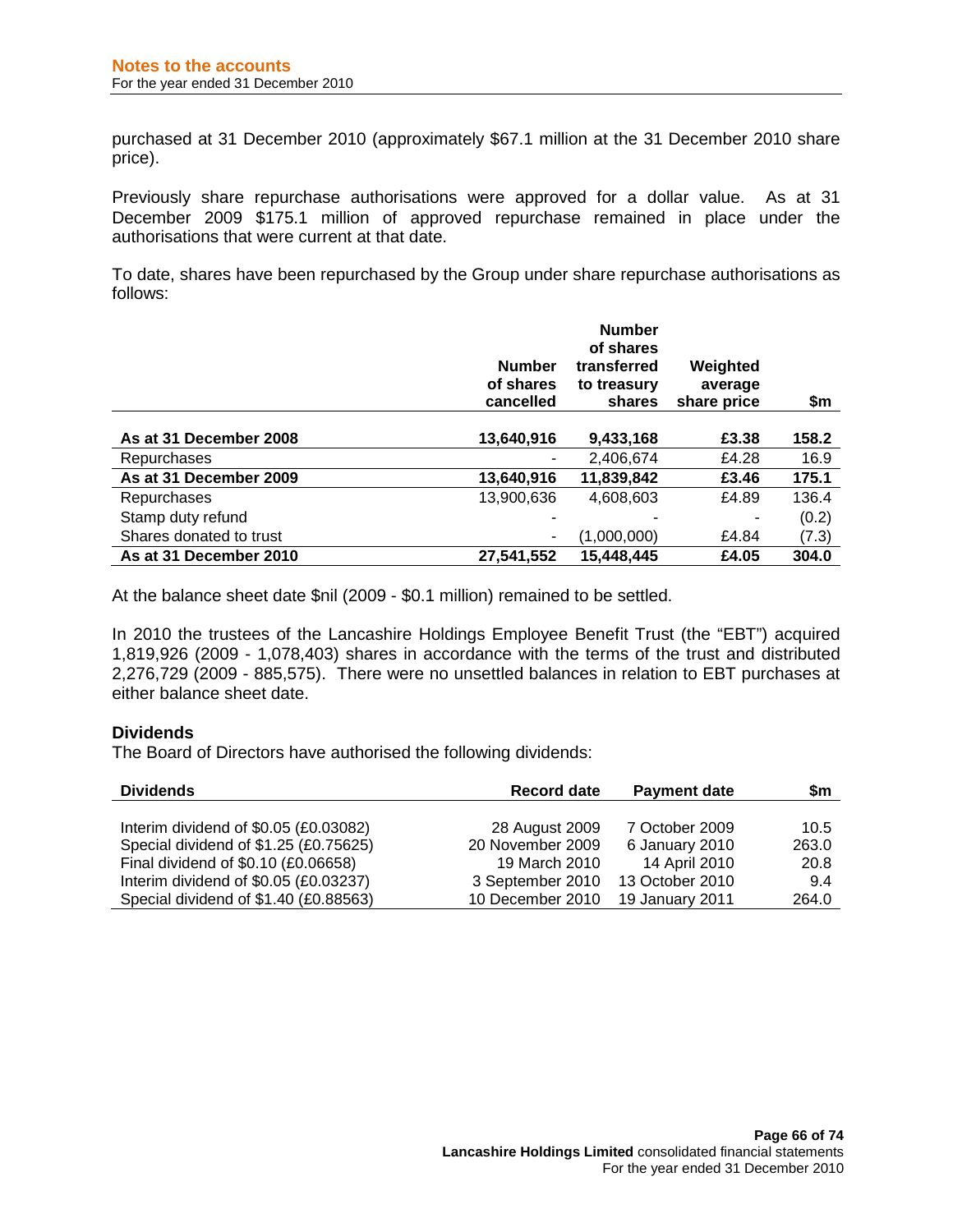## **21. Other reserves**

Other reserves represent the Group's restricted shares, options and warrants. Changes in the number of restricted shares and options outstanding are disclosed in note 6. The change in the number of non-management warrants outstanding is as follows:

| <b>Warrants</b>                             | <b>Number</b> | <b>Number</b>     | <b>Number</b>     |
|---------------------------------------------|---------------|-------------------|-------------------|
|                                             |               |                   | <b>Management</b> |
|                                             |               |                   | performance       |
|                                             | Founders'     | <b>Foundation</b> | warrants          |
|                                             | warrants      | warrants          | unallocated       |
|                                             |               |                   |                   |
| As at 31 December 2008                      | 25,303,917    | 648,143           | 198,395           |
| Cancelled                                   |               |                   | (198, 395)        |
| Exercised                                   | (833, 200)    |                   |                   |
| As at 31 December 2009 and 2010             | 24,470,717    | 648,143           |                   |
| Exercisable as at 31 December 2010          | 24,470,717    | 648,143           |                   |
| Weighted average exercise price as at       |               |                   |                   |
| 31 December 2010                            | \$5.00        | \$4.73            |                   |
|                                             |               |                   |                   |
|                                             |               | 2010              | 2009              |
|                                             |               |                   |                   |
| Weighted average remaining contractual life |               | 5.0               | 6.0               |

The exercise price of the Lancashire Foundation warrants was automatically adjusted for dividends declared prior to the vesting date. Refer to note 6 for further details. This did not apply to the Founders' warrants as they were fully vested at the date of grant and exercisable upon issuance.

## **22. Lease commitments**

The Group has payment obligations in respect of operating leases for certain items of office equipment and office space. Operating lease expenses for the year were \$3.2 million (2009 - \$1.6 million). Future minimum lease payments under non-cancellable operating leases are as follows:

|                                | 2010<br>\$m | 2009<br>\$m |
|--------------------------------|-------------|-------------|
| Due in less than one year      | 2.5         | 2.1         |
| Due between one and five years | 7.6         | 9.0         |
| Due in more than five years    | 5.2         | 6.5         |
| <b>Total</b>                   | 15.3        | 17.6        |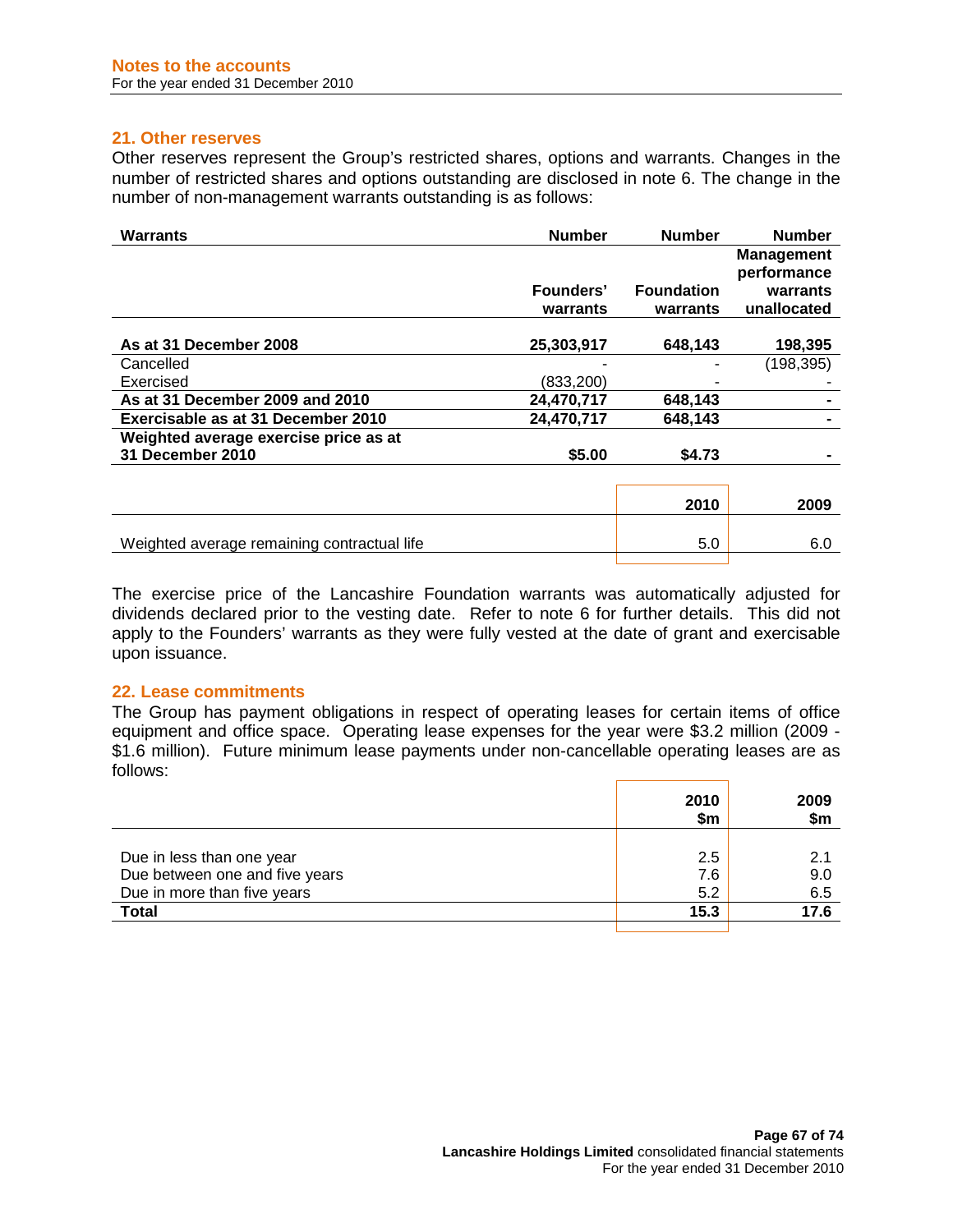# **23. Earnings per share**

The following reflects the profit and share data used in the basic and diluted earnings per share computations:

|                                                           | 2010<br>\$m | 2009<br>\$m |
|-----------------------------------------------------------|-------------|-------------|
| Profit for the period attributable to equity shareholders | 330.8       | 385.4       |

|                                           | Number of<br>shares | Number of<br>shares |
|-------------------------------------------|---------------------|---------------------|
|                                           |                     |                     |
| Basic weighted average number of shares   | 158,806,410         | 172,740,238         |
| Dilutive effect of RSS                    | 3,990,315           | 1,903,964           |
| Dilutive effect of LTIP                   | 500,310             | 494,544             |
| Dilutive effect of warrants               | 14,214,198          | 12,649,142          |
| Diluted weighted average number of shares | 177,511,233         | 187,787,888         |

| <b>Earnings per share</b> | 2010   | 2009   |
|---------------------------|--------|--------|
| Basic                     | \$2.08 | \$2.23 |
| <b>Diluted</b>            | \$1.86 | \$2.05 |

Share-based payments are only treated as dilutive when their conversion to common shares would decrease earnings per share or increase loss per share from continuing operations. Unvested restricted shares without performance criteria are therefore included in the number of potentially dilutive shares. Incremental shares from ordinary restricted share options where relevant performance criteria have not been met are not included in the calculation of dilutive shares. In addition, where options are antidilutive, they are not included in the number of potentially dilutive shares.

## **24. Related party disclosures**

The consolidated financial statements include LHL and the entities listed below:

| <b>Domicile</b><br><b>Name</b>             |  |
|--------------------------------------------|--|
| <b>Subsidiaries</b>                        |  |
| <b>LICL</b><br><b>Bermuda</b>              |  |
| LIHL.<br>United Kingdom                    |  |
| <b>LUK</b><br>United Kingdom               |  |
| <b>LIMSL</b><br>United Kingdom             |  |
| <b>LISL</b><br>United Kingdom              |  |
| <b>United Arab Emirates</b><br><b>LMEL</b> |  |
|                                            |  |
| <b>Other controlled entities</b>           |  |
| <b>United States</b><br><b>LHFT</b>        |  |
| <b>EBT</b><br>Jersey                       |  |

**Page 68 of 74 Lancashire Holdings Limited** consolidated financial statements For the year ended 31 December 2010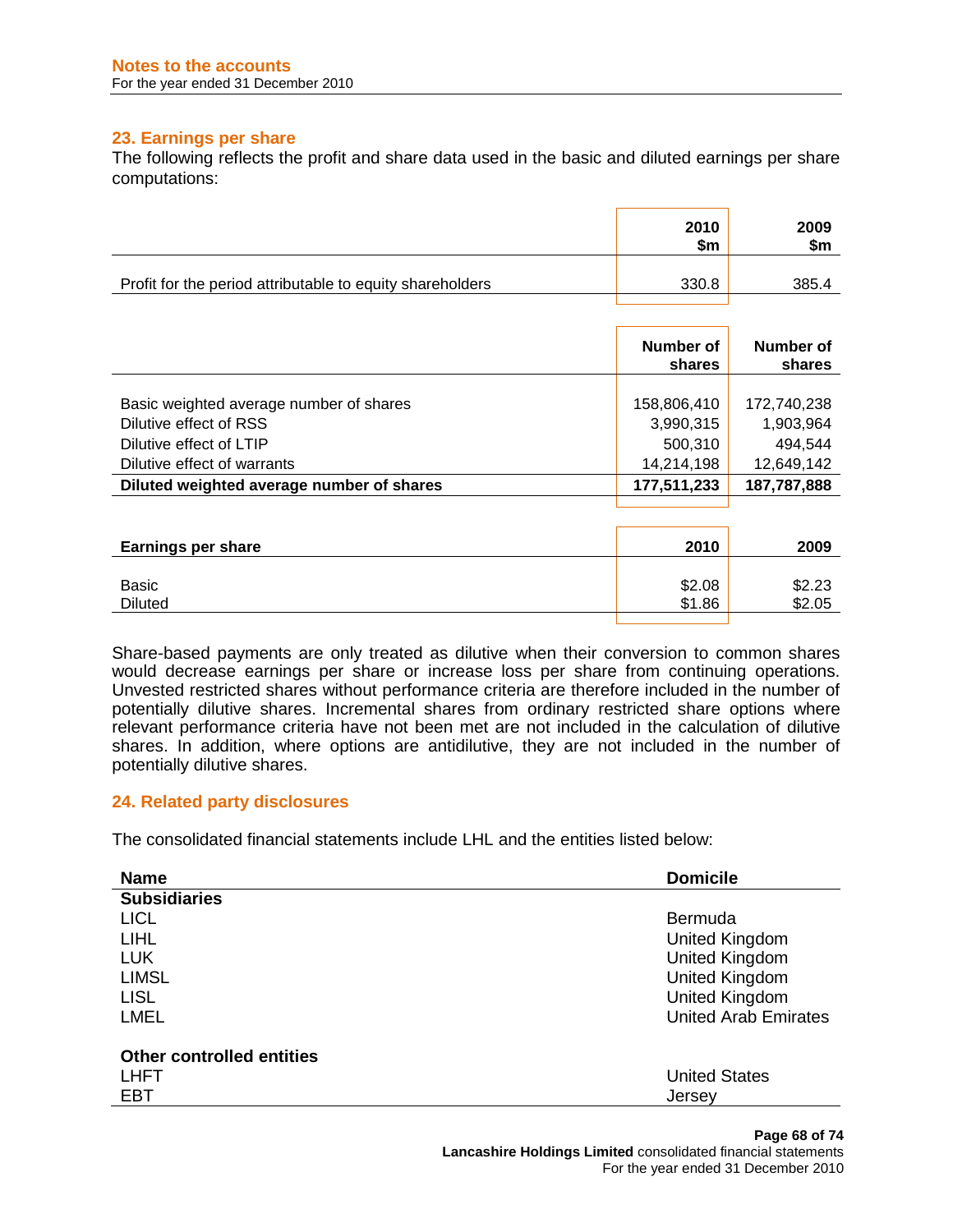All subsidiaries are wholly owned, either directly or indirectly.

The Group has issued subordinated loan notes via a trust vehicle - LHFT (refer to note 19). The Group effectively has 100% of the voting rights in LHFT. These rights are subject to the property trustee's obligations to seek the approval of the holders of LHFT's preferred securities in case of default and other limited circumstances where the property trustee would enforce its rights. While the ability of the Group to influence the actions of LHFT is limited by the Trust Agreement, LHFT was set up by the Group with the sole purpose of issuing the subordinated loan notes, is in essence controlled by the Group, and is therefore consolidated.

The EBT was established to assist in the administration of the Group's employee equity based compensation schemes. While the group does not have legal ownership of the EBT and the ability of the Group to influence the actions of the EBT is limited by the Trust Deed, the EBT was set up by the Group with the sole purpose of assisting in the administration of these schemes, is in essence controlled by the Group, and is therefore consolidated.

During the year the Group made cash donations of \$nil (2009 - \$1.2 million) to the EBT for funding. The Group also entered into a Loan Facility Agreement (the "Facility") with RBC Cees Trustee Limited, the Trustees of the EBT. The Facility is an interest free revolving credit facility under which the Trustee can request advances on demand, within the terms of the facility, up to a maximum aggregate of \$20.0 million. The Facility may only be used by the Trustees for the purpose of achieving the objectives of the EBT. During the year ended 31 December 2010, the Group had made advances of \$10.0 million (2009 - \$7.0 million) to the EBT under the terms of the Facility.

The Group donated 1,000,000 (2009 - nil) treasury shares to the EBT at the prevailing market rate on 13 December 2010. The total value of the treasury share donation was \$8.8 million (2009 - \$nil).

LICL holds \$306.4 million (2009 - \$271.3 million) of cash and cash equivalents and fixed income securities in trust for the benefit of LUK relating to intra-group reinsurance agreements.

## **Key management compensation**

Remuneration for key management (the Group's executive and non-executive directors) for the years ending 31 December was as follows:

|                              | 2010<br>\$m | 2009<br>\$m |
|------------------------------|-------------|-------------|
|                              |             |             |
| Short-term compensation      | 5.1         | 5.6         |
| Equity based compensation    | 5.1         | 6.1         |
| Directors' fees and expenses | 1.9         | 1.7         |
| Monitoring fees              | -           | 0.1         |
| <b>Total</b>                 | 12.1        | 13.5        |
|                              |             |             |

The directors' fees and expenses includes \$0.7 million (2009 - \$0.7 million) paid to significant founding shareholders. The monitoring fees were previously paid to significant founding shareholders. These fee agreements ended in 2009. Non-executive directors do not receive any benefits in addition to their agreed fees and expenses and do not participate in any of the Group's incentive, performance or pension plans.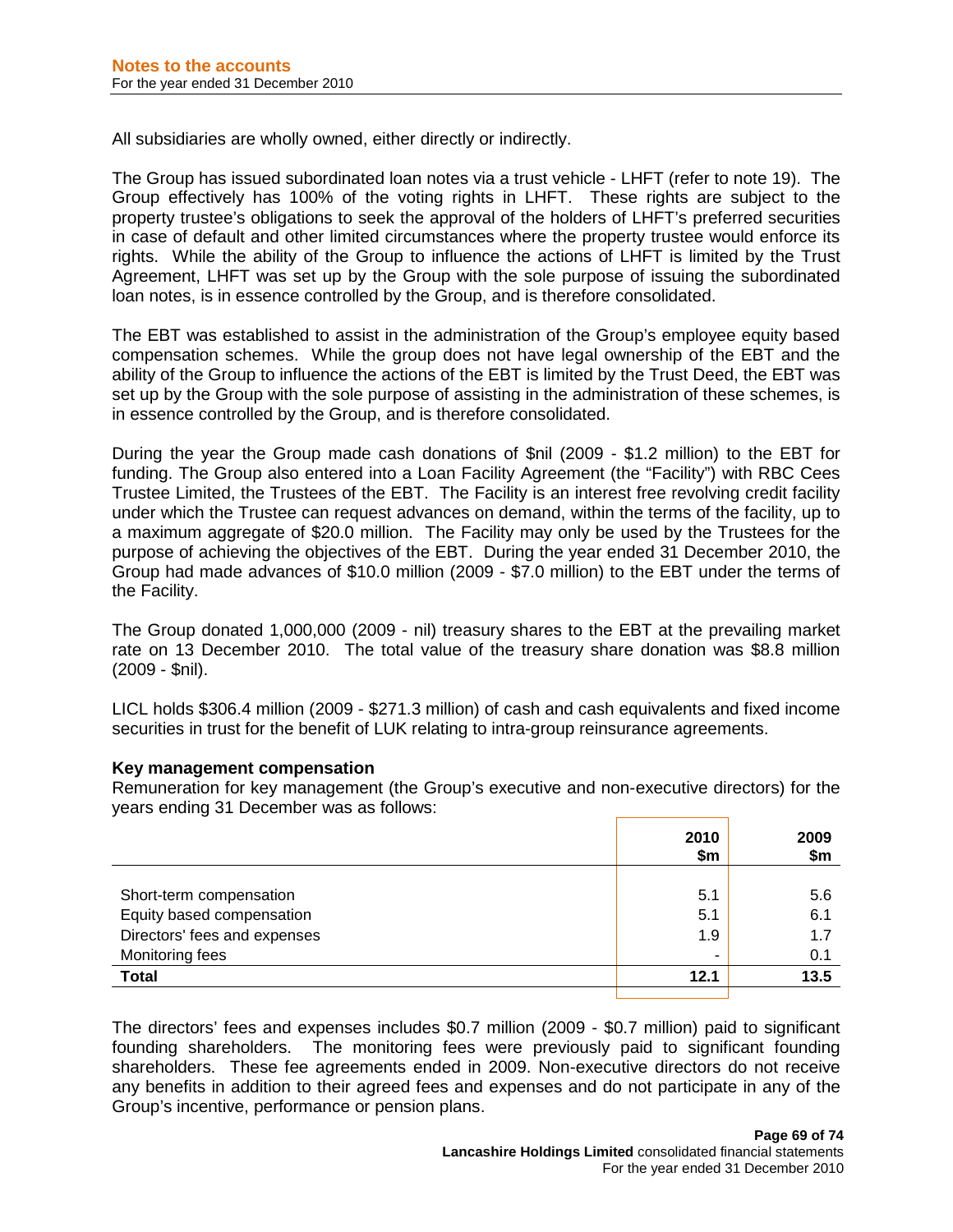## **Transactions with a founding shareholder**

Under the share repurchase authorisations discussed in note 20, the Group repurchased common shares for cancellation from a significant founding shareholder with representation on the Group's Board of Directors. The details are as follows:

| <b>Date</b>  | Number of<br>shares | Price per<br>share | \$m  |
|--------------|---------------------|--------------------|------|
|              |                     |                    |      |
| 1 April 2010 | 4,120,879           | \$7.28             | 30.0 |
| 11 June 2010 | 1,000,000           | \$7.03             | 7.0  |
| 1 July 2010  | 500,000             | \$7.42             | 3.7  |
| <b>Total</b> | 5,620,879           | \$7.24             | 40.7 |

The sellers were Crestview Partners, L.P., Crestview Offshore Holdings (Cayman), L.P., Crestview Holdings (TE), L.P., Crestview Partners ERISA, L.P. and Crestview Partners (PF), L.P (collectively, "Crestview"). All of the shares were repurchased in off-market transactions at a discount to the then prevailing market price. As of 2 July 2010 Crestview no longer owned any common shares of the Group but continues to hold 1.2 million Founders' warrants. The founding shareholder resigned from the LHL Board of Directors as of 7 July 2010.

# **Transactions with Lancashire Foundation**

Cash donations to the Lancashire Foundation have been approved by the Board of Directors as follows:

| Date             | \$m |
|------------------|-----|
|                  |     |
| 14 May 2009      | 1.  |
| 25 February 2010 | 11  |
| 5 November 2010  | 1 ? |

## **25. Non-cash transactions**

TBAs classified as derivatives were settled net during the year with purchases and sales of \$246.2 million (2009 - \$229.3 million) and \$246.6 million (2009 - \$229.5 million) respectively.

There was no unsettled element of share repurchases as at 31 December 2010. The 2009 unsettled amount of \$0.1 million discussed in note 20 was not reflected in that year's cash flows. It was recorded in the subsequent year when it was actually settled. The 2010 special dividend declared of \$264.0 million (2009 - \$263.0 million) is not reflected in the current year cash flows. The settlement date was 19 January 2011 (2009 - 6 January 2010) and the cash flow on this transaction has been recorded in the year it was actually settled.

## **26. Statutory requirements and dividend restrictions**

The primary source of capital used by the Group is equity shareholders' funds and borrowings. As a holding company, LHL relies on dividends from its operating entities to provide the cash flow required for debt service and dividends to shareholders. The operating entities' ability to pay dividends and make capital distributions is subject to the legal and regulatory restrictions of the jurisdictions in which they operate. For the primary operating entities these are based principally on the amount of premiums written and reserves for losses and loss adjustment expenses, subject to overall minimum solvency requirements. Operating entity statutory capital and surplus is different from shareholder's equity due to certain items that are capitalised under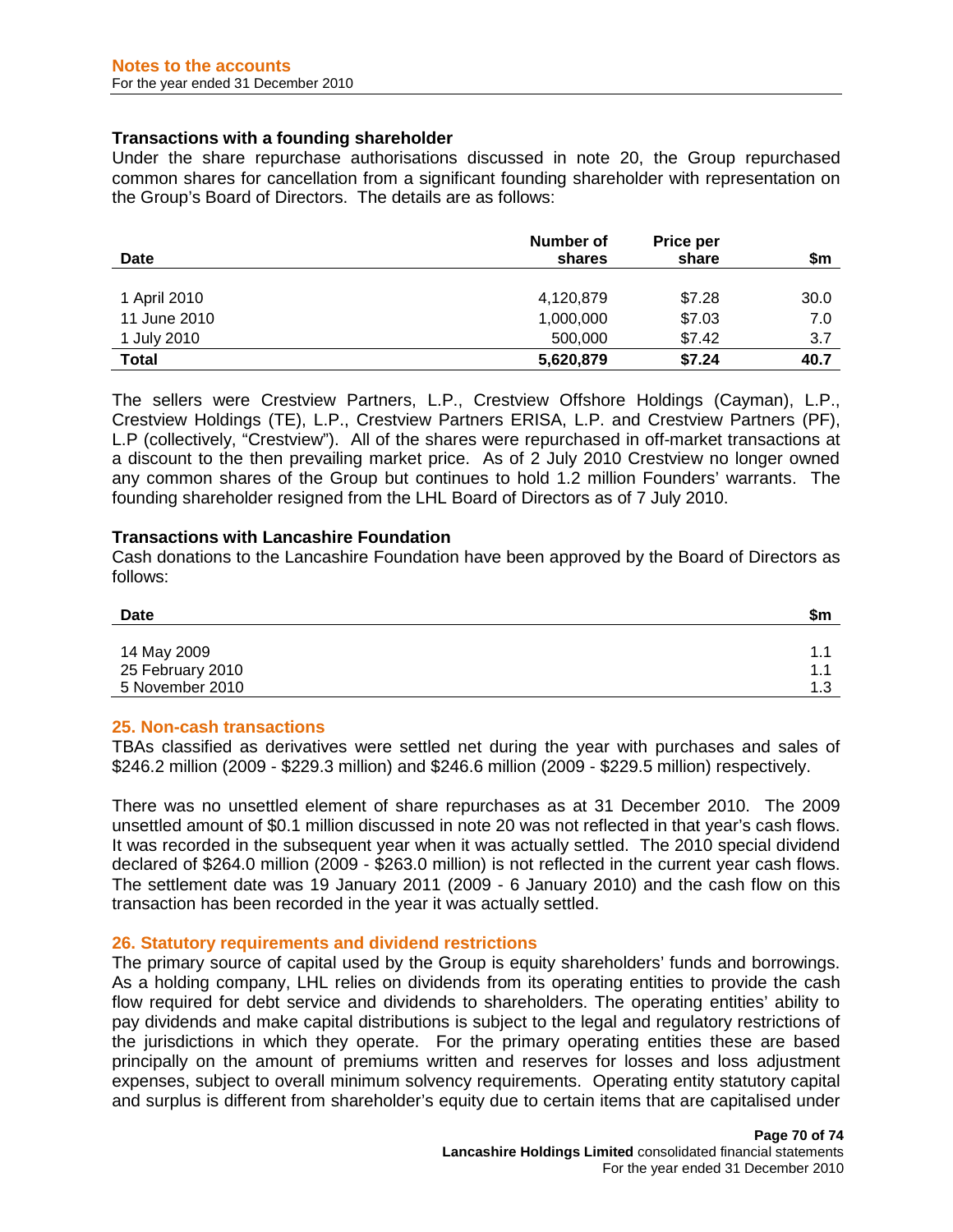IFRS but expensed or have a different valuation basis for regulatory reporting, or are not admitted under insurance regulations.

Annual statutory capital and surplus reported to regulatory authorities by the primary operating entities is as follows:

| As at 31 December 2010                         | \$m         | £m         |
|------------------------------------------------|-------------|------------|
|                                                | <b>LICL</b> | <b>LUK</b> |
|                                                |             |            |
| Statutory capital and surplus                  | 1.324.7     | 131.7      |
| Minimum required statutory capital and surplus | 289.1       | 25.4       |
|                                                |             |            |
| As at 31 December 2009                         | \$m         | £m         |
|                                                | <b>LICL</b> | <b>LUK</b> |
| Statutory capital and surplus                  | 1.213.6     | 120.0      |
|                                                |             |            |
| Minimum required statutory capital and surplus | 257.1       | 22.6       |

For LUK, various capital calculations are performed and an ICA is presented to the FSA. The FSA then considers the capital calculations and issues an ICG, reflecting the FSA's own view as to the level of capital required. The FSA considers that a decrease in an insurance company's capital below the level of its ICG represents a regulatory intervention point.

LICL is required to maintain a minimum liquidity ratio, whereby relevant assets, as defined in the regulations, must exceed 75% of relevant liabilities. As at 31 December 2010 and 2009 the liquidity ratio was met. LICL is also required to perform various capital calculations under the BMA's regulatory framework. An assessment is made of LICL's capital needs and a target capital amount is determined. The BMA may require a further capital loading on the target capital amount in certain circumstances. The BMA considers that a decrease in capital below the target level represents a regulatory intervention point.

As at 31 December 2010 and 2009 the capital requirements of both regulatory jurisdictions were met.

## **27. Contingencies**

# **Litigation**

LICL has been engaged in litigation in connection with the assignment of a leasehold interest. The judgement at first instance is subject to an appeal which is likely to be heard in 2011. Efforts are continuing to sub-let or assign the remaining leasehold interest.

#### **28. Subsequent events**

## **Establishment of a marketing office in Brazil**

In November 2010, LICL made an application for admitted reinsurer status to SUSEP, the Brazilian regulatory agency which is responsible for the supervision and control of the insurance, reinsurance, open private pension and capitalisation markets in Brazil. It is intended that LICL will be authorised in Brazil as an admitted reinsurer and that a subsidiary of the Group will be incorporated to act as LICL's representative office. This subsidiary will be subject to the disclosure requirements, internal controls and restrictions of activities as prescribed by SUSEP regulations. The representative office will also be required to maintain a permanent representative in Brazil.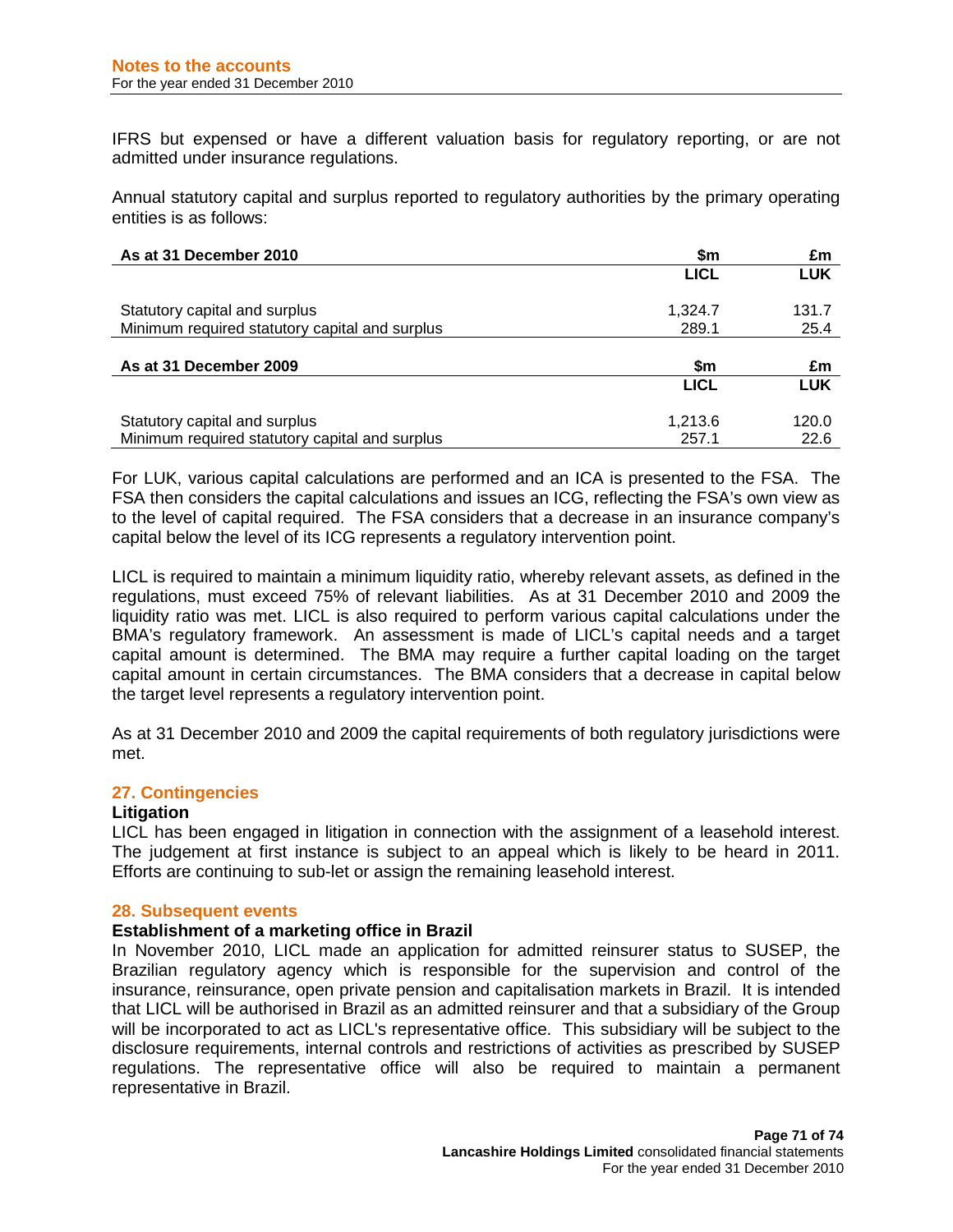## **Dividend**

On 20 February 2011 the Board of Directors declared the payment of a final ordinary dividend of 10.0 cents per common share to shareholders of record on 18 March 2011, with a settlement date of 20 April 2011. The total dividend payable will be approximately \$18.9 million. An amount equivalent to the dividend accrues on all RSS options and is paid at the time of exercise, prorata according to the number of RSS options that vest.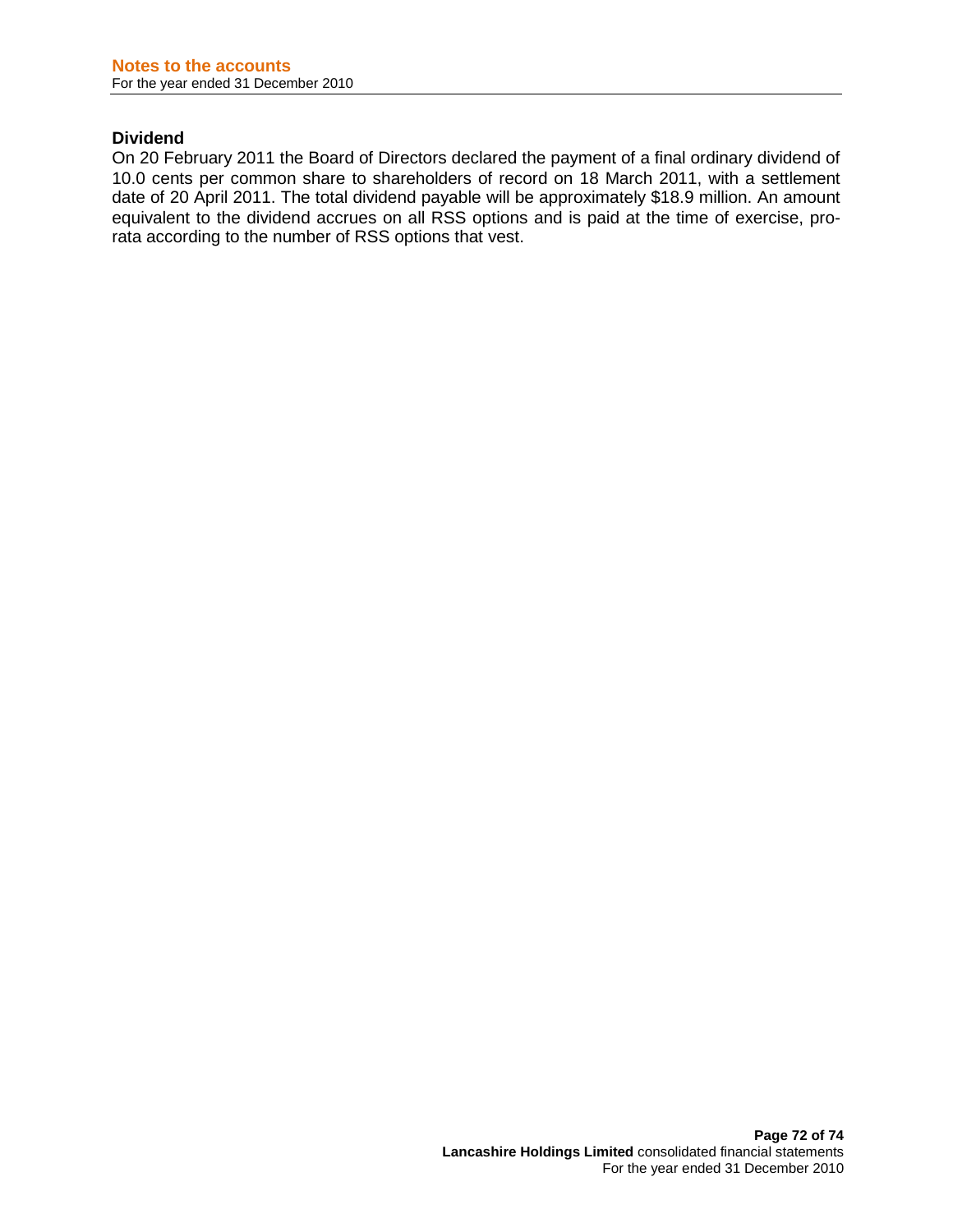#### **Acquisition cost ratio**

Ratio, in per cent, of net acquisition expenses to net earned premiums

#### **Additional case reserves (ACR)**

Additional reserves deemed necessary by management **Aggregate**

Accumulations of insurance loss exposures which result from underwriting multiple risks that are exposed to common causes of loss **AGM**

Annual General Meeting **Best Lancashire Assessment of Solvency** 

#### **over Time (BLAST)**

The Group's economic capital model

**BMA**

Bermuda Monetary Authority **BSX**

Bermuda Stock Exchange **Catastrophe reinsurance**

A form of excess of loss reinsurance which, subject to a specified limit, indemnifies the reinsured company for the amount of loss in excess of a specified retention with respect to an accumulation of losses resulting from a catastrophic event or series of events

#### **Ceded**

To transfer insurance risk from a direct insurer to a reinsurer and/or from a reinsurer to a retrocessionaire

# **Combined ratio**

Ratio, in per cent, of the sum of net insurance losses, net acquisition expenses and other operating expenses to net earned premiums

## **Deferred acquisition costs**

Costs incurred for the acquisition or the renewal of insurance policies (e.g. brokerage and premium taxes) which are deferred and amortised over the term of the insurance contracts to which they relate

#### **DFSA**

Dubai Financial Services Authority

#### **Duration**

Duration is the weighted average maturity of a security's cash flows, where the present values of the cash flows serve as the weights. The effect of the convexity, or sensitivity, of the portfolio's response to changes in interest rates is also factored in to the calculation.

#### **Earnings per share (EPS)**

**Basic EPS -** Calculated by dividing net profit for the year attributable to shareholders by the weighted average number of common shares outstanding during the year, excluding treasury shares and shares held by the EBT **Diluted EPS -** Calculated by dividing the net profit for the year attributable to shareholders by the weighted average number of common shares outstanding during the year plus the weighted average number of common shares that would be issued on the conversion of all potentially dilutive common shares into common shares under the treasury stock method

#### **EBT**

Lancashire Holdings Employee Benefit Trust **EMD**

Emerging Market Debt **ERM**

#### Enterprise Risk Management **Excess of loss**

Reinsurance or insurance that indemnifies the reinsured or insured against all or a specified portion of losses on an underlying insurance policy in excess of a specified amount

#### **Expense ratio**

Ratio, in per cent, of other operating expenses to net earned premiums

### **Facultative reinsurance**

A reinsurance risk that is placed by means of a separately negotiated contract as opposed to one that is ceded under a reinsurance treaty **Fully converted book value per share (FCBVS)**

Calculated by dividing the value of the total shareholders' equity plus the proceeds that would be received from the exercise of all dilutive outstanding options, dilutive warrants, and diluted RSS awards by the sum of all shares, including dilutive options, dilutive warrants, and dilutive RSS awards, assuming all are exercised

#### **FDIC Guaranteed Corporate Bonds**

Corporate bonds protected by the Federal Deposit Insurance Corporation, an agency of the U.S. government **FSA**

Financial Services Authority, United Kingdom

#### **Gross premiums written**

Amounts payable by the insured, excluding any taxes or duties levied on the premium, including any brokerage and commission deducted by intermediaries

# **the Group**

LHL and its subsidiaries **GRSC**

Group Reinsurance Security **Committee** 

## **International Accounting Standard(s) (IAS)**

[Standards](http://www.businessdictionary.com/definition/standards.html), created by the IASB, for the [preparation](http://www.businessdictionary.com/definition/preparation.html) and [presentation](http://www.businessdictionary.com/definition/presentation.html) of [financial](http://www.businessdictionary.com/definition/financial-statement.html)  [statements](http://www.businessdictionary.com/definition/financial-statement.html)

# **Page 73 of 74**